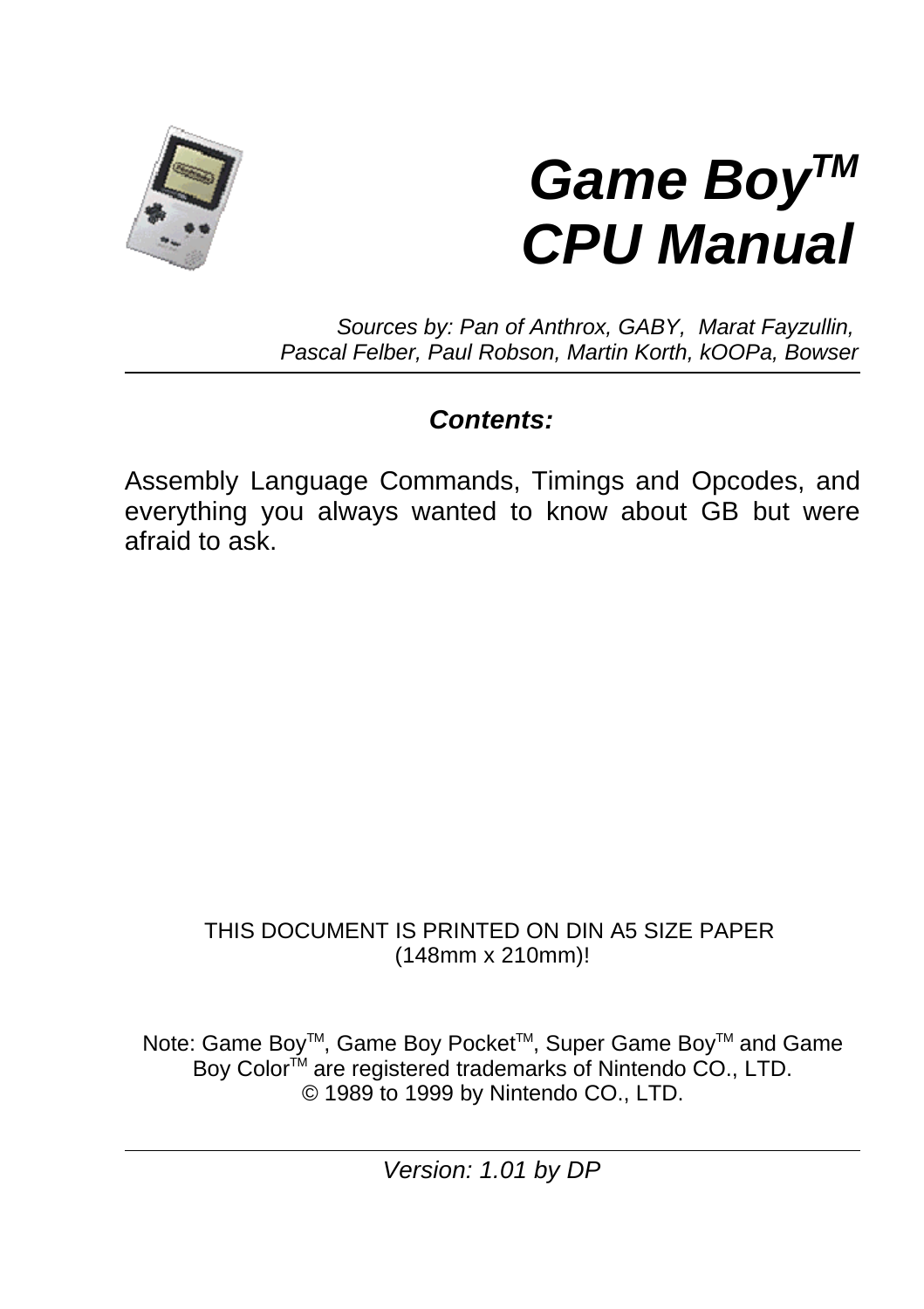# **Table of Contents**

| 2.2.                             |  |
|----------------------------------|--|
|                                  |  |
| 2.4.                             |  |
| 2.5.                             |  |
| 2.5.1.                           |  |
| 2, 5, 2,                         |  |
|                                  |  |
|                                  |  |
|                                  |  |
|                                  |  |
|                                  |  |
| 2, 7, 2,                         |  |
|                                  |  |
|                                  |  |
| $2, 8, 1$ .                      |  |
| 2.8.2.                           |  |
|                                  |  |
|                                  |  |
|                                  |  |
|                                  |  |
|                                  |  |
| 2.12.1. Interrupt Procedure32    |  |
| 2.12.2. Interrupt Descriptions34 |  |
|                                  |  |
|                                  |  |
|                                  |  |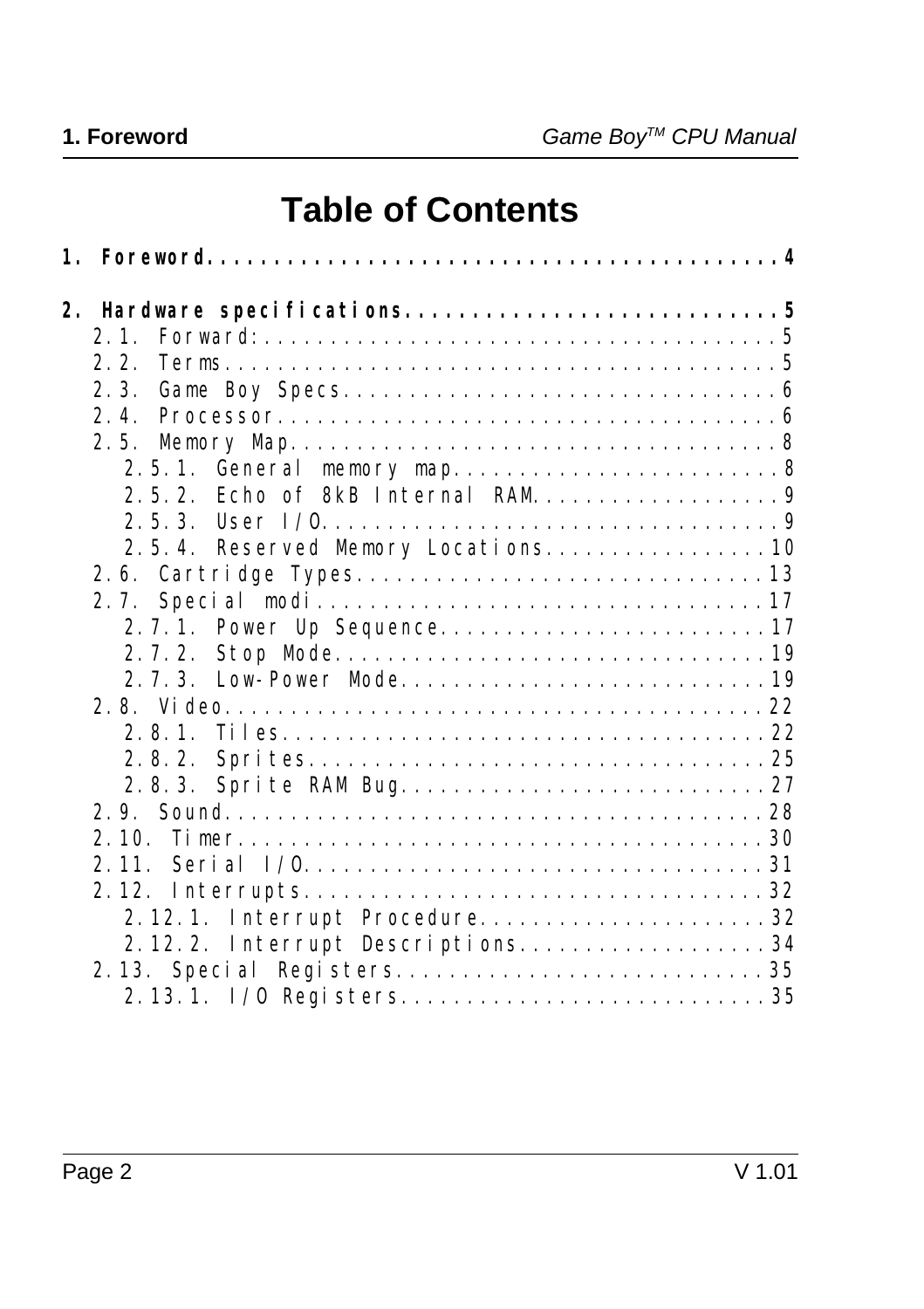|             | 3. Gane Boy command overview 61 |
|-------------|---------------------------------|
|             |                                 |
|             |                                 |
| 3.2.1.      |                                 |
| 3.2.2.      |                                 |
| 3.2.3.      |                                 |
| $3, 2, 4$ . |                                 |
|             |                                 |
| $3, 3, 1$ . |                                 |
| 3, 3, 2.    |                                 |
| 3.3.3       |                                 |
| 3, 3, 4.    |                                 |
| 3, 3, 5.    |                                 |
| 3, 3, 6.    |                                 |
| 3.3.7.      |                                 |
| 3.3.8.      |                                 |
| 3.3.9.      |                                 |
|             |                                 |
|             | 3.3.11. Returns117              |
|             | 4. Super Gane Boy commands119   |
| 4.1         |                                 |
| 4.2         |                                 |
| 4.3.        |                                 |
| 4.4.        |                                 |
| 4.5.        |                                 |
|             |                                 |
|             |                                 |
| 5.1.        |                                 |
|             |                                 |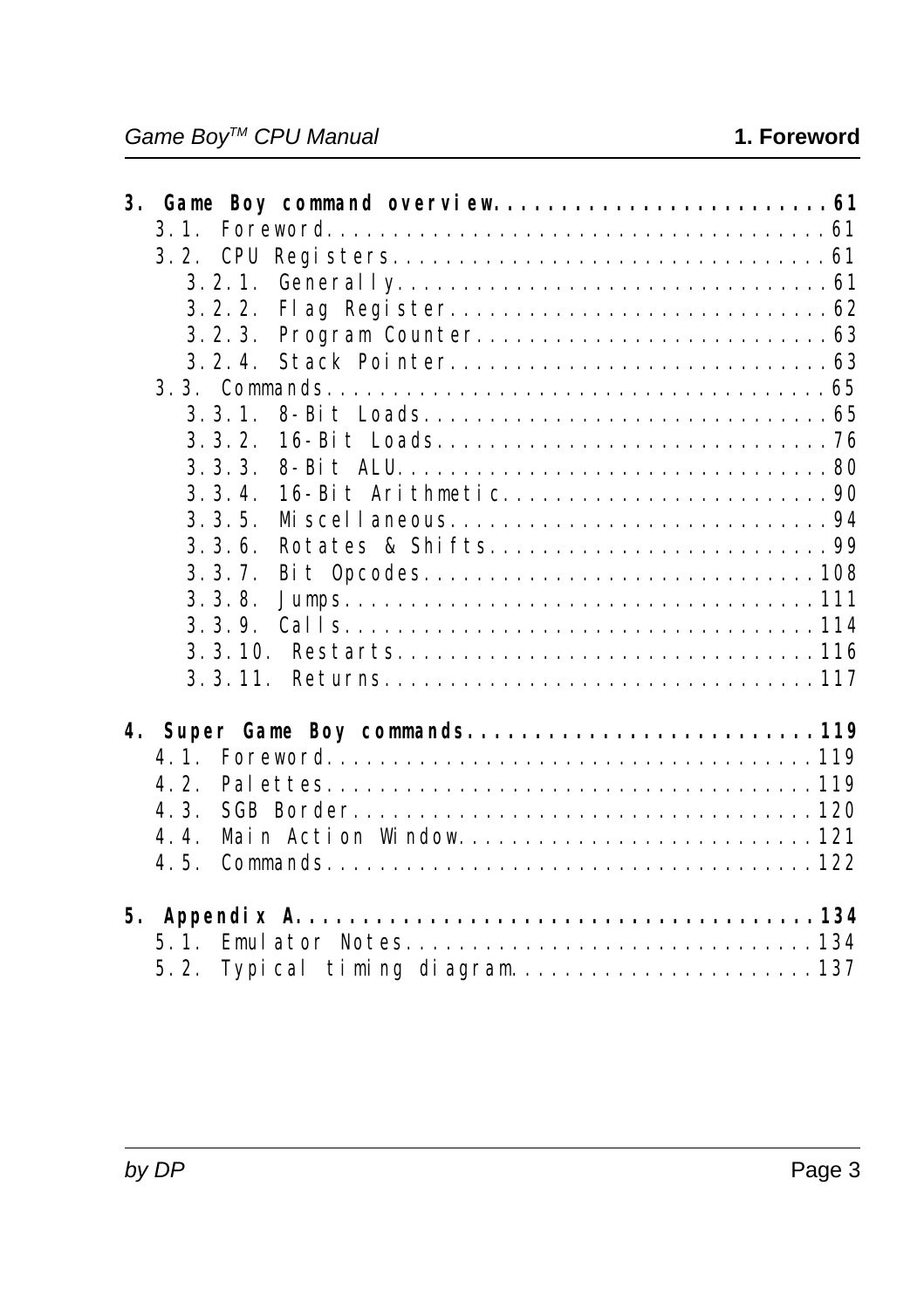# **1. Foreword**

 This Document was designed to help you programming the *Game BoyTM Classic*, *Game BoyTM Pocket*, *Super Game BoyTM* and *Game BoyTM Color* (basics - you will need additional documents for GBC specific programming). It was ment to be a complete handbook to start right off coding for the hardware. The documents consists of three major parts.

 The first is the 'GBSpec.txt' (also known as the Pan Document) by *Pan of Anthrox*, *Marat Fayzullin*, *Pascal Felber*, *Paul Robson*, *Martin Korth*, *kOOPa*. This will be found in paragraph 1.

The second is a mixture of several documents from 'Game Boy Assembly Language Primer (GALP) V1.0'by *GABY (GAmeBoY)*. It contains opcodes, time duration and the affected flags per ASM command and the. This can be found in paragraph 2.

 The third is a summary of specifications and commands for Nintendo Super Game Boy speciffic programming by *kOOPa* and *Bowser*. See paragraph 3.

 Information on how to get your emulator proved programs run on a real Game Boy can be found in the Appendix (thanks to kOOPa). Also, a timing diagram of a typical read and write operation on the classic GB bus can be found here (thanks to Philippe Pouliquen).

 On the last page a quick reference of ASM commands is included.

*Have fun!*

*DP*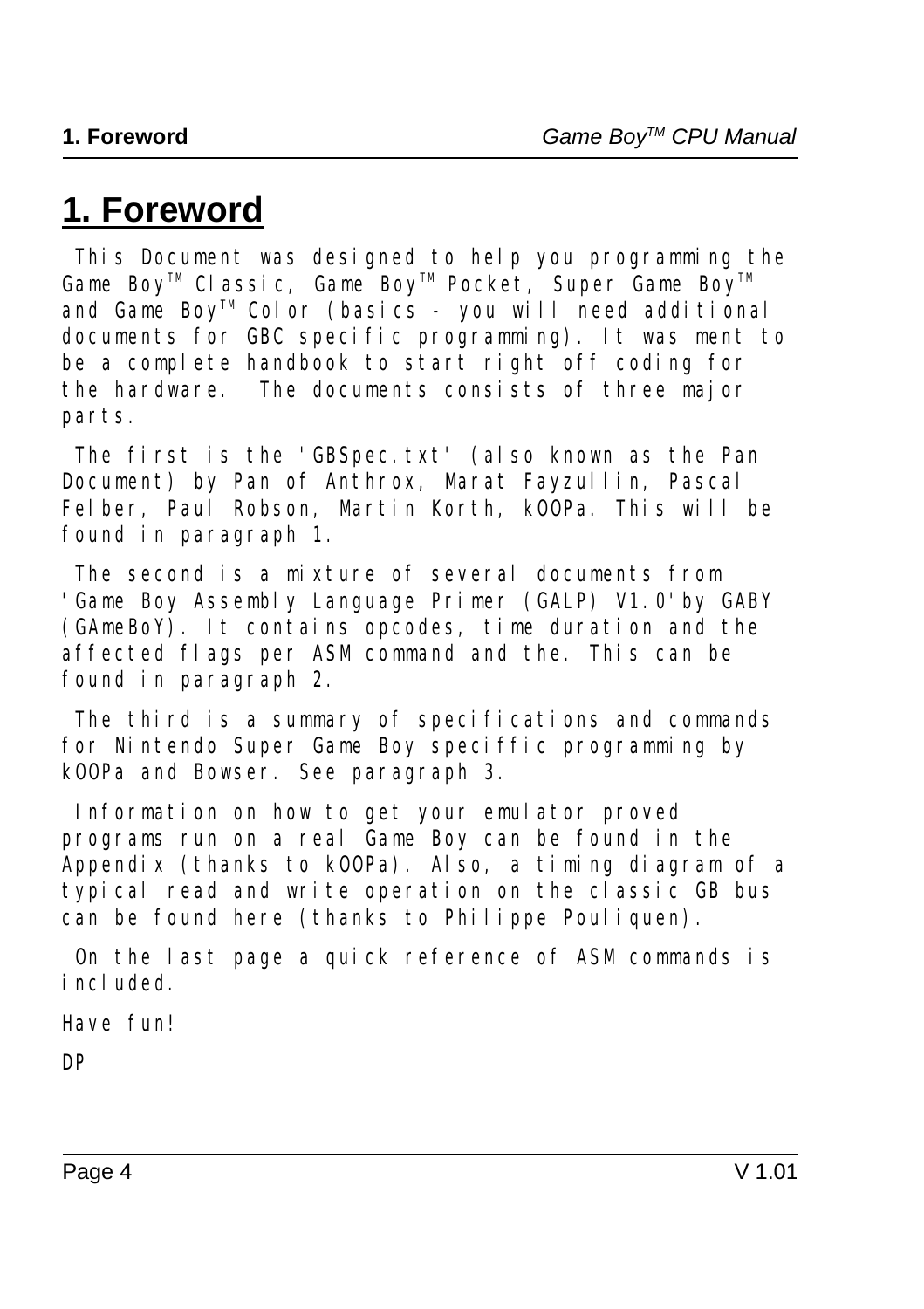# **2. Hardware specifications**

# **2.1. Forward:**

The following was typed up for informational purposes regarding the inner workings on the hand-held game machine known as Game Boy, manufactured and designed by Nintendo Co., LTD. This info is presented to inform a user on how their Game Boy works and what makes it "tick". GameBoy is copyrighted by Nintendo Co., LTD. Any reference to copyrighted material is not presented for monetary gain, but for educational purposes and higher learning.

# **2.2. Terms**

 GB = Original GameBoy (GameBoy Classic) GBP = GameBoy Pocket/GameBoy Light GBC = GameBoy Color SGB = Super GameBoy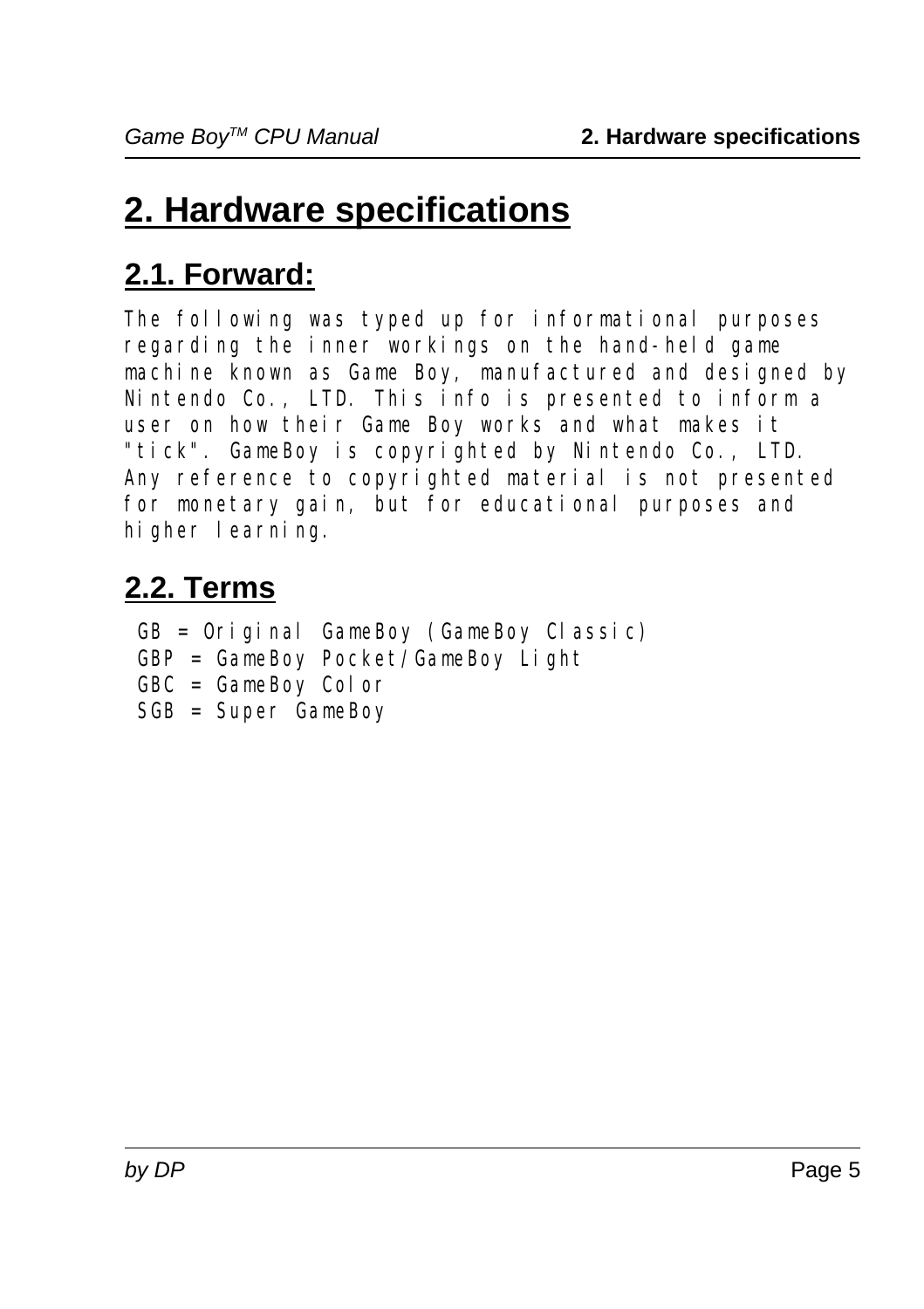# **2.3. Game Boy Specs**

- ï CPU: 8-bit (Similar to the Z80 processor.)
- · Main RAM: 8K Byte
- ï Video RAM: 8K Byte
- $\cdot$  Screen Size 2.6"
- $\cdot$  Resolution: 160x144 (20x18 tiles)
- $\cdot$  Max # of sprites: 40
- Max  $#$  sprites/line: 10
- Max sprite size: 8x16
- $\cdot$  Min sprite size: 8x8
- Clock Speed: 4.194304 MHz (4.295454 SGB, 4.194/8.388MHz GBC)
- ï Horiz Sync: 9198 KHz (9420 KHz for SGB)
- Vert Sync: 59.73 Hz (61.17 Hz for SGB)
- Sound: 4 channels with stereo sound
- ï Power: DC6V 0.7W (DC3V 0.7W for GB Pocket)

 Nintendo documents describe the CPU & instructions speed in machine cycles while this document describes them in clock cycles. Here is the translation:

1 machine cycle = 4 clock cycles

|                | <b>GB CPU Speed</b> | NOP Instruction |
|----------------|---------------------|-----------------|
| Machine Cycles | $1.05$ MHz          | 1 cycle         |
| Clock Cycles   | 4.19MHz             | 4 cycles        |

# **2.4. Processor**

 The GameBoy uses a computer chip similar to an Intel 8080. It contains all of the instructions of an 8080 except there are no exchange instructions. In many ways the processor is more similar to the Zilog Z80 processor. Compared to the Z80, some instructions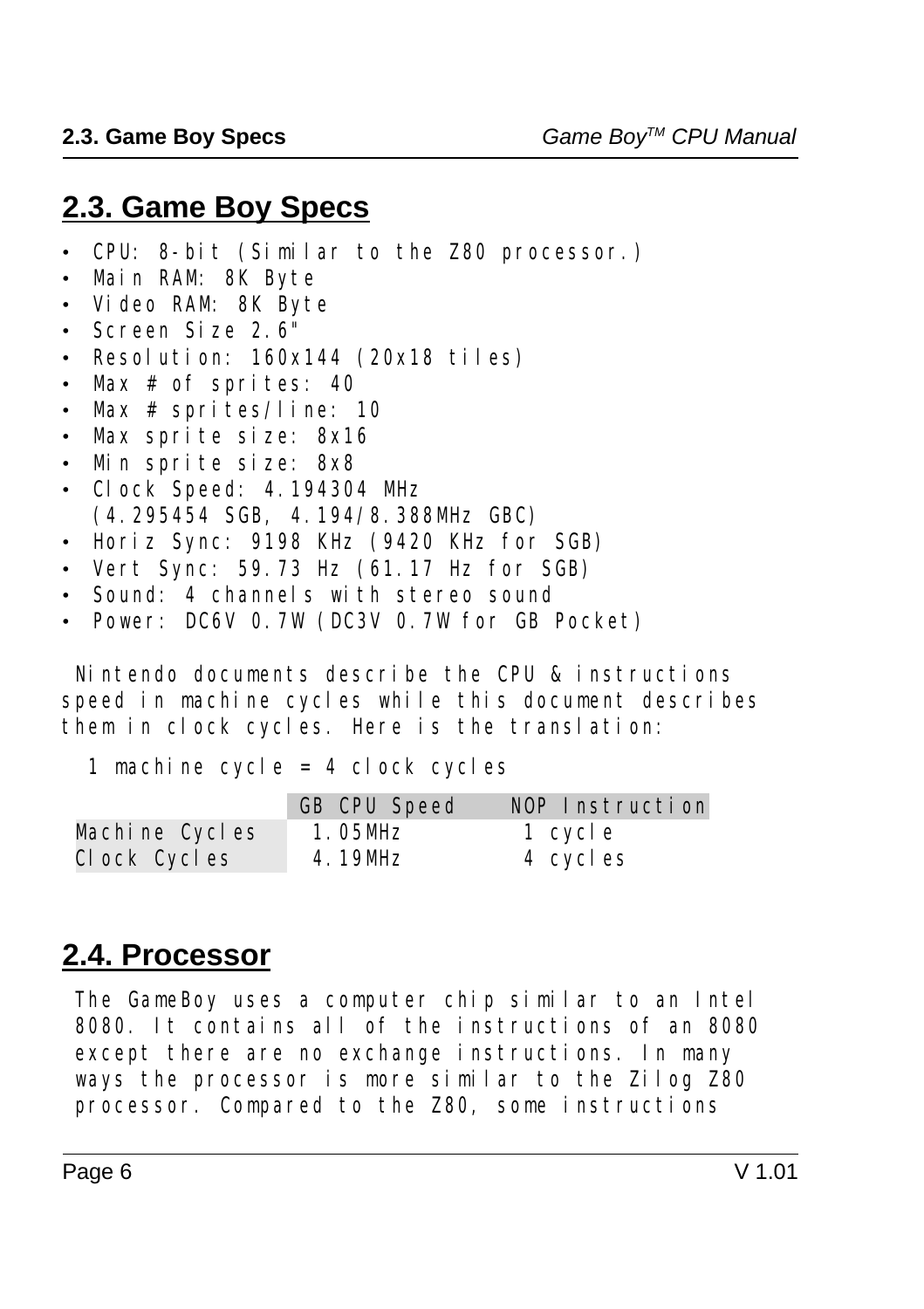have been added and some have been taken away.  **The following are added instructions:**

| <b>ADD</b><br>SP, nn     | ; $nn = si$ gned byte                           |
|--------------------------|-------------------------------------------------|
| LDI.<br>$(HL)$ , A       | ; Write A to (HL) and increment HL              |
| $(HL)$ , A<br><b>LDD</b> | ; Write A to (HL) and decrement HL              |
| $LDI \quad A, (HL)$      | ; Write (HL) to A and increment HL              |
| A, (HL)<br><b>LDD</b>    | ; Write (HL) to A and decrement HL              |
| A. $(SFF00+nn)$<br>LD    |                                                 |
| LD A. $(SFF00+C)$        |                                                 |
| LD $(SFF00+nn)$ , A      |                                                 |
| $(SFF00+C)$ , A<br>LD    |                                                 |
| $(nnnn)$ , SP<br>LD      |                                                 |
| $HL.$ SP+nn<br>LD        | ; $nn = si$ gned byte                           |
| <b>STOP</b>              | ; Stop processor & screen until<br>button press |
| SWAP r                   | ; Swap high & low nibbles of r                  |
|                          |                                                 |

#### **The following instructions have been removed:**

Any command that uses the IX or IY registers. All IN/OUT instructions. All exchange instructions. All commands prefixed by ED (except remapped RETI). All conditional jumps/calls/rets on parity/overflow and sign flag.

#### **The following instructions have different opcodes:**

 $LD$  A, [nnnn] LD [nnnn], A RETI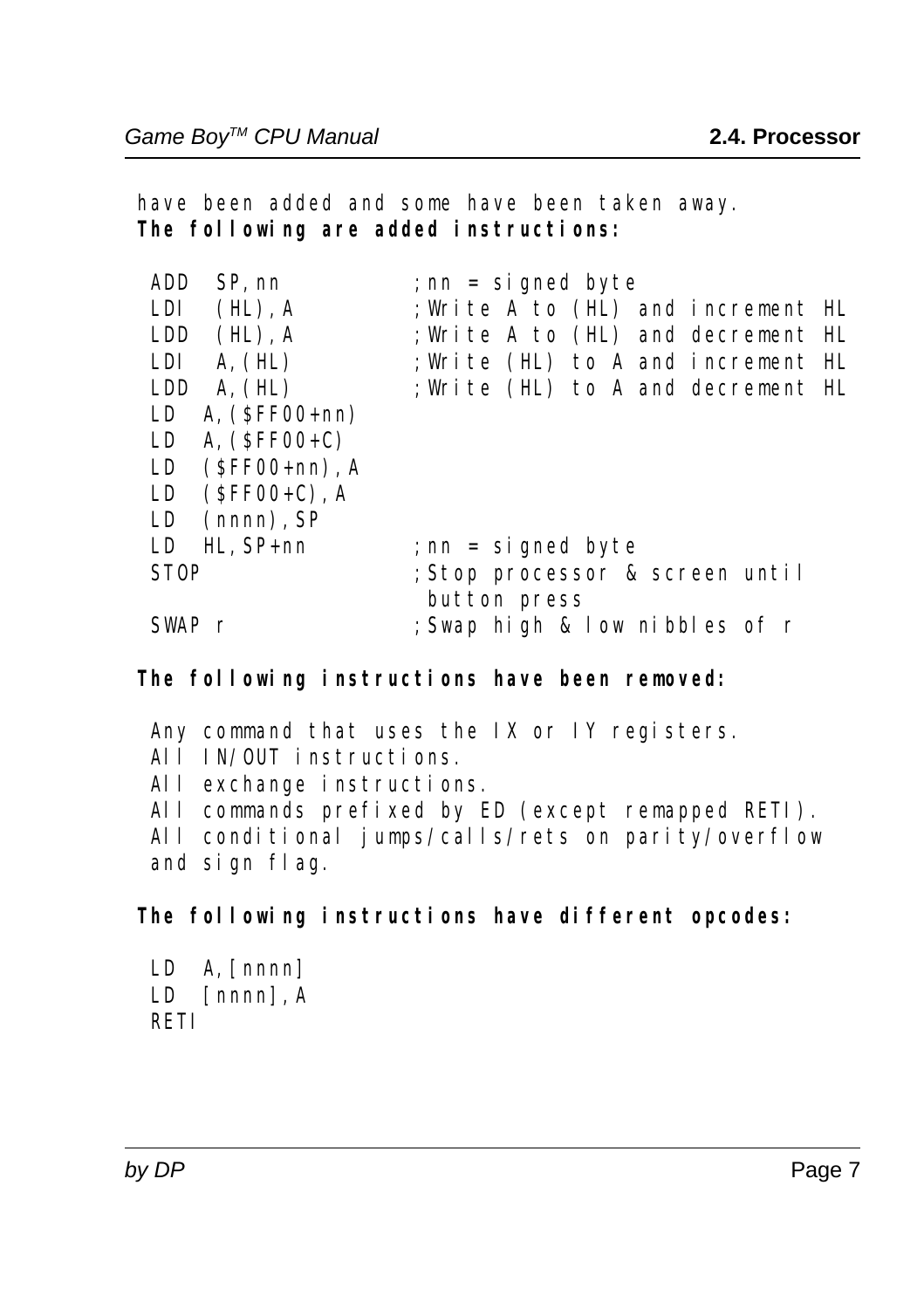# **2.5. Memory Map**

### **2.5.1. General memory map**

| Interrupt Enable Register<br>--------------------------- FFFF |                         |
|---------------------------------------------------------------|-------------------------|
| Internal RAM                                                  |                         |
| ----------------------------<br>Empty but unusable for $I/0$  | <b>FF80</b>             |
| $I/0$ ports                                                   |                         |
| Empty but unusable for $I/0$                                  | <b>FF00</b>             |
|                                                               | <b>FEA0</b>             |
| Sprite Attrib Memory (OAM)                                    | FE00                    |
| Echo of 8kB Internal RAM                                      | <b>E000</b>             |
| 8kB Internal RAM                                              | <b>COOO</b>             |
| 8kB switchable RAM bank                                       |                         |
| 8kB Video RAM                                                 | A000                    |
| ______________________________<br>16kB switchable ROM bank    | $8000 - -$              |
| 16 $kB$ ROM bank #0                                           | $4000$ = 32kB Cartrigbe |
|                                                               | 0000                    |

\* NOTE: b = bit, B = byte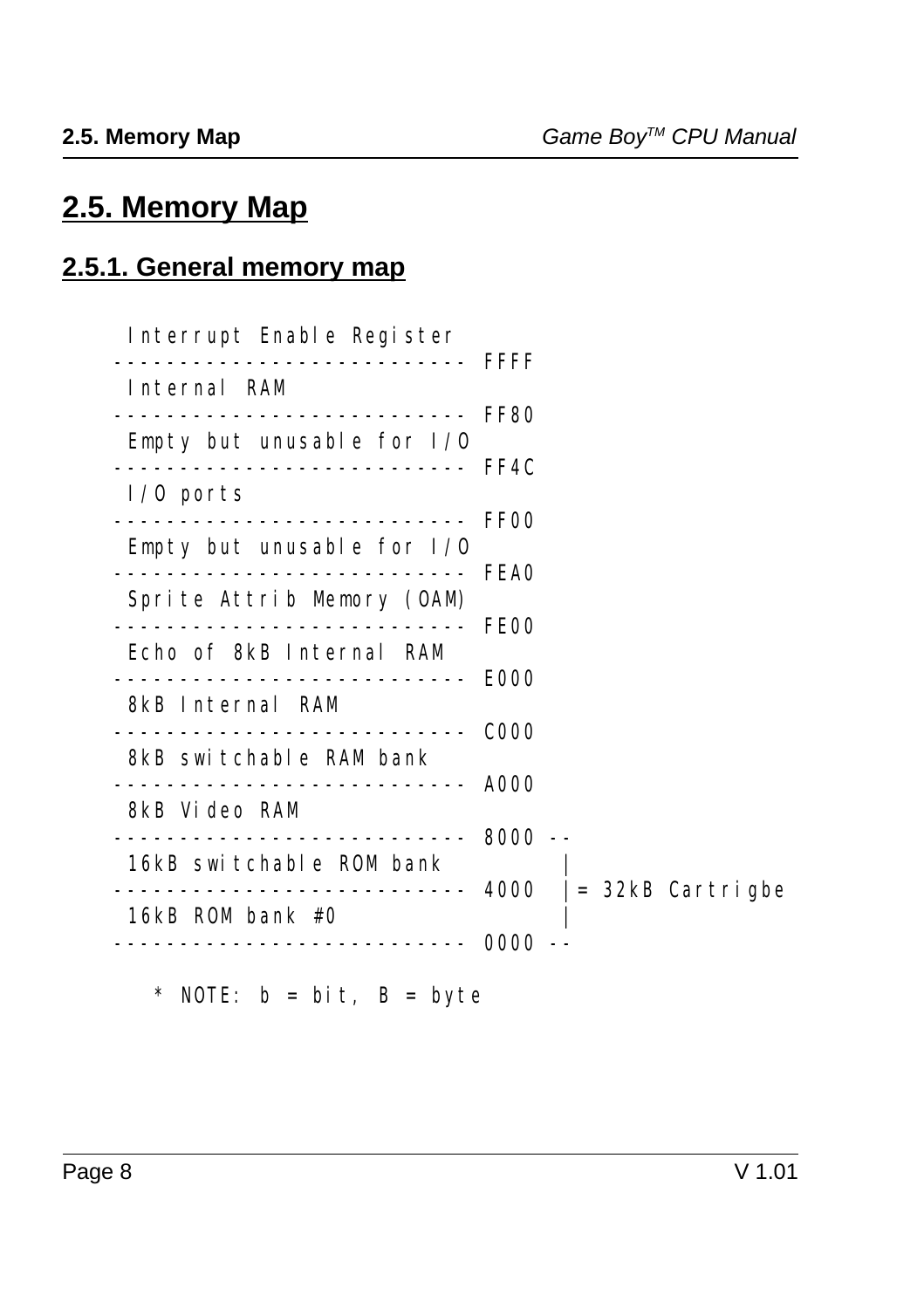#### **2.5.2. Echo of 8kB Internal RAM**

 The addresses E000-FE00 appear to access the internal RAM the same as C000-DE00. (i.e. If you write a byte to address E000 it will appear at C000 and E000. Similarly, writing a byte to C000 will appear at C000 and E000.)

#### **2.5.3. User I/O**

 There are no empty spaces in the memory map for implementing input ports except the switchable RAM bank area (not an option on the Super Smart Card since it's RAM bank is always enabled). An output only port may be implemented anywhere between A000-FDFF. If implemented in a RAM area care should be taken to use an area of RAM not used for anything else. (FE00 and above can't be used because the CPU doesn't generate an external /WR for these locations.)

 If you have a cart with an MBC1, a ROM 4Mbit or smaller, and a RAM 8Kbyte or smaller (or no RAM) then you can use pins 6 & 7 of the MBC1 for 2 digital output pins for whatever purpose you wish. To use them you must first put the MBC1 into 4MbitROM/32KbyteRAM mode by writing 01 to 6000. The two least significant bits you write to 4000 will then be output to these pins.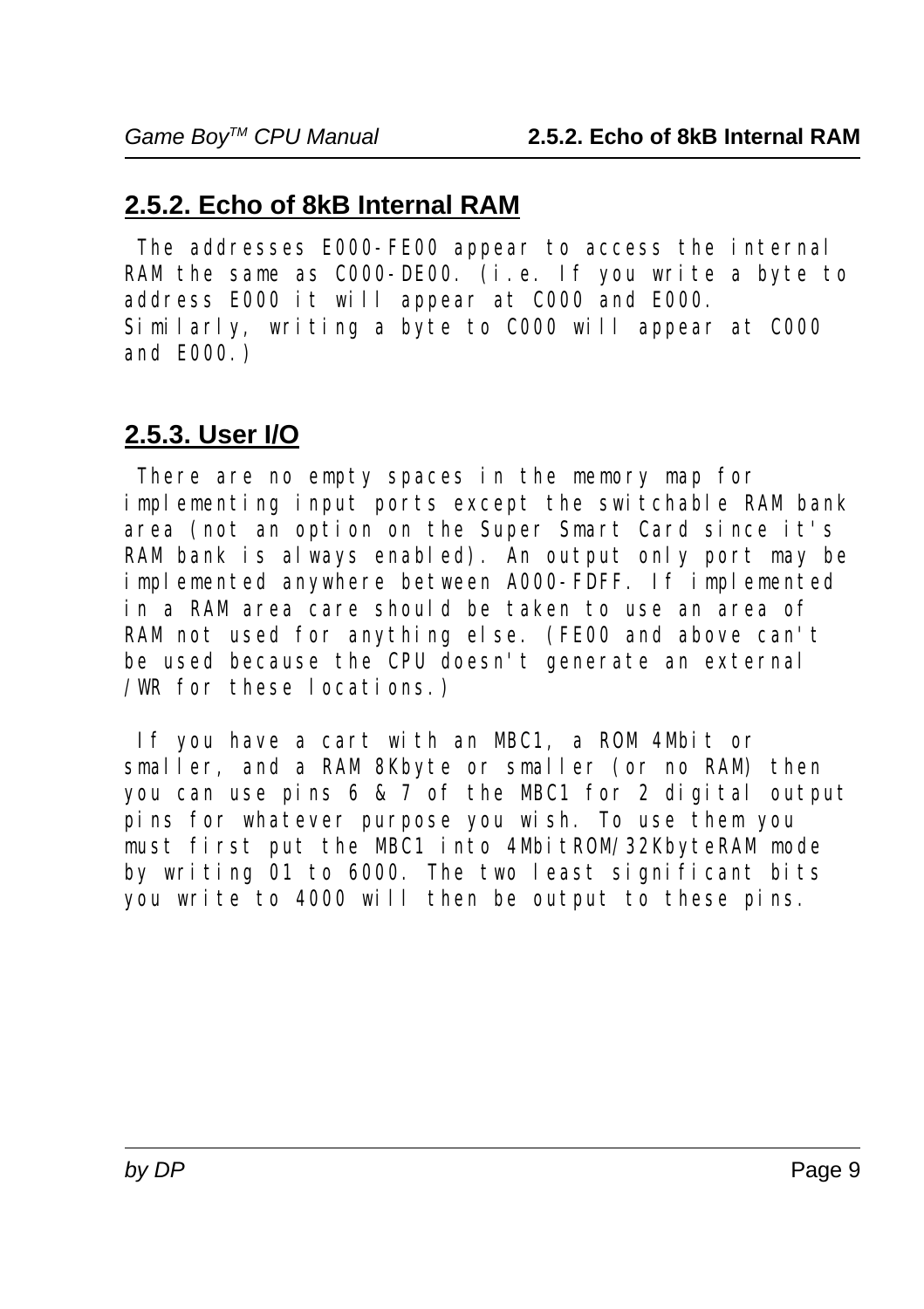#### **2.5.4. Reserved Memory Locations** *Game BoyTM CPU Manual*

#### **2.5.4. Reserved Memory Locations**

| <b>Restart \$08 Address</b><br>0008<br>(RST \$08 calls this address.)<br>Restart \$10 Address<br>0010<br>(RST \$10 calls this address.)<br>Restart \$18 Address<br>(RST \$18 calls this address.)<br>Restart \$20 Address<br>(RST \$20 calls this address.)<br>Restart \$28 Address<br>(RST \$28 calls this address.)<br>Restart \$30 Address<br>0030<br>(RST \$30 calls this address.)<br>Restart \$38 Address<br>0038<br>(RST \$38 calls this address.)<br>Vertical Blank Interrupt Start Address<br>0040<br>LCDC Status Interrupt Start Address<br>Timer Overflow Interrupt Start Address<br>Serial Transfer Completion Interrupt | 0000 | Restart \$00 Address             |
|--------------------------------------------------------------------------------------------------------------------------------------------------------------------------------------------------------------------------------------------------------------------------------------------------------------------------------------------------------------------------------------------------------------------------------------------------------------------------------------------------------------------------------------------------------------------------------------------------------------------------------------|------|----------------------------------|
|                                                                                                                                                                                                                                                                                                                                                                                                                                                                                                                                                                                                                                      |      | (RST \$00 calls this address.)   |
|                                                                                                                                                                                                                                                                                                                                                                                                                                                                                                                                                                                                                                      |      |                                  |
|                                                                                                                                                                                                                                                                                                                                                                                                                                                                                                                                                                                                                                      |      |                                  |
|                                                                                                                                                                                                                                                                                                                                                                                                                                                                                                                                                                                                                                      |      |                                  |
|                                                                                                                                                                                                                                                                                                                                                                                                                                                                                                                                                                                                                                      |      |                                  |
|                                                                                                                                                                                                                                                                                                                                                                                                                                                                                                                                                                                                                                      | 0018 |                                  |
|                                                                                                                                                                                                                                                                                                                                                                                                                                                                                                                                                                                                                                      |      |                                  |
|                                                                                                                                                                                                                                                                                                                                                                                                                                                                                                                                                                                                                                      | 0020 |                                  |
|                                                                                                                                                                                                                                                                                                                                                                                                                                                                                                                                                                                                                                      |      |                                  |
|                                                                                                                                                                                                                                                                                                                                                                                                                                                                                                                                                                                                                                      | 0028 |                                  |
|                                                                                                                                                                                                                                                                                                                                                                                                                                                                                                                                                                                                                                      |      |                                  |
|                                                                                                                                                                                                                                                                                                                                                                                                                                                                                                                                                                                                                                      |      |                                  |
|                                                                                                                                                                                                                                                                                                                                                                                                                                                                                                                                                                                                                                      |      |                                  |
|                                                                                                                                                                                                                                                                                                                                                                                                                                                                                                                                                                                                                                      |      |                                  |
|                                                                                                                                                                                                                                                                                                                                                                                                                                                                                                                                                                                                                                      |      |                                  |
|                                                                                                                                                                                                                                                                                                                                                                                                                                                                                                                                                                                                                                      |      |                                  |
|                                                                                                                                                                                                                                                                                                                                                                                                                                                                                                                                                                                                                                      |      |                                  |
|                                                                                                                                                                                                                                                                                                                                                                                                                                                                                                                                                                                                                                      | 0048 |                                  |
|                                                                                                                                                                                                                                                                                                                                                                                                                                                                                                                                                                                                                                      |      |                                  |
|                                                                                                                                                                                                                                                                                                                                                                                                                                                                                                                                                                                                                                      | 0050 |                                  |
|                                                                                                                                                                                                                                                                                                                                                                                                                                                                                                                                                                                                                                      |      |                                  |
|                                                                                                                                                                                                                                                                                                                                                                                                                                                                                                                                                                                                                                      | 0058 |                                  |
| <b>Start Address</b>                                                                                                                                                                                                                                                                                                                                                                                                                                                                                                                                                                                                                 |      |                                  |
|                                                                                                                                                                                                                                                                                                                                                                                                                                                                                                                                                                                                                                      | 0060 | High-to-Low of P10-P13 Interrupt |
|                                                                                                                                                                                                                                                                                                                                                                                                                                                                                                                                                                                                                                      |      | Start Address                    |
|                                                                                                                                                                                                                                                                                                                                                                                                                                                                                                                                                                                                                                      |      |                                  |
|                                                                                                                                                                                                                                                                                                                                                                                                                                                                                                                                                                                                                                      |      |                                  |

An internal information area is located at 0100-014F in each cartridge. It contains the following values:

**0100-0103** This is the begin code execution point in a cart. Usually there is a NOP and a JP instruction here but not always.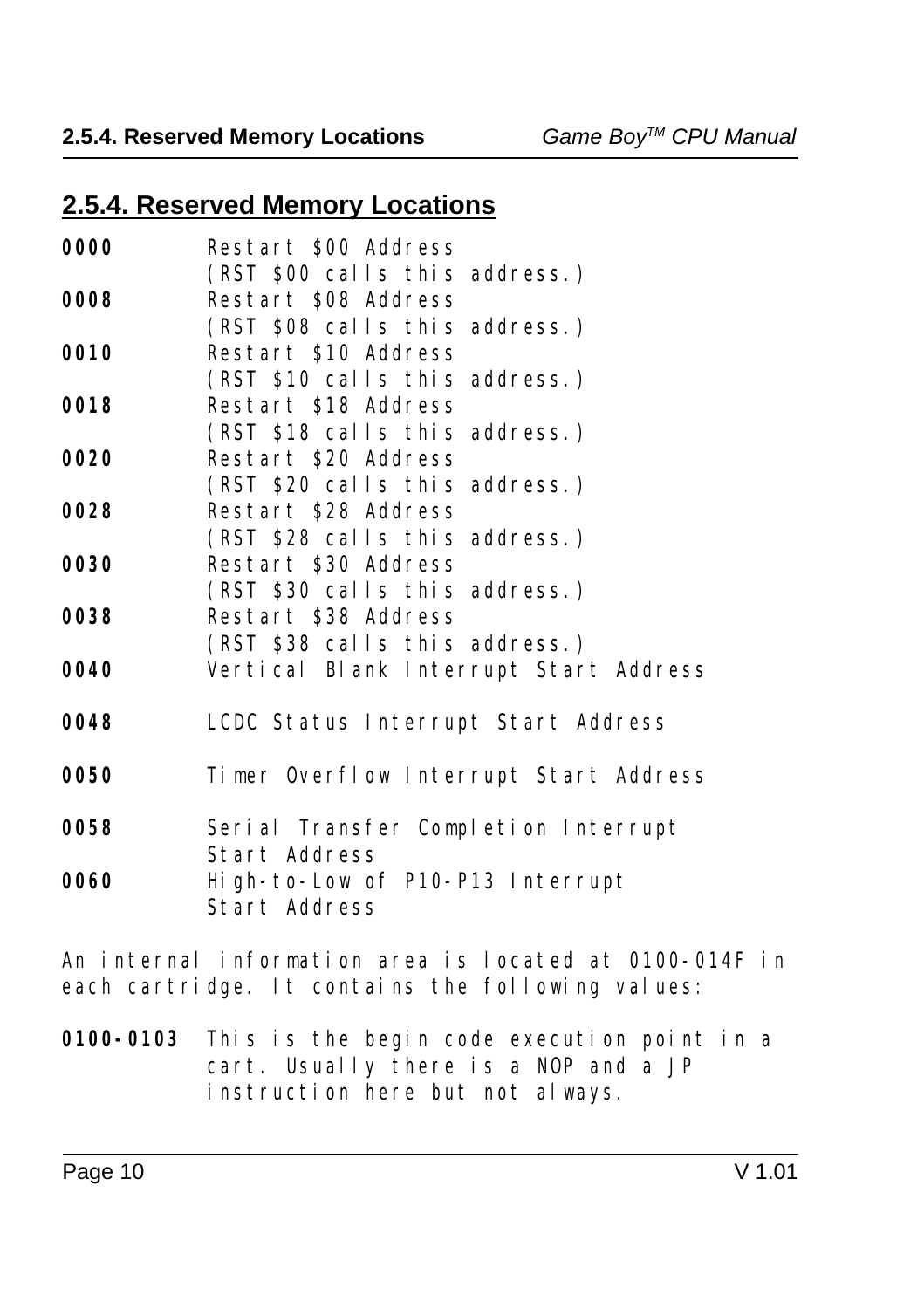|                   | 0104-0133 Scrolling Nintendo graphic:     | CE ED 66 66 CC OD 00 OB 03 73 00 83 00 OC 00 OD<br>00 08 11 1F 88 89 00 0E DC CC 6E E6 DD DD D9 99<br>BB BB 67 63 6E OE EC CC DD DC 99 9F BB B9 33 3E<br>( PROGRAM WON'T RUN IF CHANGED!!!) |
|-------------------|-------------------------------------------|---------------------------------------------------------------------------------------------------------------------------------------------------------------------------------------------|
|                   |                                           | 0134-0142 Title of the game in UPPER CASE ASCII. If it<br>is less than 16 characters then the<br>remaining bytes are filled with 00's.                                                      |
| 0143              |                                           | $$80 = Col or GB, $00 or other = not Col or GB$                                                                                                                                             |
| 0144              | code (new).                               | Ascii hex digit, high nibble of licensee                                                                                                                                                    |
| 0145              | $[$014B] < > $33.$ )                      | Ascii hex digit, low nibble of licensee<br>code (new). (These are normally \$00 if                                                                                                          |
| 0146              | GameBoy functions)<br>if $\langle$ \$03.) | $GB/SGB$ Indicator (00 = GameBoy, 03 = Super<br>(Super GameBoy functions won't work                                                                                                         |
| 0147              | Cartridge type:                           |                                                                                                                                                                                             |
| 0-ROM ONLY        |                                           | $12 - ROM + MBC3 + RAM$                                                                                                                                                                     |
| $1 - ROM + MBC1$  |                                           | 13-ROM+MBC3+RAM+BATT                                                                                                                                                                        |
|                   | $2 - ROM + MBC1 + RAM$                    | 19-ROM+MBC5                                                                                                                                                                                 |
|                   | 3-ROM+MBC1+RAM+BATT                       | $1A - ROM + MBC5 + RAM$                                                                                                                                                                     |
| 5-ROM+MBC2        |                                           | 1B-ROM+MBC5+RAM+BATT                                                                                                                                                                        |
| 8-ROM+RAM         | 6-ROM+MBC2+BATTERY                        | 1C-ROM+MBC5+RUMBLE<br>1D-ROM+MBC5+RUMBLE+SRAM                                                                                                                                               |
|                   | 9- ROM+RAM+BATTERY                        | 1E-ROM+MBC5+RUMBLE+SRAM+BATT                                                                                                                                                                |
| <b>B-ROM+MM01</b> |                                           | 1F-Pocket Camera                                                                                                                                                                            |
|                   | C-ROM+MMO1+SRAM                           | FD-Bandai TAMA5                                                                                                                                                                             |
|                   | D-ROM+MMO1+SRAM+BATT                      | FE - Hudson HuC-3                                                                                                                                                                           |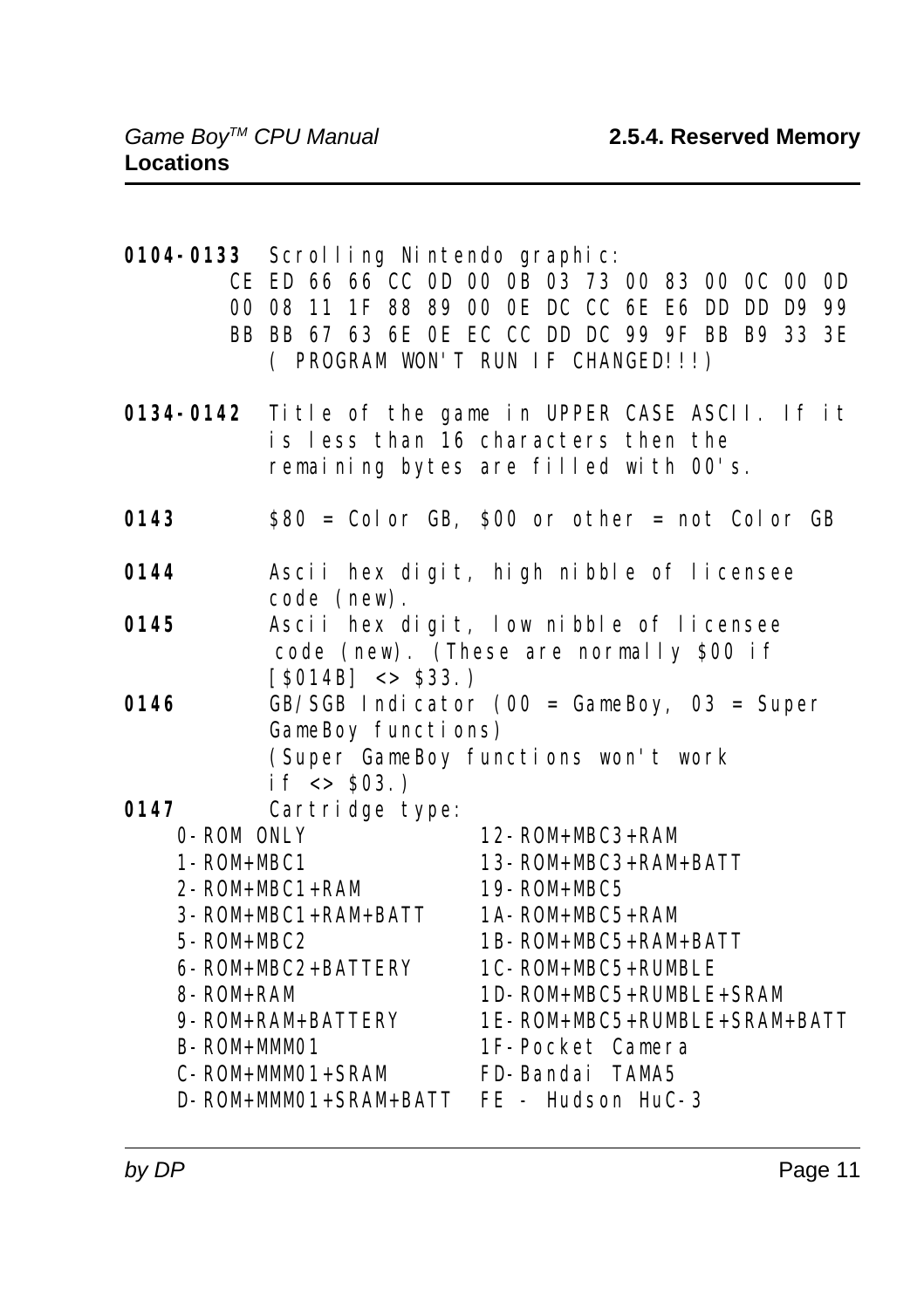F-ROM+MBC3+TIMER+BATT FF - Hudson HuC-1 10-ROM+MBC3+TIMER+RAM+BATT 11-ROM+MBC3 **0148** ROM size: 0 - 256Kbit = 32KByte = 2 banks 1 - 512Kbit = 64KByte = 4 banks<br>2 - 1Mbit = 128KByte = 8 banks<br>3 - 2Mbit = 256KByte = 16 banks  $1 \text{Mbi}$ t =  $128 \text{KBy}$ te = 8 banks  $2M\text{bit}$  = 256KByte = 16 banks 4 - 4Mbit = 512KByte = 32 banks 5 - 8Mbit = 1MByte = 64 banks 6 - 16Mbit =  $2M\ddot{B}$ yte = 128 banks  $$52$  - 9Mbit = 1.1MByte = 72 banks \$53 - 10Mbit = 1.2Mbyte = 80 banks  $$54$  - 12Mbit = 1.5MByte = 96 banks **0149** RAM size: 0 - None 1 -  $16kBi t = 2kB = 1 bank$ 2 -  $64kBit = 8kB = 1 bank$  3 - 256kBit = 32kB = 4 banks 4 -  $1MBit = 128kB = 16$  banks **014A** Destination code: 0 - Japanese 1 - Non-Japanese **014B** Licensee code (old): 33 - Check 0144/0145 for Licensee code. 79 - Accolade A4 - Konami (Super GameBoy function won't work if  $\sim$  \$33.) **014C** Mask ROM Version number (Usually \$00)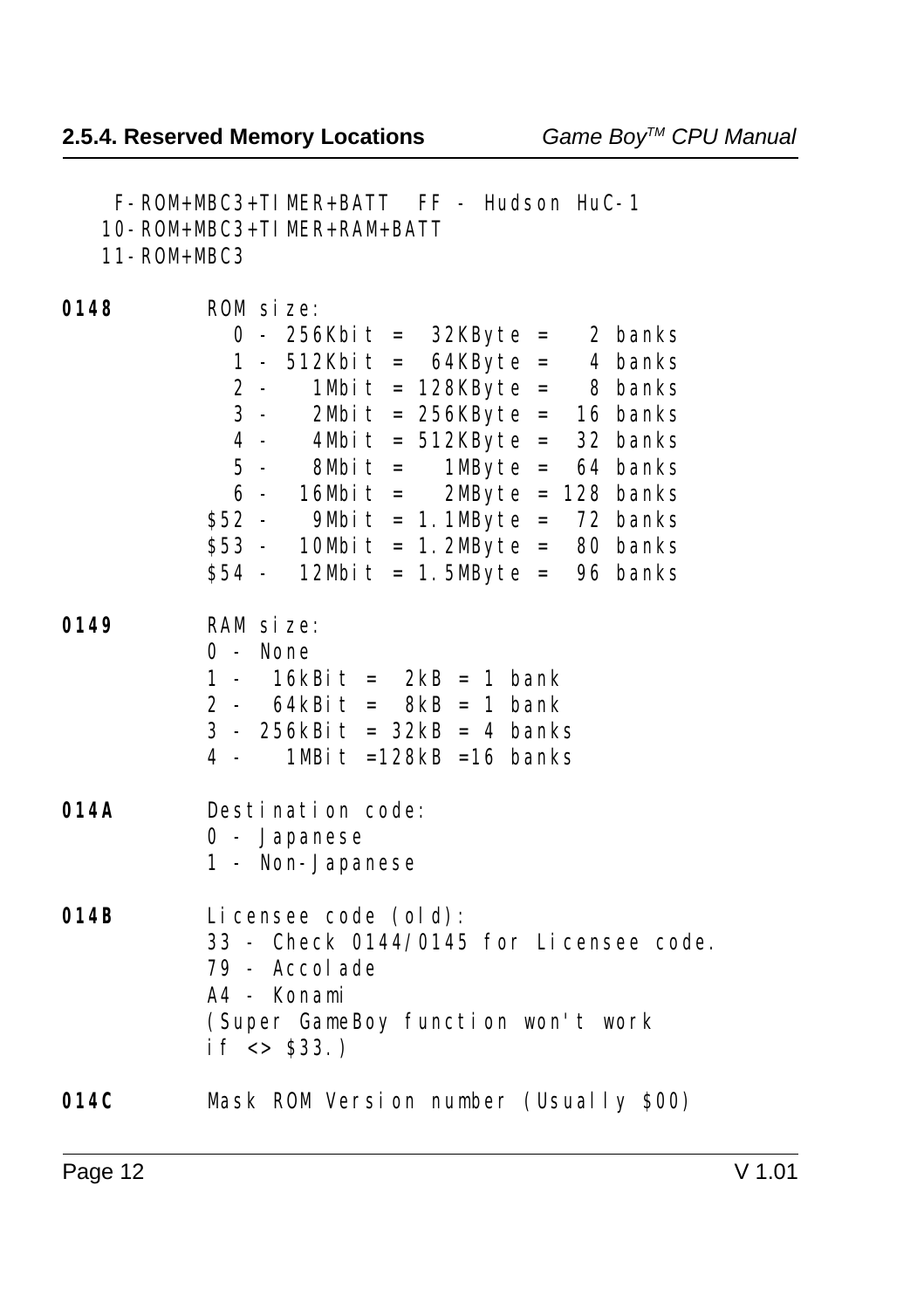- **014D** Complement check (PROGRAM WON'T RUN ON GB IF NOT CORRECT!!!) (It will run on Super GB, however, if incorrect.)
- **014E-014F** Checksum (higher byte first) produced by adding all bytes of a cartridge except for two checksum bytes and taking two lower bytes of the result. (GameBoy ignores this value.)

# **2.6. Cartridge Types**

The following define the byte at cart location 0147:

- ï **ROM ONLY** This is a 32kB (256kb) ROM and occupies 0000-7FFF.
- **MBC1** (Memory Bank Controller 1) MBC1 has two different maximum memory modes: 16Mbit ROM/8KByte RAM or 4Mbit ROM/32KByte RAM.

The MBC1 defaults to 16Mbit ROM/8KByte RAM mode on power up. Writing a value  $(XXXXXXS - X = Don't$ care,  $S =$ Memory model select) into 6000-7FFF area will select the memory model to use.  $S = 0$  selects 16/8 mode.  $S = 1$  selects 4/32 mode.

Writing a value (XXXBBBBB -  $X = Don't cares, B =$  bank select bits) into 2000-3FFF area will select an appropriate ROM bank at 4000-7FFF. Values of 0 and 1 do the same thing and point to ROM bank 1.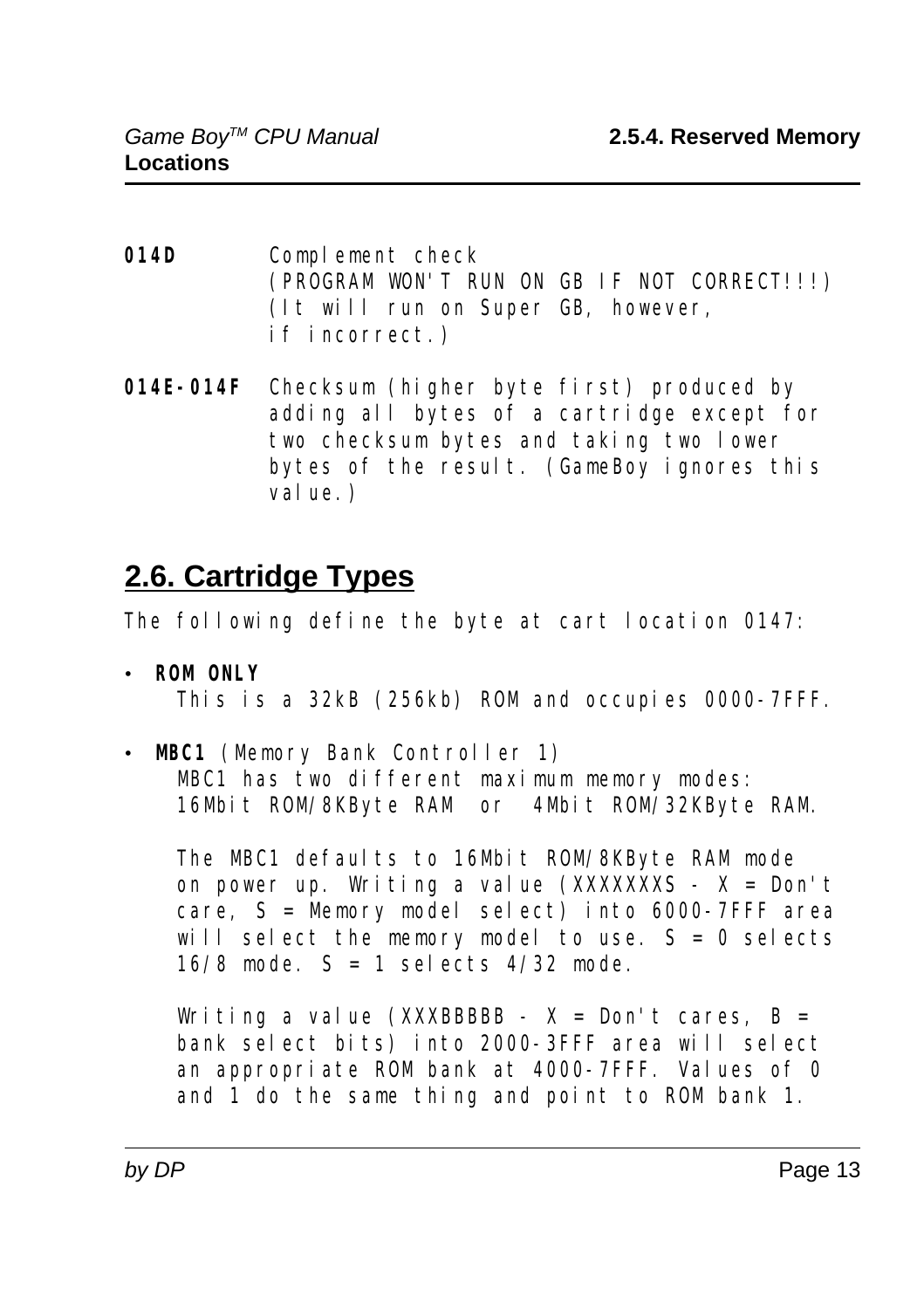Rom bank 0 is not accessible from 4000-7FFF and can only be read from 0000-3FFF.

If memory model is set to 4/32:

Writing a value (XXXXXXBB -  $X =$  Don't care, B = bank select bits) into 4000-5FFF area will select an appropriate RAM bank at A000-C000. Before you can read or write to a RAM bank you have to enable it by writing a XXXX1010 into 0000-1FFF area\*. To disable RAM bank operations write any value but XXXX1010 into 0000-1FFF area. Disabling a RAM bank probably protects that bank from false writes during power down of the GameBoy. (NOTE: Nintendo suggests values \$0A to enable and \$00 to disable RAM bank!!)

 If memory model is set to 16/8 mode: Writing a value (XXXXXXBB -  $X =$  Don't care, B = bank select bits) into 4000-5FFF area will set the two most significant ROM address lines.

 \* NOTE: The Super Smart Card doesn't require this operation because it's RAM bank is ALWAYS enabled. Include this operation anyway to allow your code to work with both.

**MBC2** (Memory Bank Controller 2):

 This memory controller works much like the MBC1 controller with the following exceptions: MBC2 will work with ROM sizes up to 2Mbit.

Writing a value (XXXXBBBB -  $X = Don't$  cares,  $B =$  bank select bits) into 2000-3FFF area will select an appropriate ROM bank at 4000-7FFF.

RAM switching is not provided. Unlike the MBC1 which uses external RAM, MBC2 has  $512 \times 4$  bits of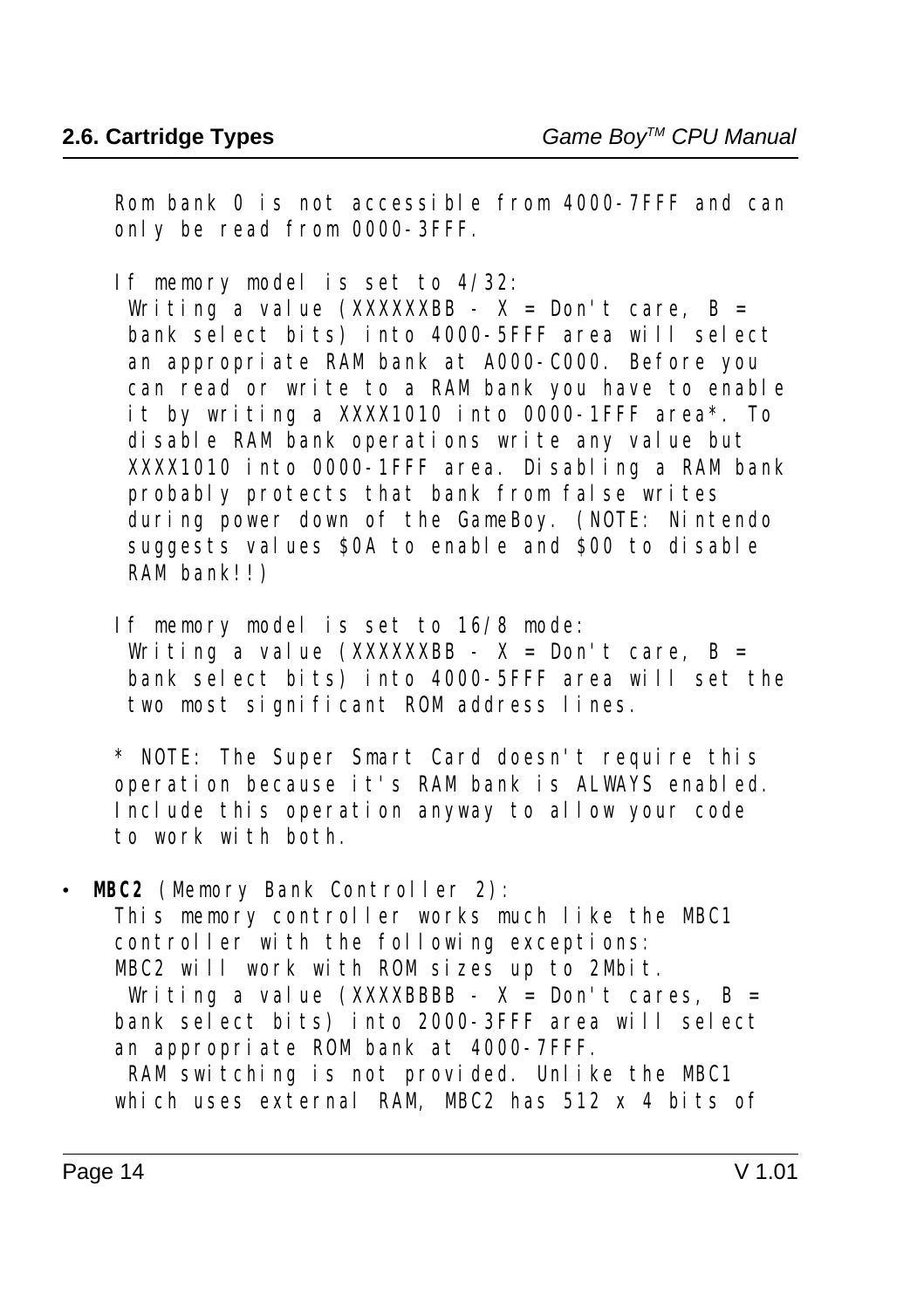RAM which is in the controller itself. It still requires an external battery to save data during power-off though.

The least significant bit of the upper address byte must be zero to enable/disable cart RAM. For example the following addresses can be used to enable/disable cart RAM:

 0000-00FF, 0200-02FF, 0400-04FF, ..., 1E00-1EFF. enable/disable is 0000-00FF. The suggested address range to use for MBC2 ram

 The least significant bit of the upper address byte must be one to select a ROM bank. For example the following addresses can be used to select a ROM bank: 2100-21FF, 2300-23FF, 2500-25FF, ..., 3F00- 3FFF. The suggested address range to use for MBC2 rom bank selection is 2100-21FF.

**• MBC3** (Memory Bank Controller 3):

 This controller is similar to MBC1 except it accesses all 16mbits of ROM without requiring any writes to the 4000-5FFF area. Writing a value (XBBBBBBB -  $X = Don't care$ , B = bank select bits) into 2000-3FFF area will select an appropriate ROM bank at 4000-7FFF. Also, this MBC has a built-in battery-backed Real Time Clock (RTC) not found in any other MBC. Some MBC3 carts do not support it (WarioLand II non color version) but some do (Harvest Moon/Japanese version.)

**· MBC5** (Memory Bank Controller 5):

 This controller is the first MBC that is guaranteed to run in GameBoy Color double-speed mode but it appears the other MBC's run fine in GBC double speed mode as well.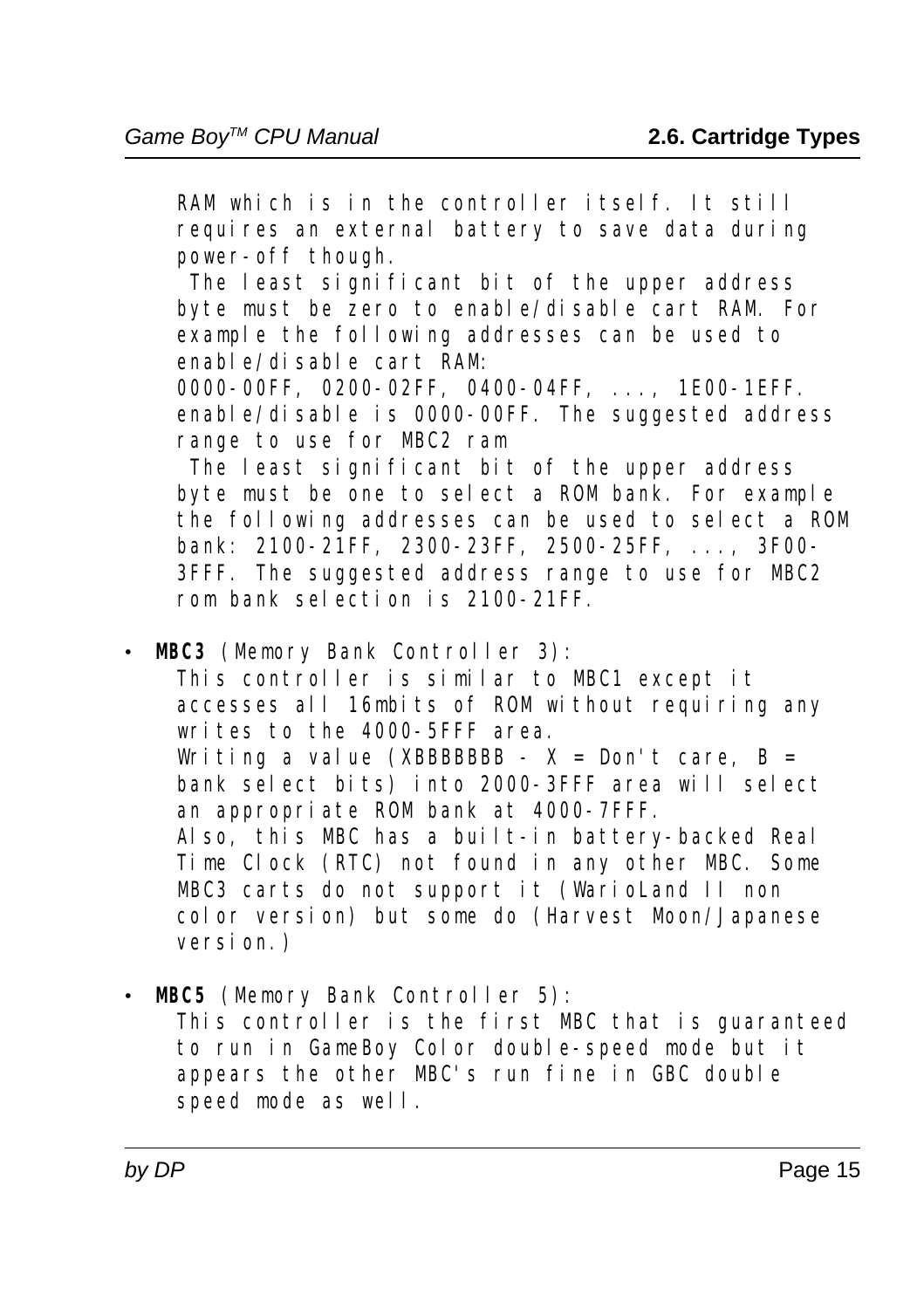It is similar to the MBC3 (but no RTC) but can access up to 64mbits of ROM and up to 1mbit of RAM. The lower 8 bits of the 9-bit rom bank select is written to the 2000-2FFF area while the upper bit is written to the least significant bit of the 3000-3FFF area.

Writing a value (XXXXBBBB -  $X = Don't care$ , B = bank select bits) into 4000-5FFF area will select an appropriate RAM bank at A000-BFFF if the cart contains RAM. Ram sizes are 64kbit,256kbit, & 1mbit.

 Also, this is the first MBC that allows rom bank 0 to appear in the 4000-7FFF range by writing \$000 to the rom bank select.

#### **Rumble Carts:**

 Rumble carts use an MBC5 memory bank controller. Rumble carts can only have up to 256kbits of RAM. The highest RAM address line that allows 1mbit of RAM on MBC5 non-rumble carts is used as the motor on/off for the rumble cart.

Writing a value (XXXXMBBB -  $X = Don't care$ ,  $M =$ motor,  $\overline{B}$  = bank select bits) into 4000-5FFF area will select an appropriate RAM bank at A000-BFFF if the cart contains RAM. RAM sizes are 64kbit or 256kbits. To turn the rumble motor on set  $M = 1$ .  $M = 0$  turns it off.

**· HuC1** (Memory Bank / Infrared Controller):

 This controller made by Hudson Soft appears to be very similar to an MBC1 with the main difference being that it supports infrared LED input / output. The Japanese cart "Fighting Phoenix" (internal cart name: SUPER B DAMAN) is known to contain this chip.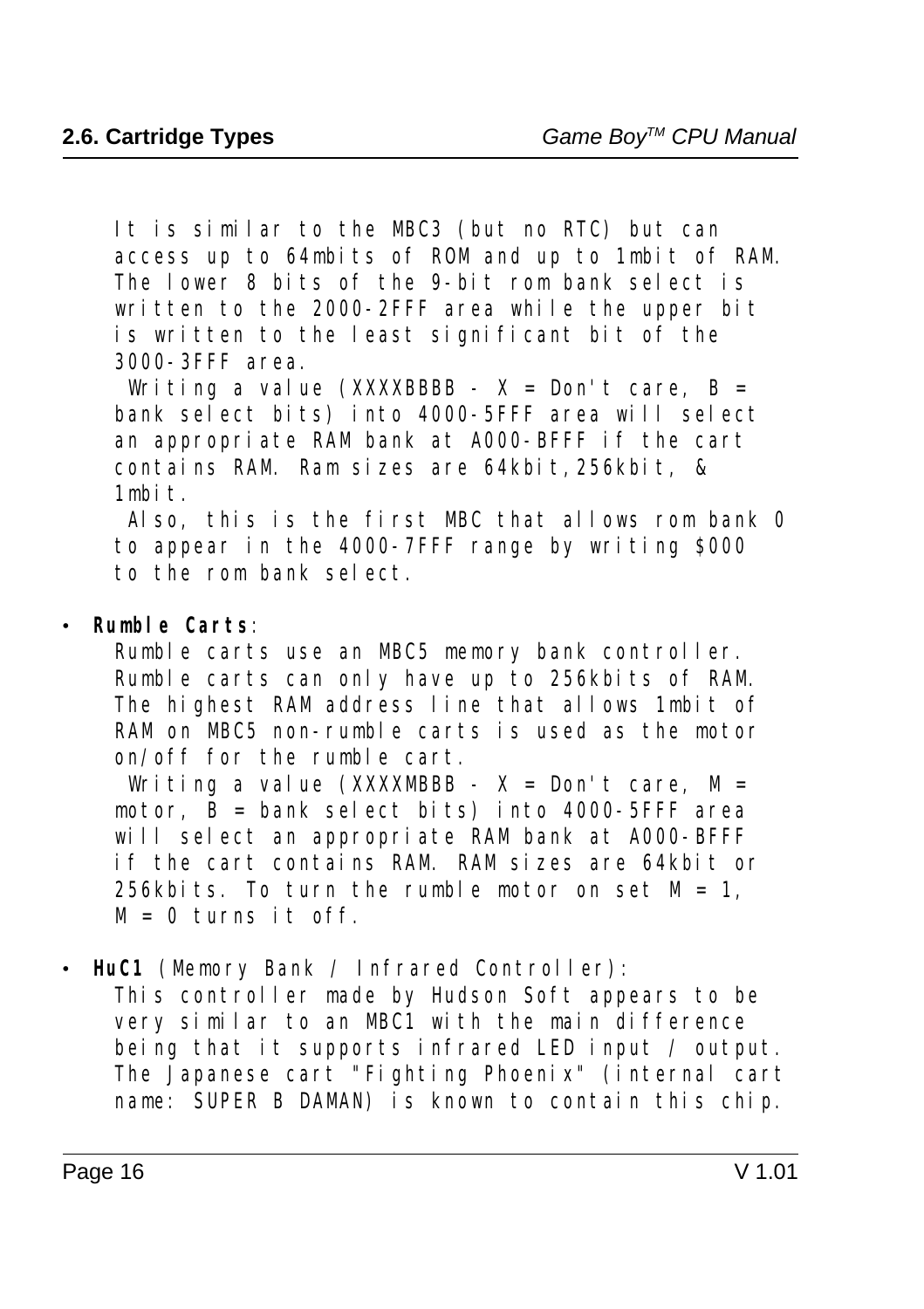# **2.7. Special modi**

### **2.7.1. Power Up Sequence**

When the GameBoy is powered up, a 256 byte program starting at memory location 0 is executed. This program is located in a ROM inside the GameBoy. The first thing the program does is read the cartridge locations from \$104 to \$133 and place this graphic of a Nintendo logo on the screen at the top. This image is then scrolled until it is in the middle of the screen. Two musical notes are then played on the internal speaker. Again, the cartridge locations \$104 to \$133 are read but this time they are compared with a table in the internal rom.

 If any byte fails to compare, then the GameBoy stops comparing bytes and simply halts all operations.

#### **GB & GB Pocket:**

 Next, the GameBoy starts adding all of the bytes in the cartridge from \$134 to \$14d. A value of 25 decimal is added to this total. If the least significant byte of the result is a not a zero, then the GameBoy will stop doing anything.

#### **Super GB:**

 Even though the GB & GBP check the memory locations from \$134 to \$14d, the SGB doesn't.

 If the above checks pass then the internal ROM is disabled and cartridge program execution begins at location \$100 with the following register values:

 AF=\$01-GB/SGB, \$FF-GBP, \$11-GBC  $F = SBO$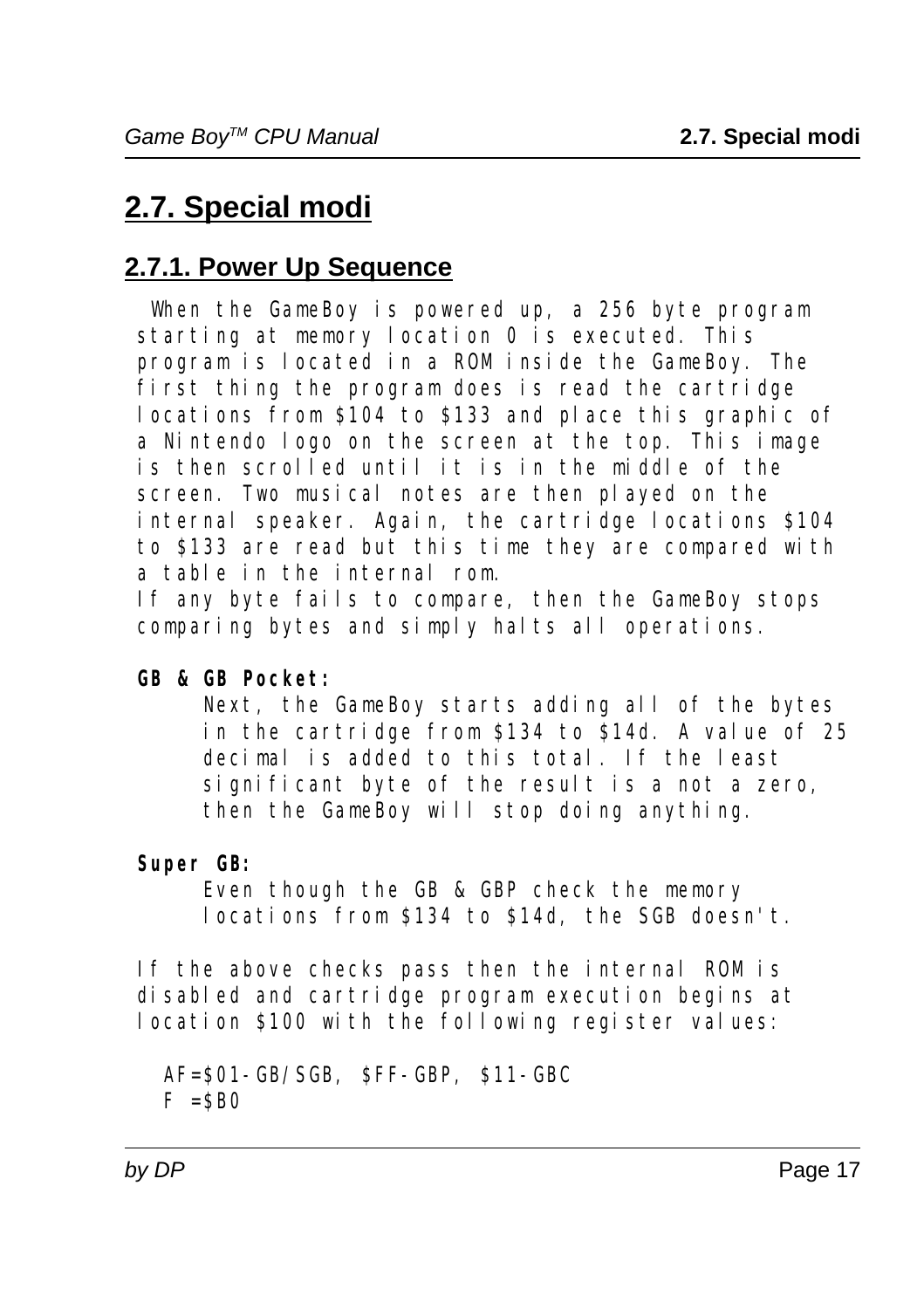| $BC = $0013$                           |            |                  |             |
|----------------------------------------|------------|------------------|-------------|
| DE=SOOD8                               |            |                  |             |
| $HL = $014D$                           |            |                  |             |
| <b>Stack Pointer=SFFFE</b>             |            |                  |             |
| $[SFF05] =$<br>\$00                    | $\vdots$   | TI MA            |             |
| [ \$FF06]<br>\$00<br>$=$               | $\vdots$   | TMA              |             |
| [ <b>SFF07</b> ]<br>\$00<br>$=$        | $\vdots$   | <b>TAC</b>       |             |
| $[$ SFF10]<br>\$80<br>$=$              | ;          | <b>NR10</b>      |             |
| $[$ SFF11]<br>\$BF<br>$=$              | ;          | <b>NR11</b>      |             |
| $[$ SFF12]<br>SF3<br>$=$               | $\vdots$   | <b>NR12</b>      |             |
| [ \$FF14 ]<br><b>SBF</b><br>$=$        | ;          | <b>NR14</b>      |             |
| $[$ SFF16]<br>\$3F<br>$=$              | $\vdots$   | <b>NR21</b>      |             |
| [SFF17]<br><b>\$00</b><br>$=$          | ;          | <b>NR22</b>      |             |
| $[$ SFF19]<br><b>SBF</b><br>$=$        | ;          | <b>NR24</b>      |             |
| [SFF1A]<br>\$7F<br>$=$                 | ;          | <b>NR30</b>      |             |
| $[$ SFF1B]<br>SFF<br>$=$               | ;          | <b>NR31</b>      |             |
| $[$ SFF1C]<br>\$9F<br>$=$              | ;          | <b>NR32</b>      |             |
| $[$ SFF1E]<br>SBF<br>$=$               | $\vdots$   | <b>NR33</b>      |             |
| [ <b>\$FF20</b> ]<br>$=$<br><b>SFF</b> | $\vdots$   | <b>NR41</b>      |             |
| $[$ SFF21]<br>\$00<br>$=$              | $\vdots$   | <b>NR42</b>      |             |
| [ SFF22]<br>\$00<br>$=$                | ;          | <b>NR43</b>      |             |
| [ <b>SFF23</b> ]<br><b>SBF</b><br>$=$  | ;          | <b>NR30</b>      |             |
| $[$ SFF24]<br>\$77<br>$=$              | ;          | <b>NR50</b>      |             |
| [ SFF25]<br>SF3<br>$=$                 | $\vdots$   | <b>NR51</b>      |             |
| [ SFF26]<br>$=$                        | $SF1-GB$ , | SFO-SGB ;        | <b>NR52</b> |
| [ \$FF40]<br><b>\$91</b><br>$=$        | ;          | <b>LCDC</b>      |             |
| $[$ SFF42]<br>\$00<br>$=$              | ;          | <b>SCY</b>       |             |
| [ <b>SFF43</b> ]<br>\$00<br>$=$        | $\vdots$   | <b>SCX</b>       |             |
| [ SFF45]<br>\$00<br>$=$                | ;          | <b>LYC</b>       |             |
| $[$ SFF47]<br><b>SFC</b><br>$=$        | $\vdots$   | <b>BGP</b>       |             |
| [ <b>SFF48</b> ]<br><b>SFF</b><br>$=$  | $\vdots$   | <b>OBPO</b>      |             |
| $[$ SFF49] =<br><b>SFF</b>             | ;          | OBP <sub>1</sub> |             |
| [ SFF4A]<br>\$00<br>$=$                | ;          | WY               |             |
| [ \$FF4B]<br>\$00<br>$=$               | ;          | WX               |             |
| \$00<br>[SFFFF]<br>$=$                 |            | IE               |             |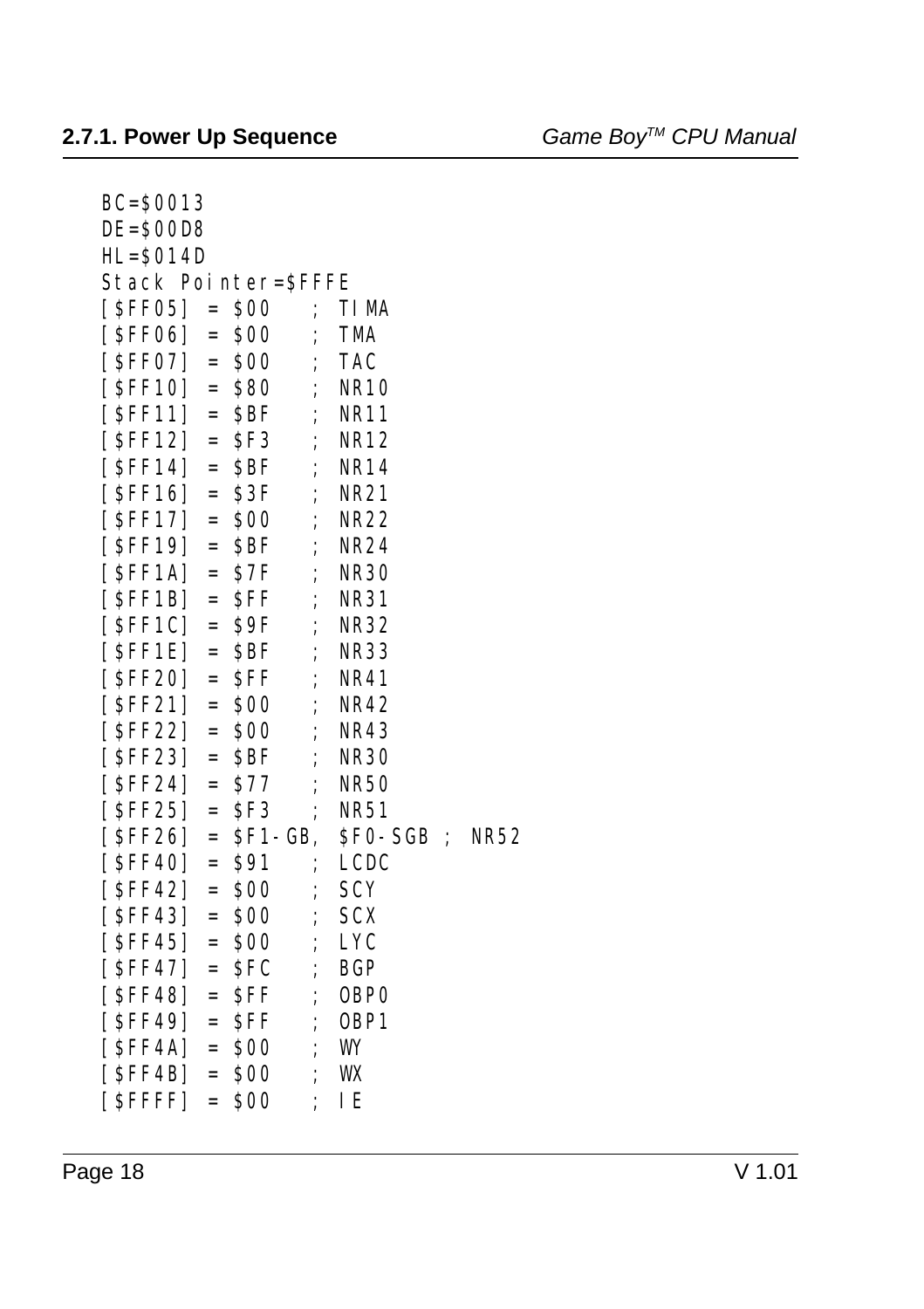It is not a good idea to assume the above values will always exist. A later version GameBoy could contain different values than these at reset. Always set these registers on reset rather than assume they are as above. Please note that GameBoy internal RAM on power up

 contains random data. All of the GameBoy emulators tend to set all RAM to value \$00 on entry.

 Cart RAM the first time it is accessed on a real GameBoy contains random data. It will only contain known data if the GameBoy code initializes it to some value.

#### **2.7.2. Stop Mode**

The STOP command halts the GameBoy processor and screen until any button is pressed. The GB and GBP screen goes white with a single dark horizontal line. The GBC screen goes black.

### **2.7.3. Low-Power Mode**

 It is recommended that the HALT instruction be used whenever possible to reduce power consumption & extend the life of the batteries. This command stops the system clock reducing the power consumption of both the CPU and ROM.

 The CPU will remain suspended until an interrupt occurs at which point the interrupt is serviced and then the instruction immediately following the HALT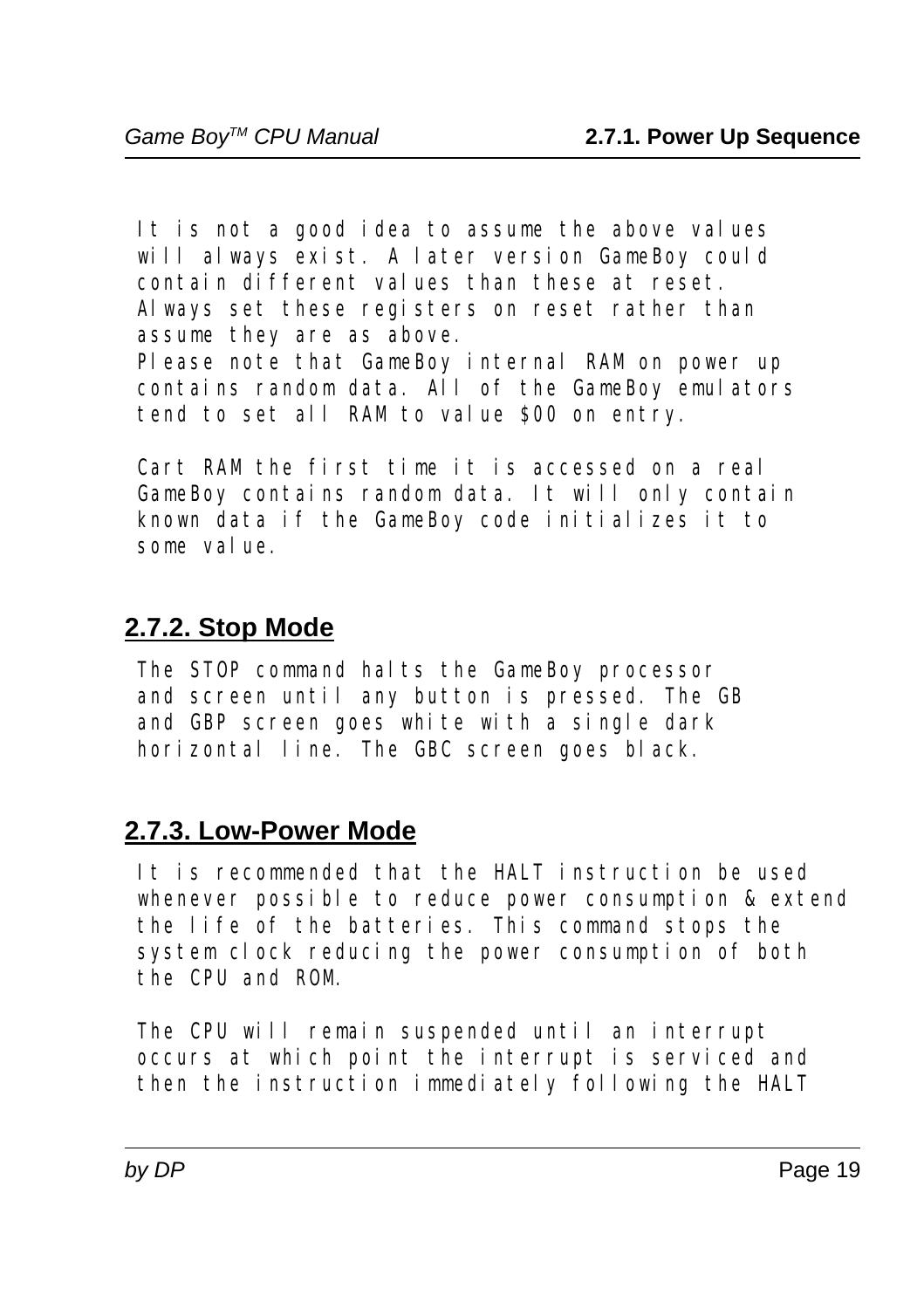is executed. If interrupts are disabled (DI) then halt doesn't suspend operation but it does cause the program counter to stop counting for one instruction on the GB,GBP, and SGB as mentioned below.

 Depending on how much CPU time is required by a game, the HALT instruction can extend battery life anywhere from 5 to 50% or possibly more.

**WARNING:** The instruction immediately following the HALT instruction is "skipped" when interrupts are disabled (DI) on the GB, GBP, and SGB. As a result, always put a NOP after the HALT instruction. This instruction skipping doesn't occur when interrupts are enabled  $(EI)$ .

 This "skipping" does not seem to occur on the GameBoy Color even in regular GB mode. (\$143=\$00)

**EXAMPLES** from Martin Korth who documented this problem: (assuming interrupts disabled for all examples)

 1) This code causes the 'a' register to be incremented TWICE. 76 halt

| 3C | inc a |  |
|----|-------|--|
|    |       |  |

 2) The next example is a bit more difficult. The following code 76 halt

| FA 34 12 |  |  |  | 1 d |  | a, (1234) |
|----------|--|--|--|-----|--|-----------|
|----------|--|--|--|-----|--|-----------|

- is effectively executed as
	- 76 halt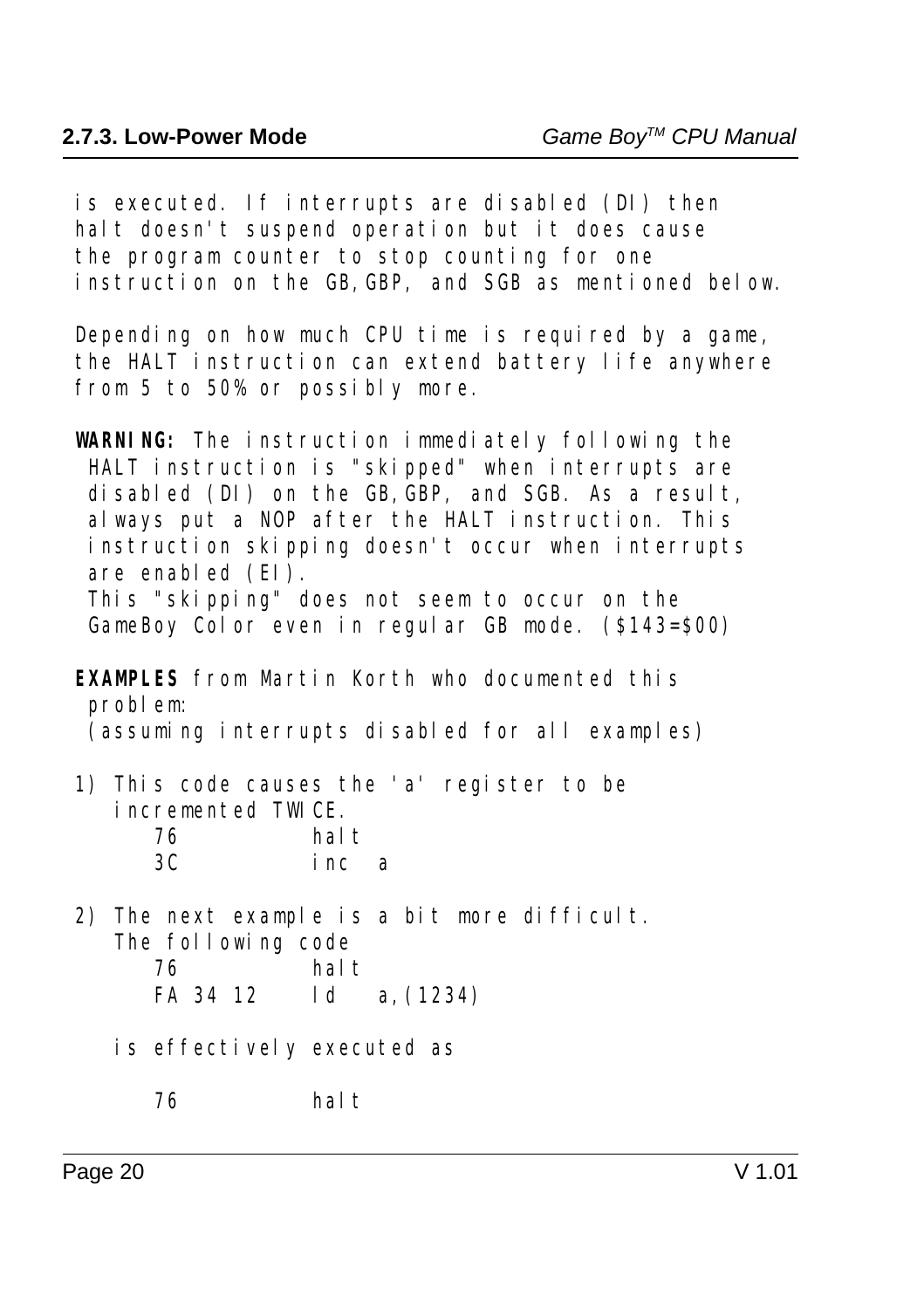| <b>FA FA 34</b><br>12                             | 1 <sub>d</sub><br>1 <sub>d</sub> | a, $(34FA)$<br>$(de)$ , a |                                                                                                                                                                                                                                                                  |
|---------------------------------------------------|----------------------------------|---------------------------|------------------------------------------------------------------------------------------------------------------------------------------------------------------------------------------------------------------------------------------------------------------|
| 3) Finally an interesting side effect<br>76<br>76 | hal t<br>hal t                   |                           |                                                                                                                                                                                                                                                                  |
| This combination hangs the cpu.<br>lock the cpu.  |                                  |                           | The first HALT causes the second HALT to be<br>repeated, which therefore causes the following<br>command (=itself) to be repeated - again and again.<br>Placing a NOP between the two halts would cause the<br>NOP to be repeated once, the second HALT wouldn't |
| **** Main Game Loop ****<br>Mai n:                |                                  |                           | Below is suggested code for Game Boy programs:                                                                                                                                                                                                                   |
| hal t                                             |                                  |                           | stop system clock<br>return from halt when<br>interrupted                                                                                                                                                                                                        |
| nop                                               |                                  |                           | (See WARNING above.)                                                                                                                                                                                                                                             |
| 1 <sub>d</sub><br>$\mathbf{or}$<br>j r            | a, (Vbl nkFl ag)<br>a<br>z, Main |                           | ; V-Blank interrupt ?<br>No, some other<br>interrupt                                                                                                                                                                                                             |
| xor<br>l d                                        | a                                | (Vbl nkFl ag), a          | ; Clear V-Blank flag                                                                                                                                                                                                                                             |
| call<br>call                                      | Controls<br>Game                 |                           | ; button inputs<br>; game operation                                                                                                                                                                                                                              |
| jr                                                | Main                             |                           |                                                                                                                                                                                                                                                                  |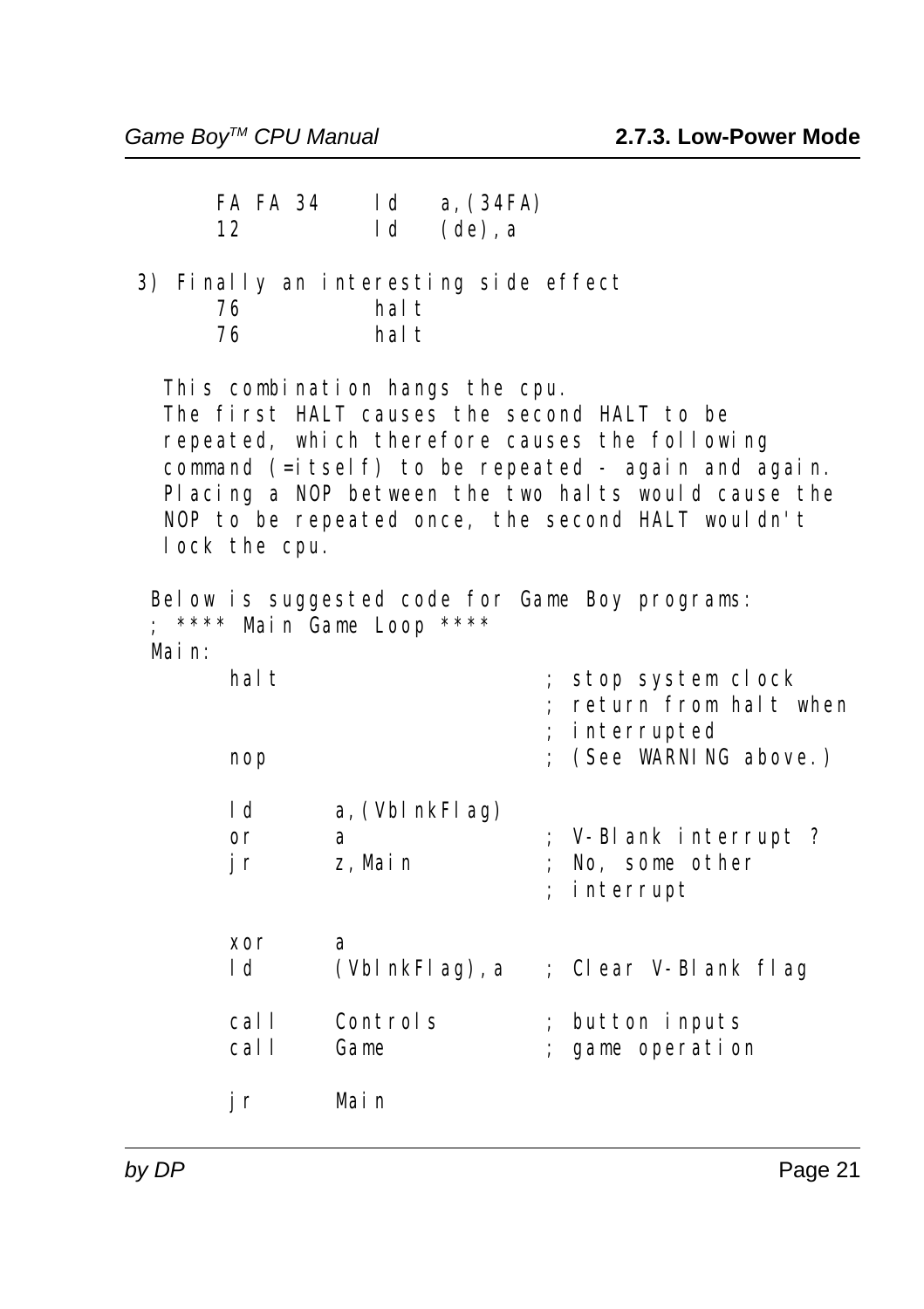|                | **** V-Blank Interrupt Routine **** |
|----------------|-------------------------------------|
| Vbl nk:        |                                     |
| push           | af                                  |
| push           | bc                                  |
| push de        |                                     |
| push           | hl                                  |
| call           | SpriteDma<br>; Do sprite updates    |
| 1d             | a, 1                                |
| 1 <sub>d</sub> | $(VblnkFlag)$ , a                   |
| pop            | hl                                  |
| pop            | de                                  |
| pop            | bc                                  |
|                | af                                  |
| pop            |                                     |
| reti           |                                     |

### **2.8. Video**

#### **2.8.1. Tiles**

 The main GameBoy screen buffer (background) consists of 256x256 pixels or 32x32 tiles (8x8 pixels each). Only 160x144 pixels can be displayed on the screen. Registers SCROLLX and SCROLLY hold the coordinates of background to be displayed in the left upper corner of the screen. Background wraps around the screen (i.e. when part of it goes off the screen, it appears on the opposite side.)

 An area of VRAM known as Background Tile Map contains the numbers of tiles to be displayed. It is organized as 32 rows of 32 bytes each. Each byte contains a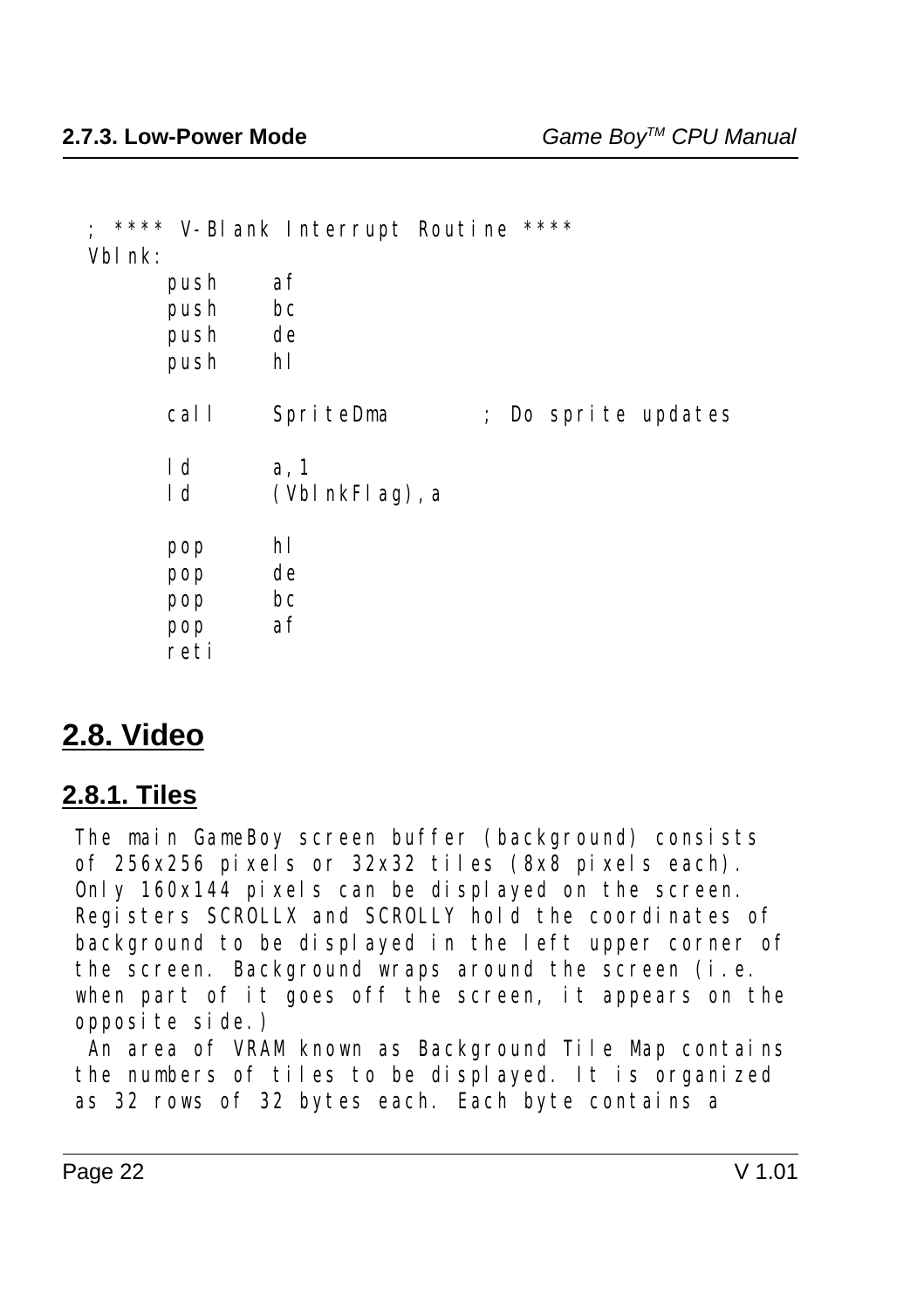number of a tile to be displayed. Tile patterns are taken from the Tile Data Table located either at \$8000-8FFF or \$8800-97FF. In the first case, patterns are numbered with unsigned numbers from 0 to 255 (i.e. pattern #0 lies at address \$8000). In the second case, patterns have signed numbers from -128 to 127 (i.e. pattern #0 lies at address \$9000). The Tile Data Table address for the background can be selected via LCDC register.

 Besides background, there is also a "window" overlaying the background. The window is not scrollable i.e. it is always displayed starting from its left upper corner. The location of a window on the screen can be adjusted via WNDPOSX and WNDPOSY registers. Screen coordinates of the top left corner of a window are WNDPOSX-7,WNDPOSY. The tile numbers for the window are stored in the Tile Data Table. None of the windows tiles are ever transparent. Both the Background and the window share the same Tile Data Table.

 Both background and window can be disabled or enabled separately via bits in the LCDC register.

 If the window is used and a scan line interrupt disables it (either by writing to LCDC or by setting  $W > 166$ ) and a scan line interrupt a little later on enables it then the window will resume appearing on the screen at the exact position of the window where it left off earlier. This way, even if there are only 16 lines of useful graphics in the window, you could display the first 8 lines at the top of the screen and the next 8 lines at the bottom if you wanted to do so.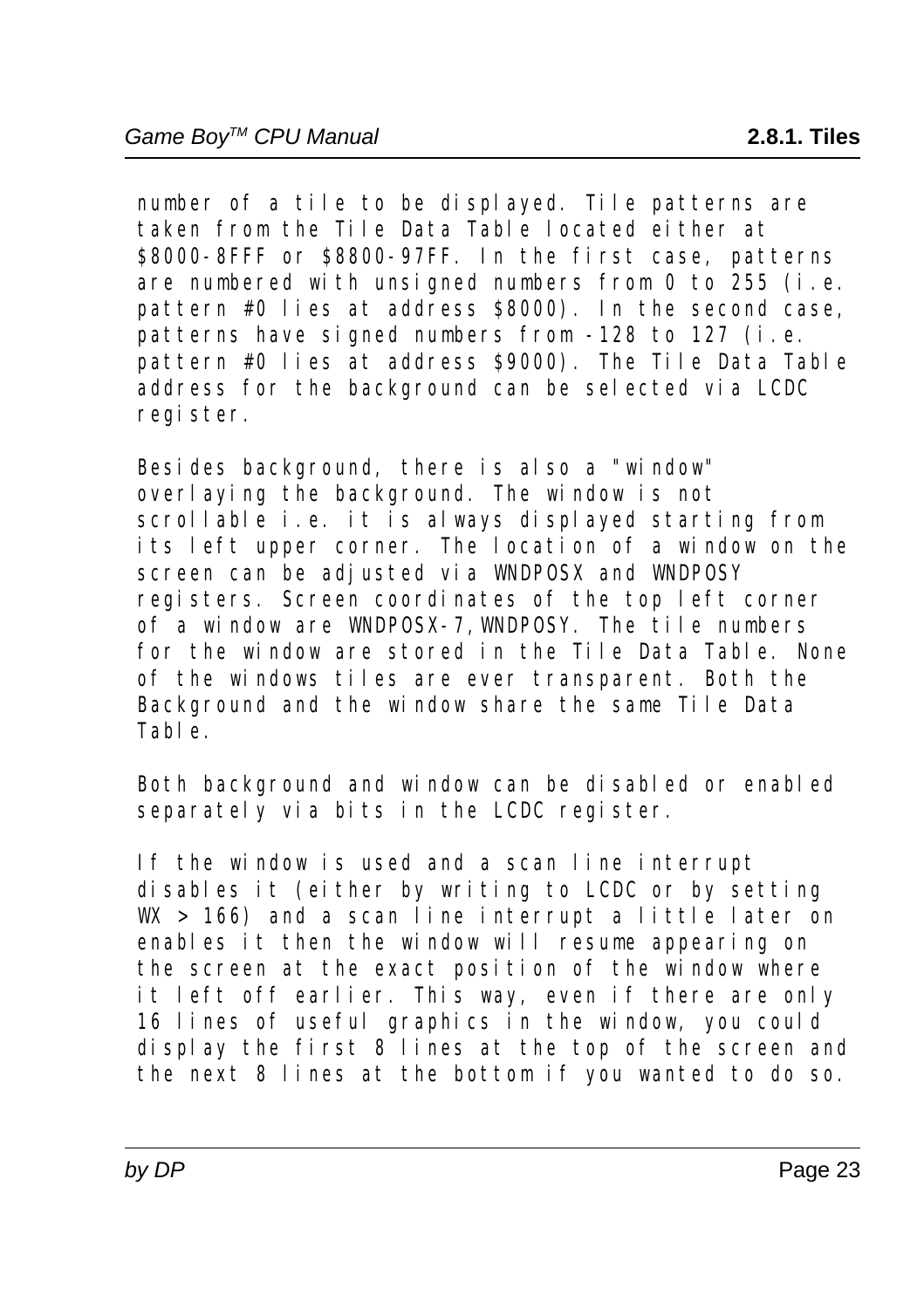WX may be changed during a scan line interrupt (to either cause a graphic distortion effect or to disable the window  $(W \ge 166)$  ) but changes to WY are not dynamic and won't be noticed until the next screen redraw.

 The tile images are stored in the Tile Pattern Tables. Each 8x8 image occupies 16 bytes, where each 2 bytes represent a line:

#### **Tile: Image:**

| .33333                  |           |  | $.333333 \rightarrow 01111100 - S7C$             |  |
|-------------------------|-----------|--|--------------------------------------------------|--|
| 22. 22.                 |           |  | $01111100 -> 87C$                                |  |
| 1111.                   |           |  | $2222. -> 00000000 -> 000$                       |  |
| 2222222. $\lt$ - digits |           |  | $11000110 -> 0.06$                               |  |
| 33. 33.                 | represent |  | $1111. -> 11000110 -> 0.06$                      |  |
| 22. 22.                 | col or    |  | $00000000 -> 000$                                |  |
| 1111.                   | numbers   |  | $2222222. -> 00000000 -> 000$                    |  |
|                         |           |  | $11111110 - >$ SFE                               |  |
|                         |           |  | $3333. -> 11000110 -> 0.06$                      |  |
|                         |           |  | $11000110 -> 5C6$                                |  |
|                         |           |  | $2222. -> 00000000 -> 000$                       |  |
|                         |           |  | $11000110 -> 0.06$                               |  |
|                         |           |  | $1111. \rightarrow 11000110 \rightarrow SCB$     |  |
|                         |           |  | $00000000 -> 000$                                |  |
|                         |           |  | $\cdots \cdots \cdots \cdots$ > 00000000 -> \$00 |  |
|                         |           |  | $00000000 -> 000$                                |  |
|                         |           |  |                                                  |  |
|                         |           |  |                                                  |  |

 As it was said before, there are two Tile Pattern Tables at \$8000-8FFF and at \$8800-97FF. The first one can be used for sprites, the background, and the window display. Its tiles are numbered from 0 to 255. The second table can be used for the background and the window display and its tiles are numbered from -128 to 127.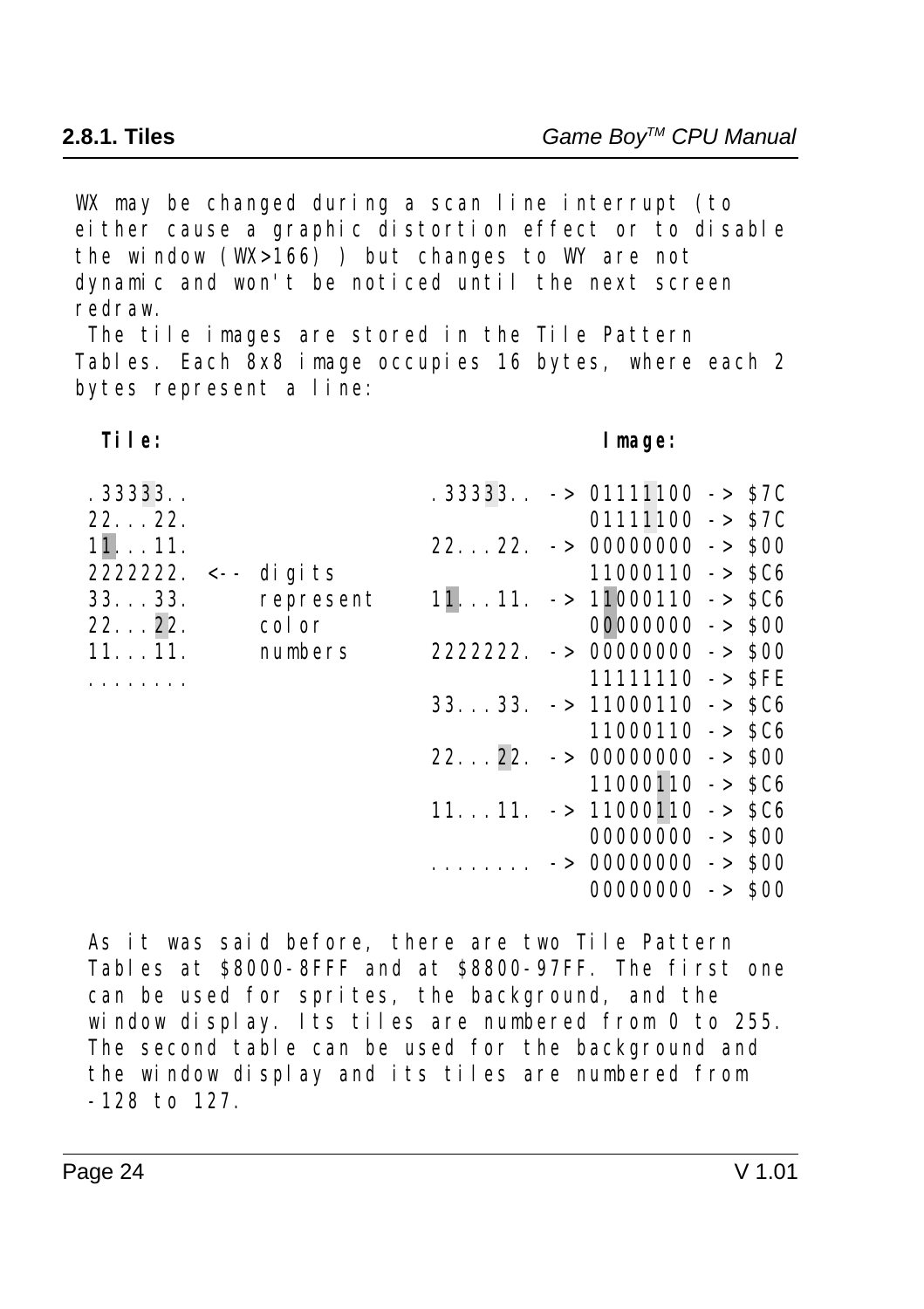### **2.8.2. Sprites**

 GameBoy video controller can display up to 40 sprites either in 8x8 or in 8x16 pixels. Because of a limitation of hardware, only ten sprites can be displayed per scan line. Sprite patterns have the same format as tiles, but they are taken from the Sprite Pattern Table located at \$8000-8FFF and have unsigned numbering. Sprite attributes reside in the Sprite Attribute Table (OAM - Object Attribute Memory) at \$FE00-FE9F. OAM is divided into 40 4-byte blocks each of which corresponds to a sprite.

 In 8x16 sprite mode, the least significant bit of the sprite pattern number is ignored and treated as 0.

When sprites with different x coordinate values overlap, the one with the smaller x coordinate (closer to the left) will have priority and appear above any others.

 When sprites with the same x coordinate values overlap, they have priority according to table ordering. (i.e. \$FE00 - highest, \$FE04 - next highest, etc.)

 Please note that Sprite X=0, Y=0 hides a sprite. To display a sprite use the following formulas:

 SpriteScreenPositionX (Upper left corner of sprite)  $=$  SpriteX - 8 SpriteScreenPositionY (Upper left corner of sprite)  $=$  SpriteY - 16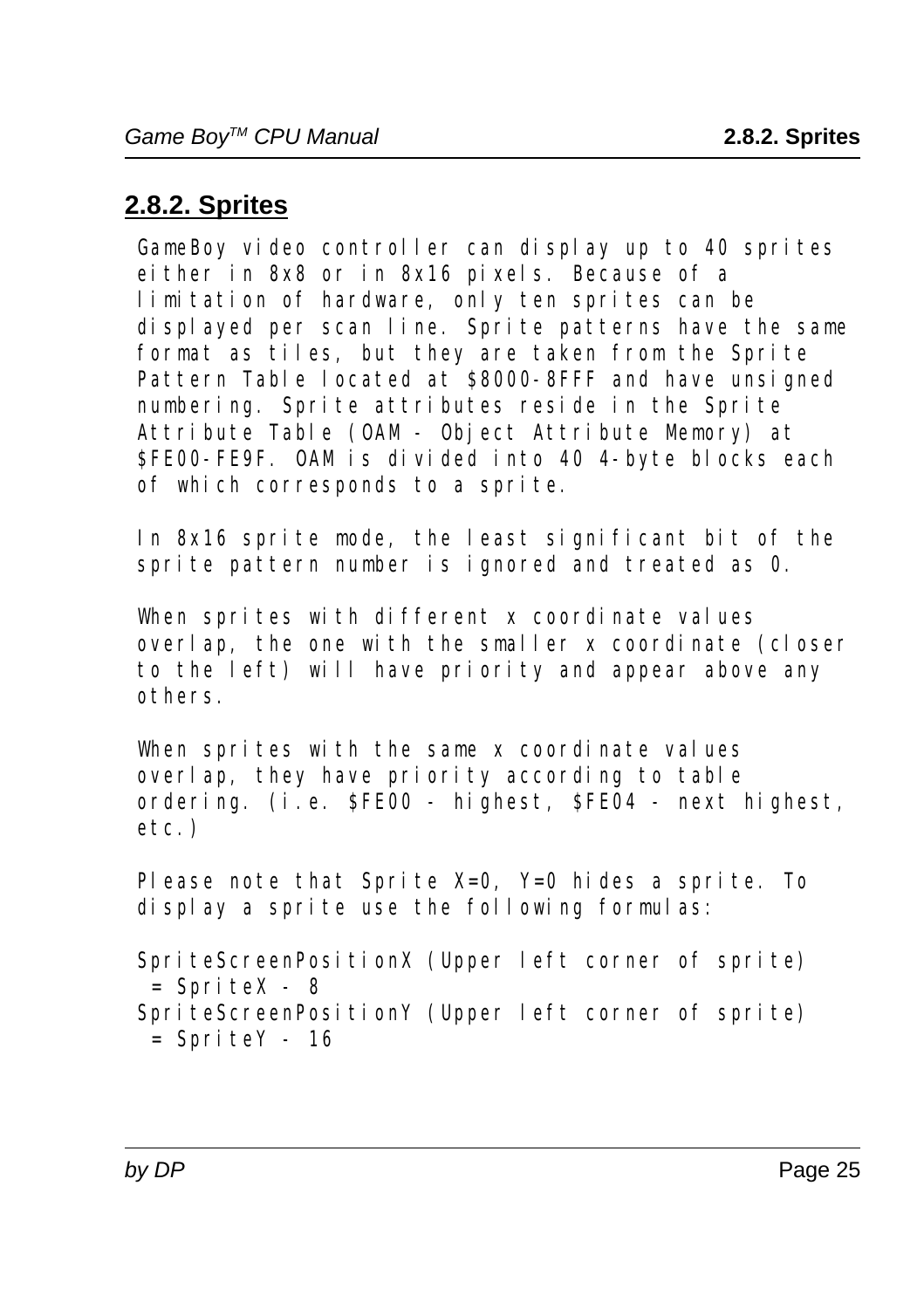To display a sprite in the upper left corner of the screen set sprite X=8, Y=16.

 Only 10 sprites can be displayed on any one line. When this limit is exceeded, the lower priority sprites (priorities listed above) won't be displayed. To keep unused sprites from affecting onscreen sprites set their Y coordinate to Y=0 or Y=>144+16. Just setting the X coordinate to  $X=0$  or  $X=>160+8$  on a sprite will hide it but it will still affect other sprites sharing the same lines.

 Blocks have the following format:

- Byte0 Y position on the screen
- Byte1 X position on the screen
- Byte2 Pattern number 0-255 (Unlike some tile numbers, sprite pattern numbers are unsigned. LSB is ignored (treated as 0) in 8x16 mode.)
- Byte3 Flags:

Bit7 Priority

 If this bit is set to 0, sprite is displayed on top of background & window. If this bit is set to 1, then sprite will be hidden behind colors 1, 2, and 3 of the background & window. (Sprite only prevails over color 0 of BG & win.)

- Bit6 Y flip Sprite pattern is flipped vertically if this bit is set to 1.
- Bit5 X flip Sprite pattern is flipped horizontally if this bit is set to 1.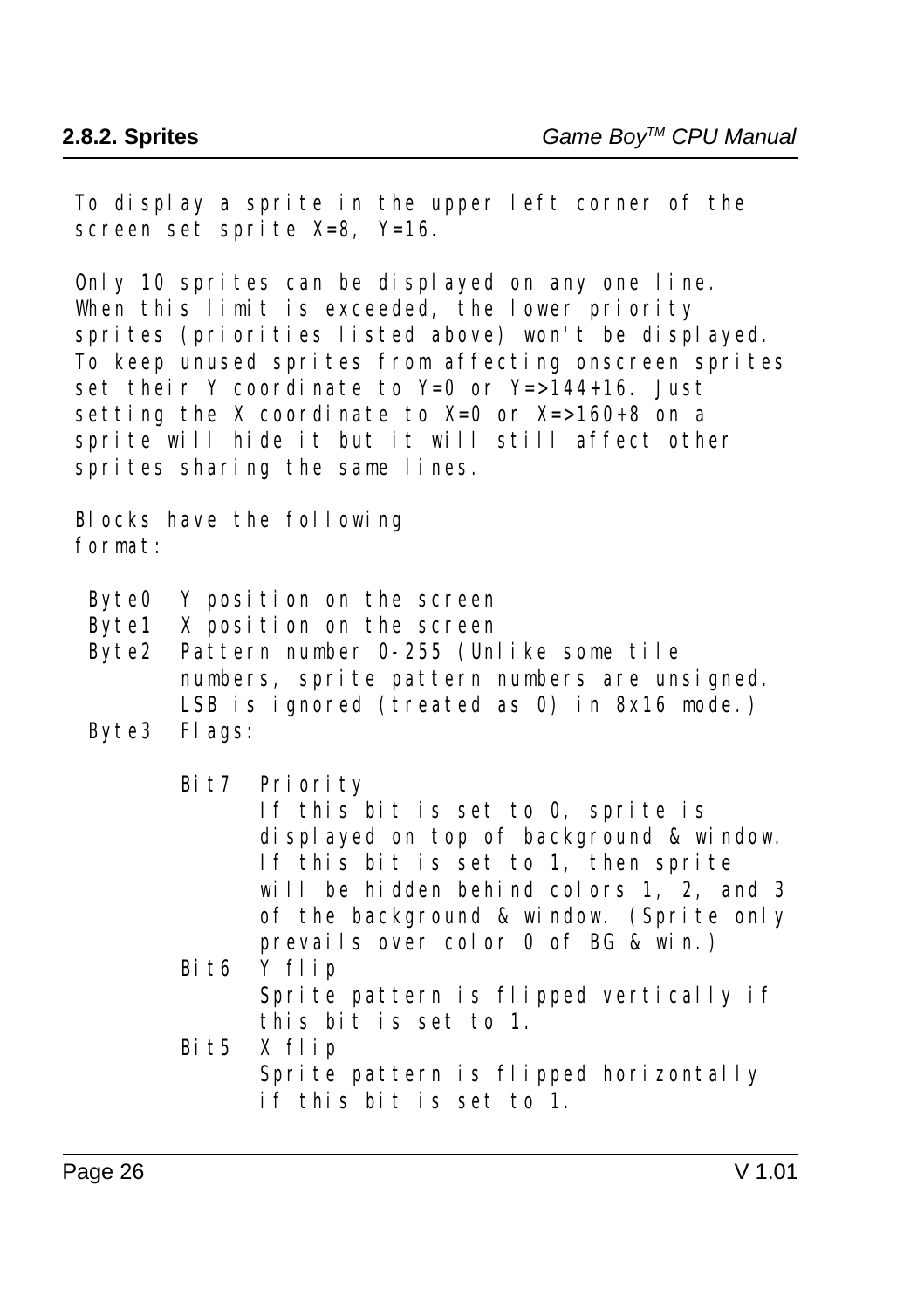Bit4 Palette number Sprite colors are taken from OBJ1PAL if this bit is set to 1 and from OBJ0PAL otherwise.

#### **2.8.3. Sprite RAM Bug**

 There is a flaw in the GameBoy hardware that causes trash to be written to OAM RAM if the following commands are used while their 16-bit content is in the range of \$FE00 to \$FEFF:

inc  $xx$   $(xx = bc, de, or hl)$  dec xx  $ldi$  a,  $(hl)$  $1dd$ a,  $(hl)$  ldi (hl),a ldd (hl),a

 Only sprites 1 & 2 (\$FE00 & \$FE04) are not affected by these instructions.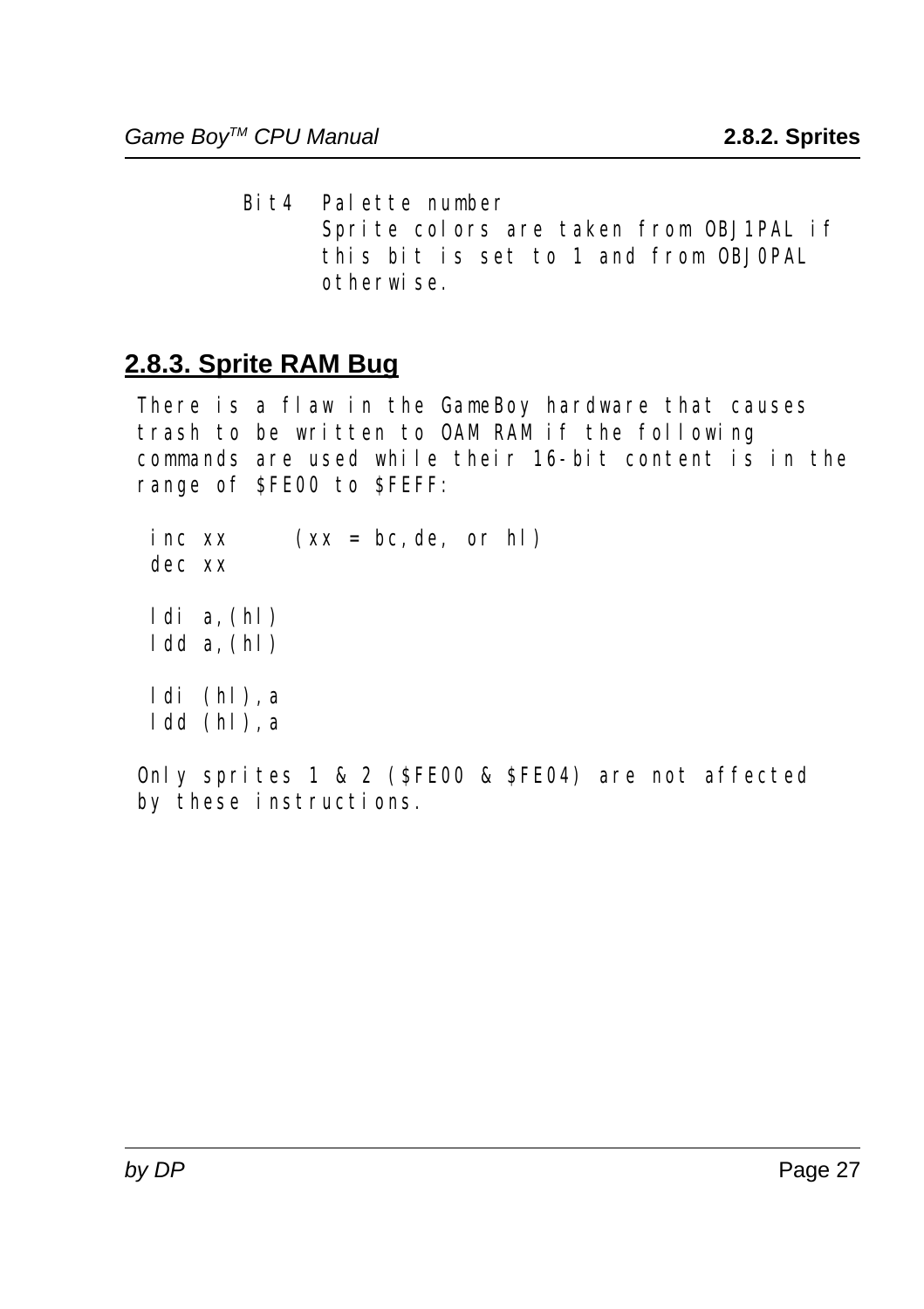# **2.9. Sound**

 There are two sound channels connected to the output terminals SO1 and SO2. There is also a input terminal Vin connected to the cartridge. It can be routed to either of both output terminals. GameBoy circuitry allows producing sound in four different ways:

 Quadrangular wave patterns with sweep and envelope functions. Quadrangular wave patterns with envelope functions. Voluntary wave patterns from wave RAM. White noise with an envelope function.

 These four sounds can be controlled independantly and then mixed separately for each of the output terminals.

 Sound registers may be set at all times while producing sound.

 When setting the initial value of the envelope and restarting the length counter, set the initial flag to 1 and initialize the data.

 Under the following situations the Sound ON flag is reset and the sound output stops:

- 1. When the sound output is stopped by the length counter.
- 2. When overflow occurs at the addition mode while sweep is operating at sound 1.

 When the Sound OFF flag for sound 3 (bit 7 of NR30) is set at 0, the cancellation of the OFF mode must be done by setting the sound OFF flag to 1. By initializing sound 3, it starts it's function.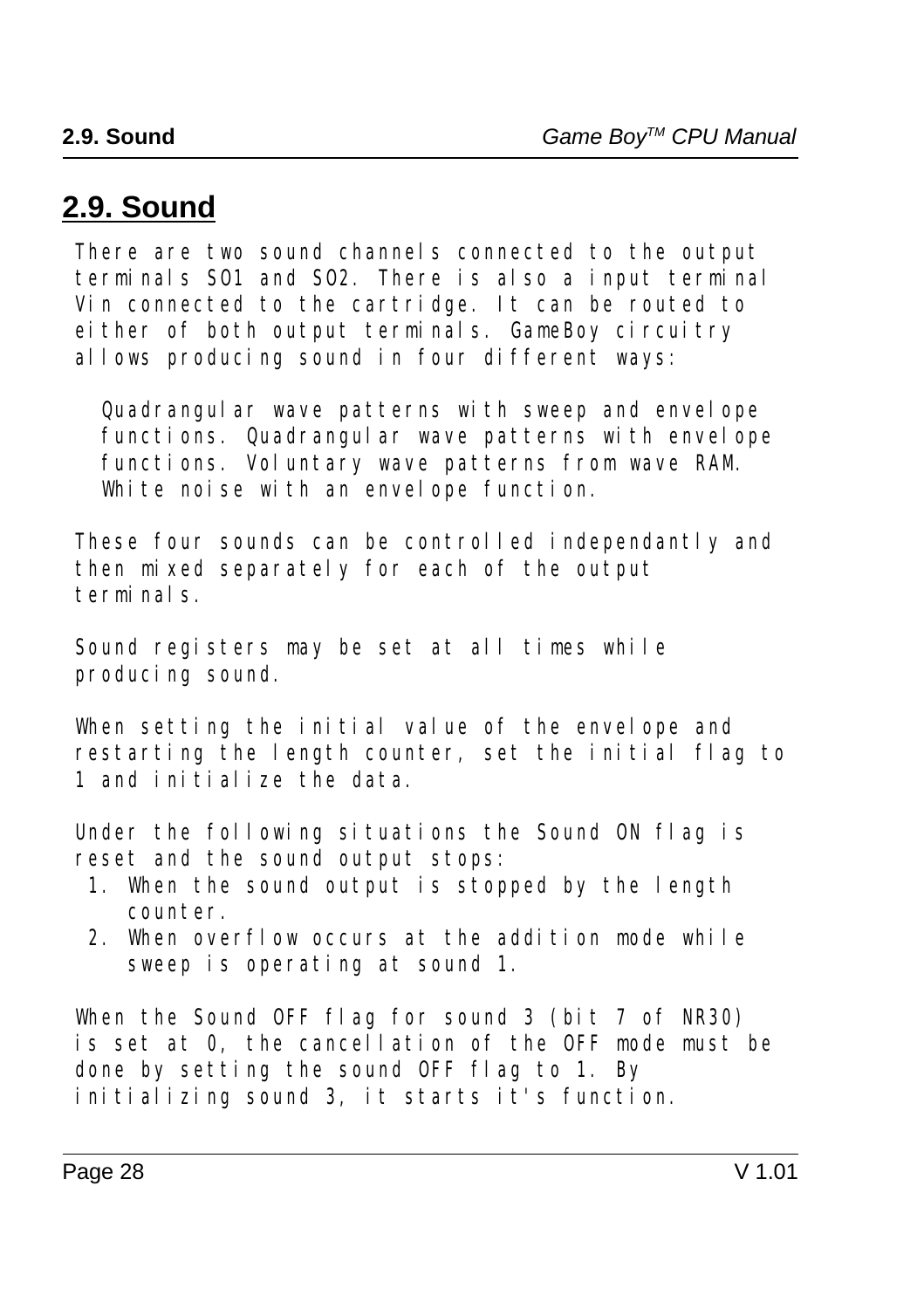When the All Sound OFF flag (bit 7 of NR52) is set to 0, the mode registers for sounds 1,2,3, and 4 are reset and the sound output stops. (NOTE: The setting of each sounds mode register must be done after the All Sound OFF mode is cancelled. During the All Sound OFF mode, each sound mode register cannot be set.)

 NOTE: DURING THE ALL SOUND OFF MODE, GB POWER CONSUMPTION DROPS BY 16% OR MORE! WHILE YOUR PROGRAMS AREN'T USING SOUND THEN SET THE ALL SOUND OFF FLAG TO 0. IT DEFAULTS TO 1 ON RESET.

 These tend to be the two most important equations in converting between Hertz and GB frequency registers: (Sounds will have a 2.4% higher frequency on Super GB.)

 $gb = 2048 - (131072 / Hz)$  $\text{Hz} = 131072 / (2048 - gh)$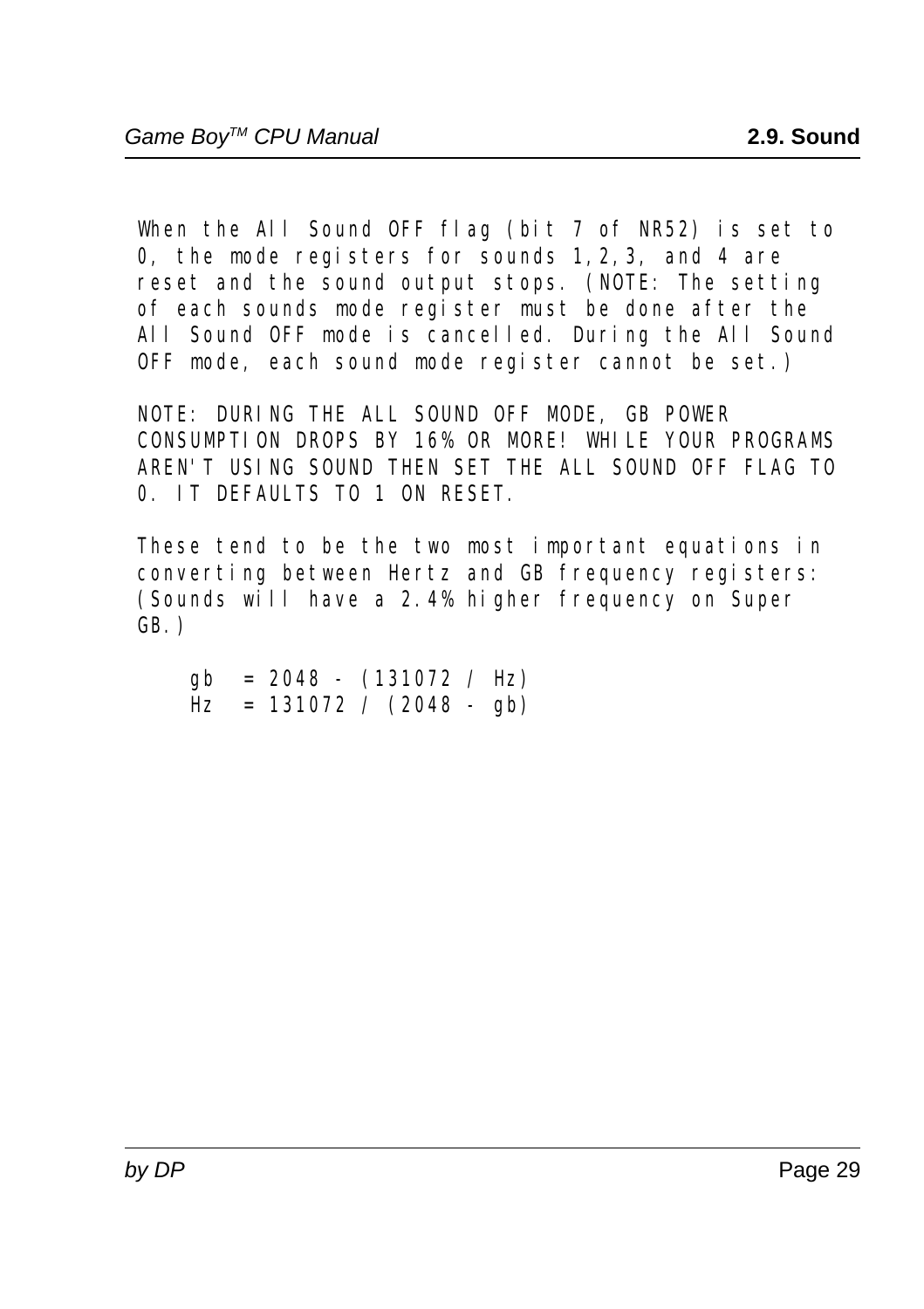# **2.10. Timer**

 Sometimes it's useful to have a timer that interrupts at regular intervals for routines that require periodic or percise updates. The timer in the GameBoy has a selectable frequency of 4096, 16384, 65536, or 262144 Hertz. This frequency increments the Timer Counter (TIMA). When it overflows, it generates an interrupt. It is then loaded with the contents of Timer Modulo (TMA). The following are examples:

;This interval timer interrupts 4096 times per second

ld a, -1<br>ld (\$FF06), a ; Set TMA to divide clock by 1 ld a,4 ld (\$FF07),a ;Set clock to 4096 Hertz

;This interval timer interrupts 65536 times per second

 ld a,-4 ld (\$FF06),a ;Set TMA to divide clock by 4 ld a,5 ld (\$FF07),a ;Set clock to 262144 Hertz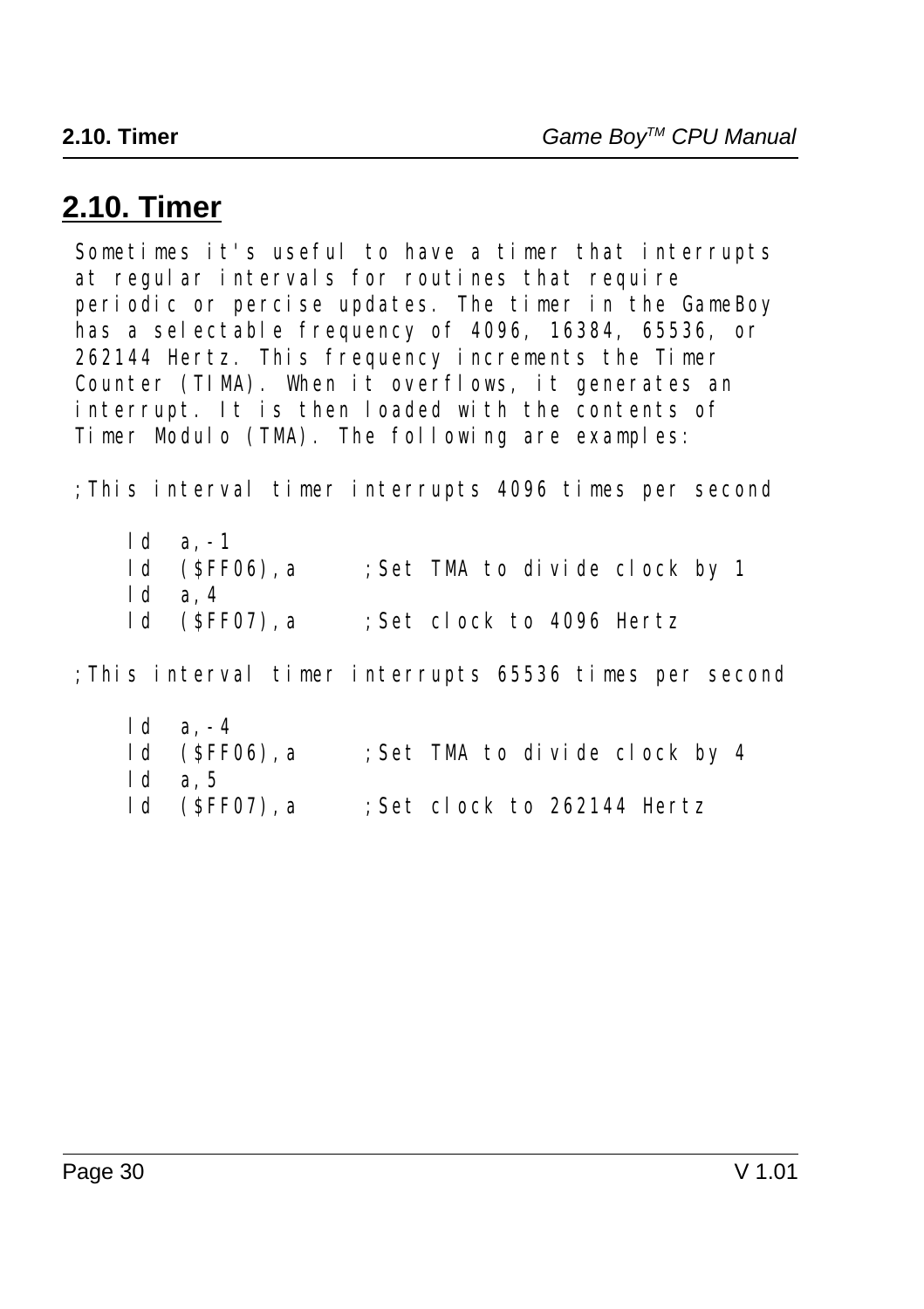# **2.11. Serial I/O**

The serial  $I/0$  port on the Gameboy is a very simple setup and is crude compared to standard RS-232 (IBM- PC) or RS-485 (Macintosh) serial ports. There are no start or stop bits so the programmer must be more creative when using this port.

 During a transfer, a byte is shifted in at the same time that a byte is shifted out. The rate of the shift is deter- mined by whether the clock source is internal or external. If internal, the bits are shifted out at a rate of 8192Hz (122 microseconds) per bit. The most significant bit is shifted in and out first.

 When the internal clock is selected, it drives the clock pin on the game link port and it stays high when not used. During a transfer it will go low eight times to clock in/out each bit.

 A programmer initates a serial transfer by setting bit 7 of \$FF02. This bit may be read and is automatically set to 0 at the completion of transfer. After this bit is set, an interrupt will then occur eight bit clocks later if the serial interrupt is enabled.

 If internal clock is selected and serial interrupt is enabled, this interrupt occurs 122\*8 microseconds later.

 If external clock is selected and serial interrupt is enabled, an interrupt will occur eight bit clocks later.

 Initiating a serial transfer with external clock will wait forever if no external clock is present. This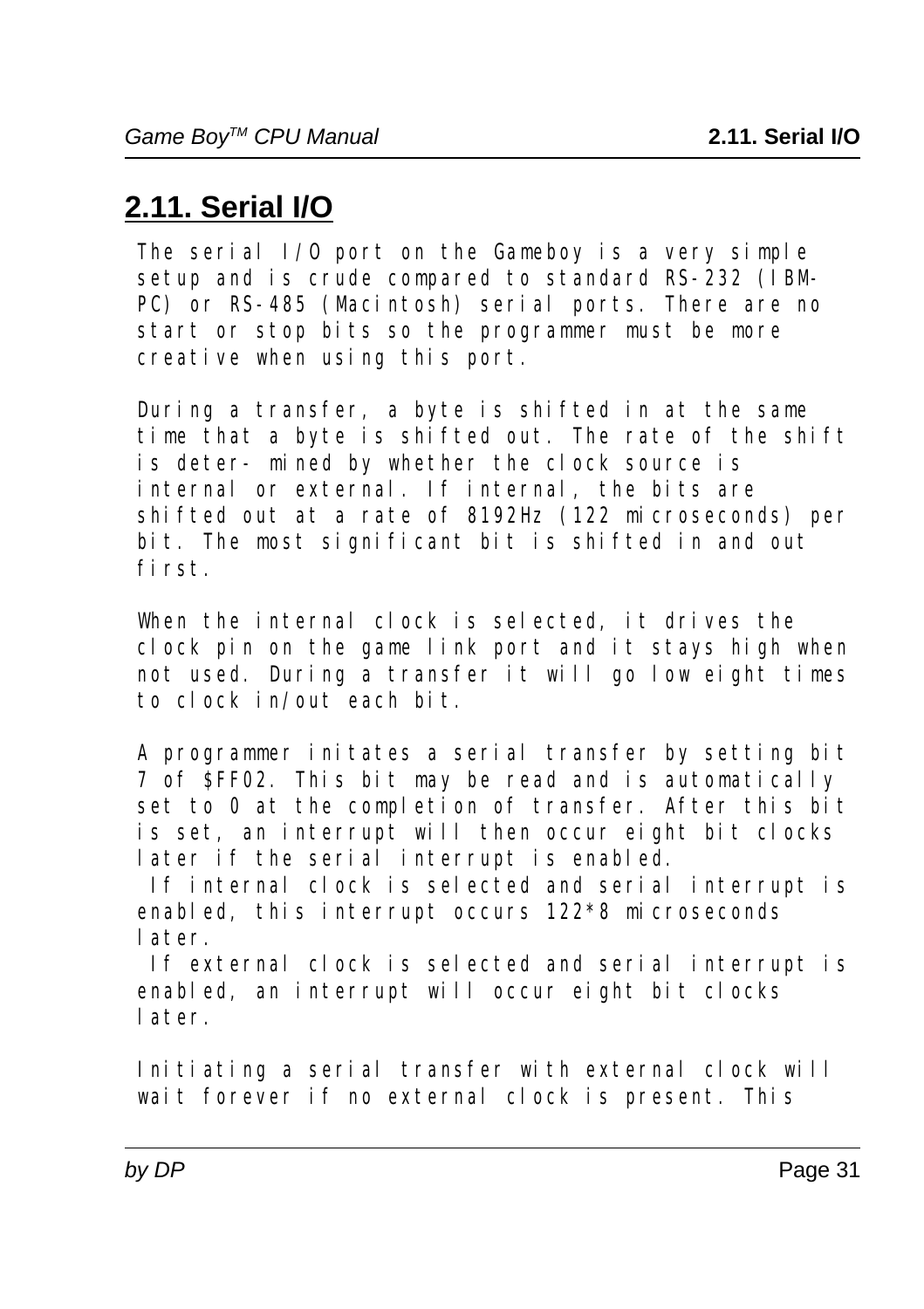allows a certain amount of synchronization with each serial port.

 The state of the last bit shifted out determines the state of the output line until another transfer takes place.

 If a serial transfer with internal clock is performed and no external GameBoy is present, a value of \$FF will be received in the transfer.

 The following code causes \$75 to be shifted out the serial port and a byte to be shifted into \$FF01:

 ld a,\$75 ld (\$FF01),a ld a,\$81 ld (\$FF02),a

## **2.12. Interrupts**

#### **2.12.1. Interrupt Procedure**

 The IME (interrupt master enable) flag is reset by DI and prohibits all interrupts. It is set by EI and acknowledges the interrupt setting by the IE register.

- 1. When an interrupt is generated, the IF flag will be set.
- 2. If the IME flag is set & the corresponding IE flag is set, the following 3 steps are performed.
- 3. Reset the IME flag and prevent all interrupts.
- 4. The PC (program counter) is pushed onto the stack.
- 5. Jump to the starting address of the interrupt.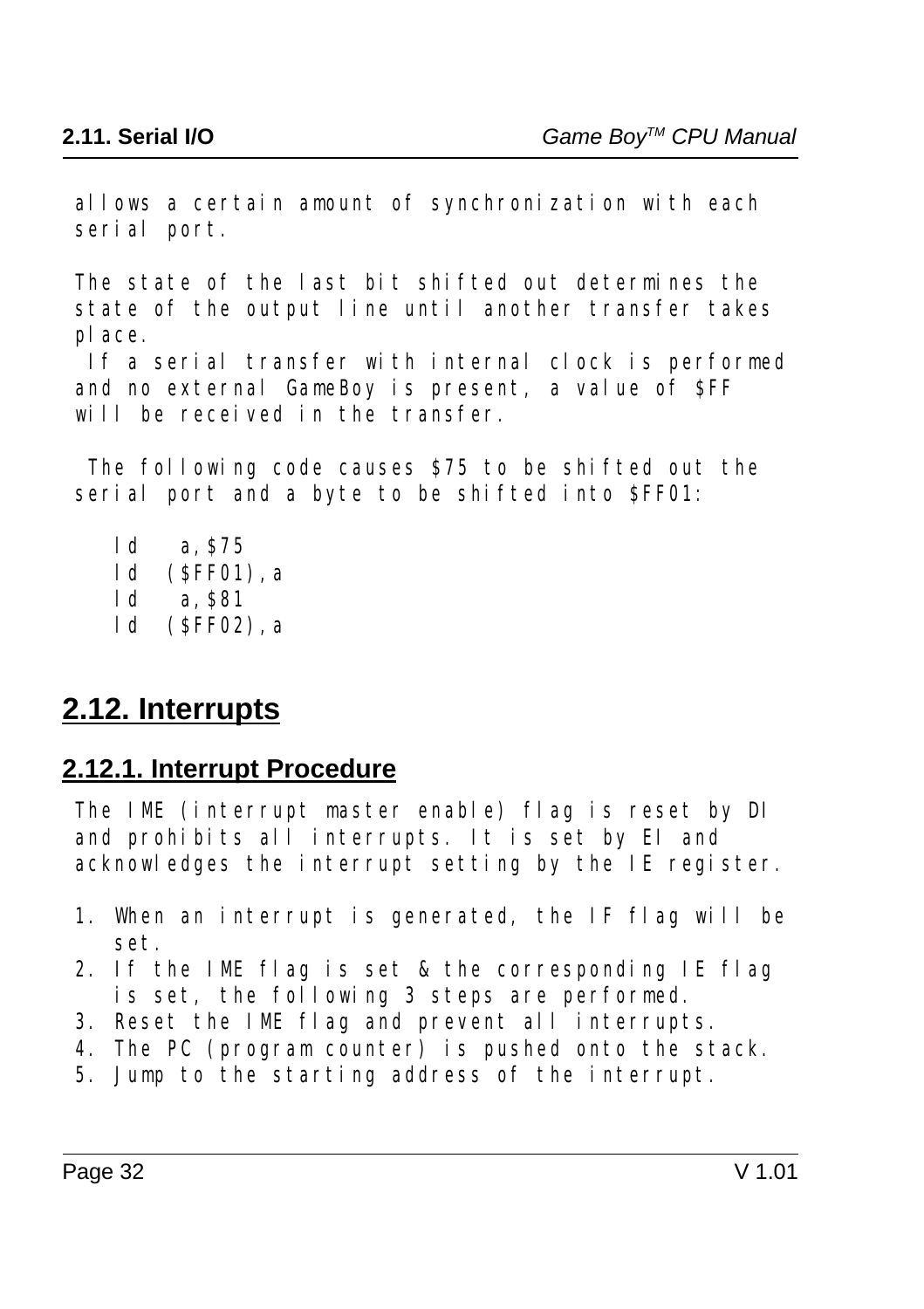Resetting of the IF register, which was the cause of the interrupt, is done by hardware.

 During the interrupt, pushing of registers to be used should be performed by the interrupt routine.

 Once the interrupt service is in progress, all the interrupts will be prohibited. However, if the IME flag and the IE flag are controlled, a number of interrupt services can be made possible by nesting.

 Return from an interrupt routine can be performed by either RETI or RET instruction.

 The RETI instruction enables interrupts after doing a return operation.

 If a RET is used as the final instruction in an interrupt routine, interrupts will remain disabled unless a EI was used in the interrupt routine or is used at a later time. The interrupt will be acknowledged during opcode fetch period of each instruction.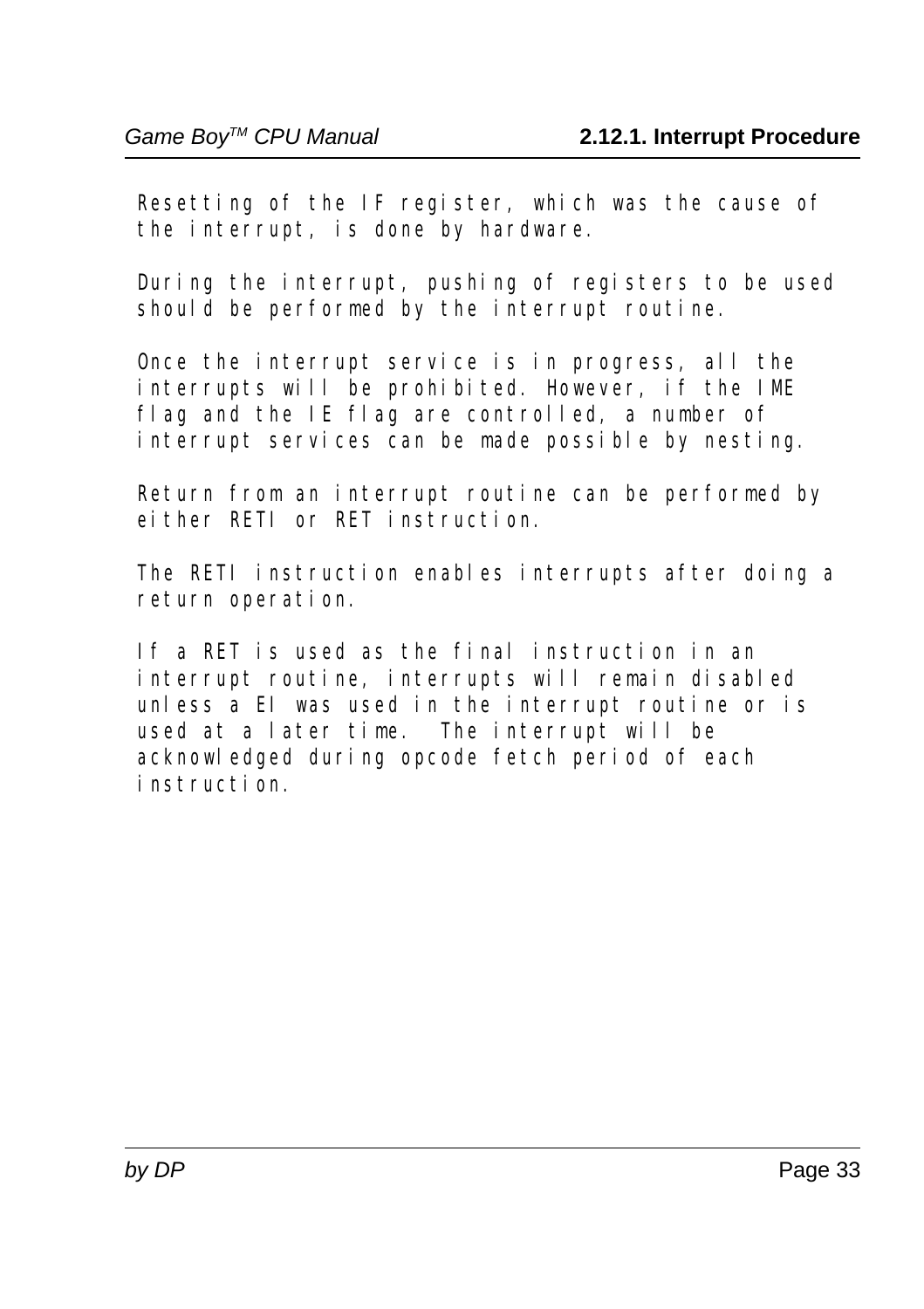#### **2.12.2. Interrupt Descriptions**

 The following interrupts only occur if they have been enabled in the Interrupt Enable register (\$FFFF) and if the interrupts have actually been enabled using the EI instruction.

#### **1. V-Blank**

 The V-Blank interrupt occurs ~59.7 times a second on a regular GB and ~61.1 times a second on a Super GB (SGB). This interrupt occurs at the beginning of the V-Blank period. During this period video hardware is not using video ram so it may be freely accessed. This period lasts approximately 1.1 ms.

#### **2. LCDC Status**

 There are various reasons for this interrupt to occur as described by the STAT register (\$FF40). One very popular reason is to indicate to the user when the video hardware is about to redraw a given LCD line. This can be useful for dynamically controlling the SCX/SCY registers (\$FF43/\$FF42) to perform special video effects.

#### **3. Timer Overflow**

 This interrupt occurs when the TIMA register (\$FF05) changes from \$FF to \$00.

#### **4. Serial Transfer Completion**

 This interrupt occurs when a serial transfer has completed on the game link port.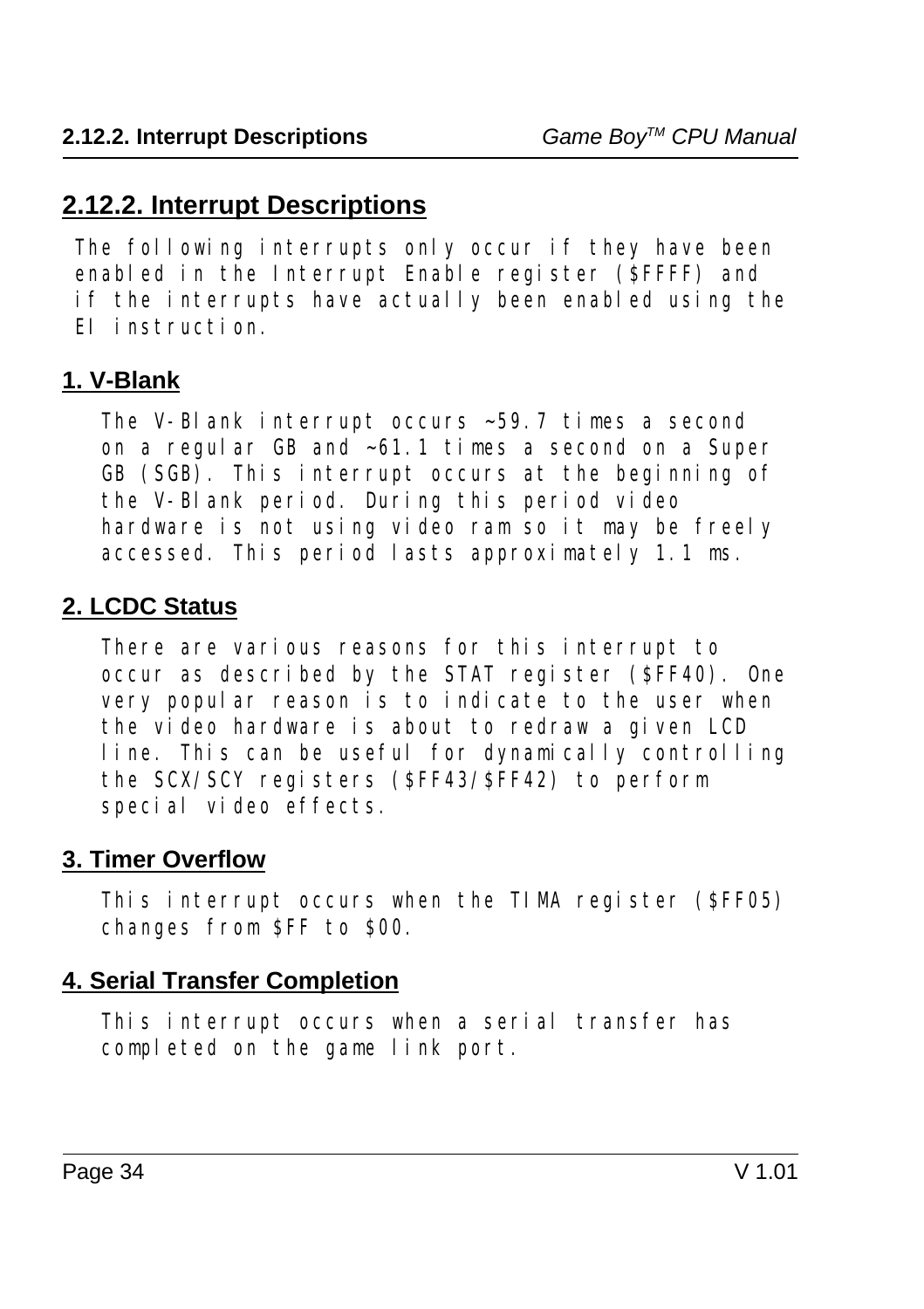#### **5. High-to-Low of P10-P13**

 This interrupt occurs on a transition of any of the keypad input lines from high to low. Due to the fact that keypad "bounce"\* is virtually always present, software should expect this interrupt to occur one or more times for every button press and one or more times for every button release.

 \* - Bounce tends to be a side effect of any button making or breaking a connection. During these periods, it is very common for a small amount of oscillation between high & low states to take place.

# **2.13. Special Registers**

#### **2.13.1. I/O Registers**

#### **1. FF00 (P1)**

| - P1<br>Name |                                              |       |
|--------------|----------------------------------------------|-------|
|              | Contents - Register for reading joy pad info |       |
|              | and determining system type.                 | (R/W) |

 Bit 7 - Not used Bit 6 - Not used Bit 5 - P15 out port Bit 4 - P14 out port Bit 3 - P13 in port Bit 2 - P12 in port Bit 1 - P11 in port Bit 0 - P10 in port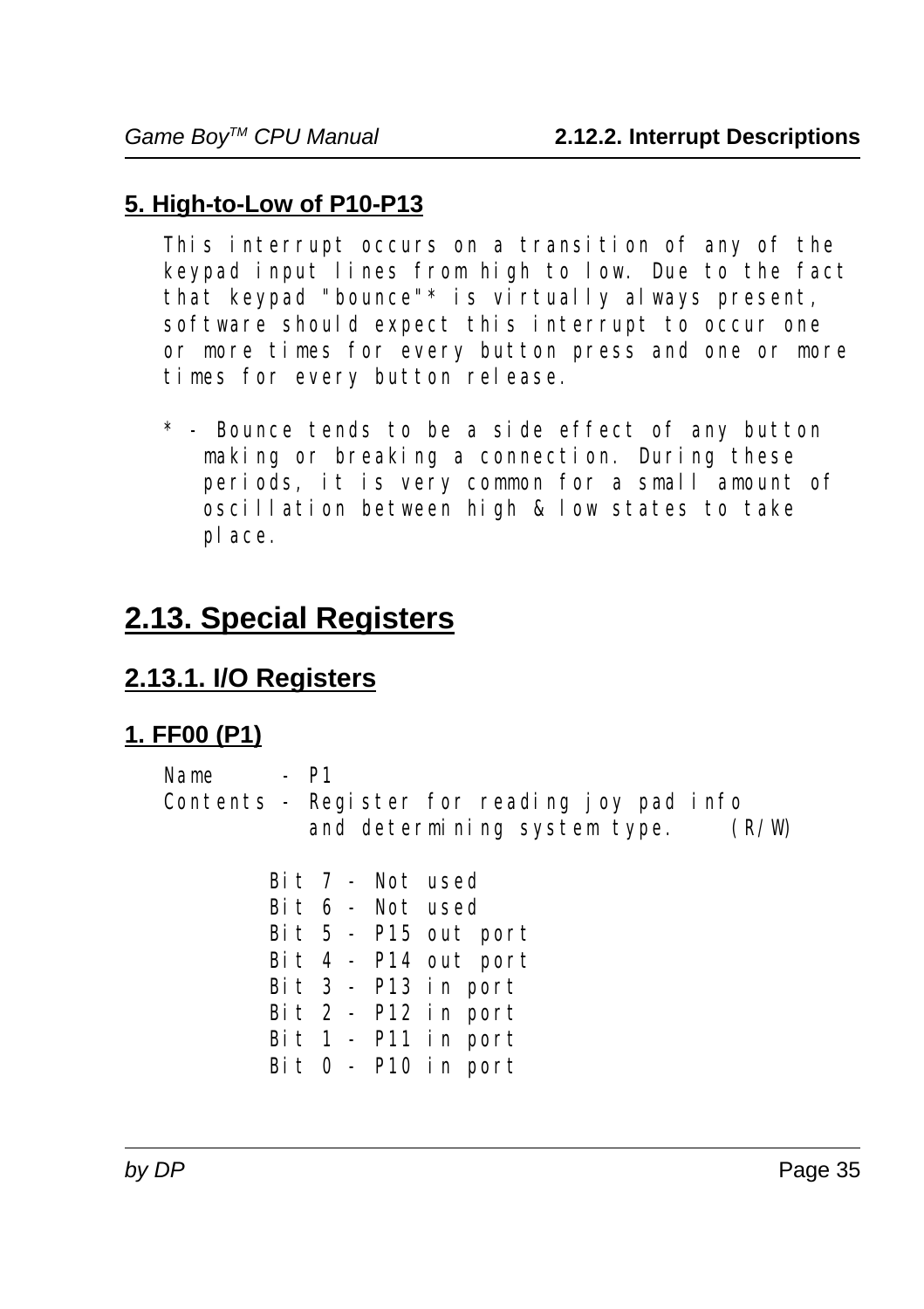This is the matrix layout for register \$FF00:

| P14                                       | P15                              |
|-------------------------------------------|----------------------------------|
|                                           |                                  |
| P10 - - - - - - - 0 - Right - - - - 0 - A |                                  |
|                                           |                                  |
| $P11$ -------0-Left-----0-B               |                                  |
|                                           | $P12$ -------0-Up-------0-Select |
|                                           | $P13$ -------0-Down-----0-Start  |
|                                           |                                  |

Example code:

 Game: Ms. Pacman Address: \$3b1

| LD A, \$20      | $\leftarrow$ bit 5 = \$20                        |
|-----------------|--------------------------------------------------|
|                 | LD $(SFF00)$ , A <- select P14 by setting it low |
| LD A, $(SFF00)$ |                                                  |
| LD A, $(SFF00)$ | <- wait a few cycles                             |
| <b>CPL</b>      | $\leftarrow$ complement A                        |
| AND SOF         | <- get only first 4 bits                         |
| SWAP A          | $\leftarrow$ swap it                             |
| LD B, A         | <- store A in B                                  |
| $LD$ A, $$10$   |                                                  |
|                 | LD $(SFF00)$ , A <- select P15 by setting it low |
| LD A, $(SFF00)$ |                                                  |
| LD A, $(SFF00)$ |                                                  |
| LD A, $(SFF00)$ |                                                  |
| LD A, $(SFF00)$ |                                                  |
| LD A, (\$FF00)  |                                                  |
| LD A, $(SFF00)$ | <- Wait a few MORE cycles                        |
|                 |                                                  |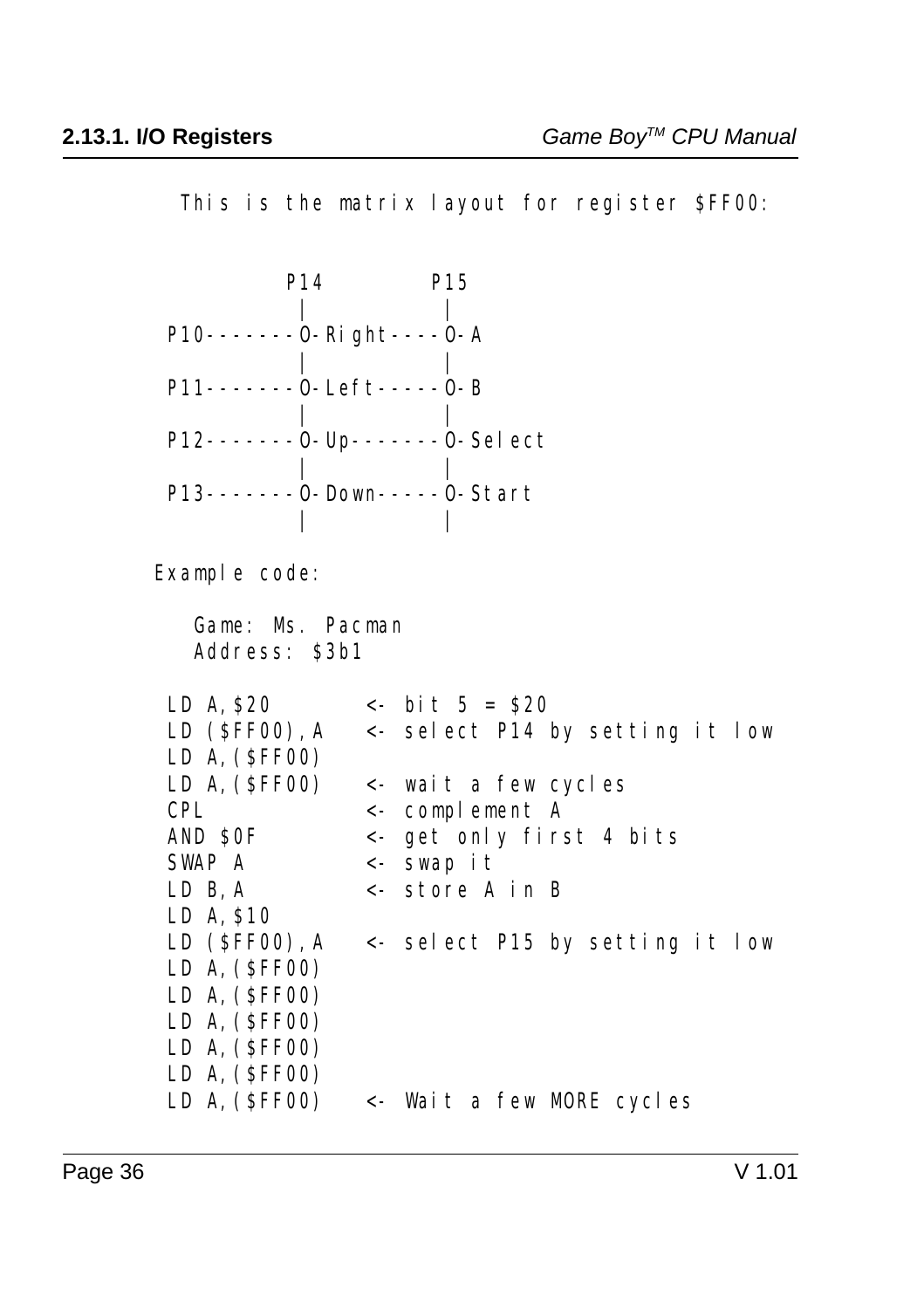| <b>CPL</b>                     | <- complement (invert)               |
|--------------------------------|--------------------------------------|
| AND SOF                        | <- get first 4 bits                  |
| OR B                           | $\leftarrow$ put A and B together    |
| $LD$ $B$ , $A$                 | $\leftarrow$ store A in D            |
| LD A, (SFF8B)                  | <- read old joy data from ram        |
| XOR B                          | <- toggle w/current button bit       |
| AND B                          | <- get current button bit back       |
| $LD$ (SFF8C), A                | <- save in new Joydata storage       |
| $LD$ A, B                      | $\leftarrow$ put original value in A |
| $LD$ (SFF8B), A                | <- store it as old joy data          |
| LD A, \$30                     | $\leftarrow$ deselect P14 and P15    |
| LD (\$FF00), A <- RESET Joypad |                                      |
| RET                            | <- Return from Subroutine            |
|                                |                                      |

 The button values using the above method are such:

| $$80$ - Start |               |  | S8 - Down    |
|---------------|---------------|--|--------------|
|               | \$40 - Select |  | $S4 - Up$    |
| $S20 - B$     |               |  | $\$2$ - Left |
| $$10 - A$     |               |  | $$1 -$ Right |
|               |               |  |              |

 Let's say we held down A, Start, and Up. The value returned in accumulator A would be \$94.

#### **2. FF01 (SB)**

 Name - SB Contents - Serial transfer data (R/W)

8 Bits of data to be read/written

#### **3. FF02 (SC)**

Name - SC Contents - SIO control (R/W)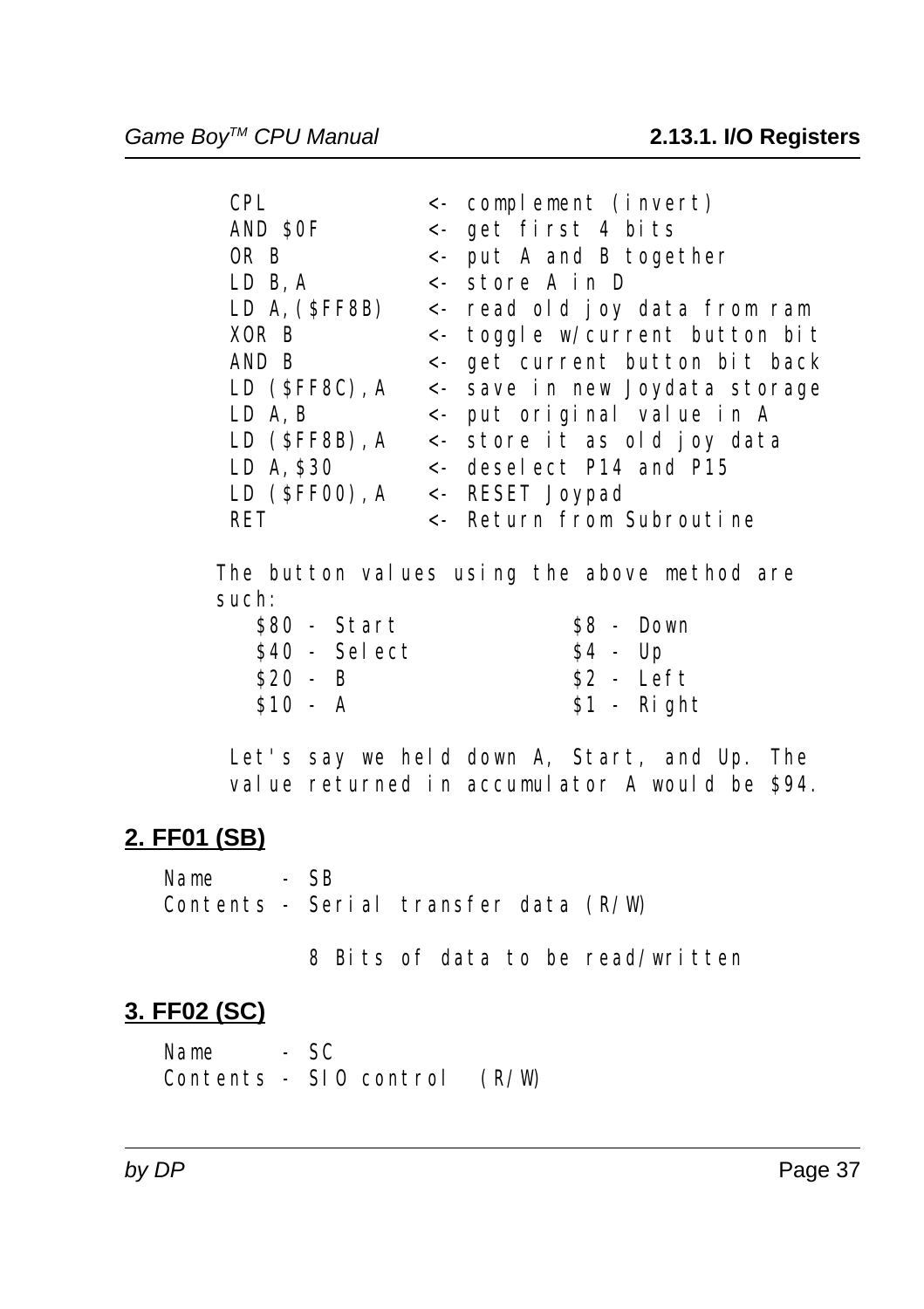- Bit 7 Transfer Start Flag 0: Non transfer 1: Start transfer
- Bit 0 Shift Clock 0: External Clock (500KHz Max.) 1: Internal Clock (8192Hz)

 Transfer is initiated by setting the Transfer Start Flag. This bit may be read and is automatically set to 0 at the end of Transfer.

 Transmitting and receiving serial data is done simultaneously. The received data is automatically stored in SB.

#### **4. FF04 (DIV)**

Name - DIV Contents - Divider Register (R/W)

> This register is incremented 16384 (~16779 on SGB) times a second. Writing any value sets it to \$00.

#### **5. FF05 (TIMA)**

Name - TIMA Contents - Timer counter (R/W)

> This timer is incremented by a clock frequency specified by the TAC register (\$FF07). The timer generates an interrupt when it overflows.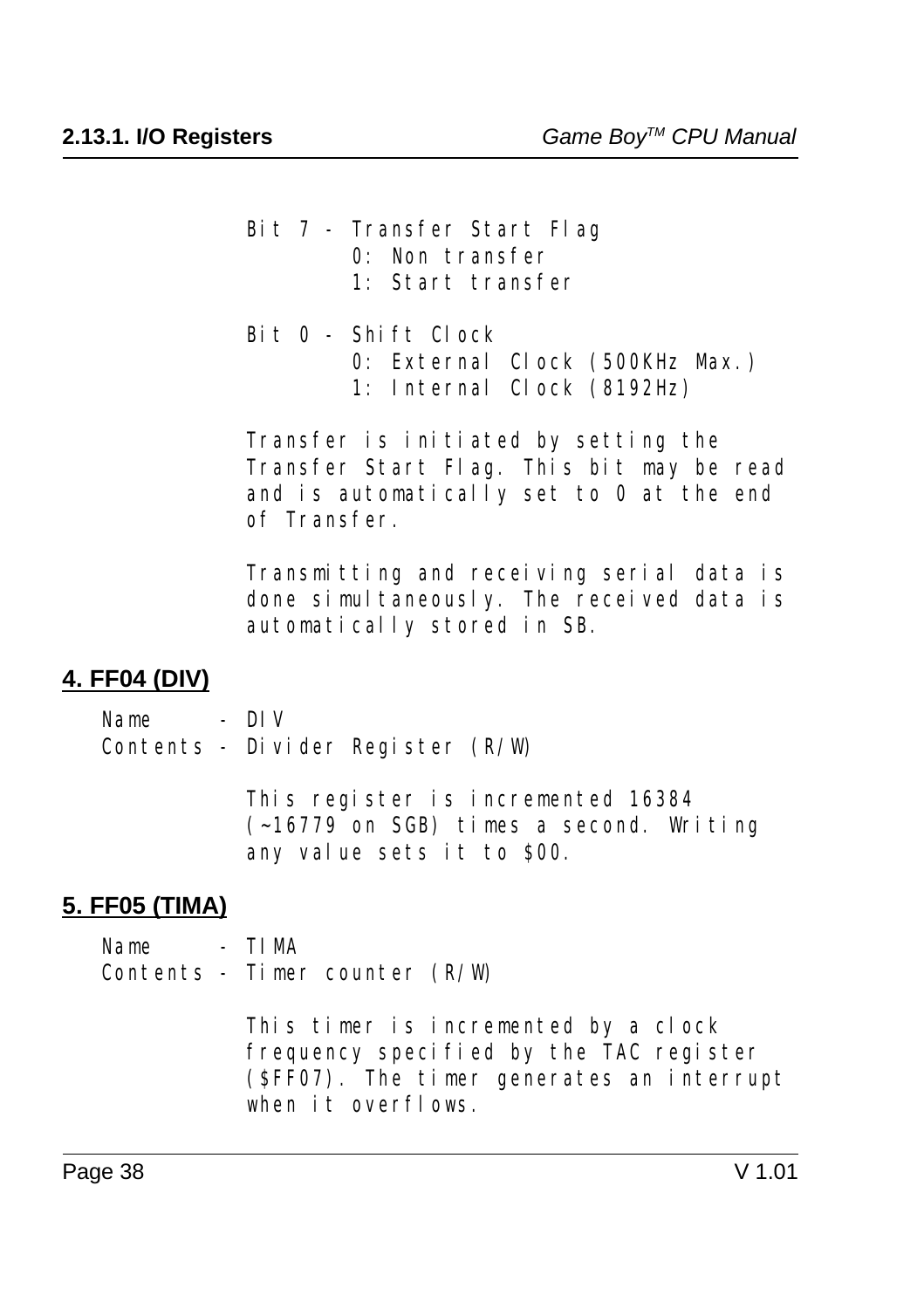### **6. FF06 (TMA)**

Name - TMA Contents - Timer Modulo (R/W)

> When the TIMA overflows, this data will be loaded.

### **7. FF07 (TAC)**

Name - TAC Contents - Timer Control (R/W)

> Bit 2 - Timer Stop 0: Stop Timer 1: Start Timer

 Bits 1+0 - Input Clock Select 00: 4.096 KHz (~4.194 KHz SGB) 01: 262.144 Khz (~268.4 KHz SGB) 10: 65.536 KHz (~67.11 KHz SGB) 11: 16.384 KHz (~16.78 KHz SGB)

#### **8. FF0F (IF)**

Name - IF Contents - Interrupt Flag (R/W)

> Bit 4: Transition from High to Low of Pin number P10-P13 Bit 3: Serial I/O transfer complete Bit 2: Timer Overflow Bit 1: LCDC (see STAT) Bit 0: V-Blank

The priority and jump address for the above 5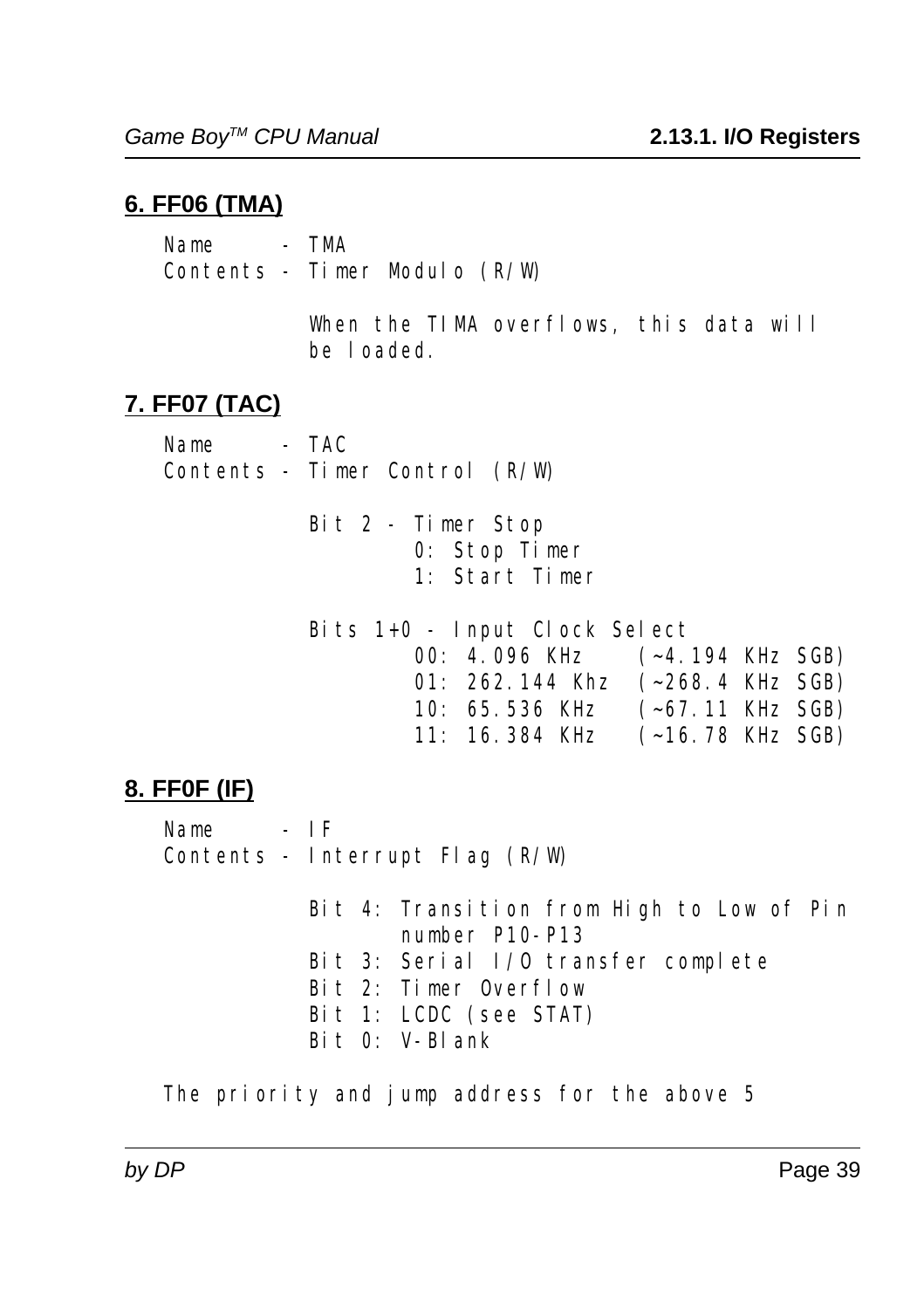interrupts are:

| Interrupt            | Pri ori ty | <b>Start Address</b>                  |
|----------------------|------------|---------------------------------------|
| V-Bl ank             |            | \$0040                                |
| LCDC Status          | 2          | $$0048$ - Modes 0, 1, 2               |
|                      |            | $LYC=LY$ coincide<br>(sel ectable)    |
| Timer Overflow       | 3          | \$0050                                |
| Serial Transfer      | 4          | \$0058 - when transfer<br>is complete |
| $Hi$ - Lo of P10-P13 | 5          | 90060                                 |

 \* When more than 1 interrupts occur at the same time only the interrupt with the highest priority can be acknowledged. When an interrupt is used a '0' should be stored in the IF register before the IE register is set.

#### **9. FF10 (NR 10)**

 Name - NR 10 Contents - Sound Mode 1 register, Sweep register (R/W) Bit 6-4 - Sweep Time Bit 3 - Sweep Increase/Decrease 0: Addition (frequency increases) 1: Subtraction (frequency decreases) Bit 2-0 - Number of sweep shift  $(n: 0-7)$  Sweep Time: 000: sweep off - no freq change 001: 7.8 ms (1/128Hz) 010: 15.6 ms (2/128Hz) 011: 23.4 ms (3/128Hz)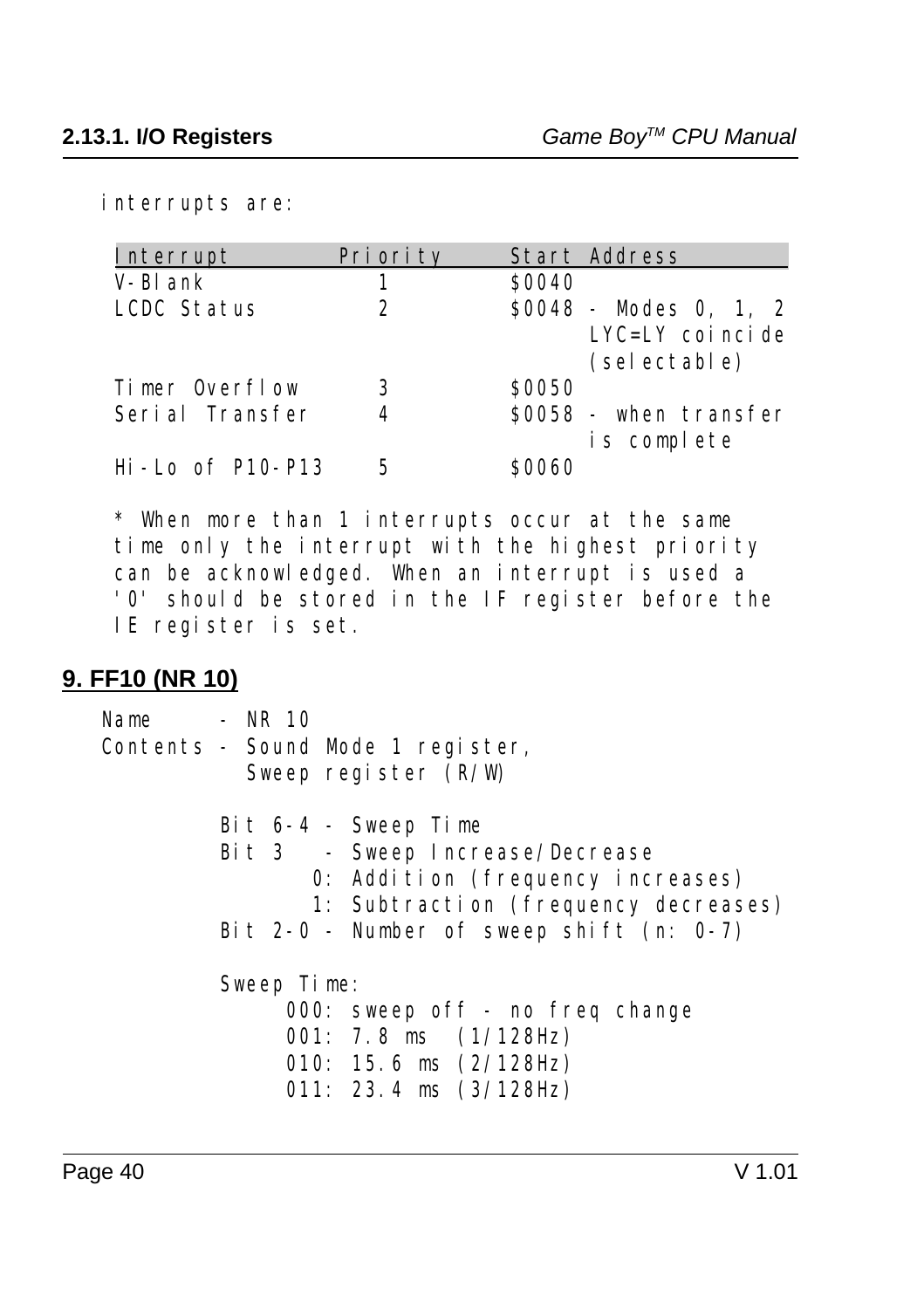100: 31.3 ms (4/128Hz) 101: 39.1 ms (5/128Hz) 110: 46.9 ms (6/128Hz) 111: 54.7 ms (7/128Hz)

The change of frequency (NR13, NR14) at each shift is calculated by the following formula where  $X(0)$  is initial freq &  $X(t-$ 1) is last freq:

 $X(t) = X(t-1)$  +/-  $X(t-1)/2^n$ 

# **10. FF11 (NR 11)**

| Name | - NR 11<br>Contents - Sound Mode 1 register, Sound length/Wave<br>pattern duty $(R/W)$ |
|------|----------------------------------------------------------------------------------------|
|      | Only Bits 7-6 can be read.                                                             |
|      | Bit 7-6 - Wave Pattern Duty<br>Bit $5-0$ - Sound length data (t1: $0-63$ )             |
|      | Wave Duty: (default: 10)<br>01:25%<br>10:50%<br>11:75%                                 |

Sound Length =  $(64-t1)*(1/256)$  seconds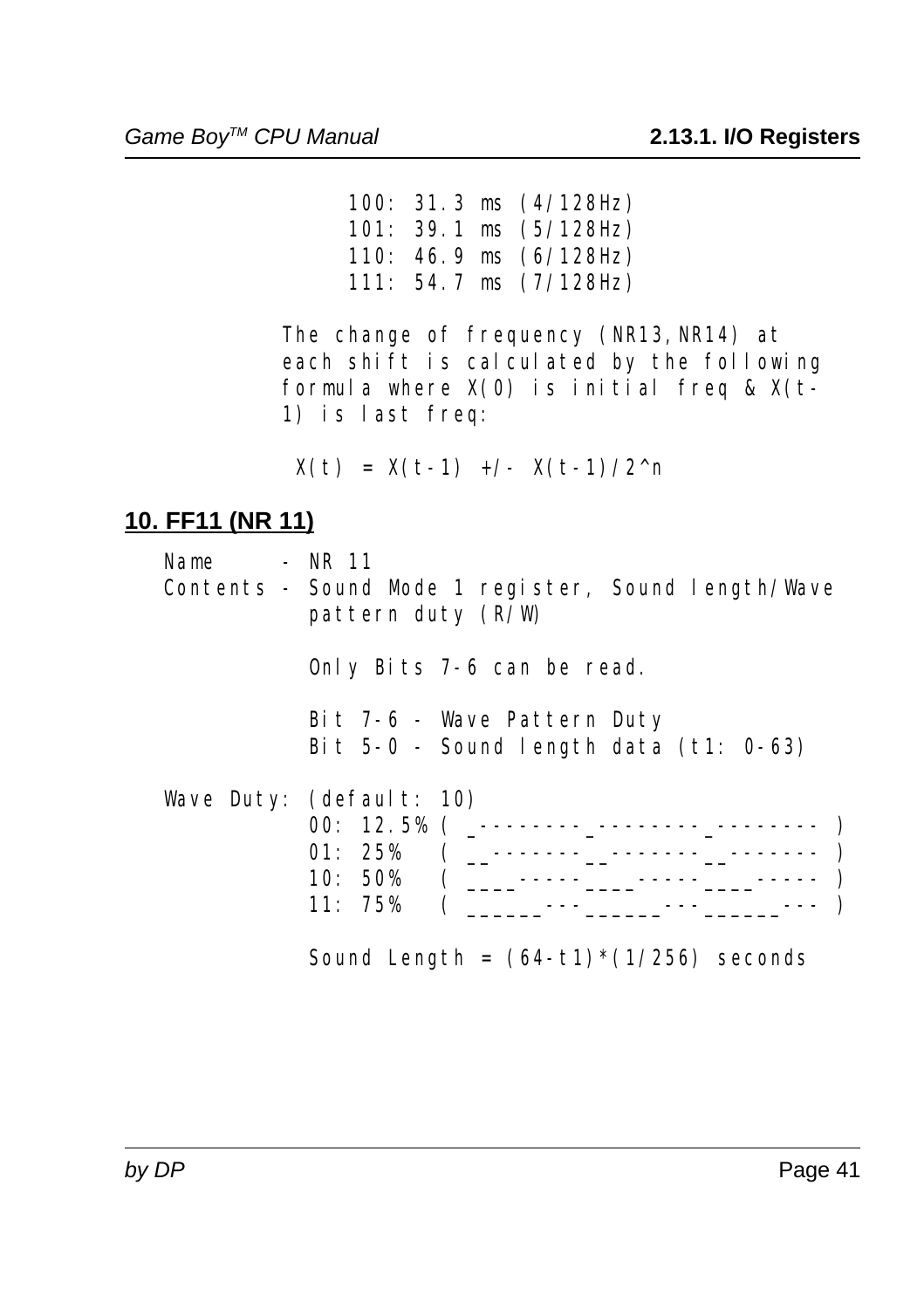#### **11. FF12 (NR12)**

 $Name$  -  $NR$  12 Contents - Sound Mode 1 register, Envelope (R/W) Bit 7-4 - Initial volume of envelope Bit 3 - Envelope UP/DOWN 0: Attenuate 1: Amplify Bit 2-0 - Number of envelope sweep (n: 0-7) (If zero, stop envelope operation.) Initial volume of envelope is from 0 to \$F. Zero being no sound. Length of 1 step =  $n*(1/64)$  seconds **12. FF13 (NR 13)** Name  $- NR$  13 Contents - Sound Mode 1 register, Frequency lo (W) Lower 8 bits of 11 bit frequency  $(x)$ . Next 3 bit are in NR 14 (\$FF14) **13. FF14 (NR 14)** Name - NR 14 Contents - Sound Mode 1 register, Frequency hi (R/W) Only Bit 6 can be read. Bit 7 - Initial (when set, sound

restarts)

Bit 6 - Counter/consecutive selection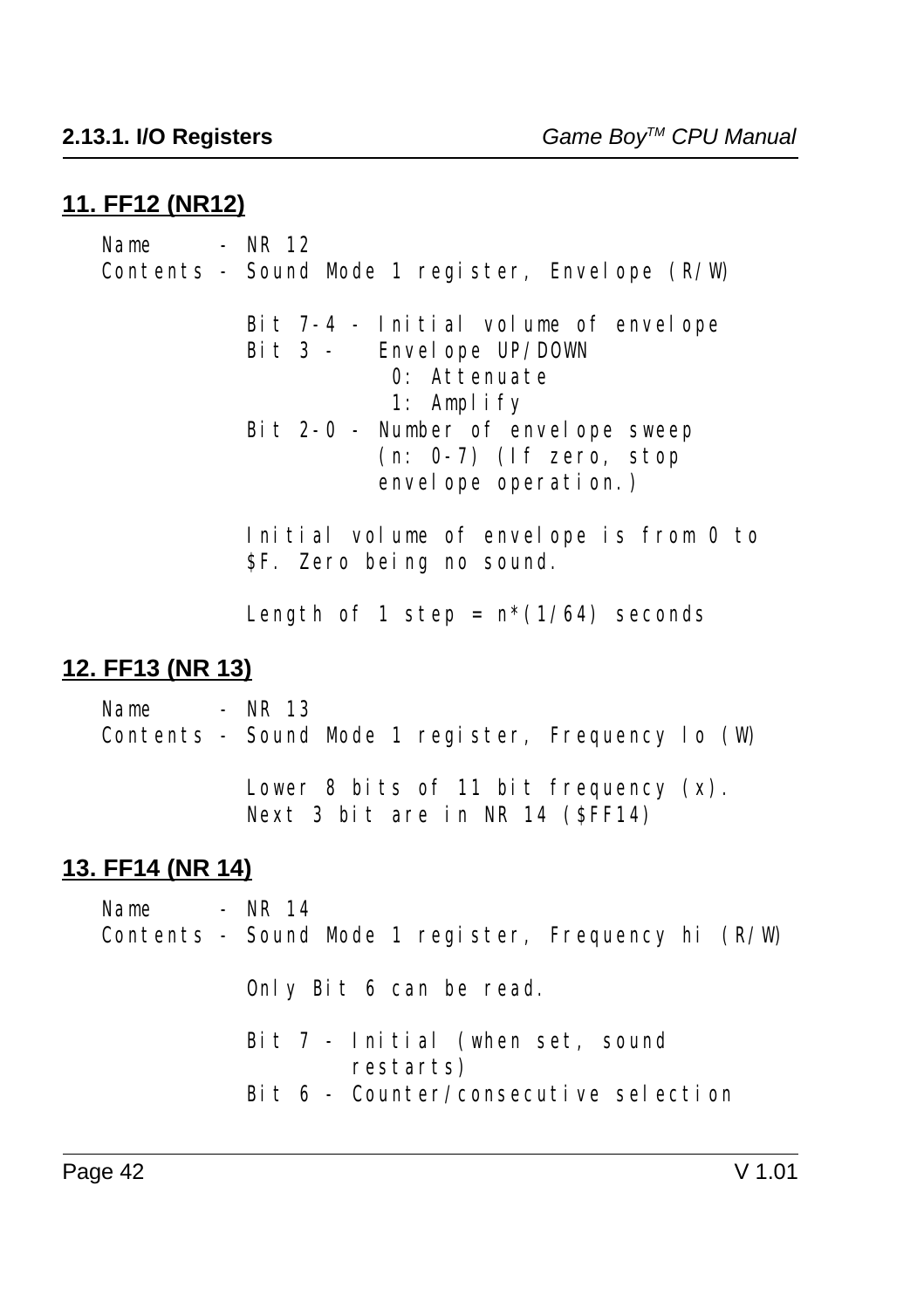Bit 2-0 - Frequency's higher 3 bits (x)

Frequency =  $4194304/(32*(2048-x))$  Hz  $= 131072/(2048-x)$  Hz

Counter/consecutive Selection

- $0 =$  Regardless of the length data in NR11 sound can be produced consecutively.
- 1 = Sound is generated during the time period set by the length data in NR11. After this period the sound 1 ON flag (bit 0 of NR52) is reset.

#### **14. FF16 (NR 21)**

| Name | - NR 21<br>Contents - Sound Mode 2 register, Sound Length; Wave<br>Pattern Duty (R/W) |
|------|---------------------------------------------------------------------------------------|
|      | Only bits 7-6 can be read.                                                            |
|      | Bit 7-6 - Wave pattern duty<br>Bit $5-0$ - Sound length data (t1: $0-63$ )            |
|      | Wave Duty: $(\text{default}: 10)$<br>10:50%<br>11:75%                                 |

Sound Length =  $(64-t1)*(1/256)$  seconds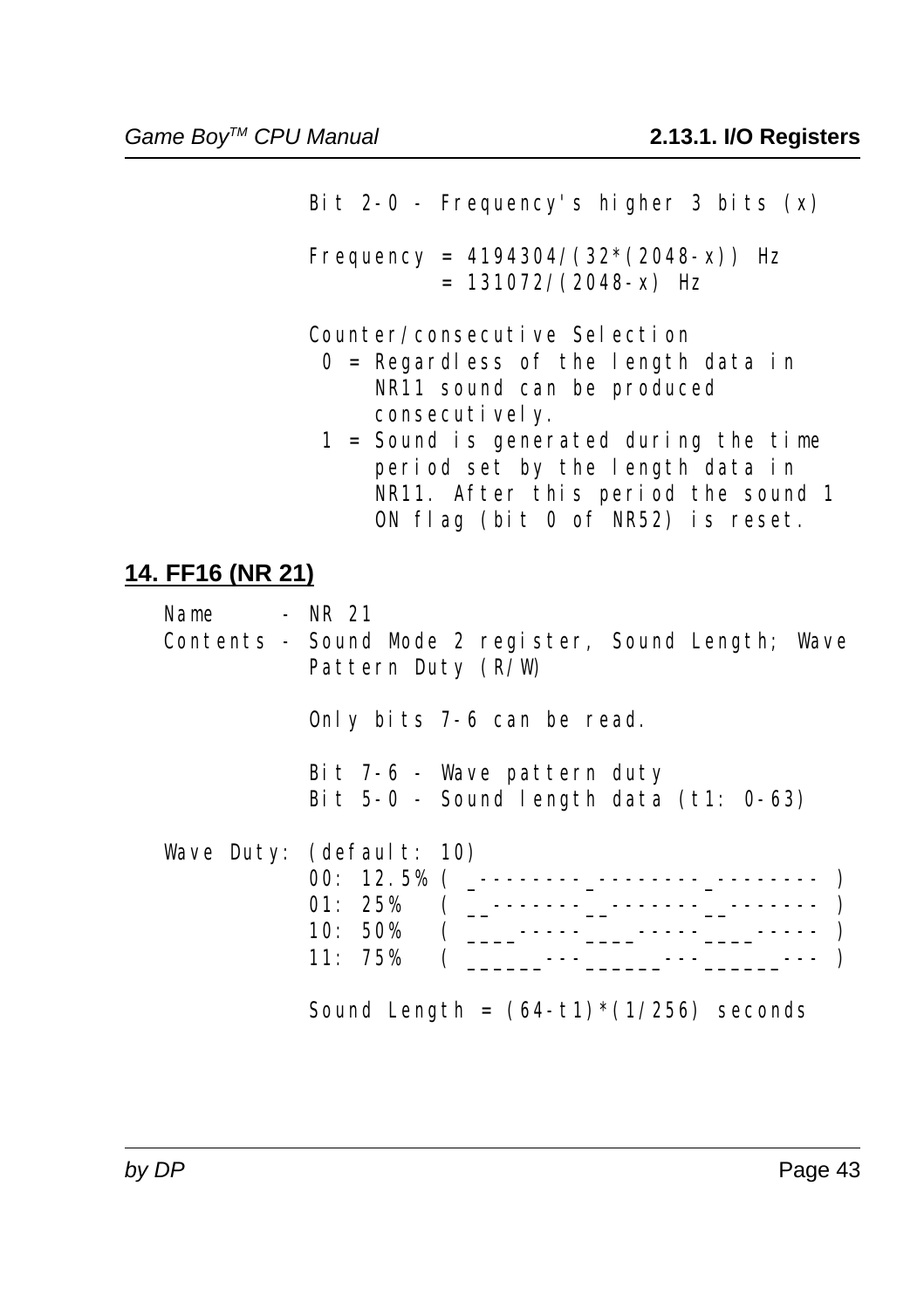#### **15. FF17 (NR 22)**

Name  $-$  NR 22 Contents - Sound Mode 2 register, envelope (R/W) Bit 7-4 - Initial volume of envelope Bit 3 - Envelope UP/DOWN 0: Attenuate 1: Amplify Bit 2-0 - Number of envelope sweep (n: 0-7) (If zero, stop envelope operation.) Initial volume of envelope is from 0 to \$F. Zero being no sound. Length of 1 step =  $n*(1/64)$  seconds **16. FF18 (NR 23)** Name - NR 23 Contents - Sound Mode 2 register, frequency

lo data (W)

 Frequency's lower 8 bits of 11 bit data  $(x)$ . Next 3 bits are in NR 14 (\$FF19).

#### **17. FF19 (NR 24)**

| Name - NR $24$ | Contents - Sound Mode 2 register, frequency<br>hi data $(R/W)$ |
|----------------|----------------------------------------------------------------|
|                | Only bit 6 can be read.                                        |
|                | Bit 7 - Initial (when set, sound                               |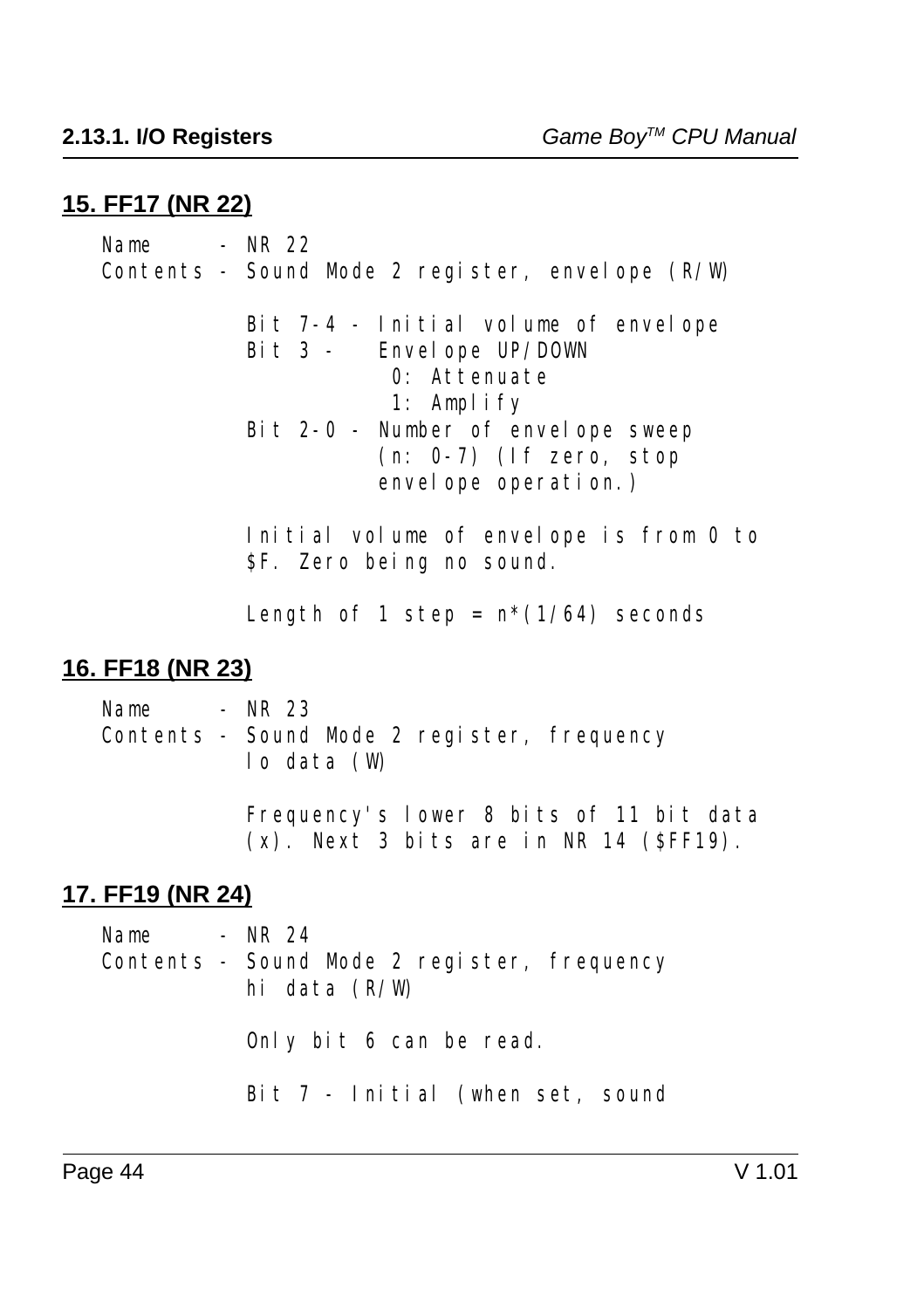restarts)

- Bit 6 Counter/consecutive selection
- Bit  $2-0$  Frequency's higher 3 bits  $(x)$
- Frequency =  $4194304/(32*(2048-x))$  Hz  $= 131072/(2048-x)$  Hz

Counter/consecutive Selection

- $0$  = Regardless of the length data in NR21 sound can be produced consecutively.
- 1 = Sound is generated during the time period set by the length data in NR21. After this period the sound 2 ON flag (bit 1 of NR52) is reset.

# **18. FF1A (NR 30)**

 Name - NR 30 Contents - Sound Mode 3 register, Sound on/off (R/W)

Only bit 7 can be read

 Bit 7 - Sound OFF 0: Sound 3 output stop 1: Sound 3 output OK

# **19. FF1B (NR 31)**

Name  $-$  NR 31 Contents - Sound Mode 3 register, sound length (R/W)

Bit 7-0 - Sound length (t1: 0 - 255)

Sound Length =  $(256-t1)*(1/2)$  seconds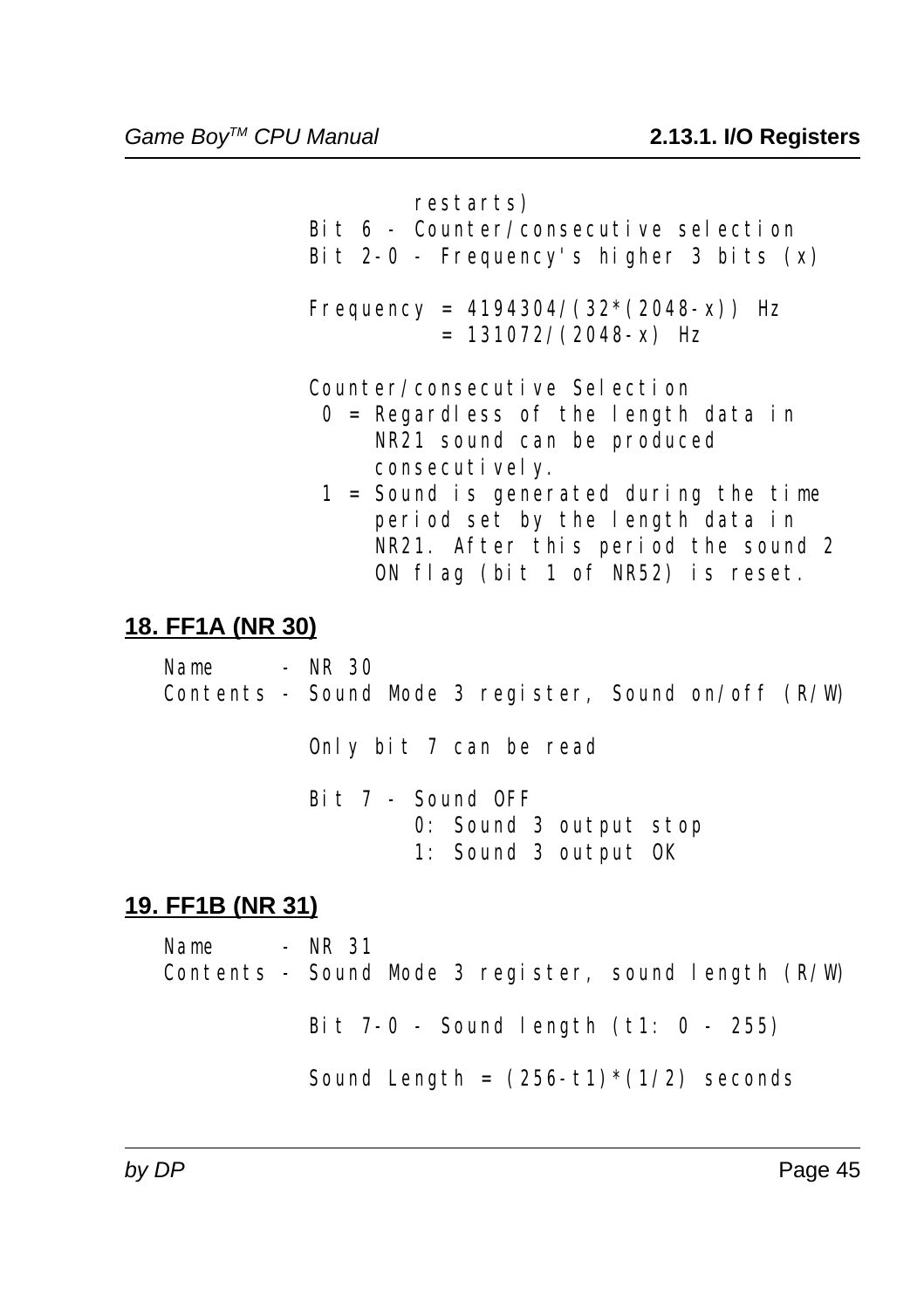#### **20. FF1C (NR 32)**

 $Name$  -  $NR$  32 Contents - Sound Mode 3 register, Select output level (R/W) Only bits 6-5 can be read Bit 6-5 - Select output level 00: Mute 01: Produce Wave Pattern RAM Data as it is(4 bit length) 10: Produce Wave Pattern RAM data shifted once to the RIGHT (1/2) (4 bit length) 11: Produce Wave Pattern RAM data shifted twice to the RIGHT  $(1/4)$   $(4 \text{ bit length})$ 

\* - Wave Pattern RAM is located from \$FF30-\$FF3f.

#### **21. FF1D (NR 33)**

| Name | - NR 33        |  |                                               |
|------|----------------|--|-----------------------------------------------|
|      |                |  | Contents - Sound Mode 3 register, frequency's |
|      | lower data (W) |  |                                               |

Lower 8 bits of an 11 bit frequency (x).

#### **22. FF1E (NR 34)**

Name - NR 34 Contents - Sound Mode 3 register, frequency's higher data (R/W)

Only bit 6 can be read.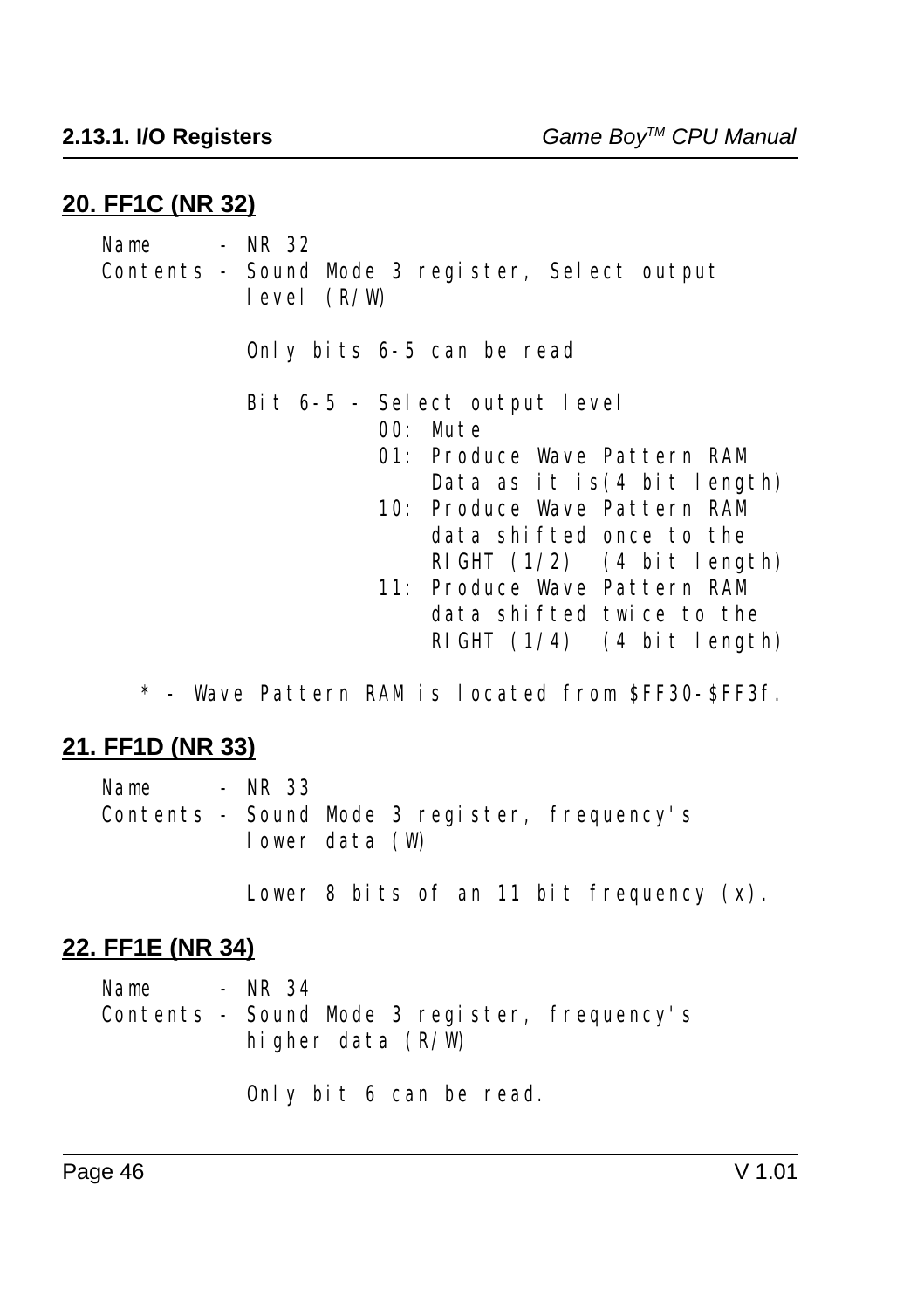Bit 7 - Initial (when set, sound restarts) Bit 6 - Counter/consecutive flag

Bit  $2-0$  - Frequency's higher 3 bits  $(x)$ .

Frequency =  $4194304/(64*(2048-x))$  Hz  $= 65536/(2048-x)$  Hz

Counter/consecutive Selection

- $0 =$  Regardless of the length data in NR31 sound can be produced consecutively.
- 1 = Sound is generated during the time period set by the length data in NR31. After this period the sound 3 ON flag (bit 2 of NR52) is reset.

## **23. FF20 (NR 41)**

 $Name$  -  $NR$  41 Contents - Sound Mode 4 register, sound length (R/W)

Bit 5-0 - Sound length data (t1: 0-63)

Sound Length =  $(64-t1)*(1/256)$  seconds

# **24. FF21 (NR 42)**

Name - NR 42 Contents - Sound Mode 4 register, envelope (R/W)

> Bit 7-4 - Initial volume of envelope Bit 3 - Envelope UP/DOWN 0: Attenuate 1: Amplify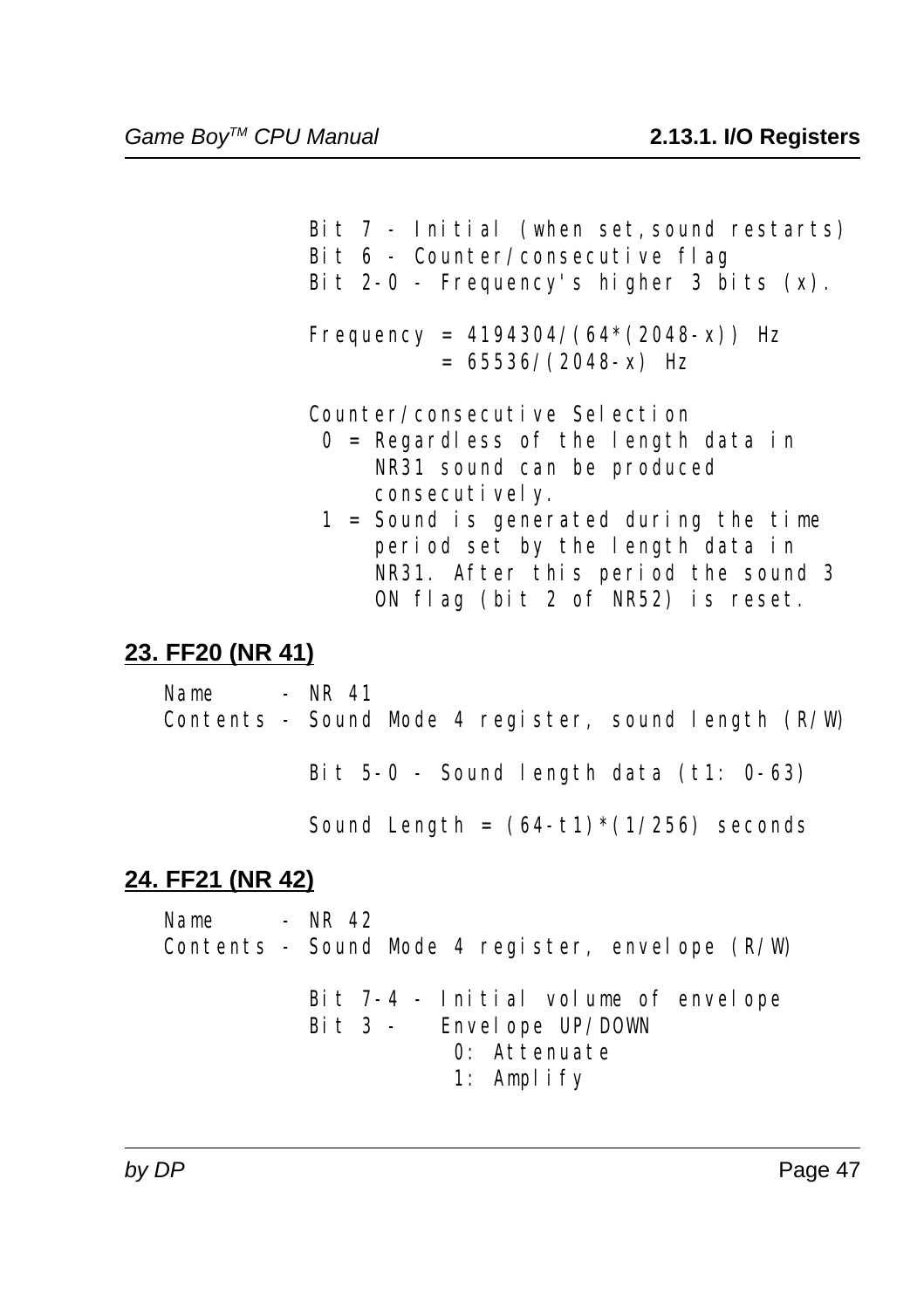Bit 2-0 - Number of envelope sweep (n: 0-7) (If zero, stop envel ope operation.)

 Initial volume of envelope is from 0 to \$F. Zero being no sound.

Length of 1 step =  $n*(1/64)$  seconds

#### **25. FF22 (NR 43)**

Name  $-$  NR 43 Contents - Sound Mode 4 register, polynomial counter (R/W) Bit 7-4 - Selection of the shift clock frequency of the polynomial counter Bit 3 - Selection of the polynomial counter's step Bit 2-0 - Selection of the dividing ratio of frequencies: 000:  $f * 1/2^3 * 2$ 001:  $f * 1/2^3 * 1$ 010:  $f * 1/2^3 * 1/2$ 011:  $f * 1/2^3 * 1/3$ 100:  $f * 1/2^3 * 1/4$ 101:  $f * 1/2^3 * 1/5$ 110:  $f * 1/2^3 * 1/6$ 111:  $f * 1/2^3 * 1/7$  $f = 4.194304$  Mhz Selection of the polynomial counter step: 0: 15 steps

1: 7 steps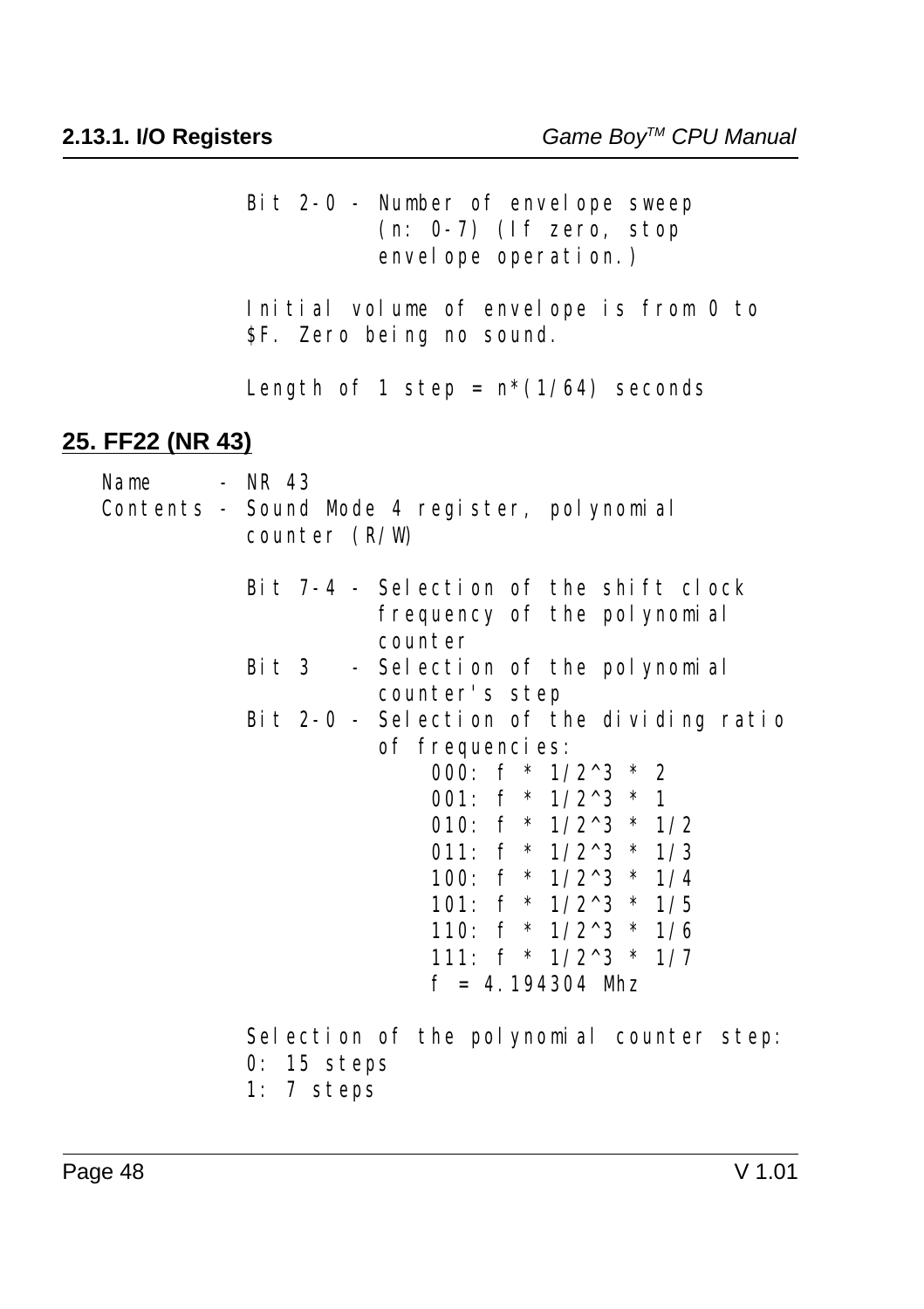Selection of the shift clock frequency of the polynomial counter:

| 0000: dividing ratio of frequencies $*1/2$    |  |
|-----------------------------------------------|--|
| 0001: dividing ratio of frequencies $* 1/2^2$ |  |
| 0010: dividing ratio of frequencies * $1/2^3$ |  |
| 0011: dividing ratio of frequencies * $1/2^4$ |  |
|                                               |  |
|                                               |  |
|                                               |  |
| 0101: dividing ratio of frequencies * $1/2^1$ |  |
| 1110: prohibited code                         |  |
| 1111: prohibited code                         |  |

### **26. FF23 (NR 44)**

Name - NR 44 Contents - Sound Mode 4 register, counter/consecutive; inital (R/W)

Only bit 6 can be read.

| Bit 7 - Initial (when set, sound restarts) |
|--------------------------------------------|
| Bit 6 - Counter/consecutive selection      |

Counter/consecutive Selection

- 0 = Regardless of the length data in NR41 sound can be produced consecutively.
- $1 =$  Sound is generated during the time period set by the length data in NR41. After this period the sound 4 ON flag (bit 3 of NR52) is reset.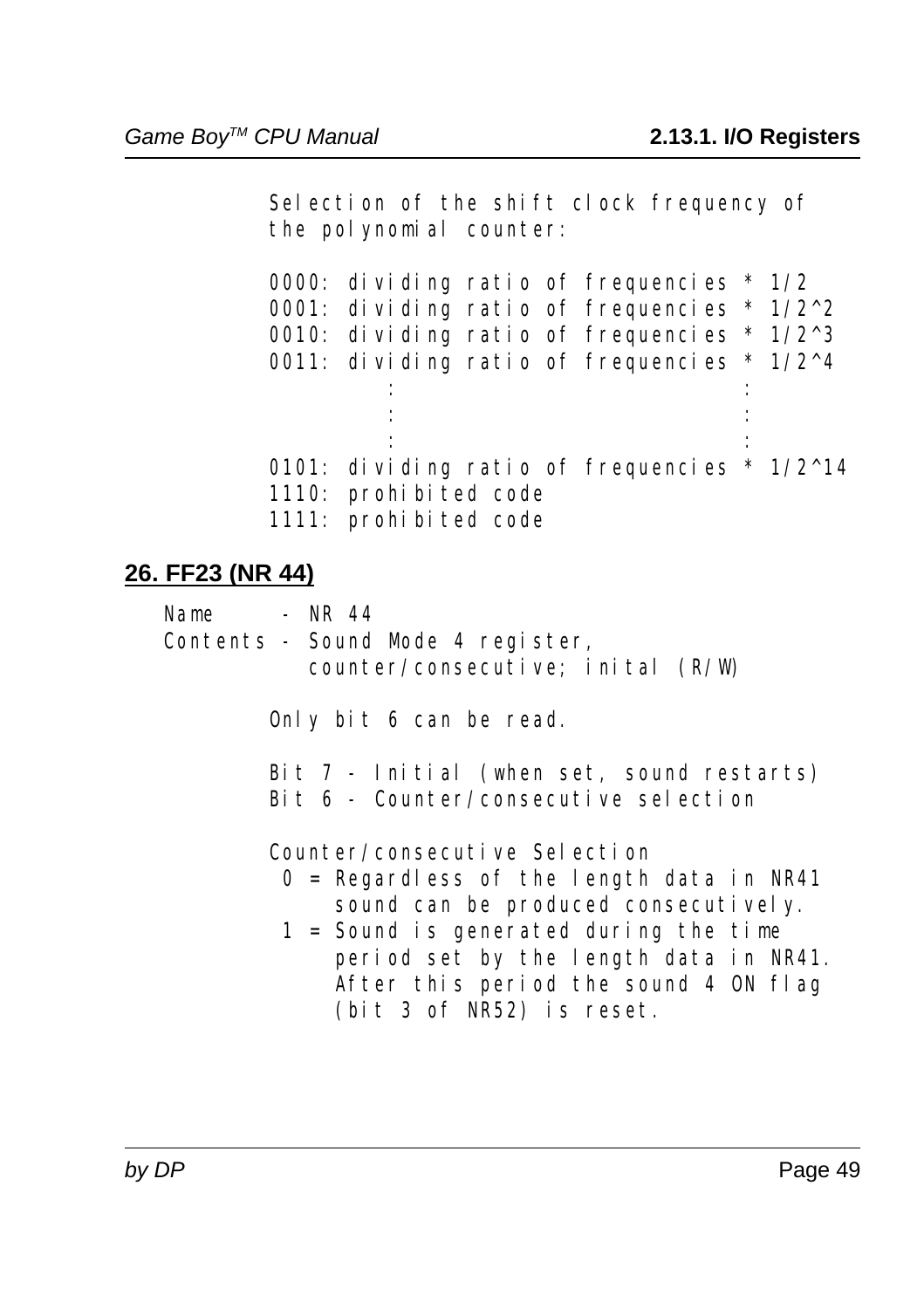#### **27. FF24 (NR 50)**

 $Name$  -  $NR$  50 Contents - Channel control / ON-OFF / Volume (R/W) Bit 7 - Vin->SO2 ON/OFF Bit  $6-4$  - S02 output level (volume)  $(# 0-7)$ Bit  $3 - \text{Vi n}$ ->S01 ON/OFF Bit  $2-0$  - S01 output level (volume)  $(# 0-7)$ Vi n- $>$ S01 (Vi n- $>$ S02) By synthesizing the sound from sound 1 through 4, the voice input from Vin terminal is put out. 0: no output 1: output OK **28. FF25 (NR 51)** Name  $-$  NR 51 Contents - Selection of Sound output terminal (R/W) Bit 7 - Output sound 4 to SO2 terminal Bit 6 - Output sound 3 to SO2 terminal Bit 5 - Output sound 2 to SO2 terminal Bit 4 - Output sound 1 to SO2 terminal Bit 3 - Output sound 4 to SO1 terminal Bit 2 - Output sound 3 to SO1 terminal Bit 1 - Output sound 2 to SO1 terminal Bit 0 - Output sound 1 to SO1 terminal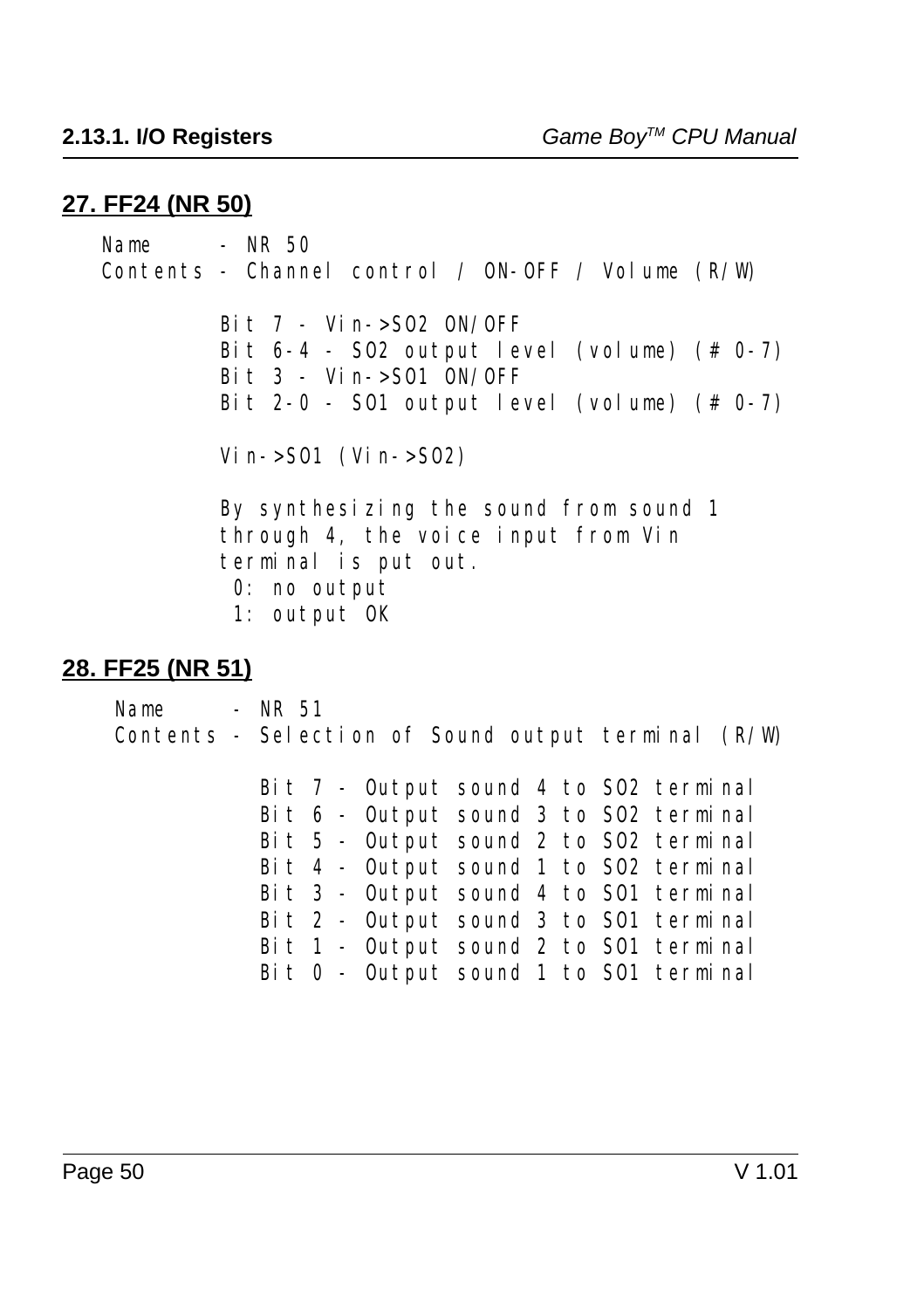# **29. FF26 (NR 52)**

Name - NR 52 (Value at reset: SF1-GB, SF0-SGB) Contents - Sound on/off (R/W) Bit 7 - All sound on/off 0: stop all sound circuits 1: operate all sound circuits Bit 3 - Sound 4 ON flag Bit 2 - Sound 3 ON flag Bit  $1$  - Sound  $2$  ON flag Bit 0 - Sound 1 ON flag Bits 0 - 3 of this register are meant to

 be status bits to be read. Writing to these bits does NOT enable/disable sound.

 If your GB programs don't use sound then write \$00 to this register to save 16% or more on GB power consumption.

# **30. FF30 - FF3F (Wave Pattern RAM)**

| Name | - Wave Pattern RAM                                   |  |  |
|------|------------------------------------------------------|--|--|
|      | Contents - Waveform storage for arbitrary sound data |  |  |

 This storage area holds 32 4-bit samples that are played back upper 4 bits first.

# **31. FF40 (LCDC)**

 Name - LCDC (value \$91 at reset) Contents - LCD Control (R/W)

Bit 7 - LCD Control Operation \*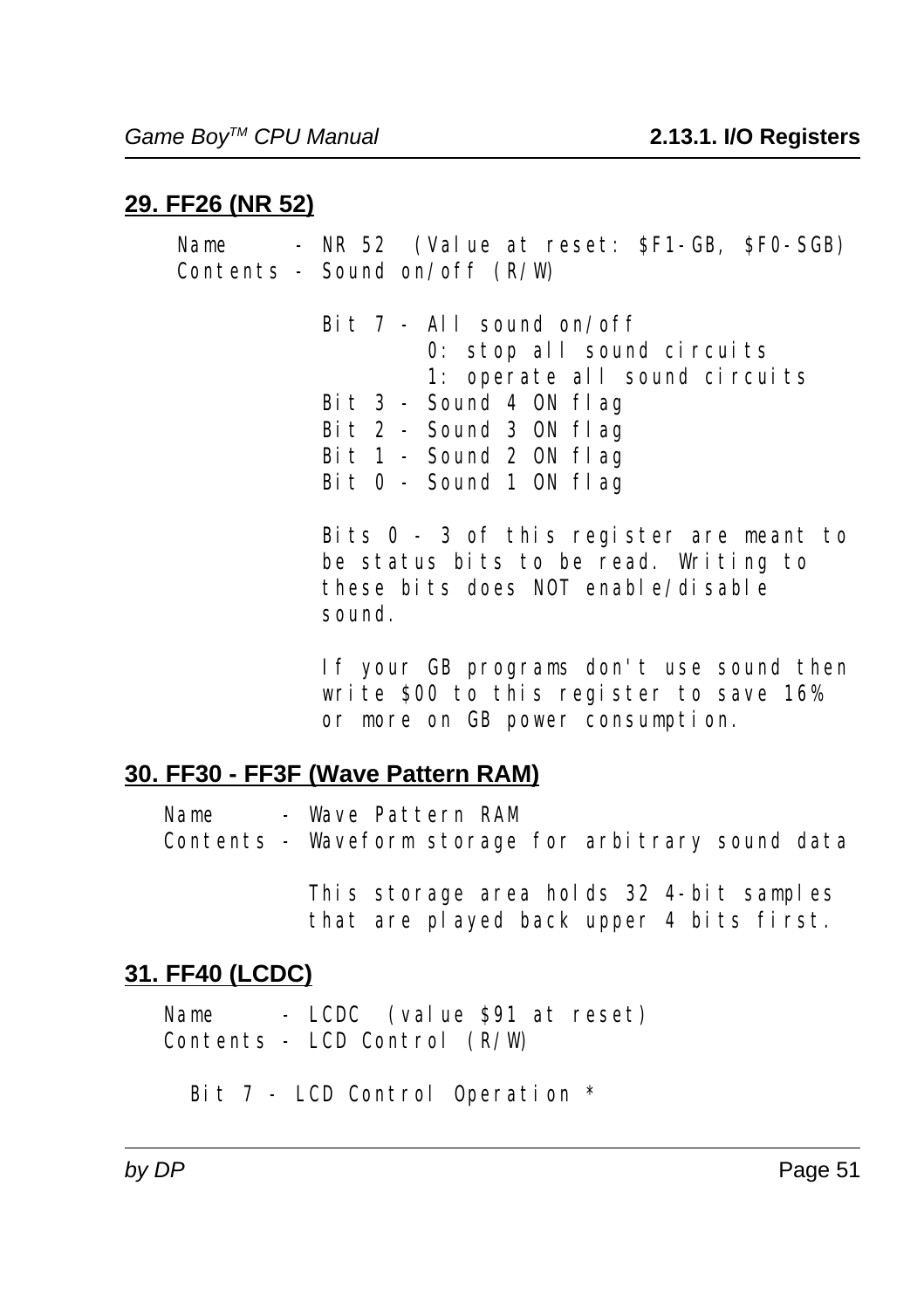| 0: Stop completely (no picture on screen) |
|-------------------------------------------|
| 1: operation                              |
| Bit 6 - Window Tile Map Display Select    |
| 0: \$9800-\$9BFF                          |
| 1: \$9C00-\$9FFF                          |
| Bit 5 - Window Display                    |
| $0:$ of f                                 |
| $1:$ on                                   |
| Bit 4 - BG & Window Tile Data Select      |
| 0: \$8800-\$97FF                          |
| 1: $$8000-S8$ FFF $\le$ Same area as OBJ  |
| Bit 3 - BG Tile Map Display Select        |
| 0: \$9800-\$9BFF                          |
| 1: \$9C00-\$9FFF                          |
| Bit 2 - OBJ (Sprite) Size                 |
| $0: 8*8$                                  |
| 1: $8*16$ (width*height)                  |
| Bit 1 - OBJ (Sprite) Display              |
| $0:$ of f                                 |
| $1:$ on                                   |
| Bit 0 - BG & Window Display               |
| $0:$ of f                                 |
| $1:$ on                                   |

 \* - Stopping LCD operation (bit 7 from 1 to 0) must be performed during V-blank to work properly. V blank can be confirmed when the value of LY is greater than or equal to 144.

#### **32. FF41 (STAT)**

Name - STAT Contents - LCDC Status (R/W)

Bits 6-3 - Interrupt Selection By LCDC Status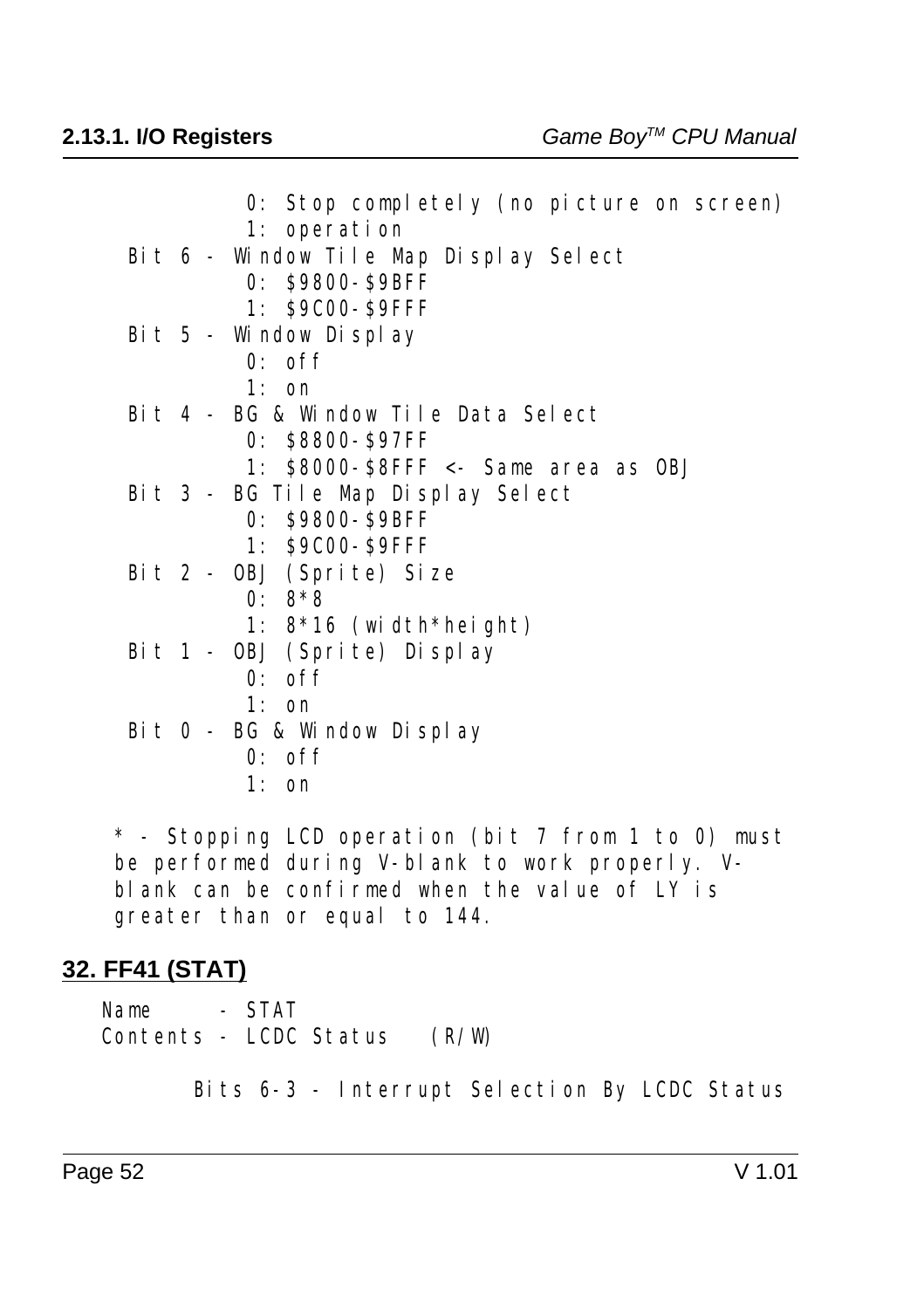Bit 6 - LYC=LY Coincidence (Selectable) Bit 5 - Mode 10 Bit 4 - Mode 01 Bit 3 - Mode 00 0: Non Selection 1: Selection Bit 2 - Coincidence Flag 0: LYC not equal to LCDC LY 1: LYC = LCDC LY Bit 1-0 - Mode Flag 00: During H-Blank 01: During V-Blank 10: During Searching OAM-RAM 11: During Transfering Data to

LCD Driver

STAT shows the current status of the LCD controller.

- Mode 00: When the flag is 00 it is the H-Blank period and the CPU can access the display RAM (\$8000-\$9FFF).
- Mode 01: When the flag is 01 it is the V-Blank period and the CPU can access the display RAM (\$8000-\$9FFF).
- Mode 10: When the flag is 10 then the OAM is being used (\$FE00-\$FE9F). The CPU cannot access the OAM during this period
- Mode 11: When the flag is 11 both the OAM and display RAM are being used. The CPU cannot access either during this period.

 The following are typical when the display is enabl ed: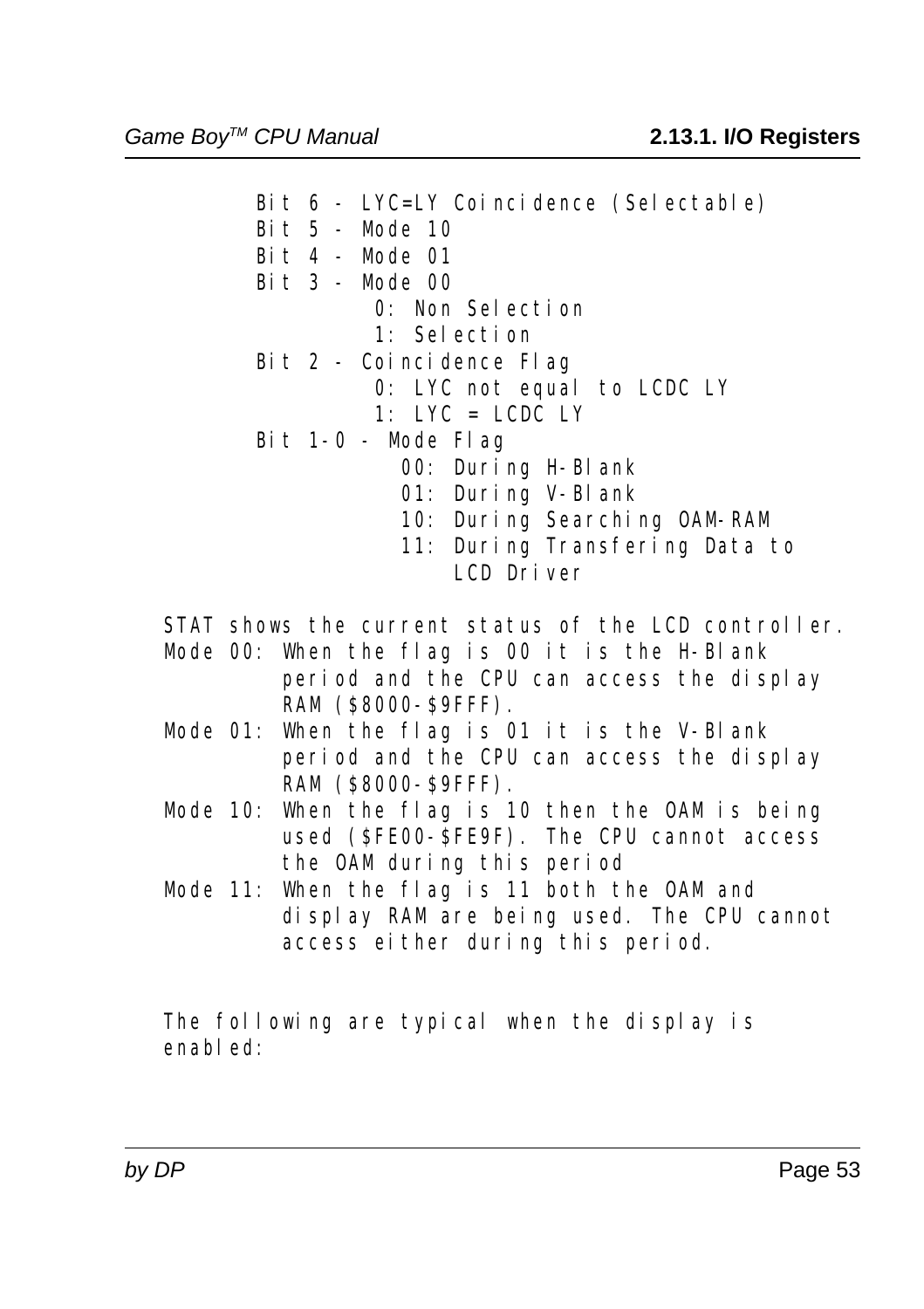| Mode 0:<br>$000$ $000$ $000$ $000$ $000$ $000$ $000$ $000$ |              |       |    |    |    |                                               |
|------------------------------------------------------------|--------------|-------|----|----|----|-----------------------------------------------|
| Mode 1:                                                    |              |       |    |    |    | 11111111111111                                |
| Mode $2$ :<br>$\overline{\phantom{1}}$ 2                   | $\mathbf{2}$ | 2 2 2 |    |    |    | $2\overline{ }$<br>$2 \overline{\phantom{a}}$ |
| Mode $3:$<br>$\sim$ 33                                     | 33           | 33    | 33 | 33 | 33 | 3                                             |

 The Mode Flag goes through the values 0, 2, and 3 at a cycle of about 109uS. 0 is present about 48.6uS, 2 about 19uS, and 3 about 41uS. This is interrupted every 16.6ms by the VBlank (1). The mode flag stays set at 1 for about 1.08 ms. (Mode 0 is present between 201-207 clks, 2 about 77-83 clks, and 3 about 169-175 clks. A complete cycle through these states takes 456 clks. VBlank lasts 4560 clks. A complete screen refresh occurs every 70224 clks.)

#### **33. FF42 (SCY)**

Name - SCV Contents - Scroll Y (R/W)

> 8 Bit value \$00-\$FF to scroll BG Y screen position.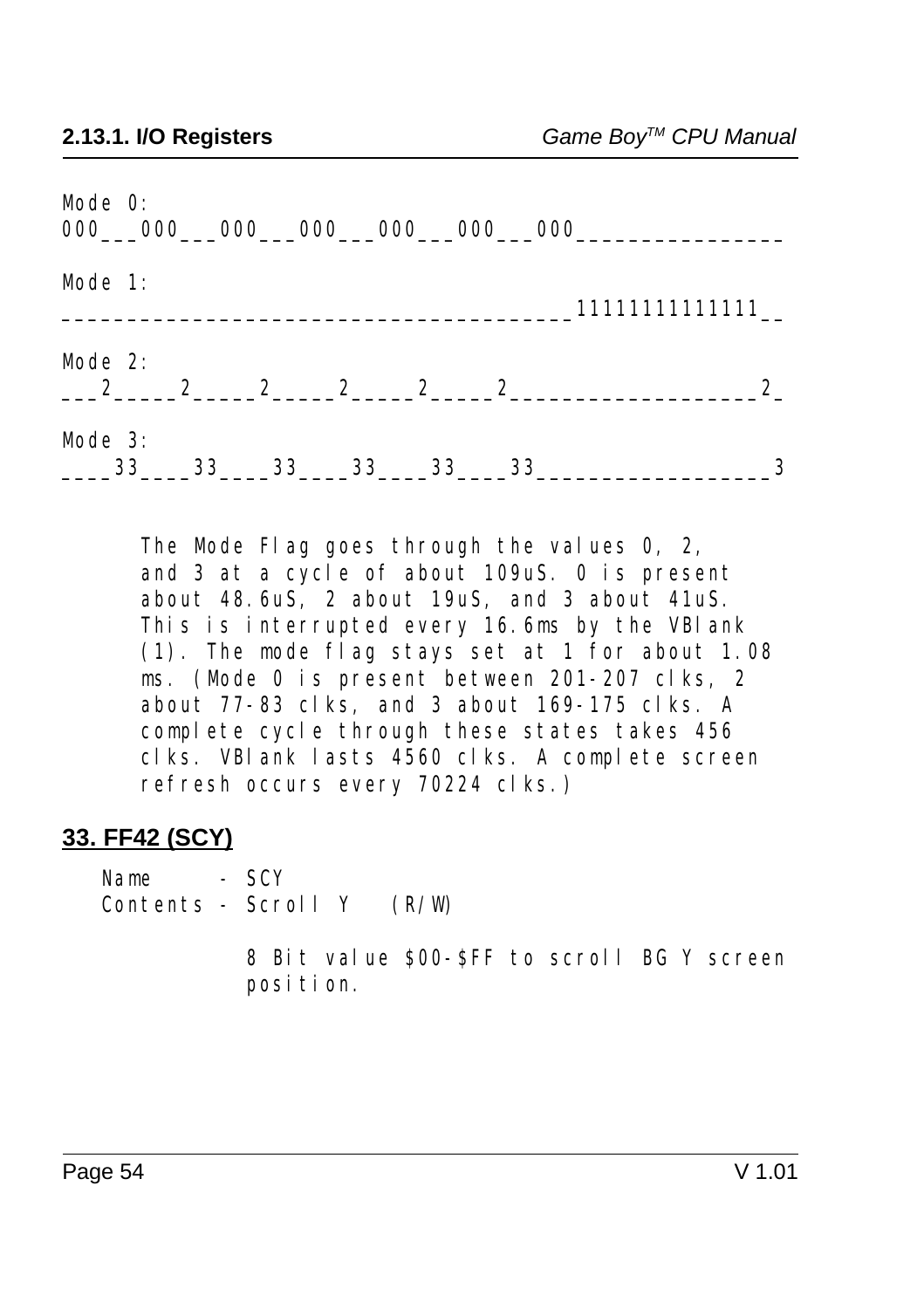# **34. FF43 (SCX)**

Name - SCX Contents - Scroll X (R/W)

> 8 Bit value \$00-\$FF to scroll BG X screen position.

# **35. FF44 (LY)**

Name - LY Contents - LCDC Y-Coordinate (R)

> The LY indicates the vertical line to which the present data is transferred to the LCD Driver. The LY can take on any value between 0 through 153. The values between 144 and 153 indicate the V-Blank period. Writing will reset the counter.

# **36. FF45 (LYC)**

Name - LYC Contents - LY Compare (R/W)

> The LYC compares itself with the LY. If the values are the same it causes the STAT to set the coincident flag.

# **37. FF46 (DMA)**

 Name - DMA Contents - DMA Transfer and Start Address (W)

 The DMA Transfer (40\*28 bit) from internal ROM or RAM (\$0000-\$F19F) to the OAM (address \$FE00-\$FE9F)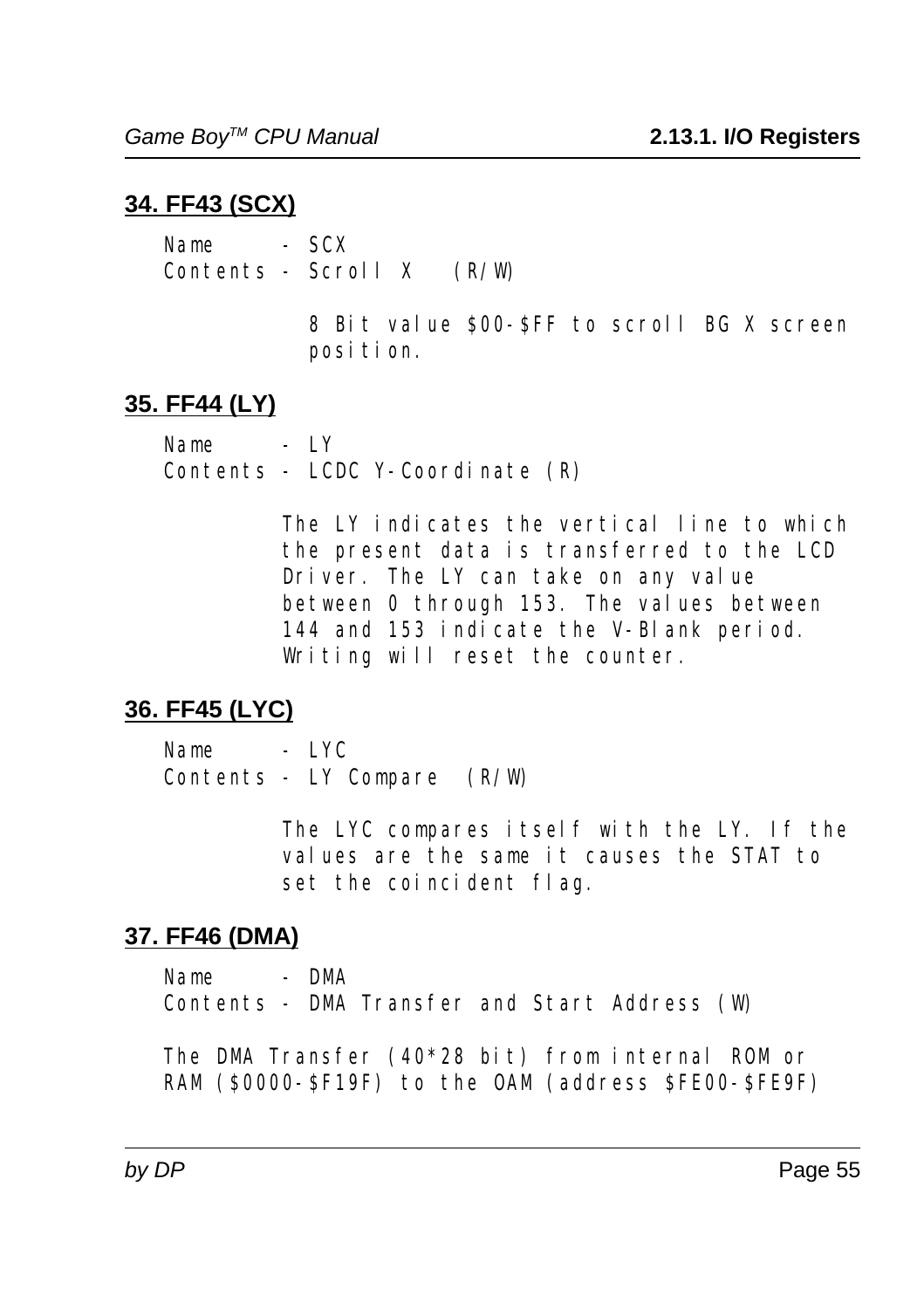can be performed. It takes 160 microseconds for the transfer.

 $40*28$  bit = #140 or #\$8C. As you can see, it only transfers \$8C bytes of data. OAM data is \$A0 bytes long, from \$0-\$9F.

 But if you examine the OAM data you see that 4 bits are not in use.

 $40*32$  bit = #\$A0, but since 4 bits for each OAM is not used it's 40\*28 bit.

It transfers all the OAM data to OAM RAM.

 The DMA transfer start address can be designated every \$100 from address \$0000-\$F100. That means \$0000, \$0100, \$0200, \$0300....

 As can be seen by looking at register \$FF41 Sprite RAM (SFE00 - SFE9F) is not always available. A simple routine that many games use to write data to Sprite memory is shown below. Since it copies data to the sprite RAM at the appropriate times it removes that responsibility from the main program. All of the memory space, except high RAM

 $(SFF80- SFFFE)$ , is not accessible during DMA. Because of this, the routine below must be copied & executed in high ram. It is usually called from a V-blank Interrupt.

Example program:

 org \$40 jp VBlank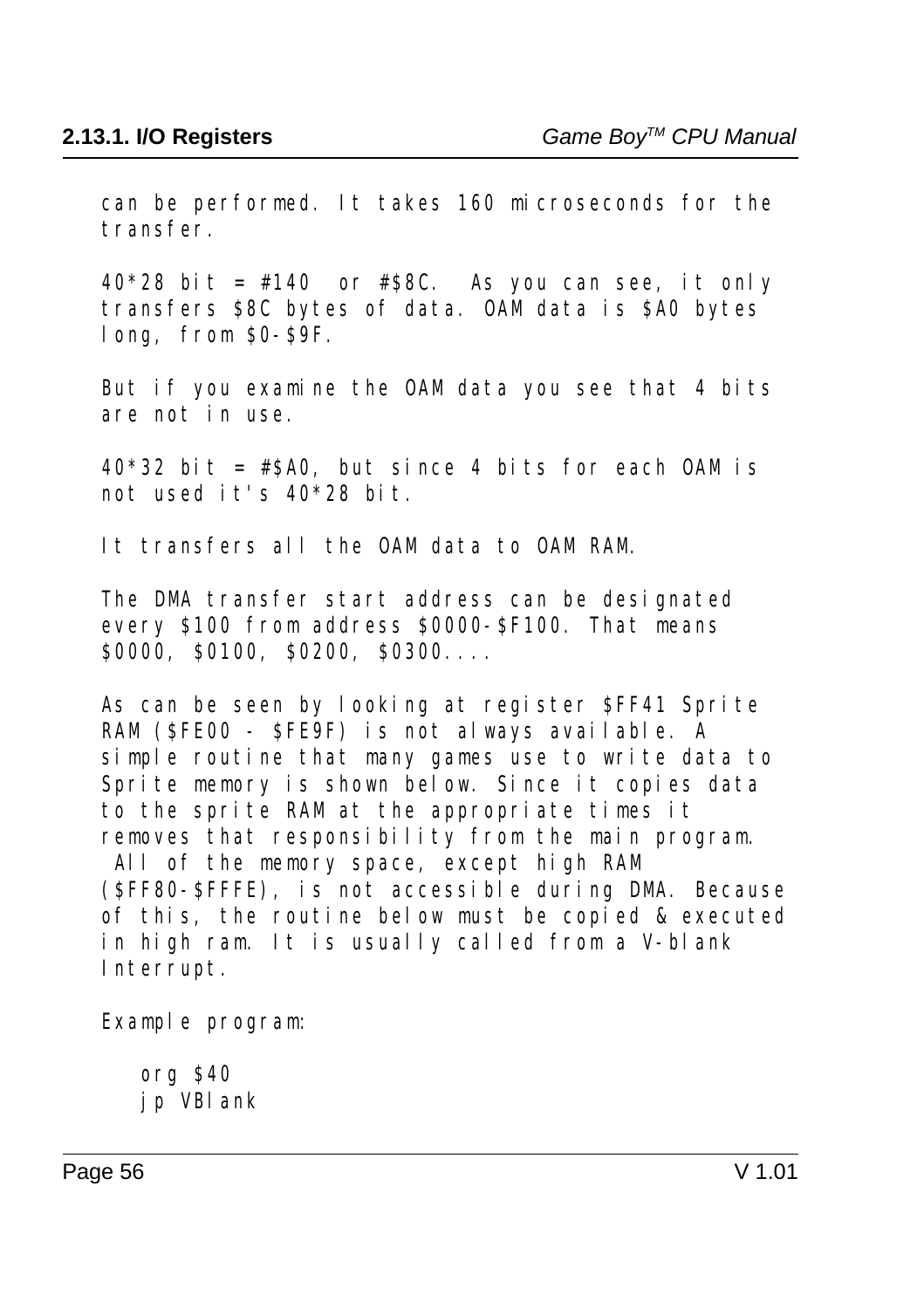|                 | $\lt$ - Save A reg & flags                      |
|-----------------|-------------------------------------------------|
|                 | 1d a, BASE ADRS <- transfer data from BASE ADRS |
| $ld$ (Sff46), a | $\le$ put A into DMA registers                  |
|                 | $\leftarrow$ loop length                        |
|                 | $\lt$ - We need to wait 160 ms.                 |
|                 | $\leftarrow$ 4 cycles - decrease A by 1         |
|                 | <- 12 cycles - branch if Not Zero               |
|                 |                                                 |
|                 | <- Restore A reg & flags                        |
|                 | <- Return from interrupt                        |
|                 |                                                 |

#### **38. FF47 (BGP)**

| Name                                        | - BGP |  |  |  |
|---------------------------------------------|-------|--|--|--|
| Contents - BG & Window Palette Data $(R/W)$ |       |  |  |  |

| Bit 7-6 - Data for Dot Data 11   |
|----------------------------------|
| (Normally darkest color)         |
| Bit 5-4 - Data for Dot Data 10   |
| Bit $3-2$ - Data for Dot Data 01 |
| Bit 1-0 - Data for Dot Data 00   |
| (Normally lightest color)        |

 This selects the shade of grays to use for the background (BG) & window pixels. Since each pixel uses 2 bits, the corresponding shade will be selected from here.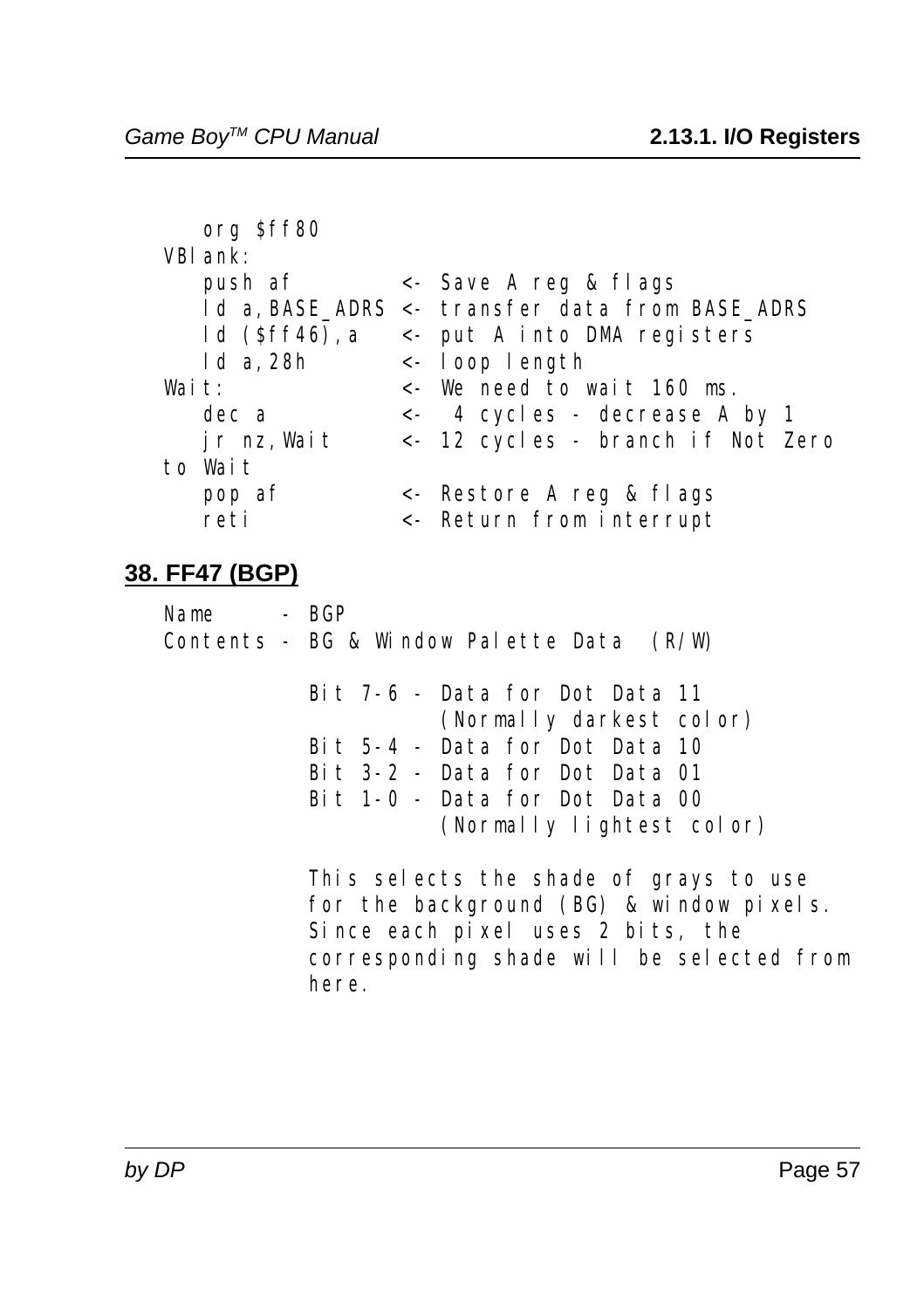#### **39. FF48 (OBP0)**

 $Name = 0BPO$ Contents - Object Palette 0 Data (R/W)

> This selects the colors for sprite palette 0. It works exactly as BGP (\$FF47) except each each value of 0 is transparent.

#### **40. FF49 (OBP1)**

Name - OBP1 Contents - Object Palette 1 Data (R/W) This Selects the colors for sprite palette 1. It works exactly as OBP0

(\$FF48). See BGP for details.

#### **41. FF4A (WY)**

Name - WY Contents - Window Y Position (R/W)

> $0 \leq W \leq 143$ WY must be greater than or equal to 0 and must be less than or equal to 143 for window to be visible.

#### **42. FF4B (WX)**

Name - WX Contents - Window X Position  $(R/W)$  $0 \leq W \leq 166$ 

WX must be greater than or equal to 0 and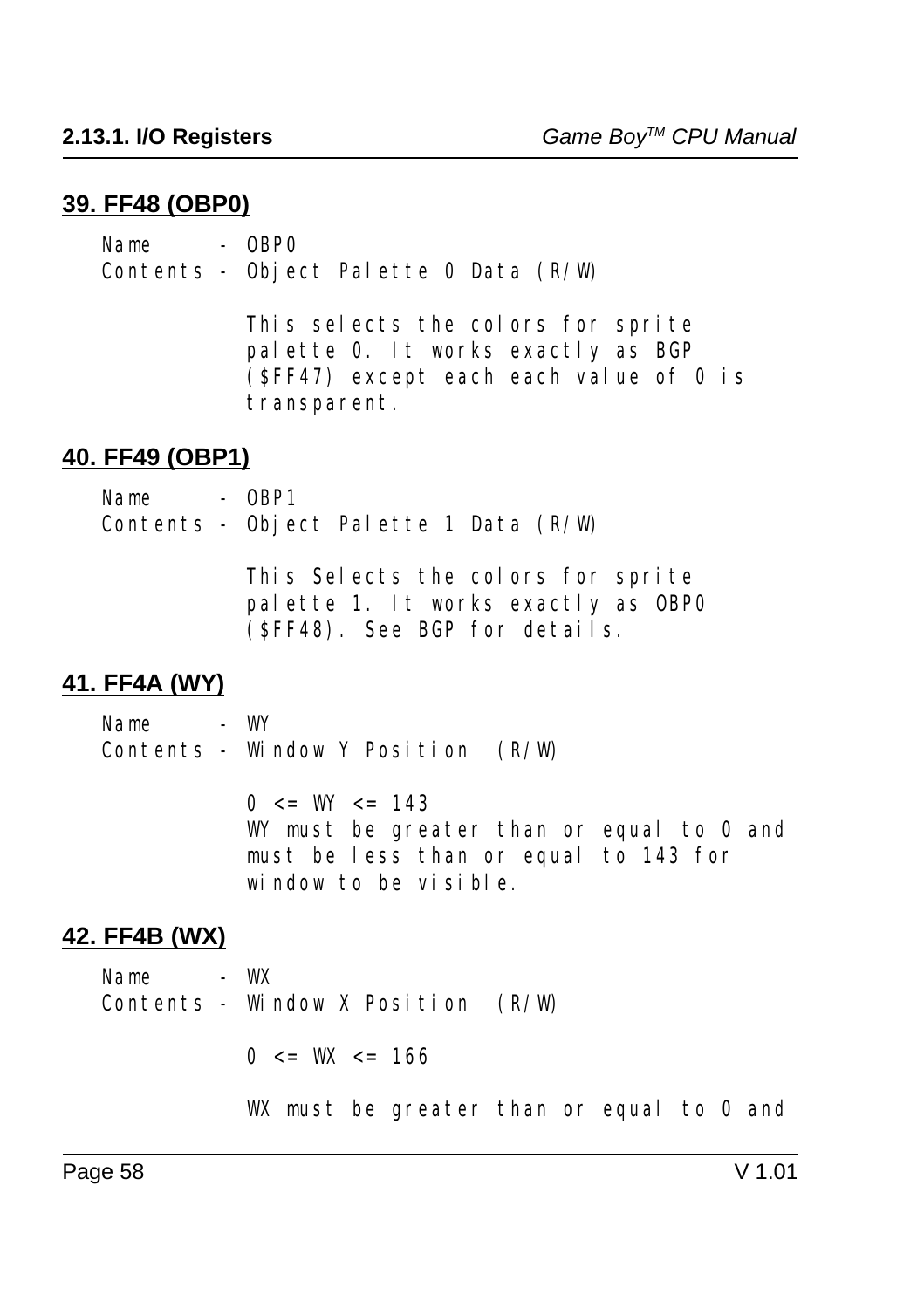must be less than or equal to 166 for window to be visible. W<sub>is</sub> offset from absolute screen coordinates by 7. Setting the window to W<sub>-7</sub>, W<sub>-0</sub> will put the upper left corner of the window at absolute screen coordinates 0,0. Lets say  $W = 70$  and  $W = 87$ . The window would be positioned as so:  $\begin{matrix}0\end{matrix}$  and  $\begin{matrix}80\end{matrix}$  and  $\begin{matrix}159\end{matrix}$  $\mathcal{L}_\text{max}$  and  $\mathcal{L}_\text{max}$  and  $\mathcal{L}_\text{max}$  and  $\mathcal{L}_\text{max}$  and  $\mathcal{L}_\text{max}$  0 | | | | | | | Background Display | Here | | | | | 70 | - +------------------| | | 80,70 | | | | Window Display | | Here | | | | | | | 143 |\_\_\_\_\_\_\_\_\_\_\_\_\_\_\_\_\_\_\_|\_\_\_\_\_\_\_\_\_\_\_\_\_\_\_\_\_\_|

> OBJ Characters (Sprites) can still enter the window. None of the window colors are transparent so any background tiles under the window are hidden.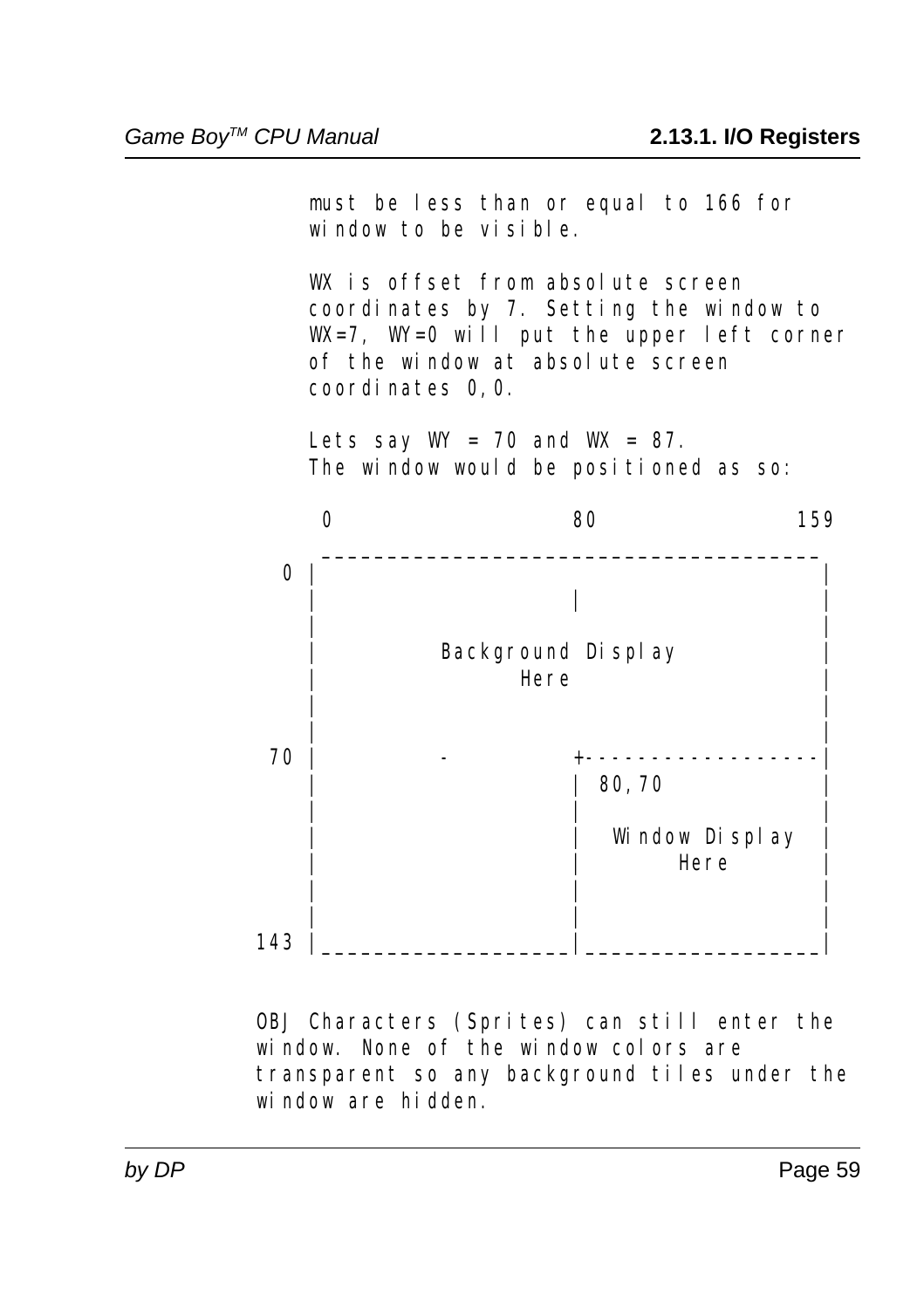### **43. FFFF (IE)**

Name - IE Contents - Interrupt Enable (R/W) Bit 4: Transition from High to Low of Pin number P10-P13. Bit 3: Serial I/O transfer complete Bit 2: Timer Overflow Bit 1: LCDC (see STAT) Bit 0: V-Blank 0: disable

1: enable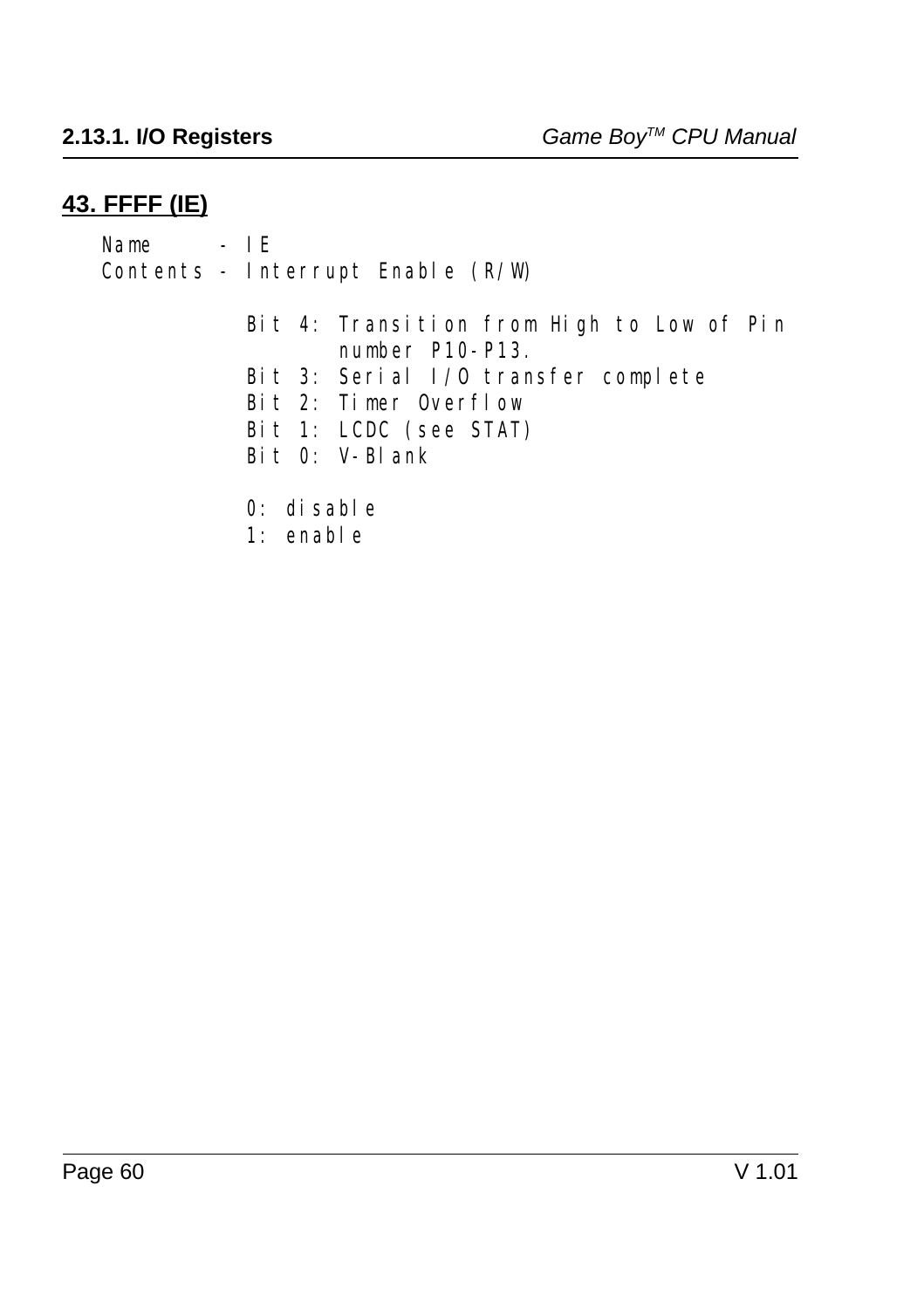# **3. Game Boy command overview**

# **3.1. Foreword**

 Since books on the Z80 are getting harder & harder to find, hopefully the information here might be helpful to those trying to understand assembly language specific to GameBoy.

# **3.2. CPU Registers**

# **3.2.1. Generally**

The GameBoy has instructions & registers similar to the Intel 8080, Intel 8085, & Zilog Z80 microprocessors. It has eight 8-bit registers A, B, C, D, E, F, H, L and two 16bit registers SP & PC:

| 15. . 8 | 7.0 |  |  |
|---------|-----|--|--|
| A       | F   |  |  |
| B       | C   |  |  |
| D       | E   |  |  |
| H       | L   |  |  |
| SP      |     |  |  |
| PC      |     |  |  |

Some instructions, however, allow you to use the registers A,B,C,D,E,H, & L as 16-bit registers by pairing them up in the following manner: AF, BC, DE, & HL. The F register is indirectly accessible by the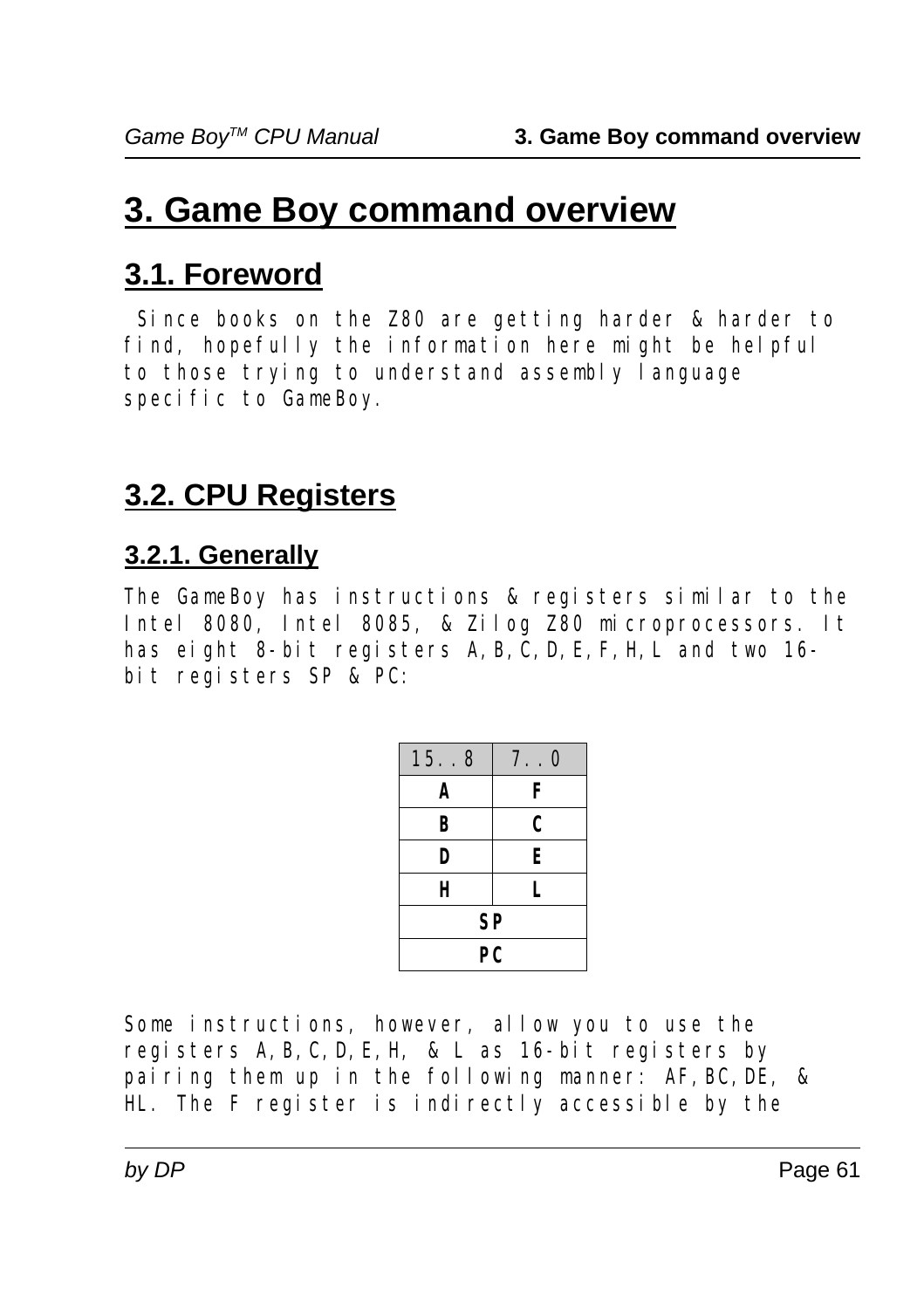programmer and is used to store the results of various math operations. The PC, or Program Counter, register points to the next instruction to be executed in the Game Boy memory. The SP, or Stack Pointer, register points to the current stack position.

# **3.2.2. Flag Register**

The Fleg Register consists of the following bits:

|  |  | 7   6   5   4   3   2   1   0                        |  |
|--|--|------------------------------------------------------|--|
|  |  | $Z \mid N \mid H \mid C \mid 0 \mid 0 \mid 0 \mid 0$ |  |

ï **Zero Flag (Z):**

This bit is set when the result of a math operation is zero or two values match when using the CP instruction.

- ï **Subtract Flag (N):** This bit is set if a subtraction was performed in the last math instruction.
- **Example 1 Half Carry Flag (H):**

This bit is set if a carry occurred from the lower nibble in the last math operation.

ï **Carry Flag (C):**

This bit is set if a carry occurred from the last math operation or if register A is the smaller value when executing the CP instruction.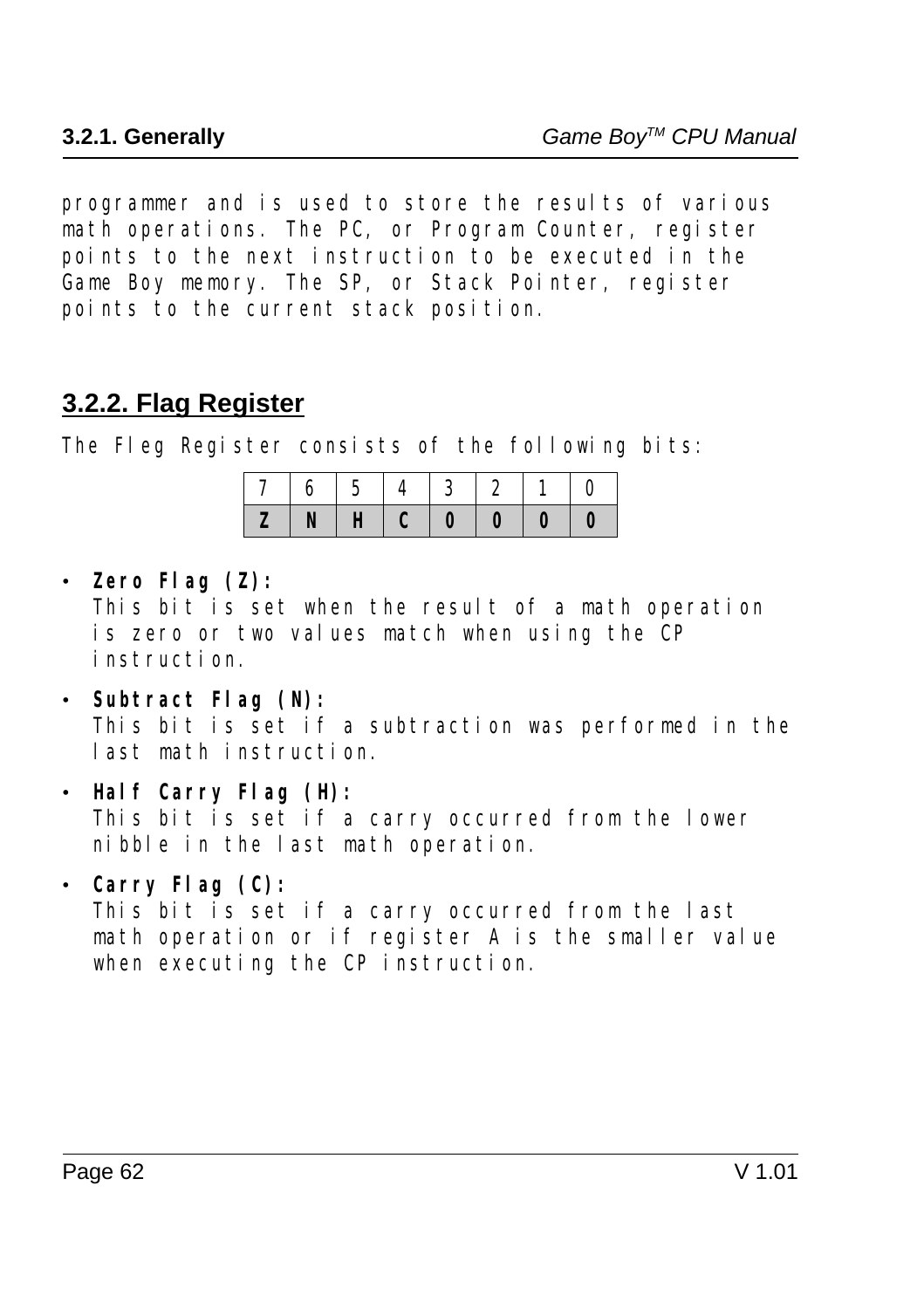# **3.2.3. Program Counter**

 On power up, the GameBoy Program Counter is initialized to \$100 (100 hex) and the instruction found at this location in ROM is executed.

 The Program Counter from this point on is controlled, indirectly, by the program instructions themselves that were generated by the programmer of the ROM cart.

# **3.2.4. Stack Pointer**

A big key to understanding programming in assembly language on the GameBoy is understanding the concept of a stack pointer. A familiarity with assembly language for other processors helps greatly as the concepts are the same.

 The GameBoy Stack Pointer is used to keep track of the top of the "stack". The stack is used for saving variables, saving return addresses, passing arguments to subroutines, and various other uses that might be conceived by the individual programmer. The instructions CALL, PUSH, and RST all put information onto the stack. The instructions POP, RET, and RETI all take information off of the stack. (Interrupts put a return address on the stack and remove it at their completion as well.)

 As information is put onto the stack, the stack grows downward in RAM memory. As a result, the Stack Pointer should always be initialized at the highest location of RAM space that has been allocated for use by the stack. For instance, if a programmer wishes to locate the Stack Pointer at the top of low RAM space (\$C000-\$DFFF) he would set the Stack Pointer to \$E000 using the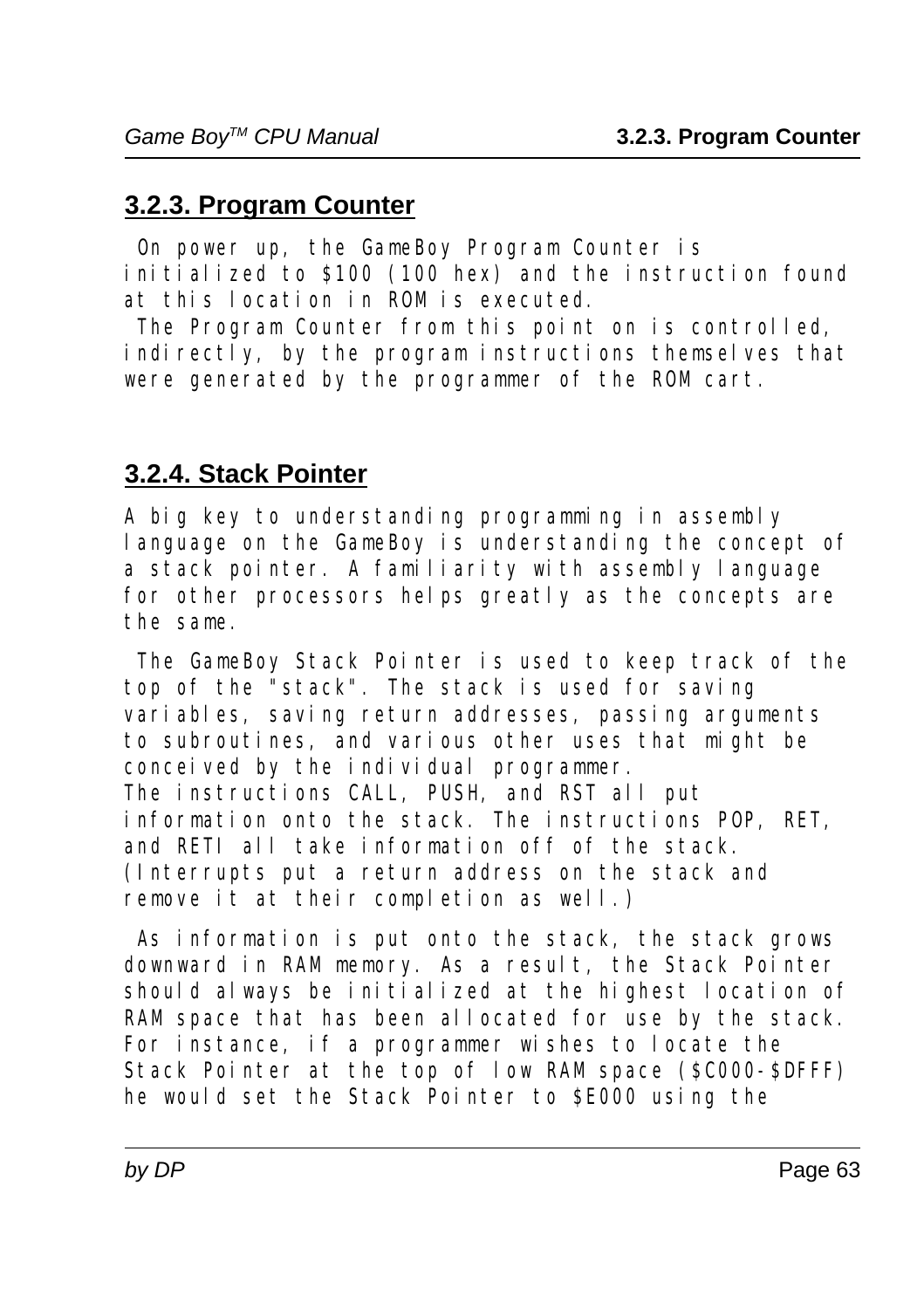command LD SP,\$E000. (The Stack Pointer automatically decrements before it puts something onto the stack so it is perfectly acceptable to assign it a value which points to a memory address which is one location past the end of available RAM.)

 The GameBoy stack pointer is initialized to \$FFFE on power up but a programmer should not rely on this setting and rather should explicitly set its value.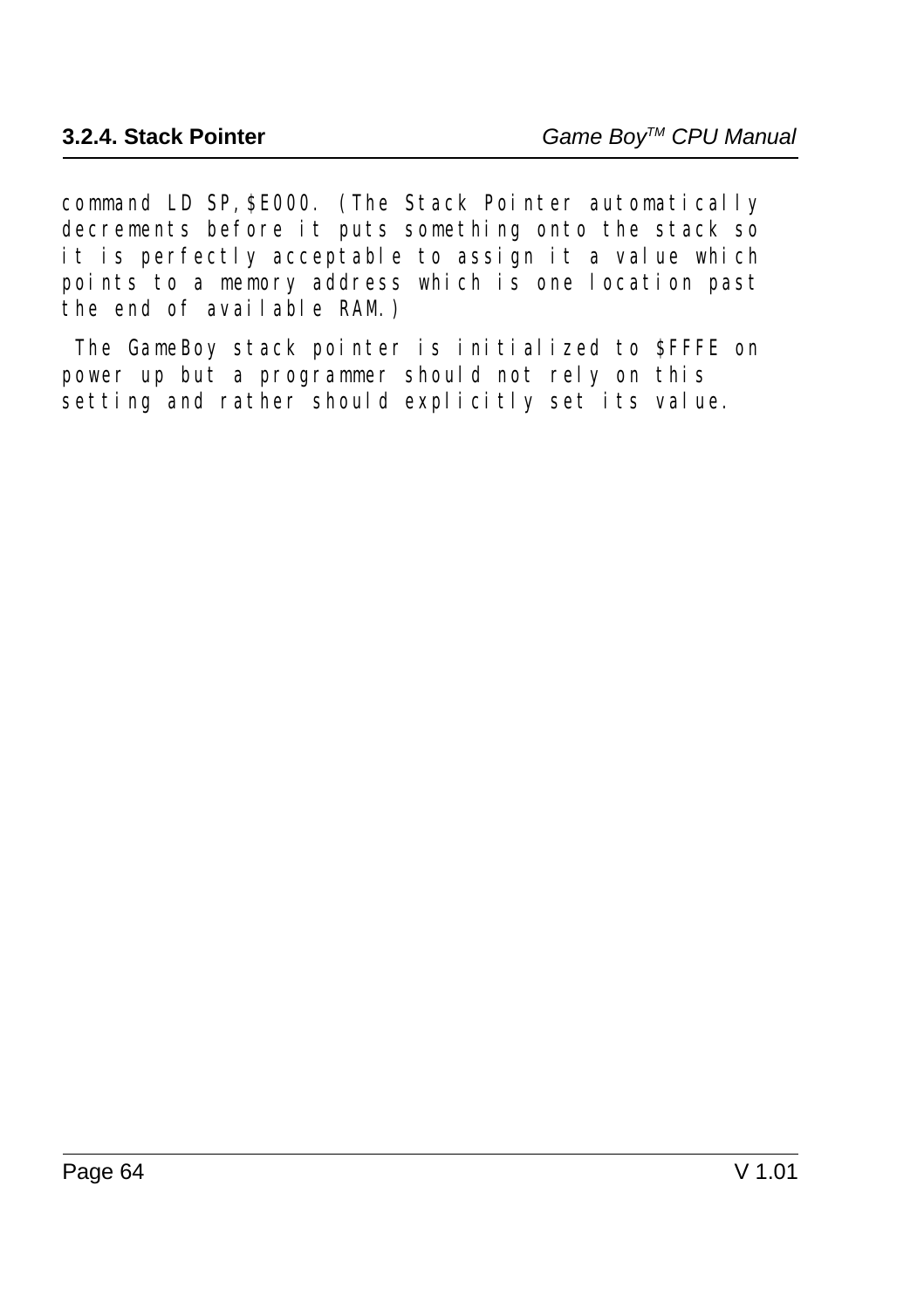# **3.3. Commands**

The GameBoy CPU is based on a subset of the Z80 microprocessor. A summary of these commands is given below. If 'Flags affected' is not given for a command then none are affected.

# **3.3.1. 8-Bit Loads**

# **1. LD nn,n**

Description: Put value nn into n.

Use with:

 nn = B,C,D,E,H,L,BC,DE,HL,SP n = 8 bit immediate value

| Instruction | Parameters | <b>Opcode</b> | Cycl es |
|-------------|------------|---------------|---------|
| LD          | B, n       | 06            |         |
| LD          | C, n       | 0E            |         |
| LD          | D, n       | 16            |         |
| LD          | E, n       | 1 F.          |         |
| LD          | H, n       | 26            |         |
| Γn          | L. n       | クド            |         |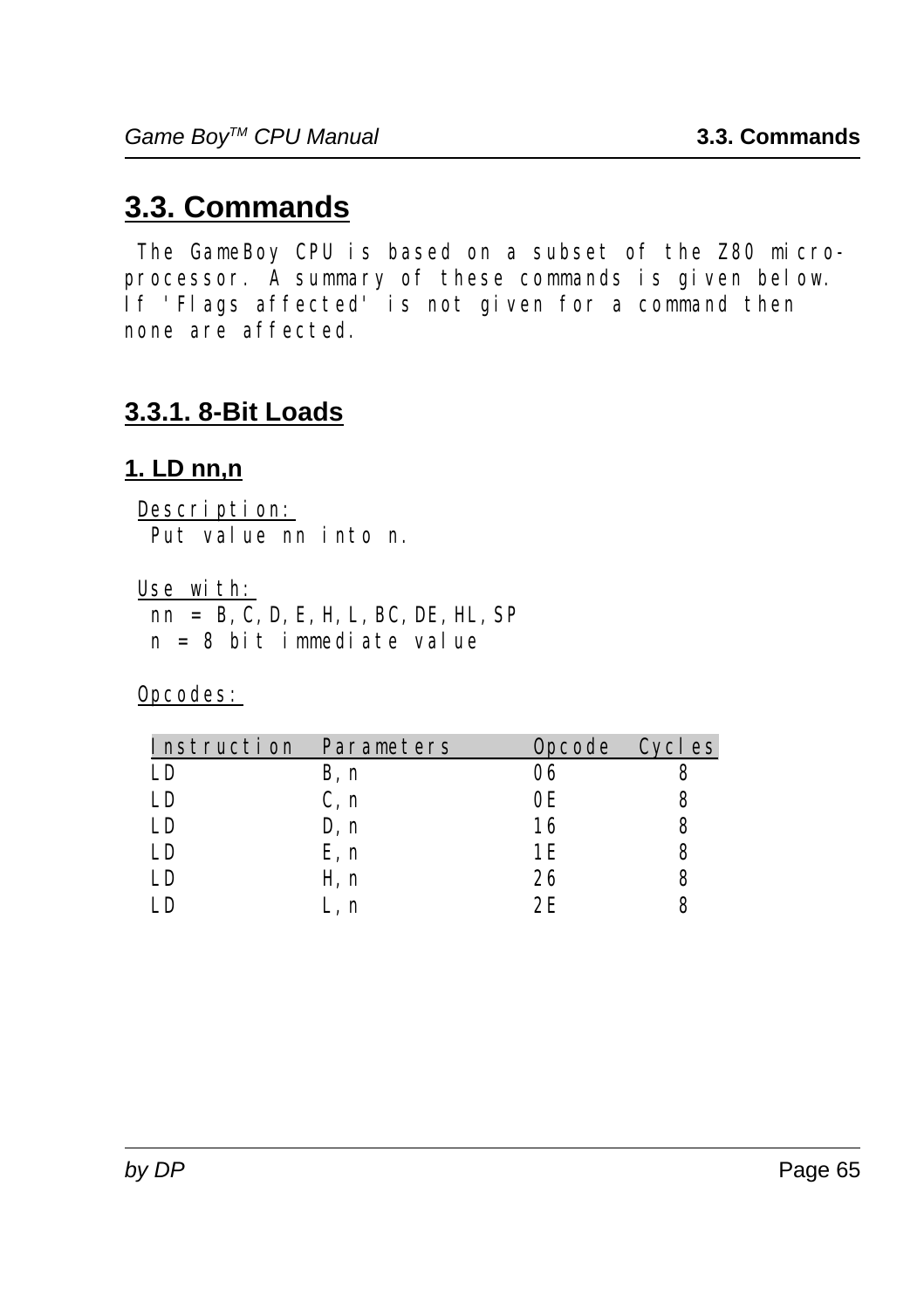# **2. LD r1,r2**

<u>Description:</u> Put value r2 into r1.

#### Use with:

 $r1, r2 = A, B, C, D, E, H, L, (HL)$ 

| Instruction | Parameters | Opcode    | <b>Cycles</b>    |
|-------------|------------|-----------|------------------|
| LD          | A, A       | 7F        | 4                |
| LD          | A, B       | 78        | $\boldsymbol{4}$ |
| LD          | A, C       | 79        | $\boldsymbol{4}$ |
| LD          | A, D       | 7A        | $\boldsymbol{4}$ |
| LD          | A, E       | 7B        | $\boldsymbol{4}$ |
| LD          | A, H       | 7C        | 4                |
| LD          | A, L       | 7D        | 4                |
| LD          | A, (HL)    | 7E        | 8                |
| LD          | B, B       | 40        | $\boldsymbol{4}$ |
| LD          | B, C       | 41        | $\boldsymbol{4}$ |
| LD          | B, D       | 42        | 4                |
| LD          | B, E       | 43        | 4                |
| LD          | B, H       | 44        | 4                |
| LD          | B, L       | 45        | 4                |
| LD          | B, (HL)    | 46        | 8                |
| LD          | C, B       | 48        | 4                |
| LD          | C, C       | 49        | 4                |
| LD          | C, D       | <b>4A</b> | $\boldsymbol{4}$ |
| LD          | C, E       | 4B        | $\boldsymbol{4}$ |
| LD          | C, H       | 4C        | $\boldsymbol{4}$ |
| LD          | C, L       | 4D        | $\boldsymbol{4}$ |
| LD          | C, (HL)    | 4E        | 8                |
| LD          | D, B       | 50        | 4                |
| LD          | D, C       | 51        | 4                |
|             |            |           |                  |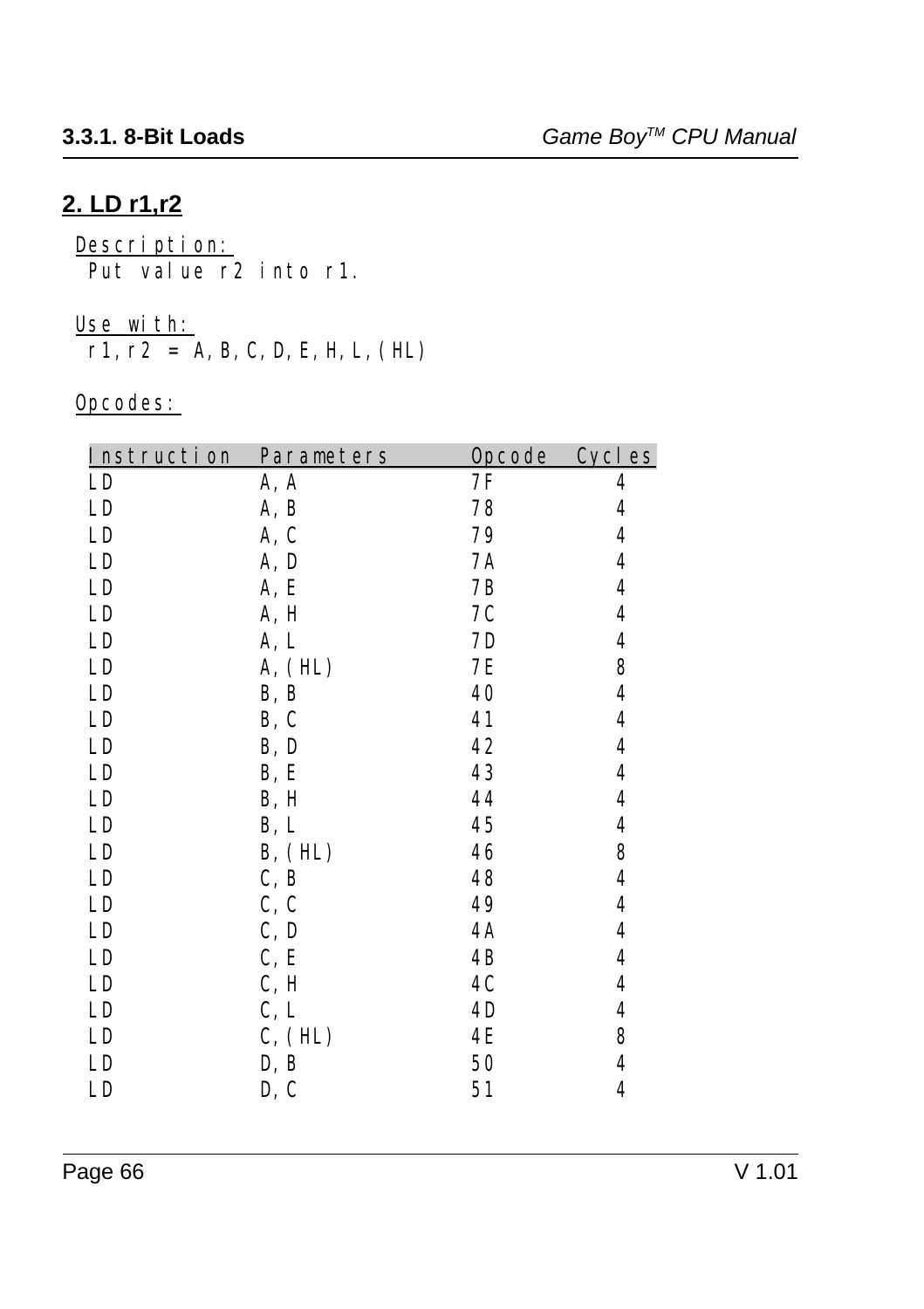| LD | D, D         | 52 | 4                       |
|----|--------------|----|-------------------------|
| LD | D, E         | 53 | 4                       |
| LD | D, H         | 54 | $\overline{\mathbf{4}}$ |
| LD | D, L         | 55 | $\overline{\mathbf{4}}$ |
| LD | D, (HL)      | 56 | 8                       |
| LD | E, B         | 58 | 4                       |
| LD | E, C         | 59 | $\boldsymbol{4}$        |
| LD | E, D         | 5A | $\overline{\mathbf{4}}$ |
| LD | E, E         | 5B | 4                       |
| LD | E, H         | 5C | $\overline{\mathbf{4}}$ |
| LD | E, L         | 5D | $\boldsymbol{4}$        |
| LD | E, (HL)      | 5E | 8                       |
| LD | H, B         | 60 | $\boldsymbol{4}$        |
| LD | H, C         | 61 | 4                       |
| LD | H, D         | 62 | 4                       |
| LD | H, E         | 63 | $\overline{\mathbf{4}}$ |
| LD | H, H         | 64 | $\boldsymbol{4}$        |
| LD | H, L         | 65 | 4                       |
| LD | H, (HL)      | 66 | 8                       |
| LD | L, B         | 68 | 4                       |
| LD | L, C         | 69 | $\boldsymbol{4}$        |
| LD | L, D         | 6A | 4                       |
| LD | L, E         | 6B | $\overline{\mathbf{4}}$ |
| LD | L, H         | 6C | $\boldsymbol{4}$        |
| LD | L, L         | 6D | $\overline{\mathbf{4}}$ |
| LD | L, (HL)      | 6E | 8                       |
| LD | $(HL)$ , $B$ | 70 | 8                       |
| LD | $(HL)$ , $C$ | 71 | 8                       |
| LD | $(HL)$ , $D$ | 72 | 8                       |
| LD | $(HL)$ , $E$ | 73 | 8                       |
| LD | $(HL)$ , $H$ | 74 | 8                       |
| LD | $(HL)$ , $L$ | 75 | 8                       |
| LD | $(HL)$ , n   | 36 | 12                      |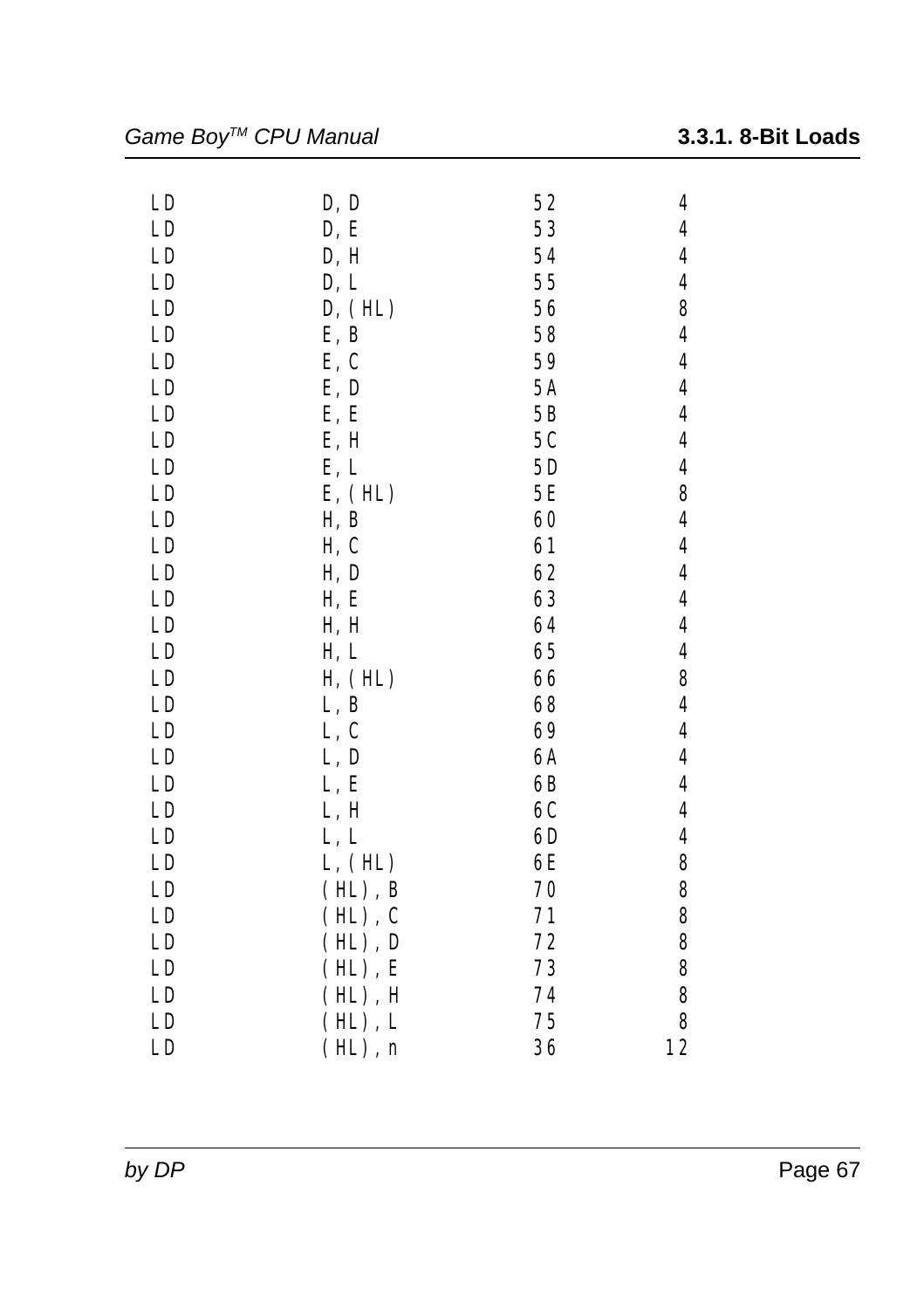## **3. LD A,n**

Description: Put value n into A.

Use with:

 $n = A, B, C, D, E, H, L, (BC), (DE), (HL), (nn), #$ nn = two byte immediate value. (LS byte first.)

| Instruction Parameters |         |    | Opcode Cycles |
|------------------------|---------|----|---------------|
| LD                     | A, A    | 7F | 4             |
| LD                     | A, B    | 78 | 4             |
| LD                     | A, C    | 79 | 4             |
| LD                     | A, D    | 7Α | 4             |
| LD                     | A, E    | 7B | 4             |
| LD                     | A, H    | 7C | 4             |
| LD                     | A, L    | 7D | 4             |
| LD                     | A, (BC) | 0A | 8             |
| LD                     | A, (DE) | 1A | 8             |
| LD                     | A, (HL) | 7Ε | 8             |
| LD                     | A, (nn) | FA | 16            |
| LD                     | A, #    | 3E | 8             |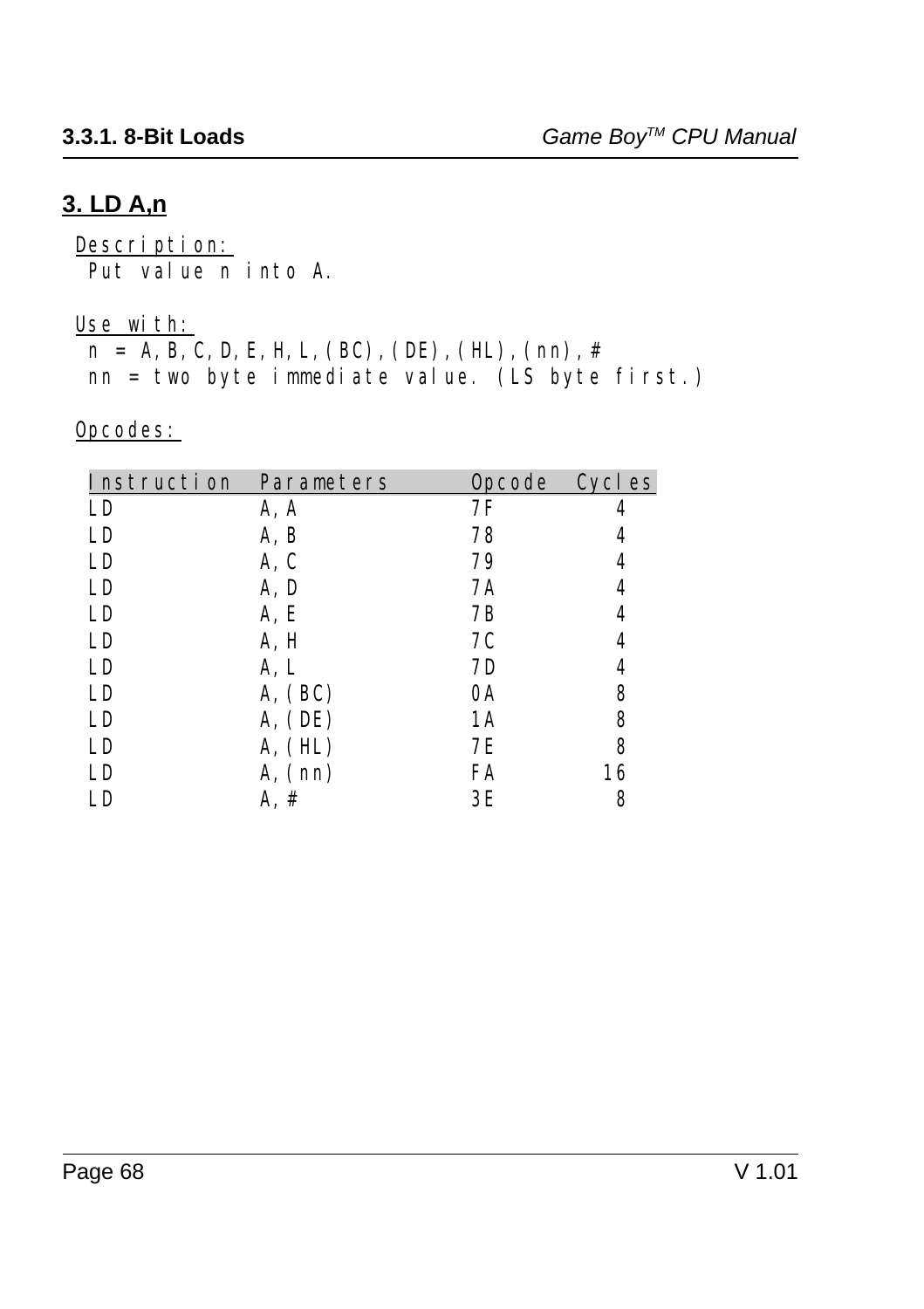### **4. LD n,A**

Description: Put value A into n.

#### Use with:

 $n = A, B, C, D, E, H, L, (BC), (DE), (HL), (nn)$ 

nn = two byte immediate value. (LS byte first.)

| Instruction Parameters |              | Opcode Cycles |    |
|------------------------|--------------|---------------|----|
| LD                     | A, A         | 7F            |    |
| LD                     | B, A         | 47            | 4  |
| LD                     | C, A         | 4F            | 4  |
| LD                     | D, A         | 57            | 4  |
| LD                     | E, A         | 5F            | 4  |
| LD                     | H, A         | 67            | 4  |
| LD                     | L, A         | 6F            | 4  |
| LD                     | $(BC)$ , A   | 02            | 8  |
| LD                     | $(DE)$ , A   | 12            | 8  |
| LD                     | $(HL)$ , A   | 77            | 8  |
| LD                     | $(nn)$ , $A$ | EA            | 16 |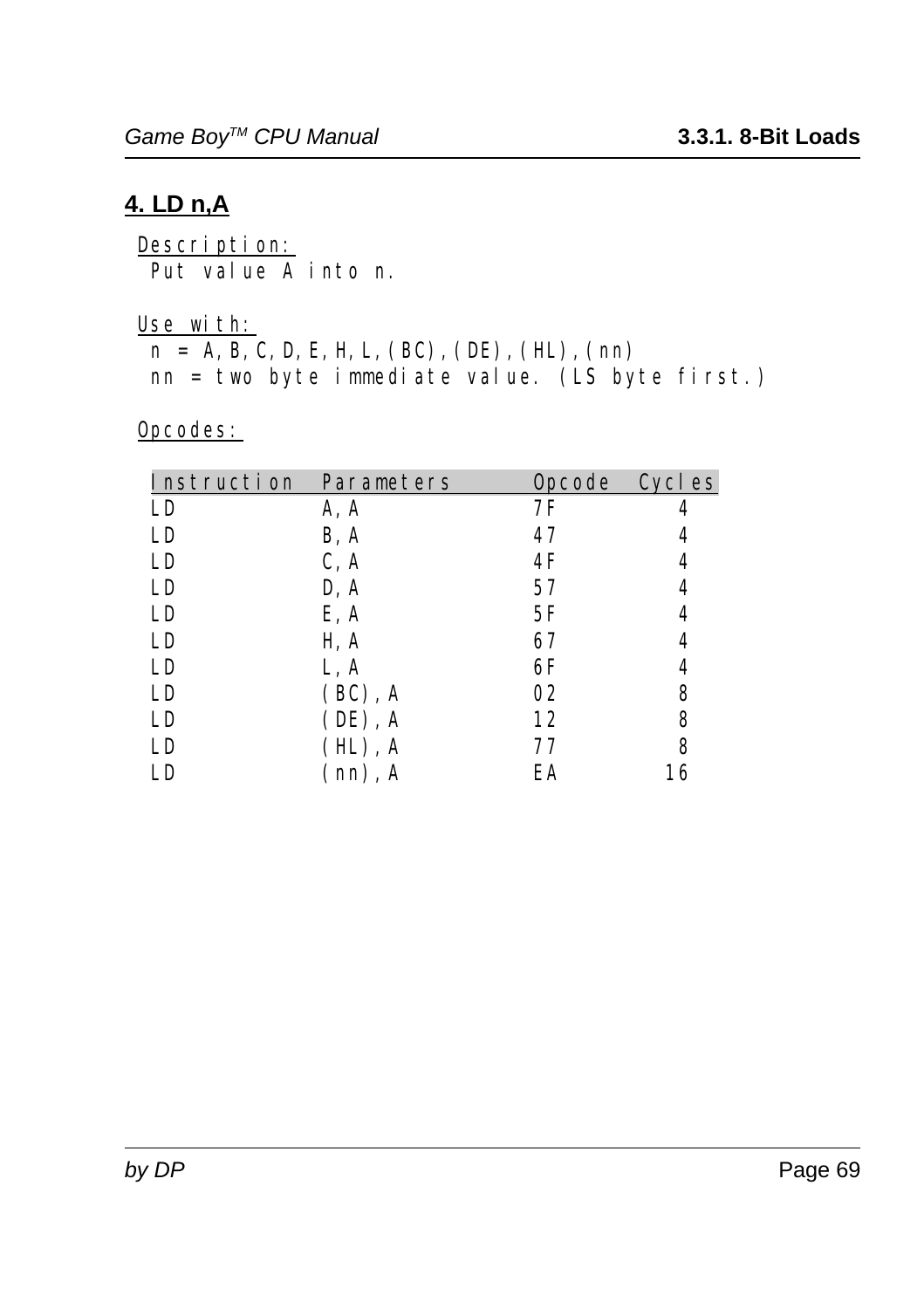# **5. LD A,(C)**

Description:

 Put value at address \$FF00 + register C into A. Same as: LD A,  $(SFF00+C)$ 

Opcodes:

| Instruction Parameters | Opcode Cycles |  |
|------------------------|---------------|--|
|                        |               |  |

# **6. LD (C),A**

Description:

Put A into address \$FF00 + register C.

| Instruction Parameters |                 | Opcode Cycles |  |
|------------------------|-----------------|---------------|--|
| I.D                    | $(SFF00+C)$ , A | E2            |  |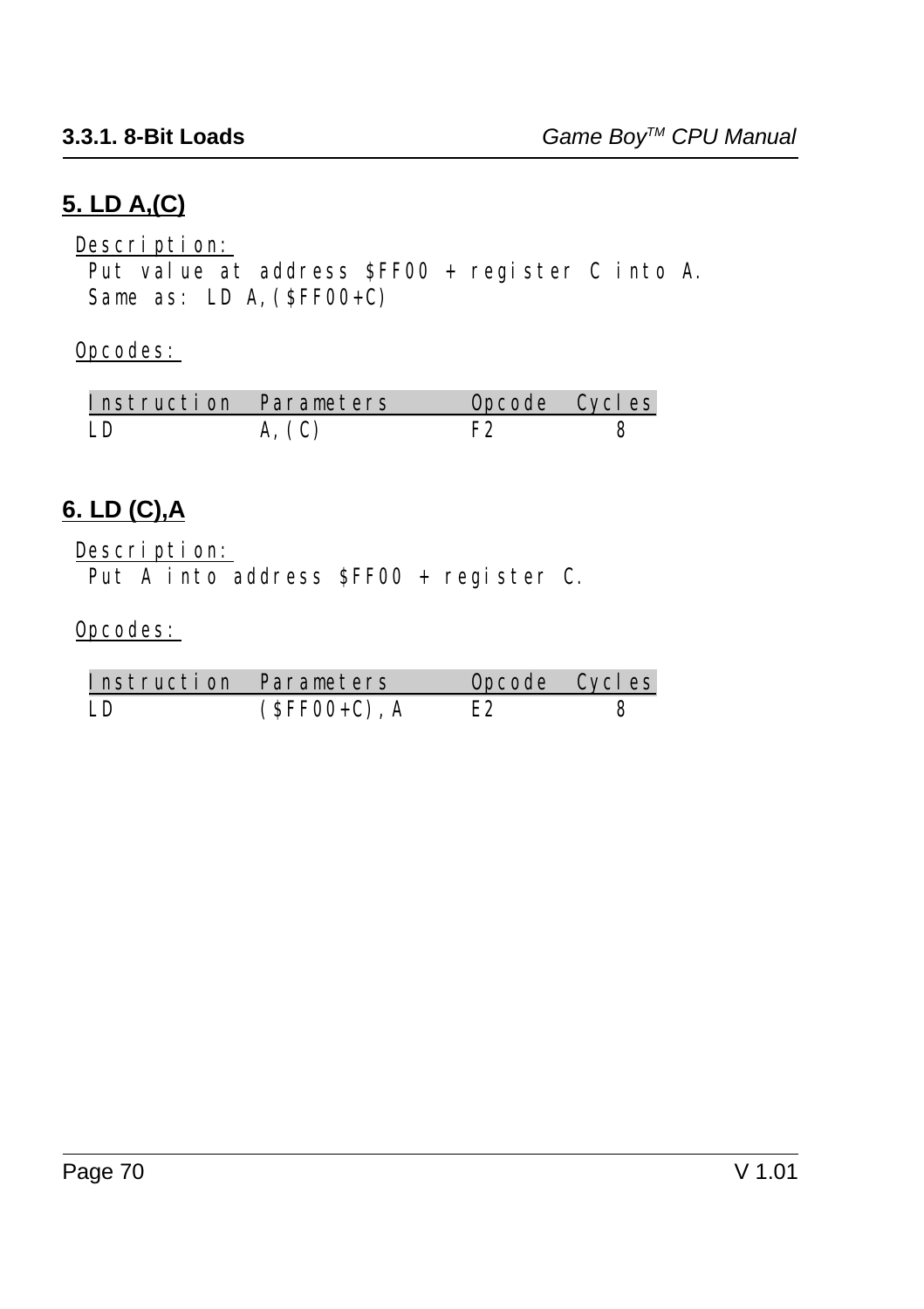# **7. LD A,(HLD)**

Description: Same as: LDD A,(HL)

# **8. LD A,(HL-)**

Description: Same as: LDD A,(HL)

# **9. LDD A,(HL)**

Description:

 Put value at address HL into A. Decrement HL. Same as: LD A,(HL) - DEC HL

|      | Instruction Parameters |    | Opcode Cycles |
|------|------------------------|----|---------------|
| LD   | A, (HLD)               | 3A |               |
| LD   | $A, (HL-)$             | ЗA | 8             |
| I DD | A, (HL)                | ЗA |               |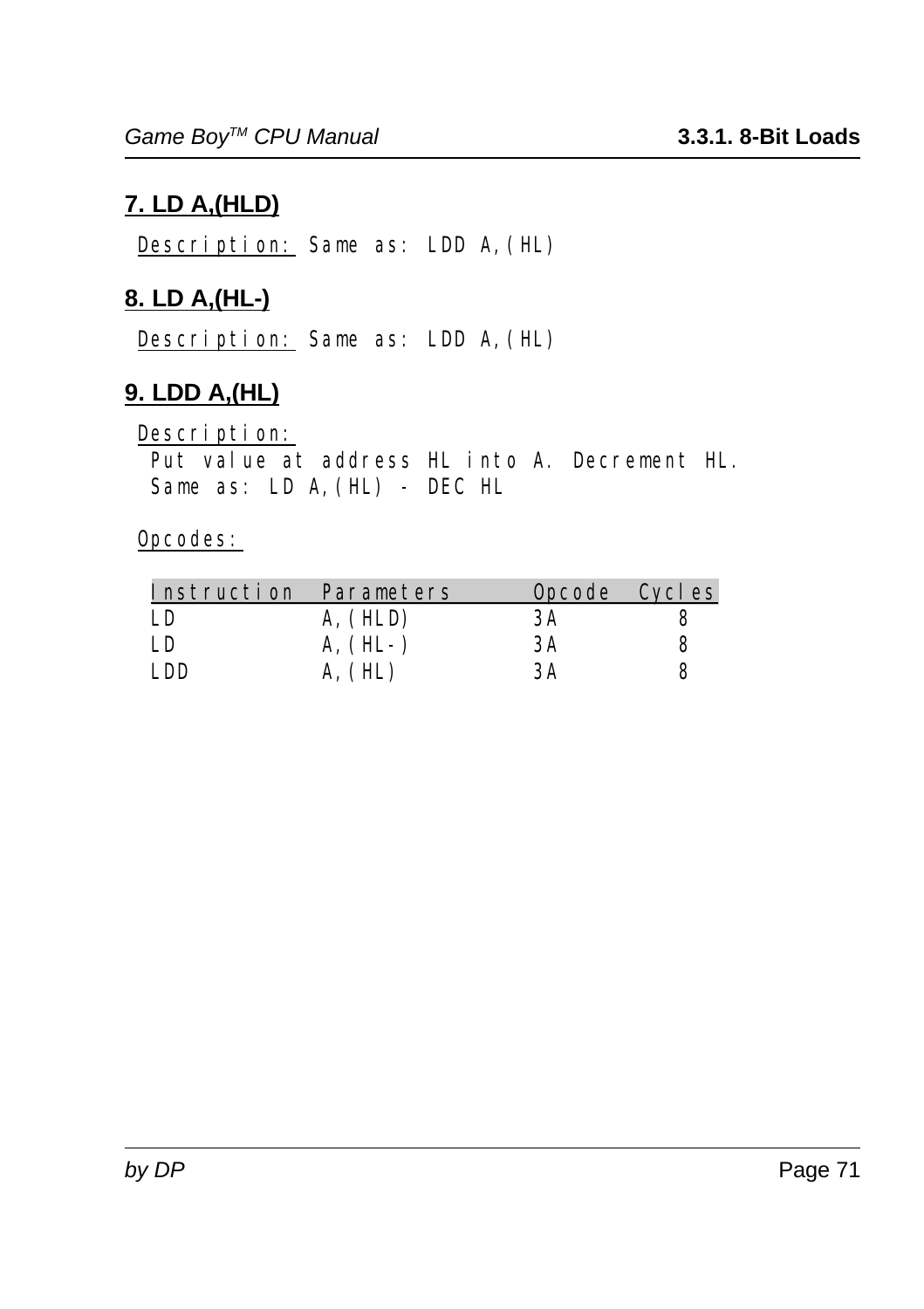### **10. LD (HLD),A**

Description: Same as: LDD (HL),A

## **11. LD (HL-),A**

Description: Same as: LDD (HL),A

# **12. LDD (HL),A**

#### Description:

 Put A into memory address HL. Decrement HL. Same as: LD (HL), A - DEC HL

|      | Instruction Parameters |    | Opcode Cycles |
|------|------------------------|----|---------------|
| LD   | $(HLD)$ . A            | 32 |               |
| I.D  | $(HL-)$ , A            | 32 |               |
| I DD | $(HL)$ , A             | 32 |               |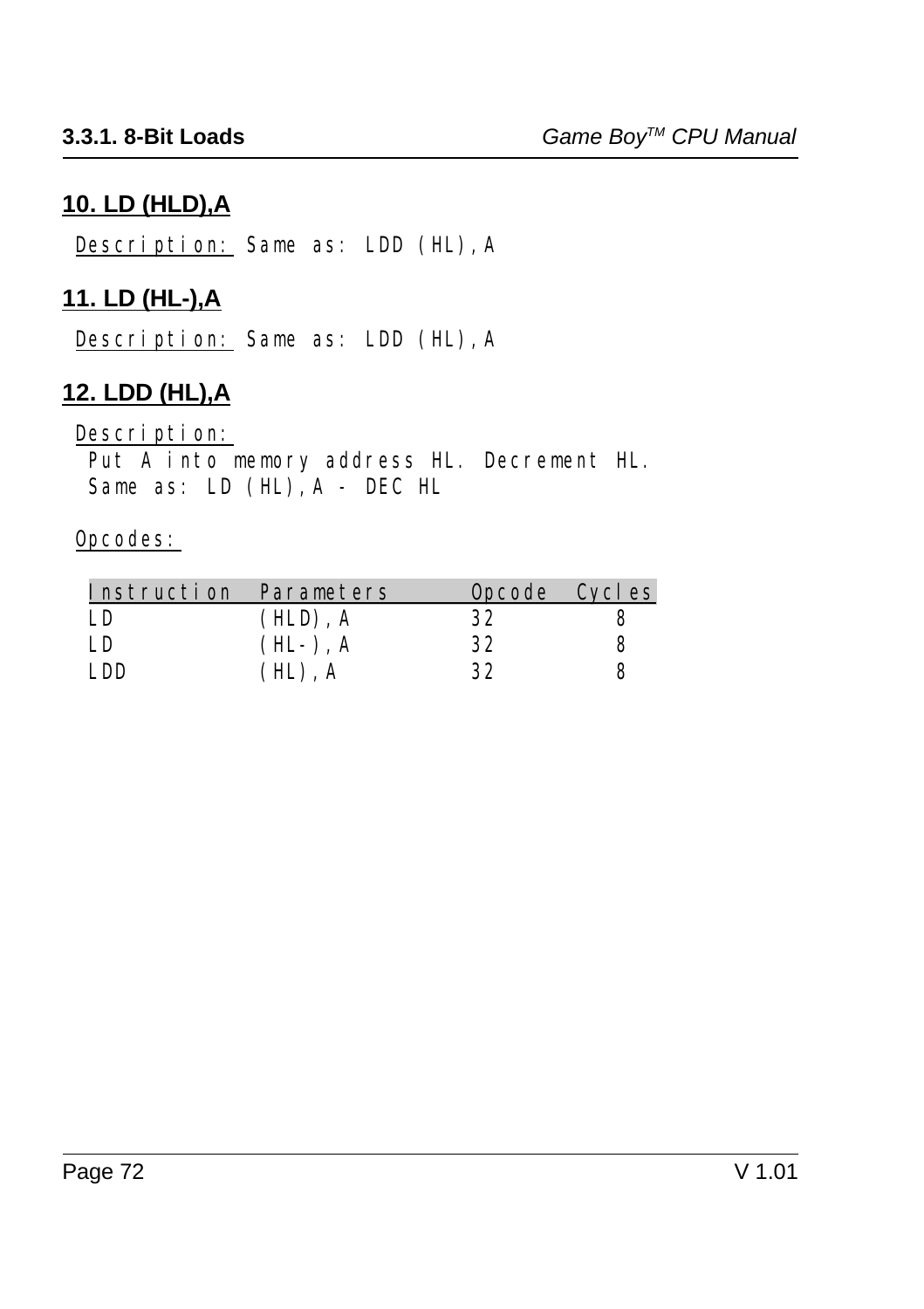## **13. LD A,(HLI)**

Description: Same as: LDI A,(HL)

## **14. LD A,(HL+)**

Description: Same as: LDI A,(HL)

## **15. LDI A,(HL)**

Description:

Put value at address HL into A. Increment HL. Same as: LD A,(HL) - INC HL

|      | Instruction Parameters |    | Opcode Cycles |
|------|------------------------|----|---------------|
| LD   | A, (HLI)               | 2A |               |
| LD   | $A, (HL+)$             | 2A | 8             |
| I DI | A, (HL)                | 2A |               |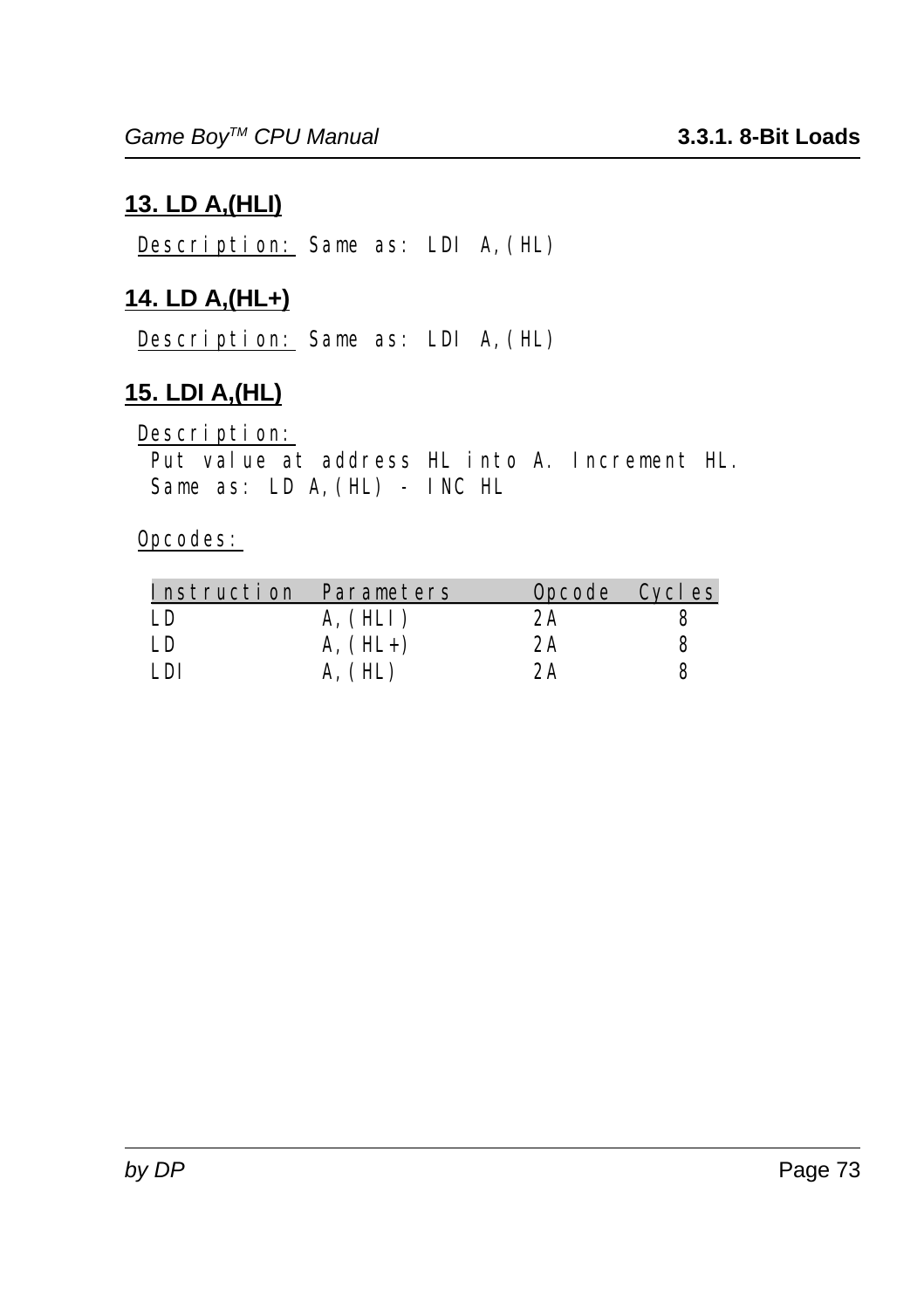### **16. LD (HLI),A**

Description: Same as: LDI (HL),A

### **17. LD (HL+),A**

Description: Same as: LDI (HL),A

### **18. LDI (HL),A**

#### Description:

 Put A into memory address HL. Increment HL. Same as: LD (HL), A - INC HL

|      | Instruction Parameters |             |    | Opcode Cycles |
|------|------------------------|-------------|----|---------------|
| I.D  |                        | $(HLI)$ , A | 22 |               |
| I.D  |                        | $(HL+)$ , A | 22 | 8             |
| I DI |                        | $(HL)$ , A  | 22 |               |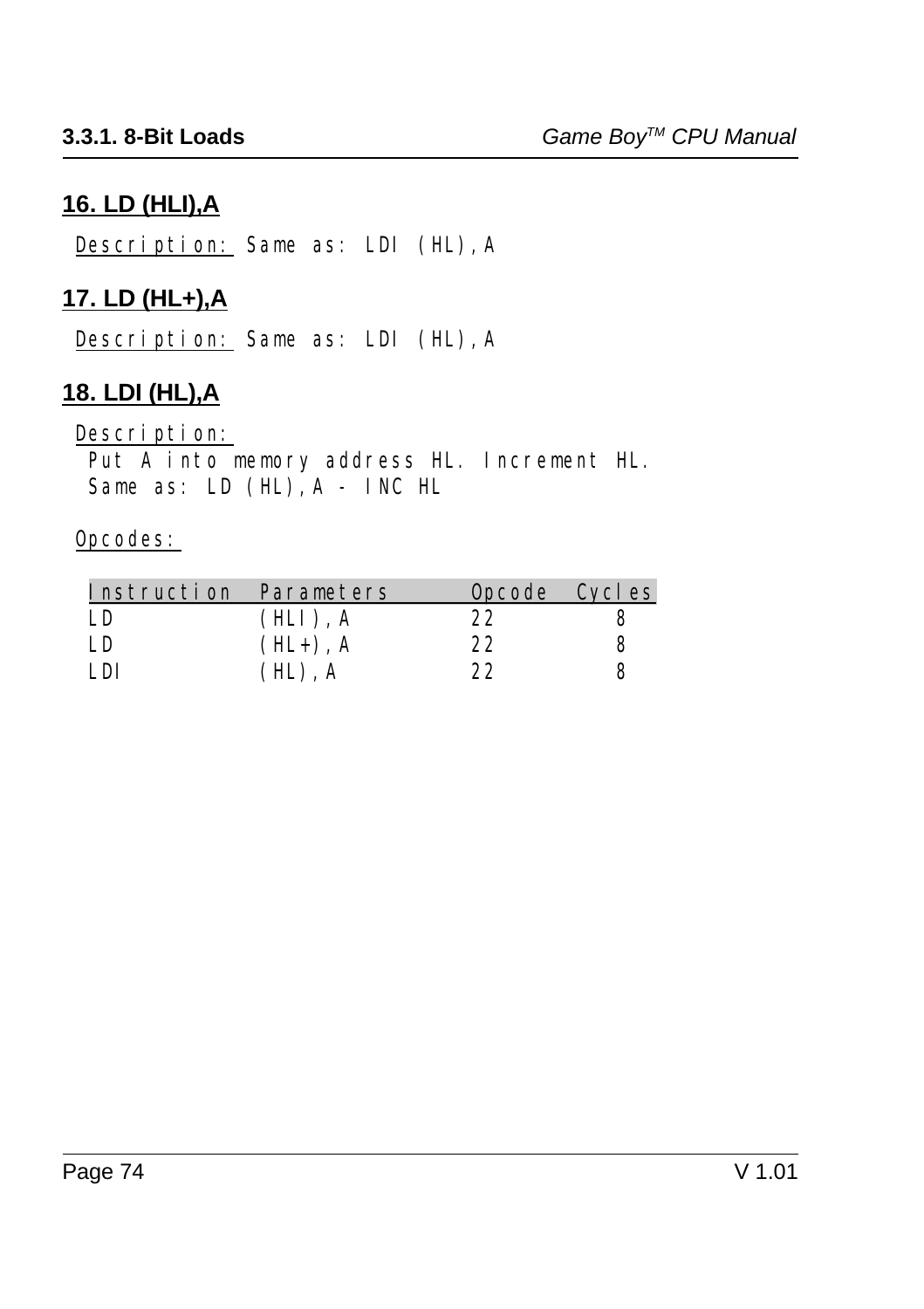## **19. LDH (n),A**

Description: Put A into memory address \$FF00+n.

Use with: n = one byte immediate value.

### Opcodes:

| Instruction Parameters |                 | Opcode Cycles |  |
|------------------------|-----------------|---------------|--|
| LD                     | $(SFF00+n)$ , A | EΩ            |  |

### **20. LDH A,(n)**

Description: Put memory address \$FF00+n into A.

Use with:

n = one byte immediate value.

| Instruction Parameters |                | Opcode Cycles  |    |
|------------------------|----------------|----------------|----|
| LD                     | A, $(SFF00+n)$ | F <sub>0</sub> | 12 |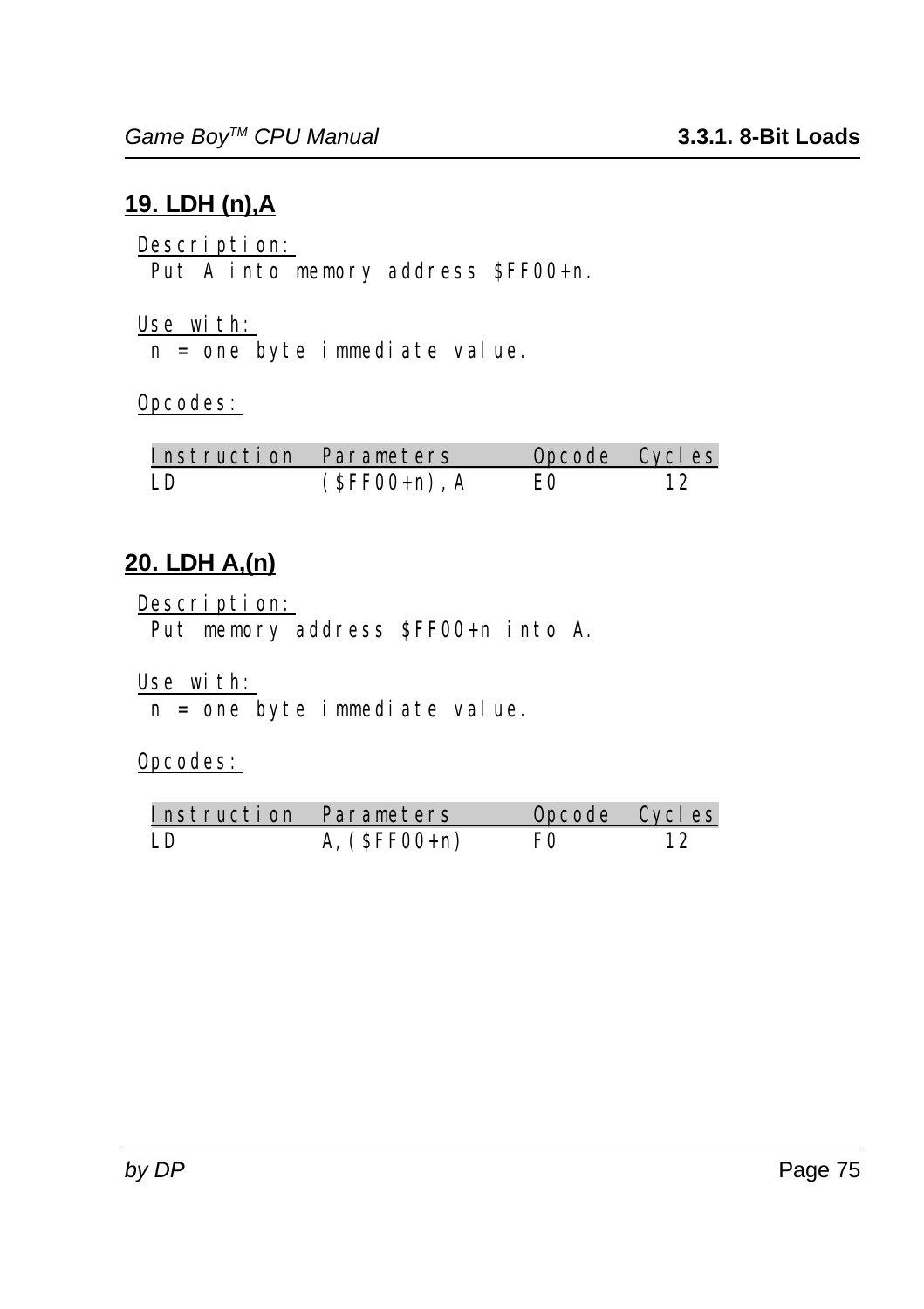## **3.3.2. 16-Bit Loads**

### **1. LD n,nn**

Description: Put value nn into n.

Use with:  $n = BC$ , DE, HL, SP nn = 16 bit immediate value

Opcodes:

| Instruction Parameters |        | Opcode Cycles |    |
|------------------------|--------|---------------|----|
| I D                    | BC, nn | 01            | 12 |
| I.D                    | DE, nn | 11            | 12 |
| I D                    | HL, nn | 21            | 12 |
| חו                     | SP, nn | 31            | 19 |

## **2. LD SP,HL**

Description:

Put HL into Stack Pointer (SP).

| Instruction Parameters |        | Opcode Cycles |  |
|------------------------|--------|---------------|--|
| I D                    | SP. HL |               |  |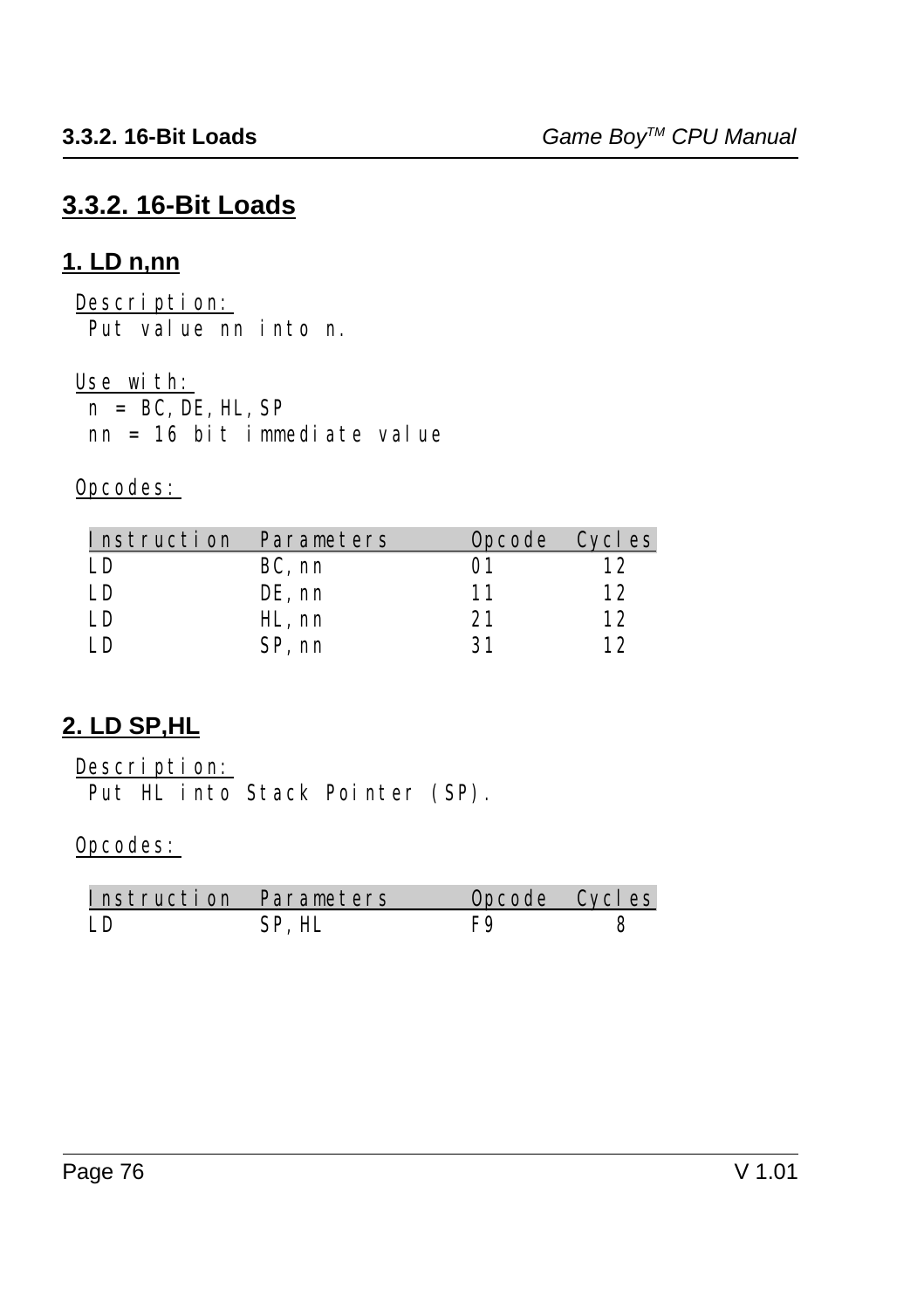### **3. LD HL,SP+n**

Description: Same as: LDHL SP,n.

### **4. LDHL SP,n**

### Description:

Put  $SP + n$  effective address into  $H_{n}$ .

#### Use with:

n = one byte signed immediate value.

### Flags affected:

- Z Reset.
- N Reset.
- H Set or reset according to operation.
- C Set or reset according to operation.

| Instruction Parameters |       | Opcode Cycles |  |
|------------------------|-------|---------------|--|
| I DHI                  | SP. n | F8            |  |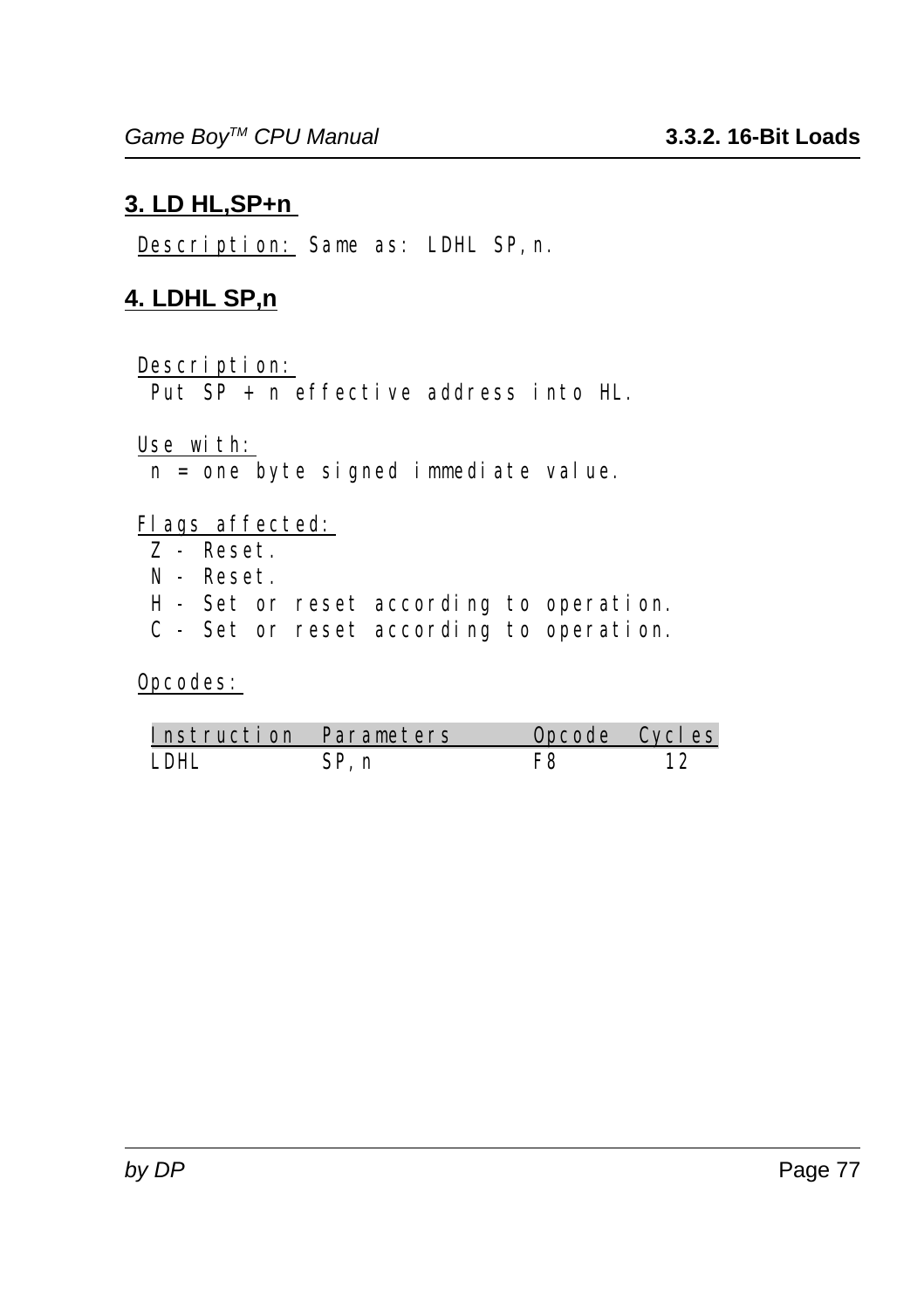### **5. LD (nn),SP**

Description:

Put Stack Pointer (SP) at address n.

Use with:

nn = two byte immediate address.

Opcodes:

| Instruction Parameters |             | Opcode Cycles |    |
|------------------------|-------------|---------------|----|
| LD.                    | $(nn)$ , SP | 08            | 20 |

### **6. PUSH nn**

Description:

 Push register pair nn onto stack. Decrement Stack Pointer (SP) twice.

Use with:  $nn = AF$ , BC, DE, HL

| Instruction | Parameters |     | Opcode Cycles |
|-------------|------------|-----|---------------|
| <b>PUSH</b> | АF         | F5  | 16            |
| <b>PUSH</b> | BС         | С5  | 16            |
| <b>PUSH</b> | DE         | D5  | 16            |
| PHSH        |            | F.5 | 16            |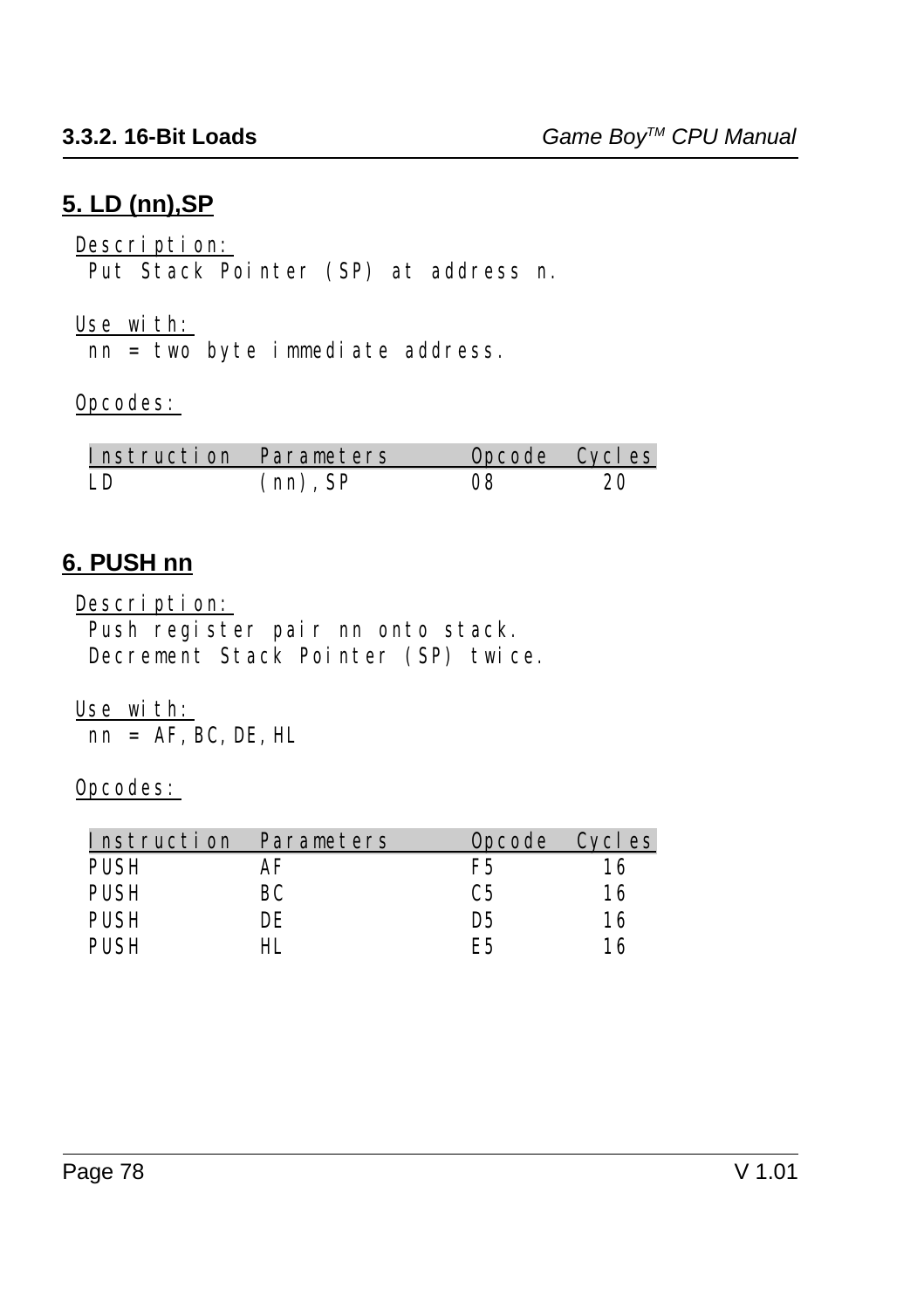### **7. POP nn**

### Description:

 Pop two bytes off stack into register pair nn. Increment Stack Pointer (SP) twice.

#### Use with:  $\overline{\text{nn}} = \overline{\text{AF}}$ , BC, DE, HL

| Instruction Parameters |    |     | Opcode Cycles |
|------------------------|----|-----|---------------|
| POP                    | АF | F1  | l 2           |
| <b>POP</b>             | BС | C:1 | 12            |
| POP                    | DE | D1  | 12            |
| POP                    |    | F 1 | 19            |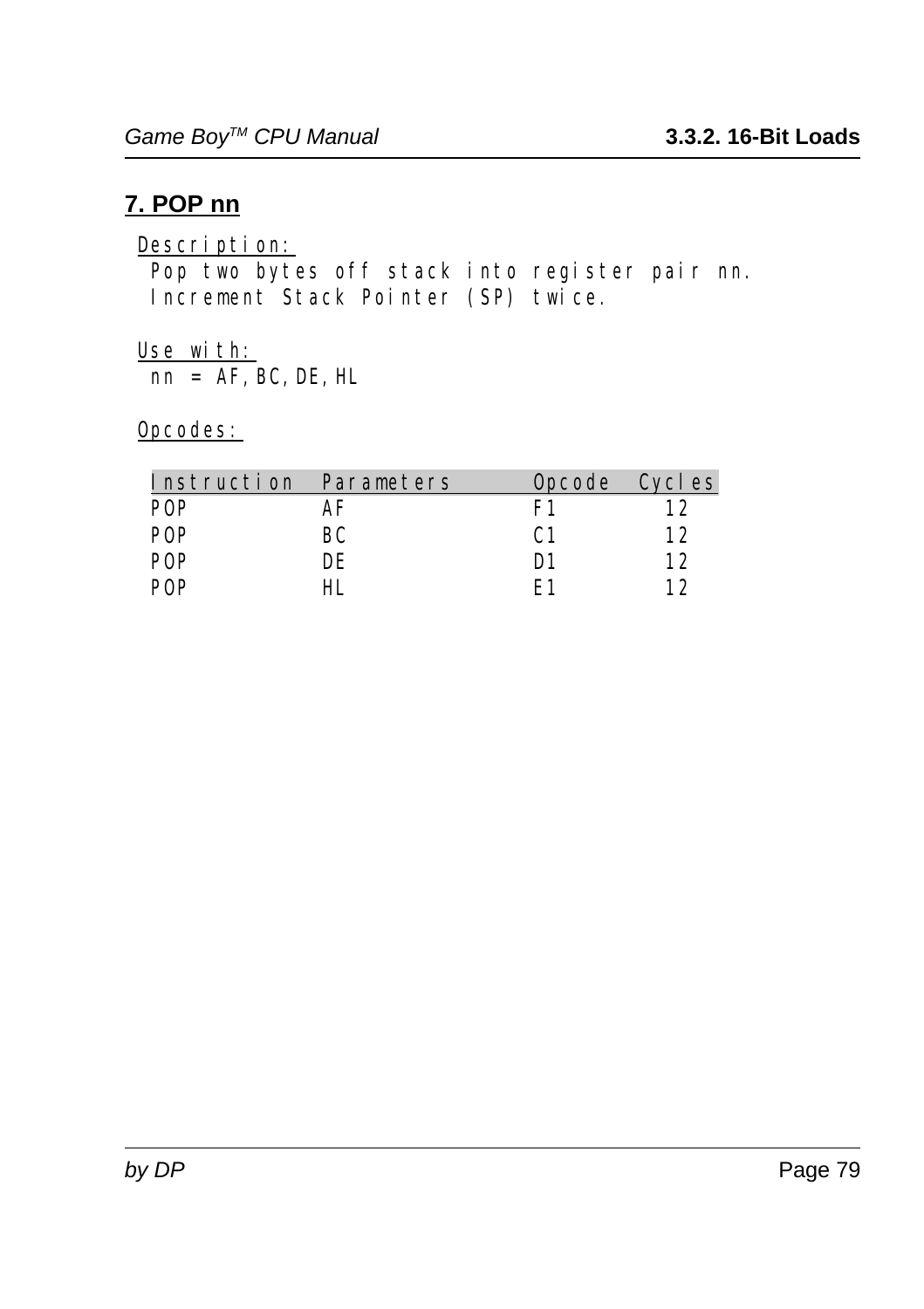## **3.3.3. 8-Bit ALU**

### **1. ADD A,n**

Description: Add n to A.

Use with:

 $n = A, B, C, D, E, H, L, (HL)$ , #

### Flags affected:

Z - Set if result is zero.

- N Reset.
- H Set if carry from bit 3.
- C Set if carry from bit 7.

| Opcodes: |  |
|----------|--|
|----------|--|

| Instruction Parameters |         | <b>Opcode</b> | Cycl es |
|------------------------|---------|---------------|---------|
| ADD                    | A, A    | 87            |         |
| <b>ADD</b>             | A, B    | 80            | 4       |
| <b>ADD</b>             | A, C    | 81            | 4       |
| ADD                    | A, D    | 82            | 4       |
| <b>ADD</b>             | A, E    | 83            | 4       |
| <b>ADD</b>             | A, H    | 84            | 4       |
| ADD                    | A, L    | 85            | 4       |
| <b>ADD</b>             | A, (HL) | 86            | 8       |
| ADD                    | A. #    | C6            | 8       |
|                        |         |               |         |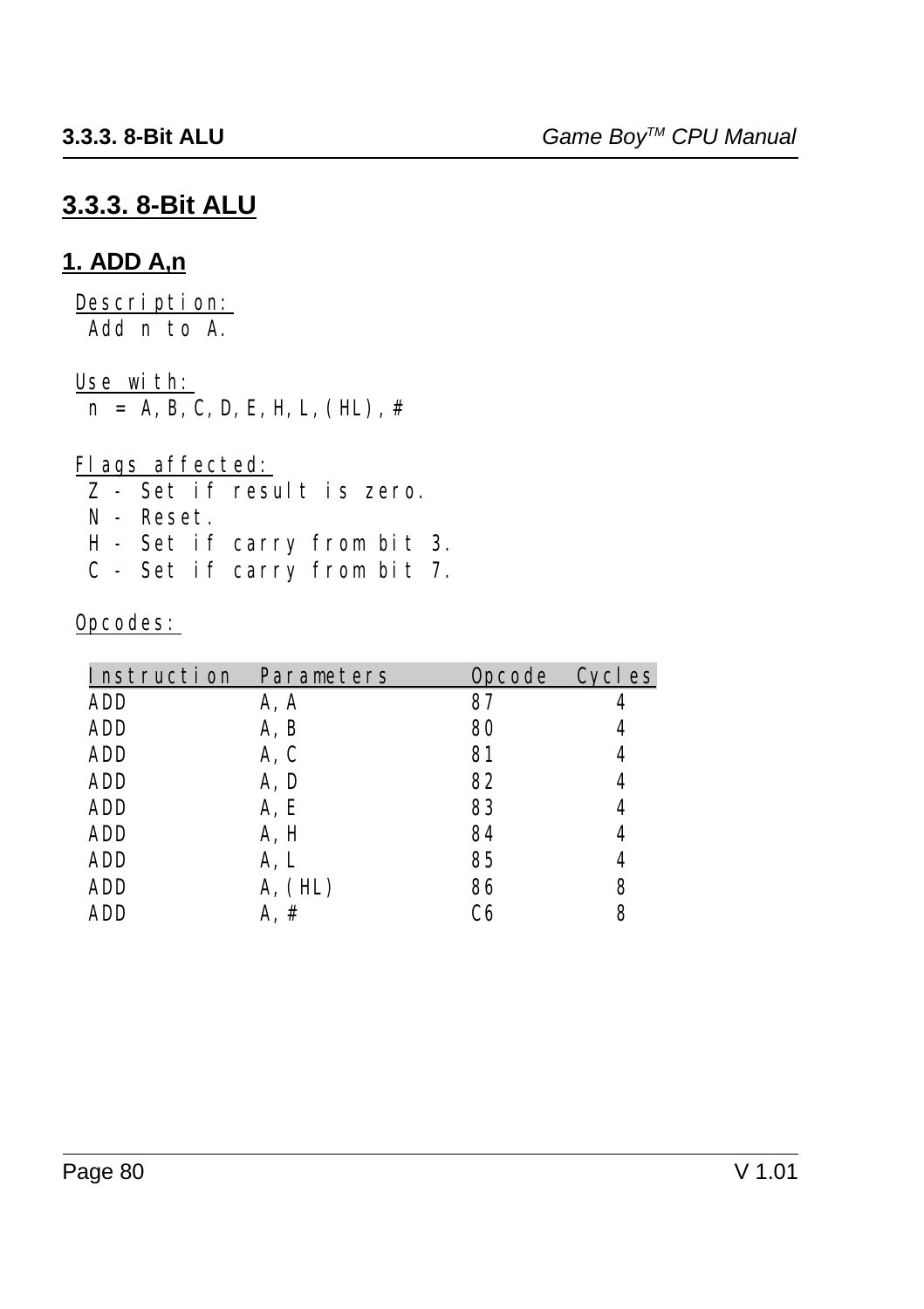### **2. ADC A,n**

Description: Add  $n +$  Carry flag to A.

Use with:  $n = A, B, C, D, E, H, L, (HL)$ , #

Flags affected:

Z - Set if result is zero.

- N Reset.
- H Set if carry from bit 3.
- C Set if carry from bit 7.

| Cycles | <b>Opcode</b> |         | Instruction Parameters |
|--------|---------------|---------|------------------------|
|        | 8F            | A, A    | <b>ADC</b>             |
|        | 88            | A, B    | <b>ADC</b>             |
| 4      | 89            | A, C    | <b>ADC</b>             |
| 4      | <b>8A</b>     | A, D    | <b>ADC</b>             |
| 4      | 8B            | A, E    | <b>ADC</b>             |
| 4      | 8C            | A, H    | <b>ADC</b>             |
| 4      | 8D            | A, L    | <b>ADC</b>             |
| 8      | 8E            | A, (HL) | <b>ADC</b>             |
| 8      | CЕ            | A, #    | <b>ADC</b>             |
|        |               |         |                        |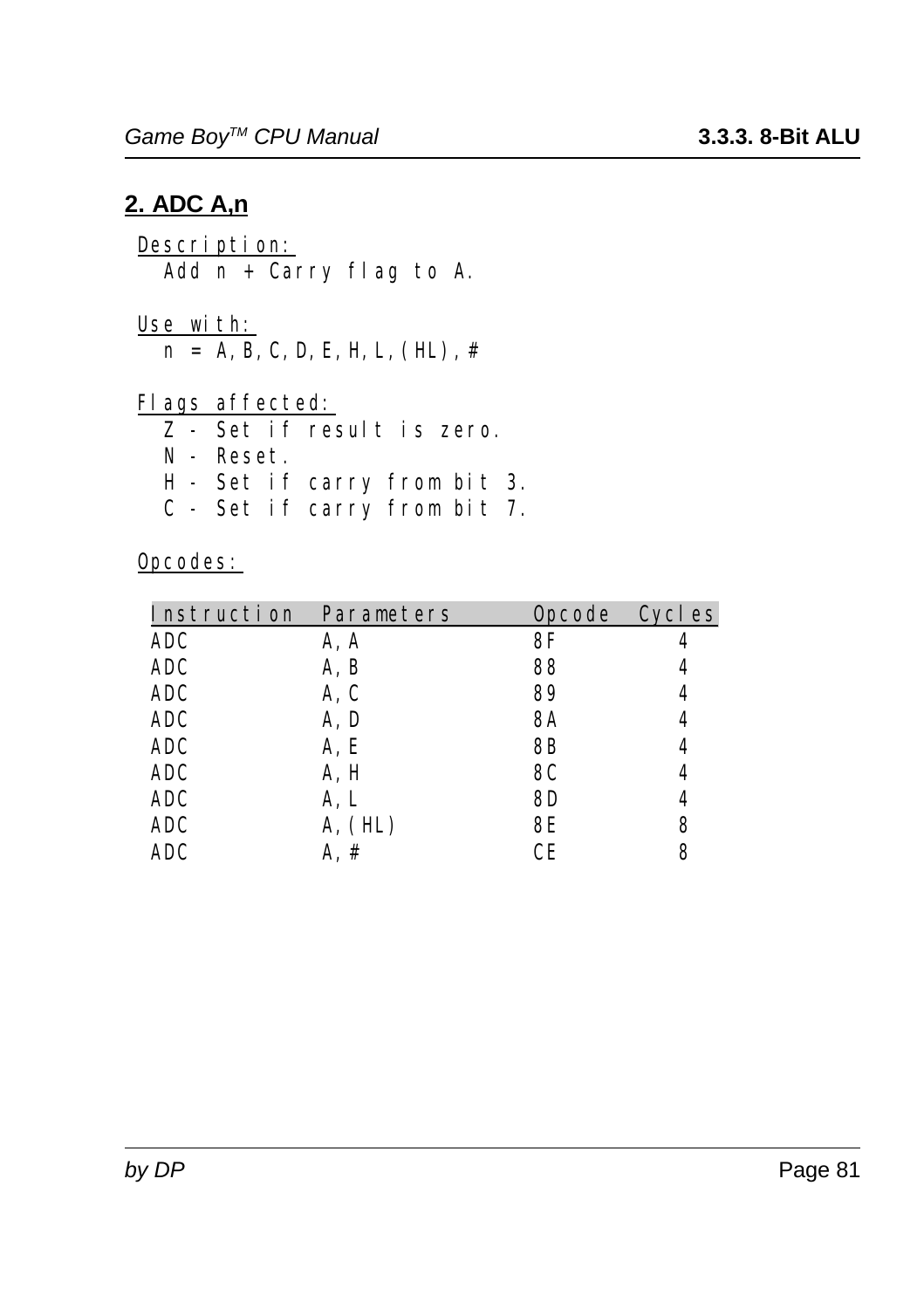### **3. SUB n**

Description: Subtract n from A.

#### Use with:

 $n = A, B, C, D, E, H, L, (HL)$ , #

### Flags affected:

Z - Set if result is zero.

- N Set.
- H Set if no borrow from bit 4.
- C Set if no borrow.

| Instruction Parameters |      | <b>Opcode</b> | Cycl es |
|------------------------|------|---------------|---------|
| <b>SUB</b>             | A    | 97            |         |
| <b>SUB</b>             | B    | 90            | 4       |
| <b>SUB</b>             | C    | 91            | 4       |
| <b>SUB</b>             | D    | 92            | 4       |
| <b>SUB</b>             | E    | 93            | 4       |
| <b>SUB</b>             | Н    | 94            | 4       |
| <b>SUB</b>             |      | 95            | 4       |
| <b>SUB</b>             | (HL) | 96            | 8       |
| <b>SUB</b>             | #    | D6            | 8       |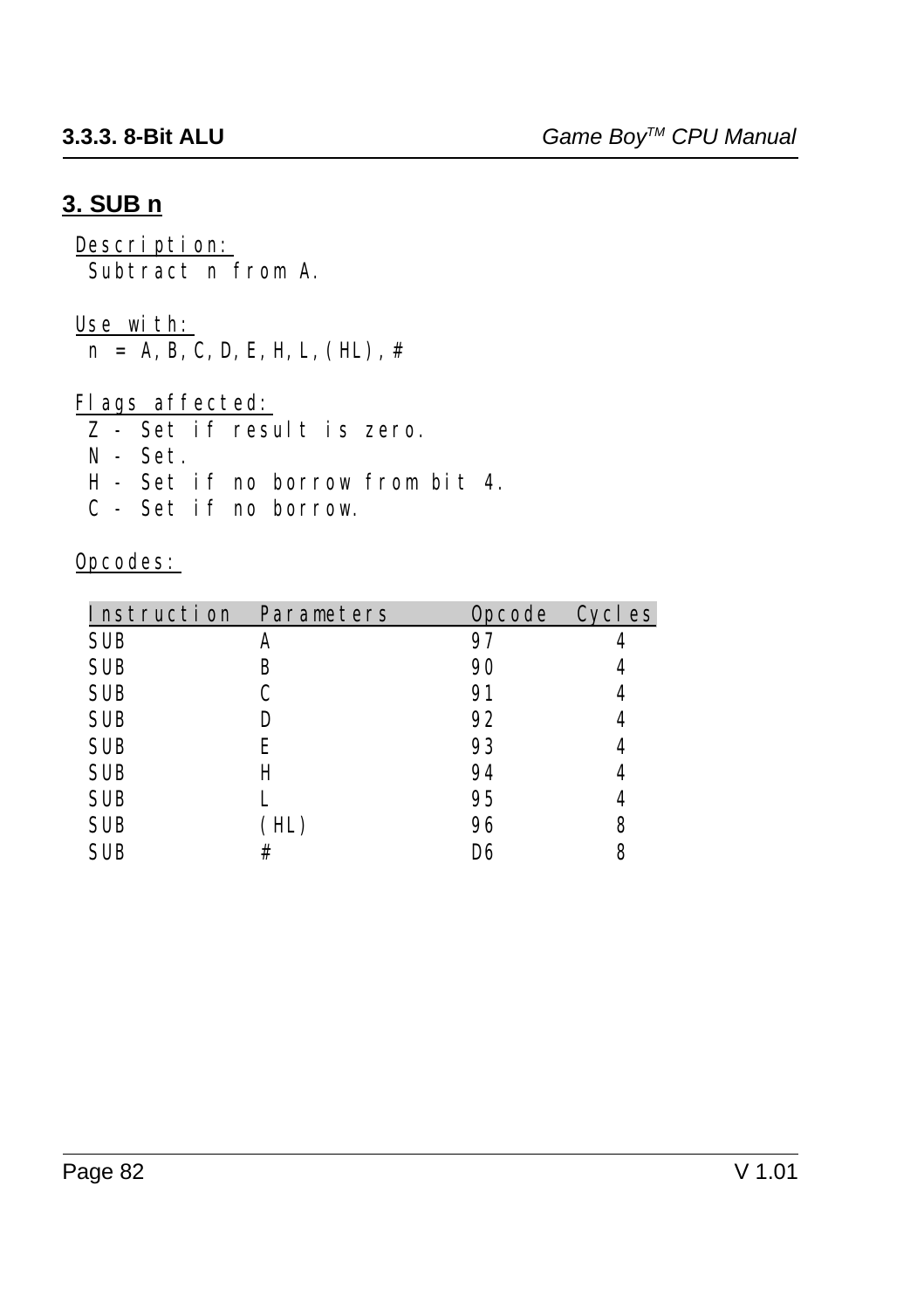### **4. SBC A,n**

Description: Subtract n + Carry flag from A.

Use with:  $n = A, B, C, D, E, H, L, (HL)$ , #

Flags affected:

- Z Set if result is zero.
- N Set.
- H Set if no borrow from bit 4.
- C Set if no borrow.

| Instruction Parameters |         | <b>Opcode</b> | <b>Cycles</b> |
|------------------------|---------|---------------|---------------|
| <b>SBC</b>             | A, A    | 9F            |               |
| <b>SBC</b>             | A, B    | 98            |               |
| <b>SBC</b>             | A, C    | 99            |               |
| <b>SBC</b>             | A, D    | <b>9A</b>     | 4             |
| <b>SBC</b>             | A, E    | <b>9B</b>     | 4             |
| <b>SBC</b>             | A, H    | <b>9C</b>     |               |
| <b>SBC</b>             | A, L    | 9D            | 4             |
| <b>SBC</b>             | A, (HL) | 9E            | 8             |
| <b>SBC</b>             | #       | ??            | 7             |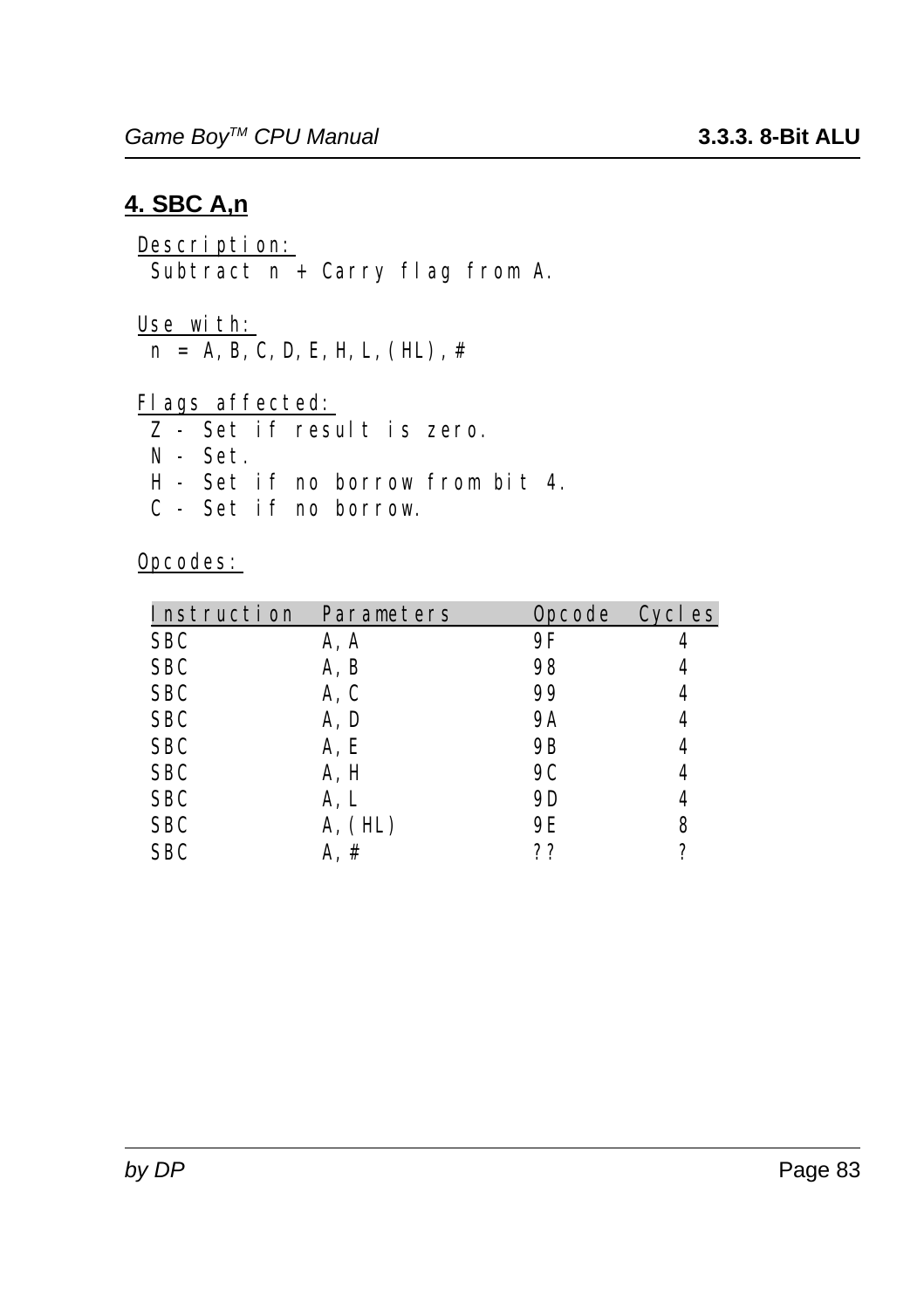### **5. AND n**

Description: Logically AND n with A, result in A.

Use with:

 $n = A, B, C, D, E, H, L, (HL)$ , #

Flags affected:

Z - Set if result is zero.

- N Reset.
- H Set.
- C Reset.

| Instruction Parameters |     |    | Opcode Cycles |
|------------------------|-----|----|---------------|
| <b>AND</b>             | A   | А7 |               |
| <b>AND</b>             | В   | A0 | 4             |
| <b>AND</b>             | C   | A1 | 4             |
| <b>AND</b>             | D   | A2 | 4             |
| <b>AND</b>             | Е   | A3 | 4             |
| <b>AND</b>             | Н   | A4 | 4             |
| <b>AND</b>             |     | A5 | 4             |
| <b>AND</b>             | HL) | A6 | 8             |
| AND                    | #   | E6 | 8             |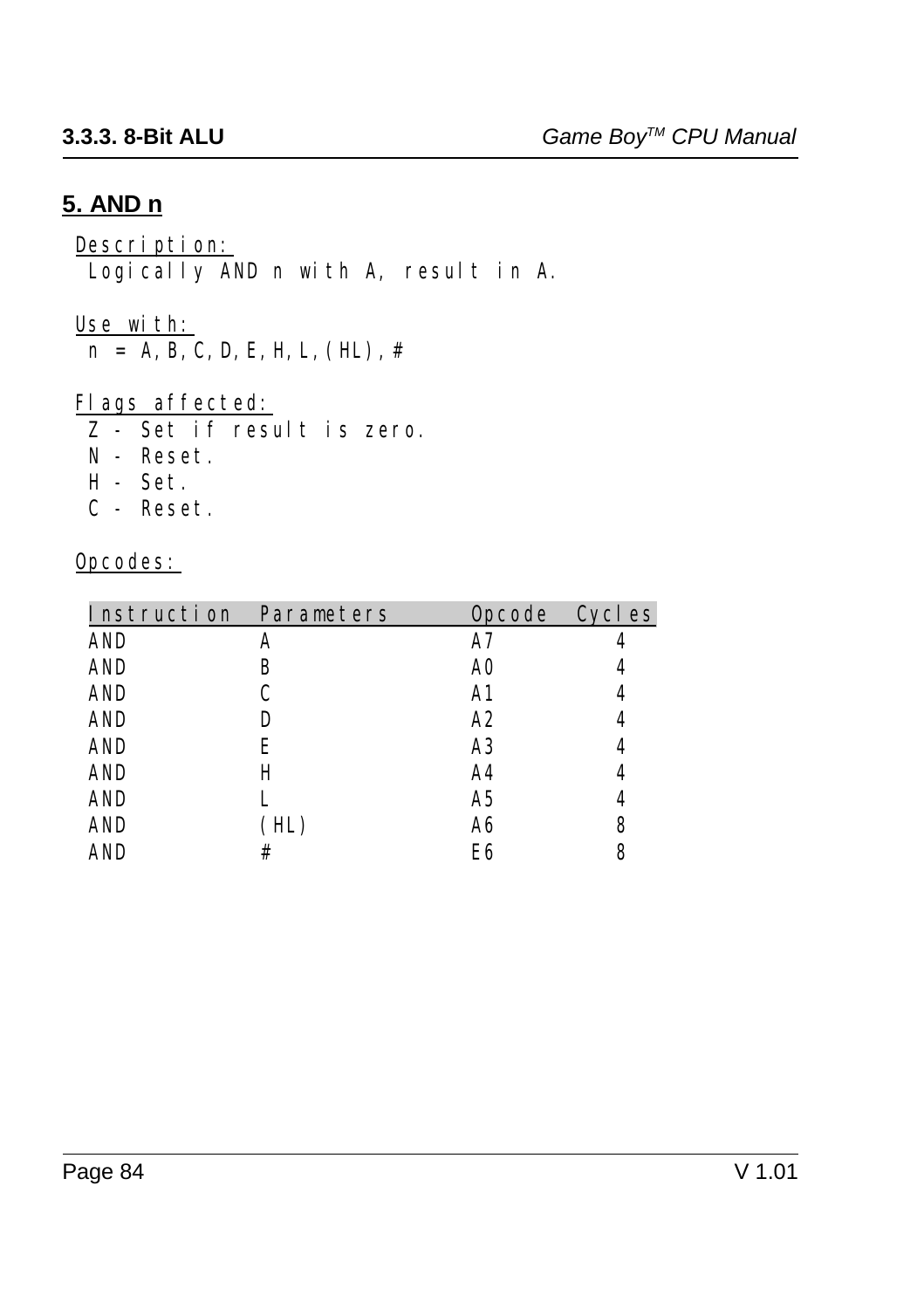### **6. OR n**

Description: Logical OR n with register A, result in A.

Use with:

 $n = A, B, C, D, E, H, L, (HL)$ , #

Flags affected:

- Z Set if result is zero.
- N Reset.
- H Reset.
- C Reset.

| Instruction Parameters |      | Opcode Cycles  |   |
|------------------------|------|----------------|---|
| 0R                     | A    | B7             |   |
| 0R                     | B    | B <sub>0</sub> |   |
| 0 <sub>R</sub>         |      | <b>B1</b>      |   |
| 0R                     | D    | <b>B2</b>      |   |
| <b>OR</b>              | E    | B <sub>3</sub> | 4 |
| 0R                     | Н    | <b>B4</b>      |   |
| 0R                     |      | <b>B5</b>      | 4 |
| 0R                     | (HL) | B6             | 8 |
| 0R                     | #    | F6             | 8 |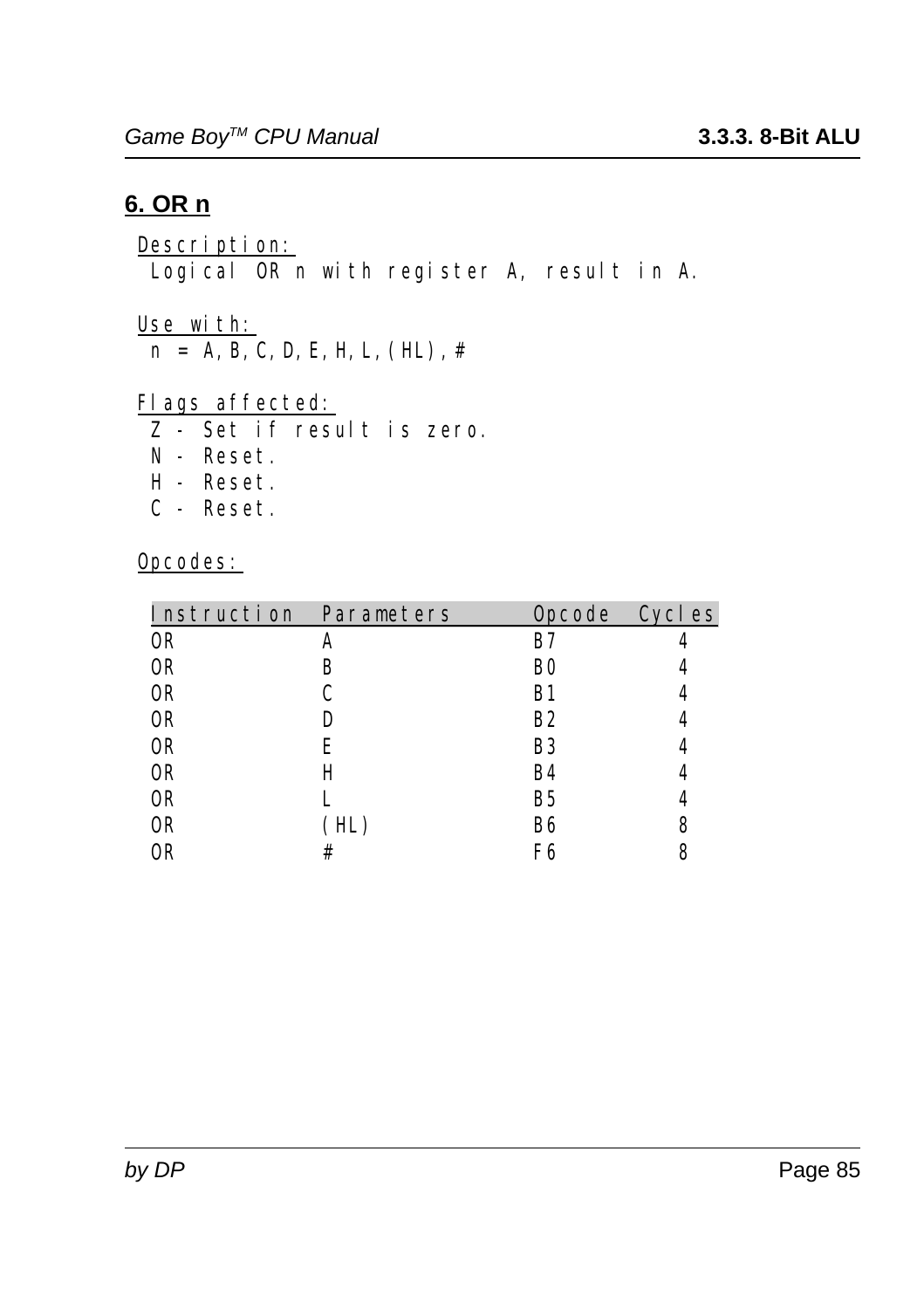### **7. XOR n**

#### Description:

Logical exclusive OR n with register A, result in A.

#### Use with:

 $n = A, B, C, D, E, H, L, (HL)$ , #

#### Flags affected:

Z - Set if result is zero.

- N Reset.
- H Reset.
- C Reset.

| Instruction Parameters |        |    | Opcode Cycles |
|------------------------|--------|----|---------------|
| <b>XOR</b>             | A      | AF |               |
| <b>XOR</b>             | B      | A8 | 4             |
| <b>XOR</b>             | C      | A9 | 4             |
| <b>XOR</b>             | D      | AA | 4             |
| <b>XOR</b>             | Е      | AB | 4             |
| <b>XOR</b>             | Н      | AC | 4             |
| <b>XOR</b>             |        | AD | 4             |
| <b>XOR</b>             | HL)    | AЕ | 8             |
| XOR                    | $\ast$ | EE | 8             |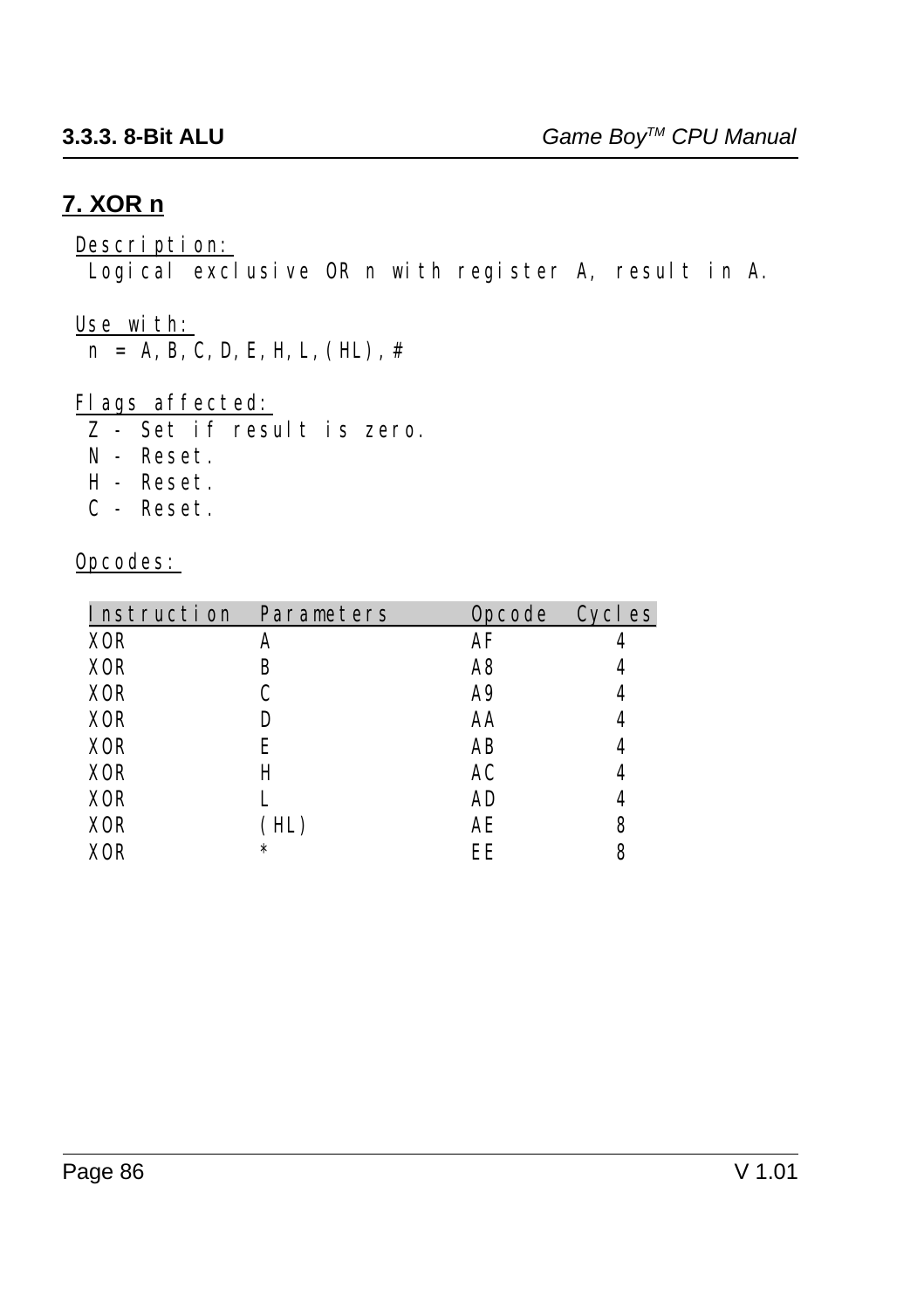### **8. CP n**

Description: Compare A with n. This is basically an A - n subtraction instruction but the results are thrown away.

Use with:  $n = A, B, C, D, E, H, L, (HL)$ , #

Flags affected:

- $\overline{Z}$  Set if result is zero. (Set if  $A = n$ .)
- N Set.
- H Set if no borrow from bit 4.
- C Set for no borrow. (Set if  $A < n$ .)

| Instruction Parameters |     | Opcode Cycles |   |
|------------------------|-----|---------------|---|
| <b>CP</b>              |     | BF            |   |
| <b>CP</b>              | B   | B8            |   |
| <b>CP</b>              |     | <b>B9</b>     |   |
| <b>CP</b>              |     | BA            |   |
| <b>CP</b>              | Е   | <b>BB</b>     |   |
| <b>CP</b>              | Н   | BC            |   |
| <b>CP</b>              |     | BD            |   |
| <b>CP</b>              | HL) | ВE            | 8 |
| C₽                     | #   | FE            |   |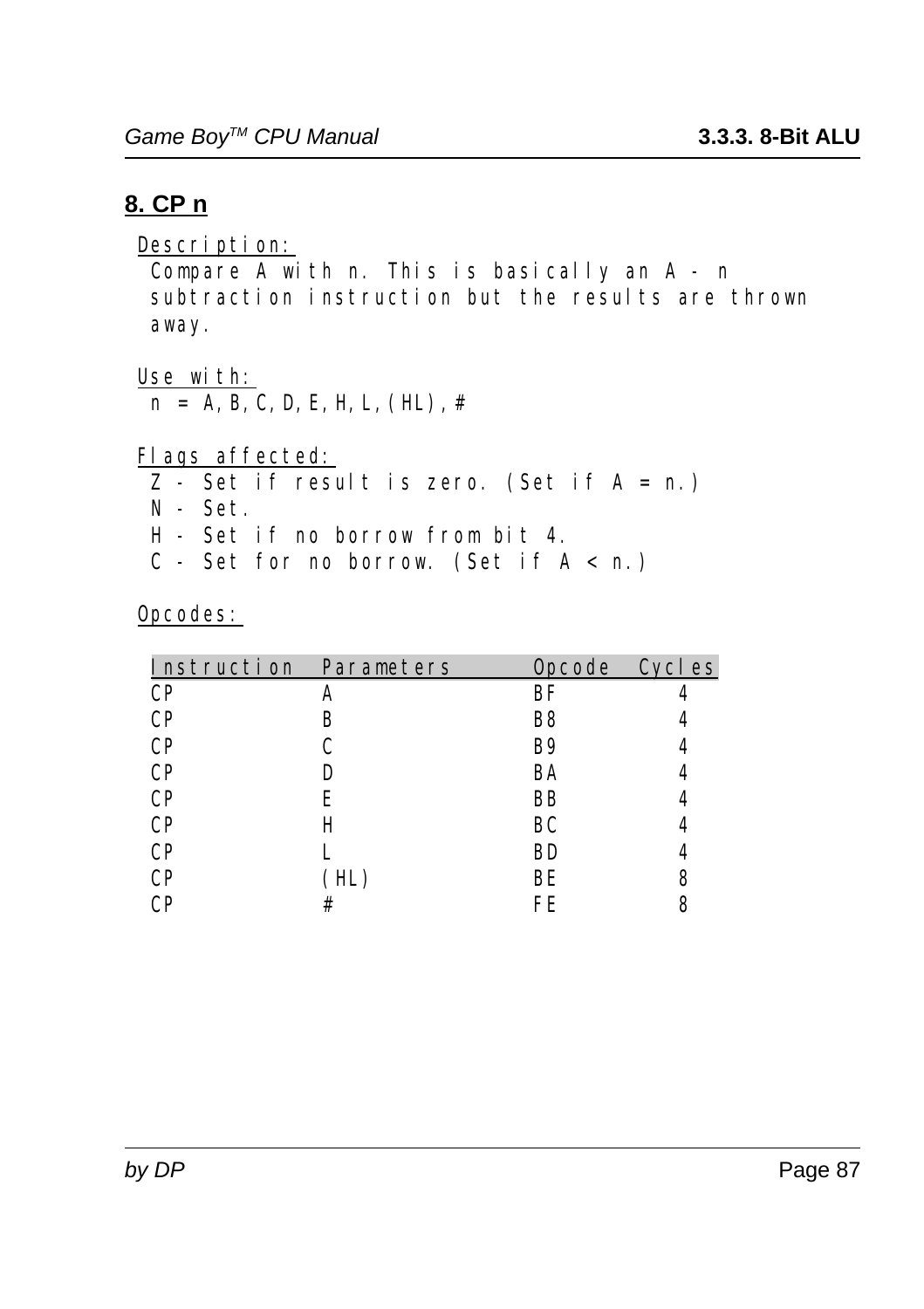### **9. INC n**

#### Description: Increment register n.

#### Use with:

 $n = A, B, C, D, E, H, L, (HL)$ 

#### Flags affected:

- Z Set if result is zero.
- N Reset.
- H Set if carry from bit 3.
- C Not affected.

| Instruction Parameters |   | <b>Opcode</b>  | Cycl es |
|------------------------|---|----------------|---------|
| <b>INC</b>             | A | 3C             |         |
| <b>INC</b>             | B | 04             |         |
| <b>INC</b>             | C | 0 <sup>C</sup> | 4       |
| <b>INC</b>             |   | 14             | 4       |
| <b>INC</b>             | E | 1 <sup>C</sup> | 4       |
| <b>INC</b>             | H | 24             | 4       |
| <b>INC</b>             |   | 2C             |         |
| I NC                   |   | 34             | 12      |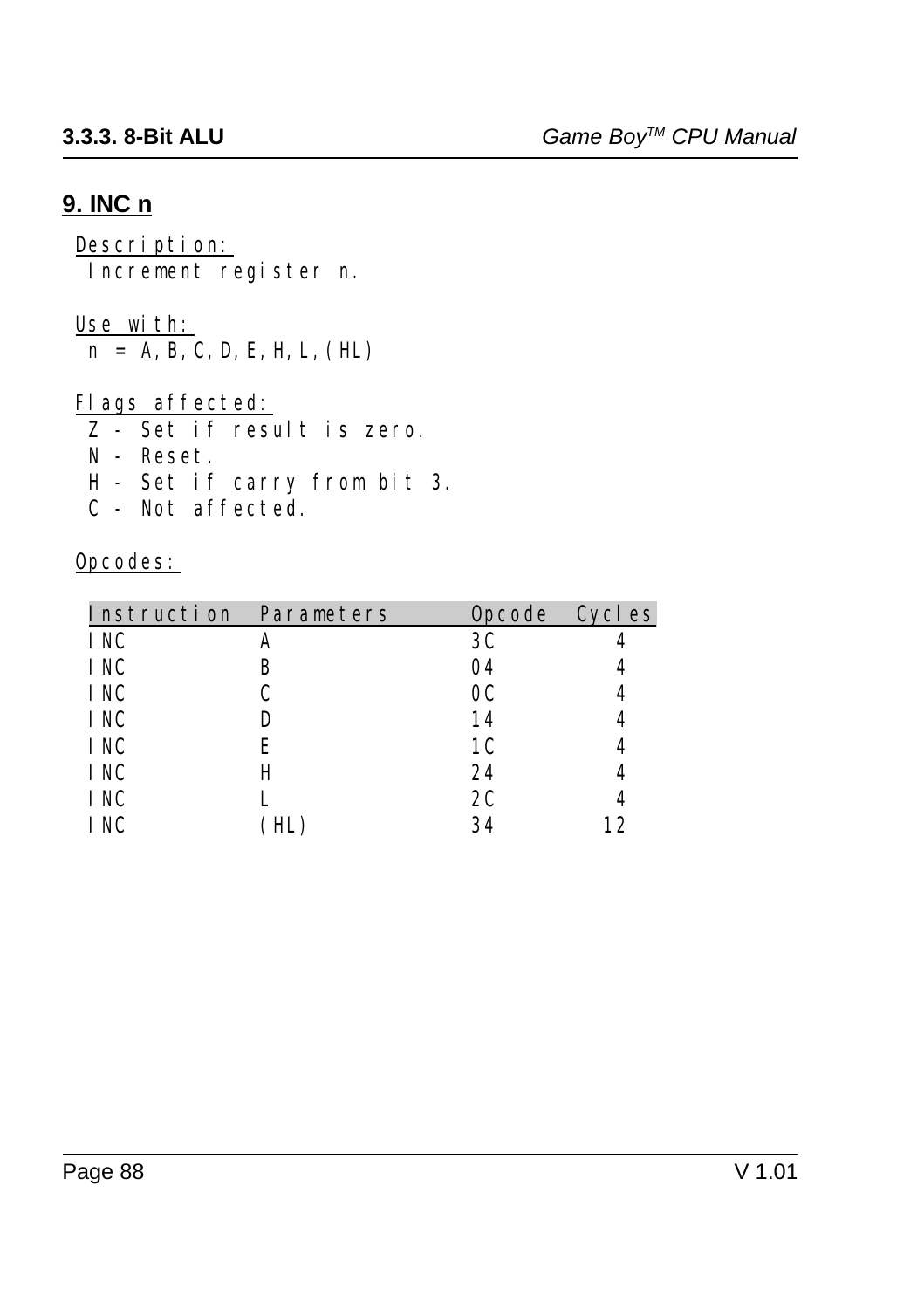### **10. DEC n**

Description: Decrement register n.

Use with:  $n = A, B, C, D, E, H, L, (HL)$ 

Flags affected:

- Z Set if reselt is zero.
- N Set.
- H Set if no borrow from bit 4.
- C Not affected.

| Instruction Parameters |   | <b>Opcode</b> | Cycles |
|------------------------|---|---------------|--------|
| <b>DEC</b>             |   | 3D            |        |
| <b>DEC</b>             | B | 05            |        |
| <b>DEC</b>             | C | 0D            |        |
| <b>DEC</b>             |   | 15            |        |
| <b>DEC</b>             | Е | 1D            |        |
| <b>DEC</b>             | H | 25            |        |
| <b>DEC</b>             |   | 2D            |        |
| DEC                    |   | 35            | 12     |
|                        |   |               |        |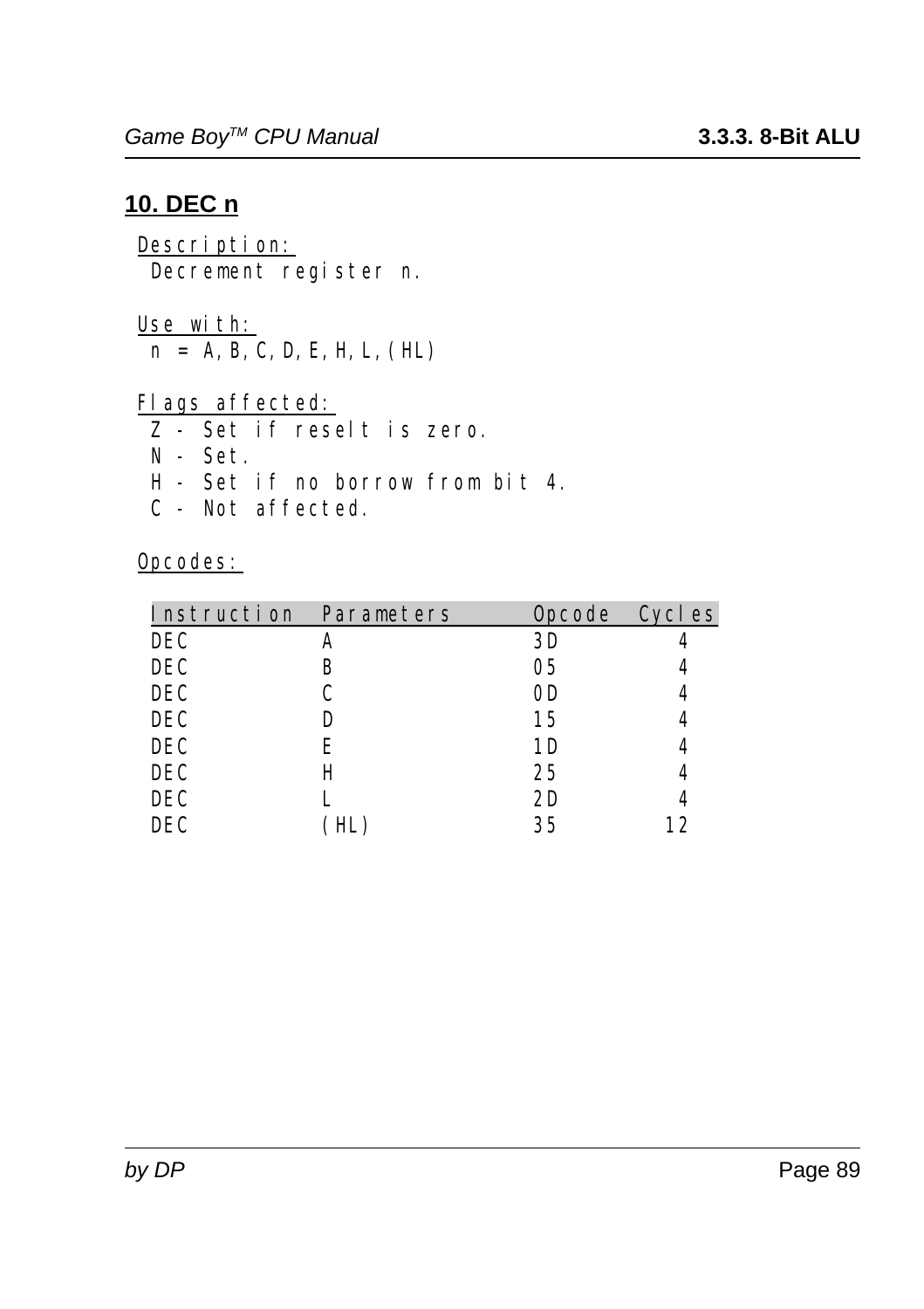## **3.3.4. 16-Bit Arithmetic**

### **1. ADD HL,n**

Description: Add n to HL.

Use with:

 $n = BC$ , DE, HL, SP

Flags affected: Z - Not affected. N - Reset. H - Set if carry from bit 11.

C - Set if carry from bit 15.

| Parameters | Opcode Cycles |  |
|------------|---------------|--|
| HL, BC     | 09            |  |
| HL, DE     | 19            |  |
| HL, HL     | 29            |  |
| HL. SP     | 39            |  |
|            |               |  |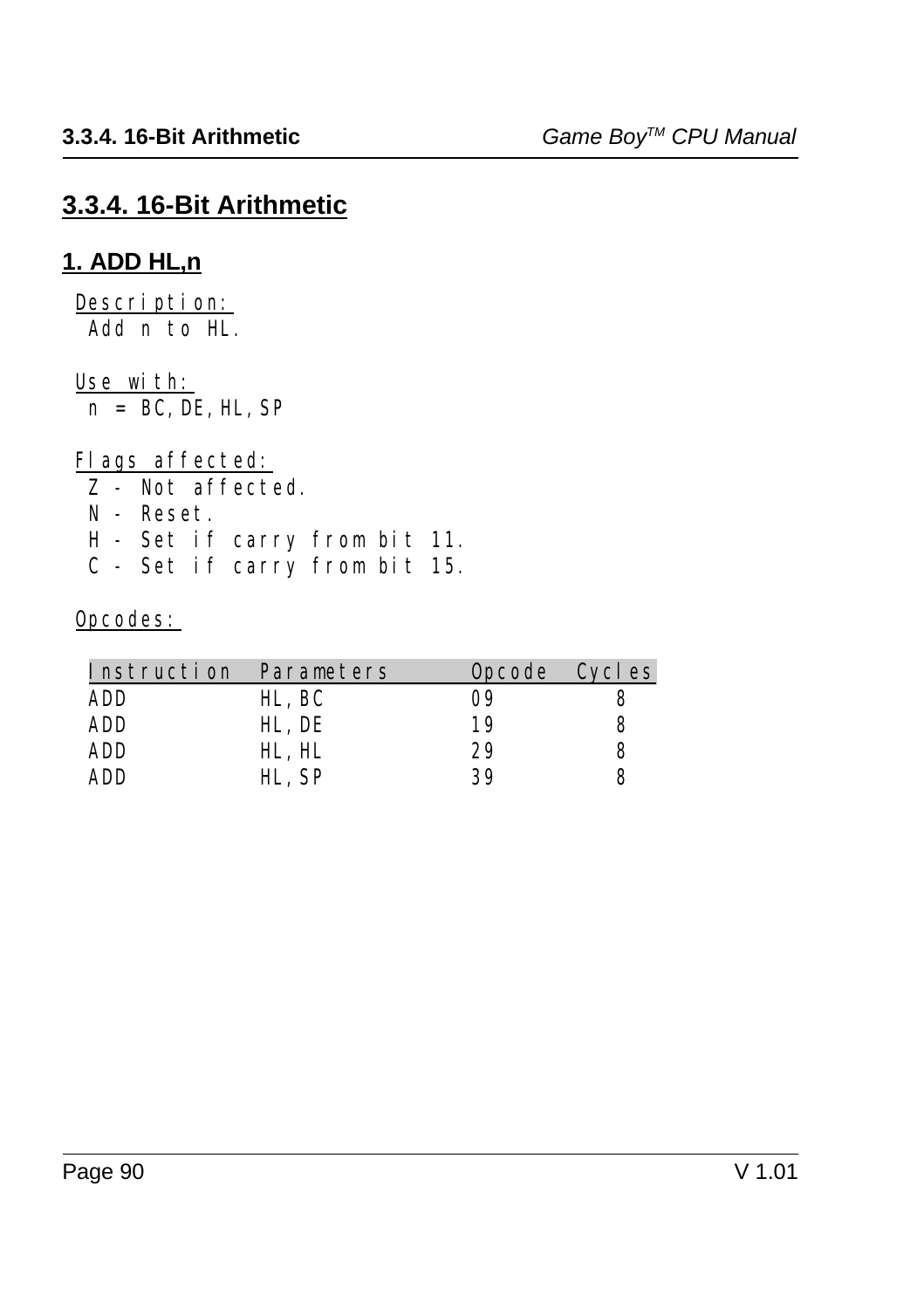### **2. ADD SP,n**

Description: Add n to Stack Pointer (SP).

Use with:

 $n =$  one byte signed immediate value  $(\#)$ .

Flags affected:

- $\overline{z}$  Reset.
- N Reset.
- H Set or reset according to operation.
- C Set or reset according to operation.

| Instruction Parameters |      | Opcode Cycles |  |
|------------------------|------|---------------|--|
| ADD                    | SD # |               |  |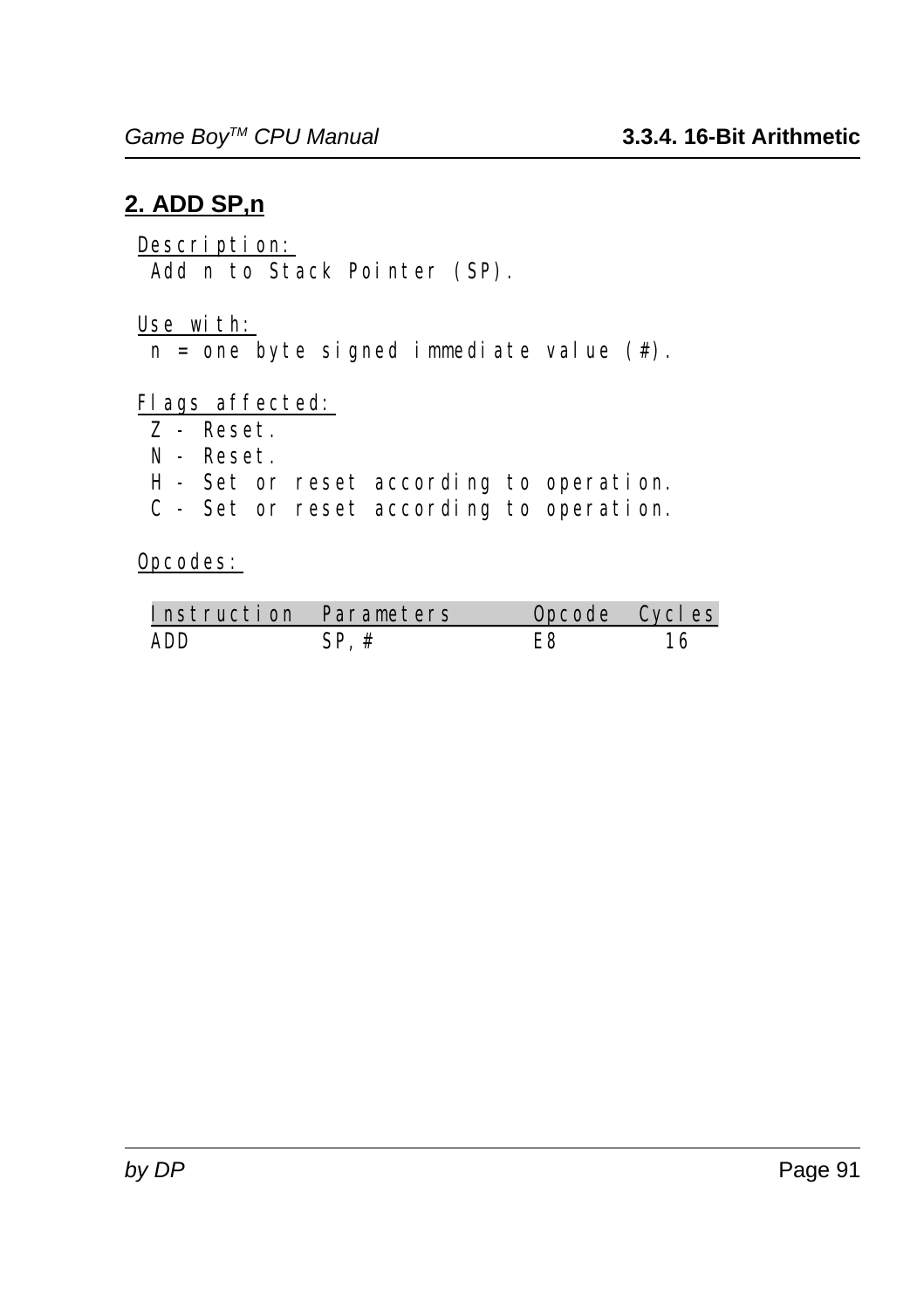## **3. INC nn**

#### Description: Increment register nn.

#### Use with:  $\overline{\text{nn} = \text{BC}}$ , DE, HL, SP

# Flags affected:

None.

| Instruction Parameters |     |    | Opcode Cycles |
|------------------------|-----|----|---------------|
| I NC                   | BС  | 03 |               |
| I NC                   | DE  | 13 |               |
| I NC                   | HL. | 23 |               |
| I NC                   | ςp  | 33 |               |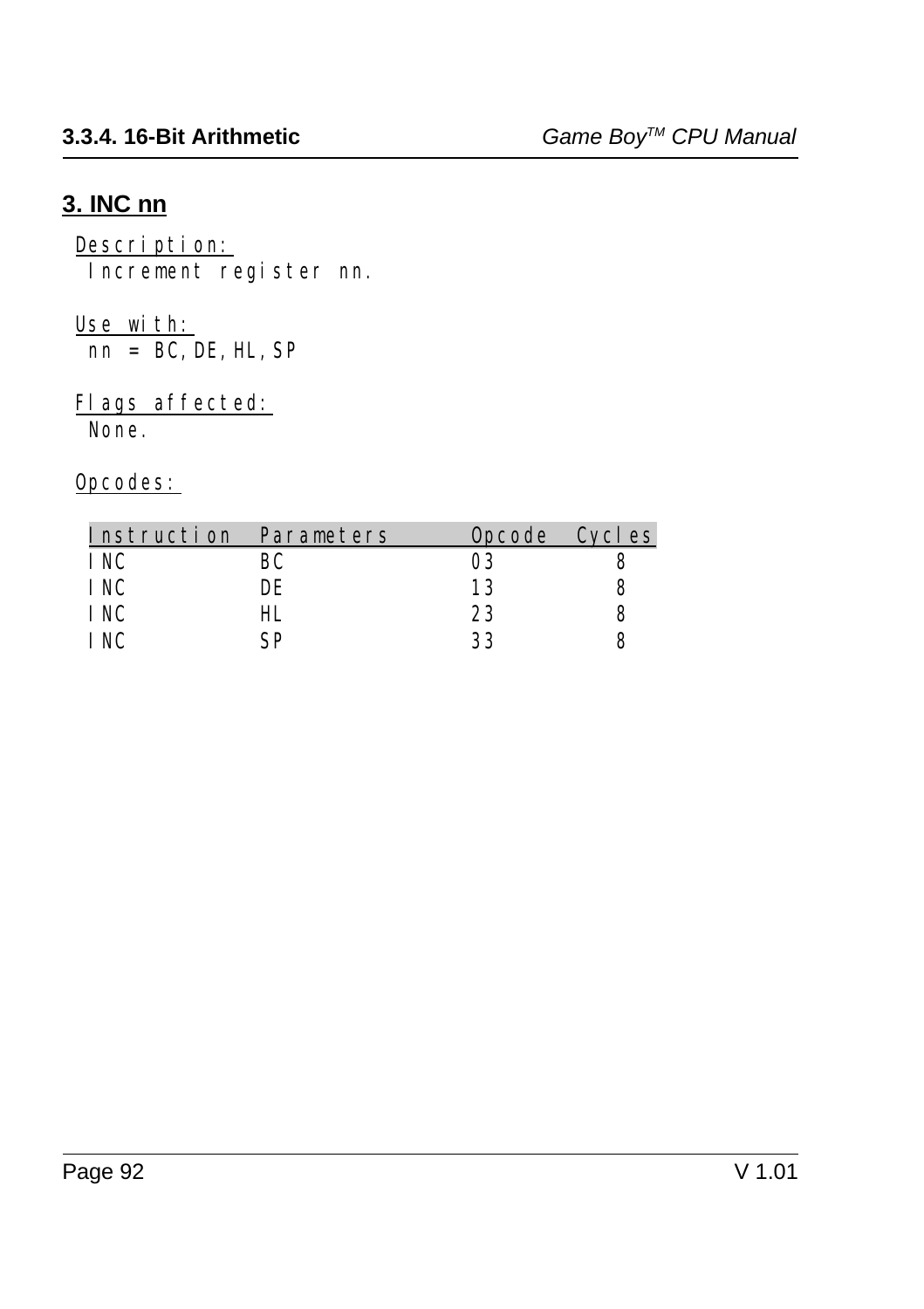### **4. DEC nn**

Description: Decrement register nn.

Use with:  $\overline{nn}$  = BC, DE, HL, SP

Flags affected: None.

| Instruction Parameters |     |     | Opcode Cycles |
|------------------------|-----|-----|---------------|
| DEC                    | BС  | OB  |               |
| DEC                    | DE  | 1 R |               |
| DEC                    | HL. | 2B  |               |
| DEC                    | CD  | ЗR  |               |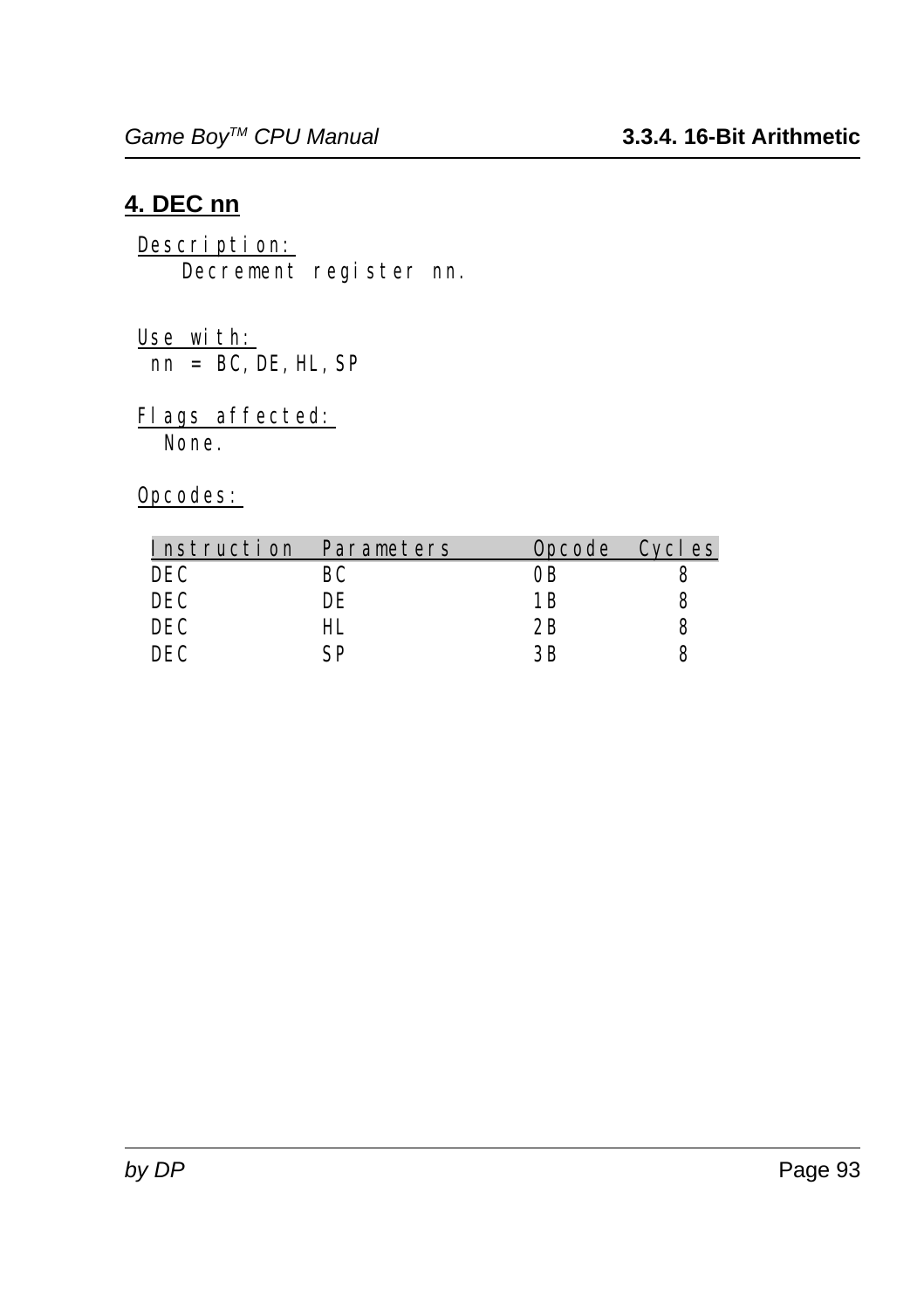## **3.3.5. Miscellaneous**

### **1. SWAP n**

Description: Swap upper & lower nibles of n.

Use with:

 $n = A, B, C, D, E, H, L, (HL)$ 

Flags affected:

- Z Set if result is zero.
- N Reset.
- H Reset.
- C Reset.

| Instruction Parameters |     | Opcode Cycles |    |
|------------------------|-----|---------------|----|
| <b>SWAP</b>            | A   | CB 37         | 8  |
| <b>SWAP</b>            | B   | <b>CB</b> 30  | 8  |
| <b>SWAP</b>            | C   | <b>CB</b> 31  | 8  |
| <b>SWAP</b>            | D   | CB 32         | 8  |
| <b>SWAP</b>            | E   | CB 33         | 8  |
| <b>SWAP</b>            | H   | CB 34         | 8  |
| <b>SWAP</b>            |     | CB 35         | 8  |
| <b>SWAP</b>            | HL) | CB 36         | 16 |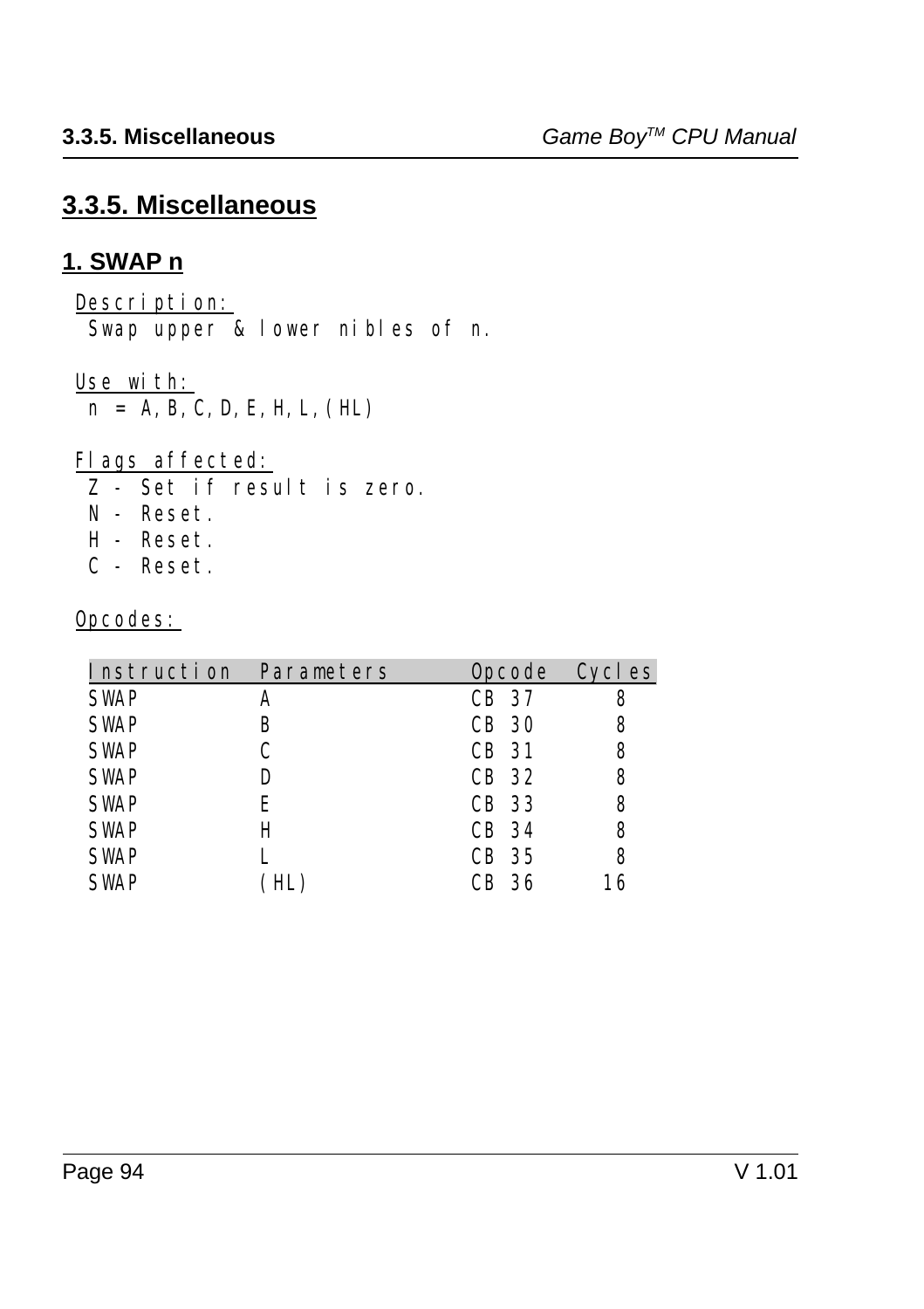## **2. DAA**

Description:

Decimal adjust register A.

 This instruction adjusts register A so that the correct representation of Binary Coded Decimal (BCD) is obtained.

Flags affected:

- Z Set if register A is zero.
- N Not affected.
- H Reset.
- C Set or reset according to operation.

Opcodes:

| Instruction Parameters | Opcode Cycles |  |
|------------------------|---------------|--|
|                        |               |  |

## **3. CPL**

Description: Complement A register. (Flip all bits.)

Flags affected:

- Z Not affected.
- $N Set.$
- H Set.
- C Not affected.

| Instruction Parameters | Oncode Cycles |  |
|------------------------|---------------|--|
|                        |               |  |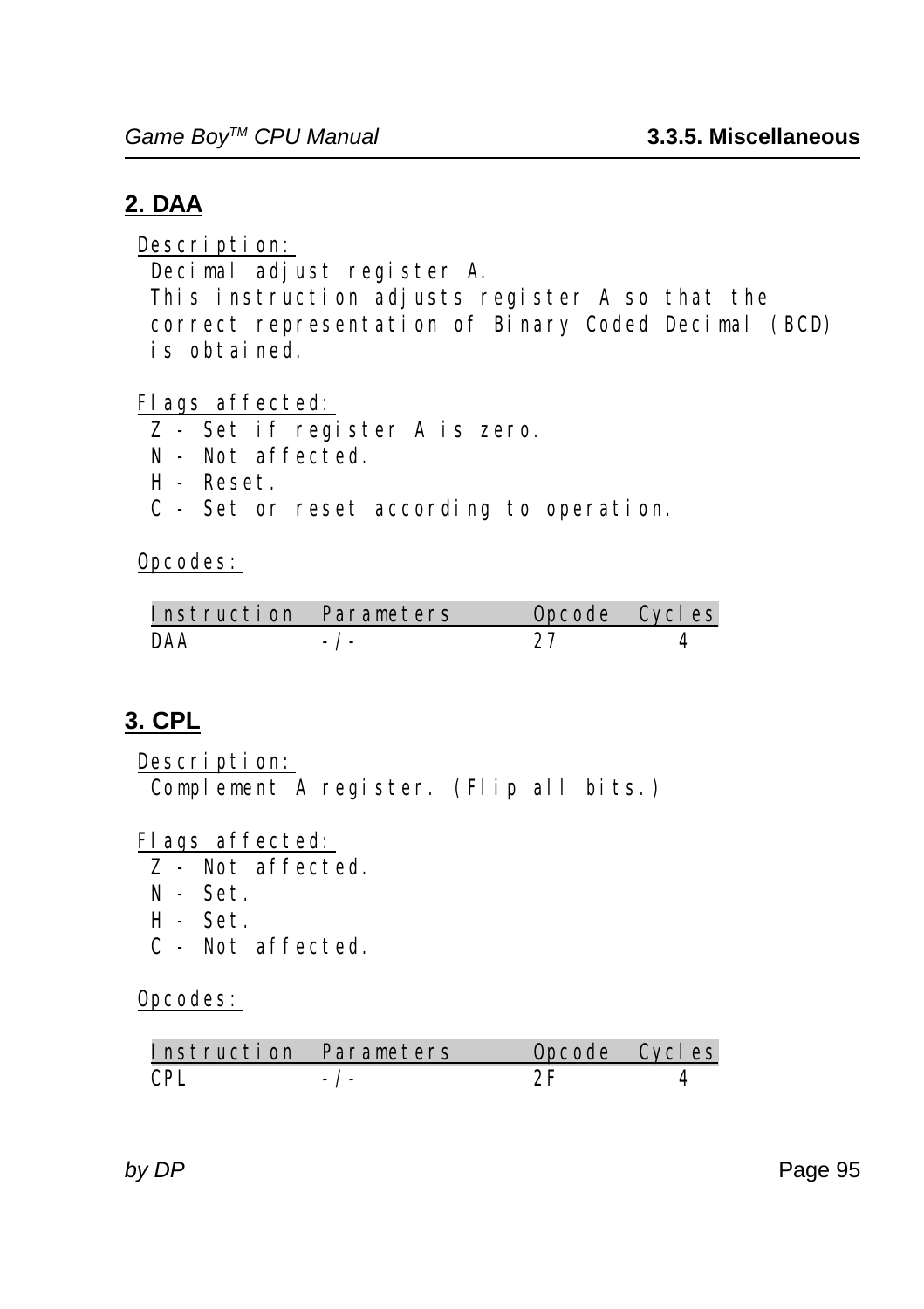## **4. CCF**

Description: Complement carry flag. If C flag is set, then reset it. If C flag is reset, then set it.

Flags affected:

- Z Not affected.
- N Reset.
- H Reset.
- C Complemented.

### Opcodes:

| Instruction Parameters | Oncode Cycles |  |
|------------------------|---------------|--|
| CC F                   |               |  |

## **5. SCF**

Description: Set Carry flag.

Flags affected:

- Z Not affected.
- N Reset.
- H Reset.
- C Set.

| Instruction Parameters | Opcode Cycles |  |
|------------------------|---------------|--|
| SCF                    |               |  |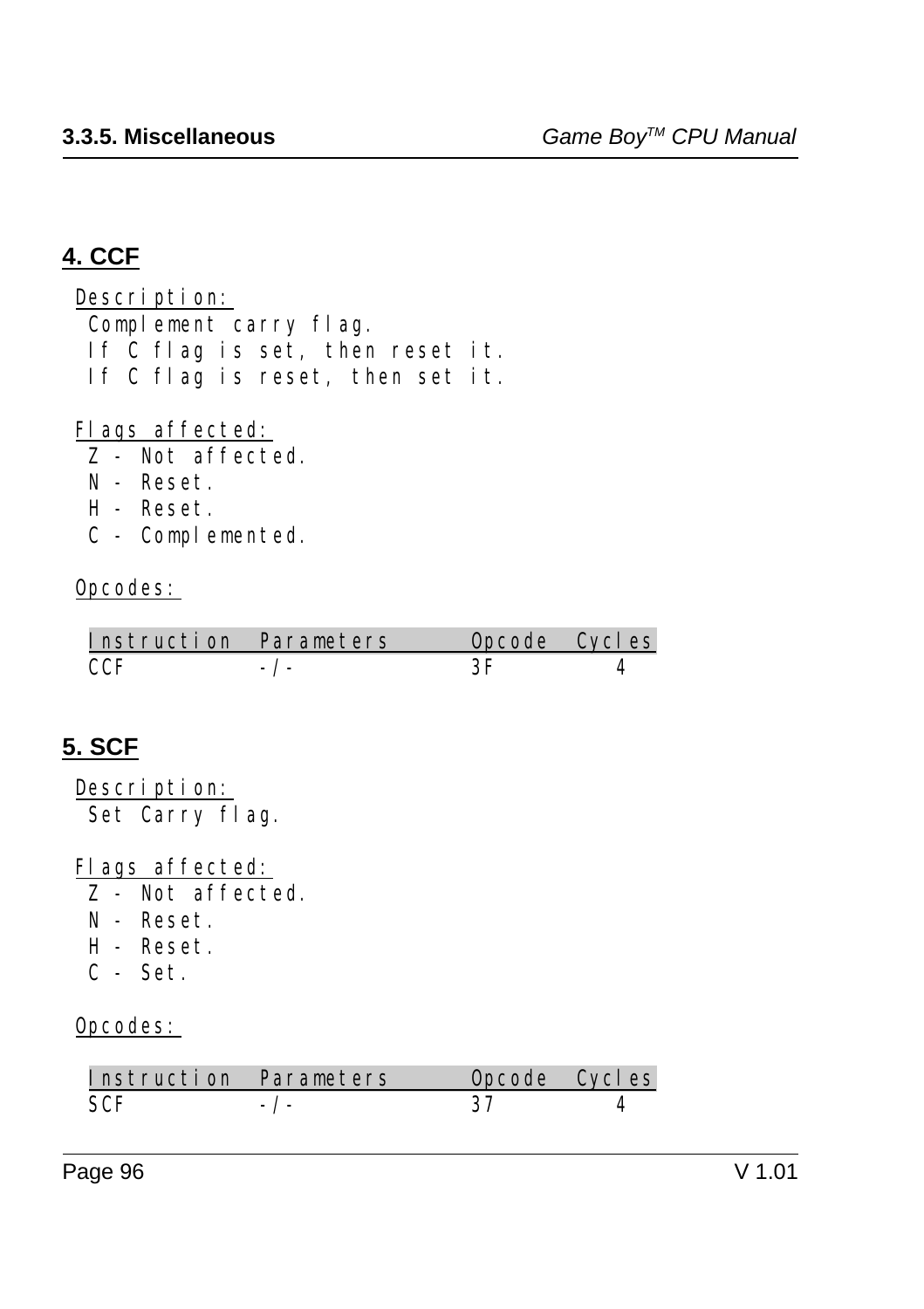## **6. NOP**

Description: No operation.

Opcodes:

| Instruction Parameters | Oncode Cycles |  |
|------------------------|---------------|--|
| NOP                    |               |  |

### **7. HALT**

Description:

 Power down CPU until an interrupt occurs. Use this when ever possible to reduce energy consumption.

Opcodes:

| Instruction Parameters | Opcode Cycles |  |
|------------------------|---------------|--|
| нат т                  |               |  |

### **8. STOP**

Description:

Halt CPU & LCD display until button pressed.

| Instruction Parameters |           | Opcode Cycles |  |
|------------------------|-----------|---------------|--|
| STOP                   | $-$ / $-$ | 10.00         |  |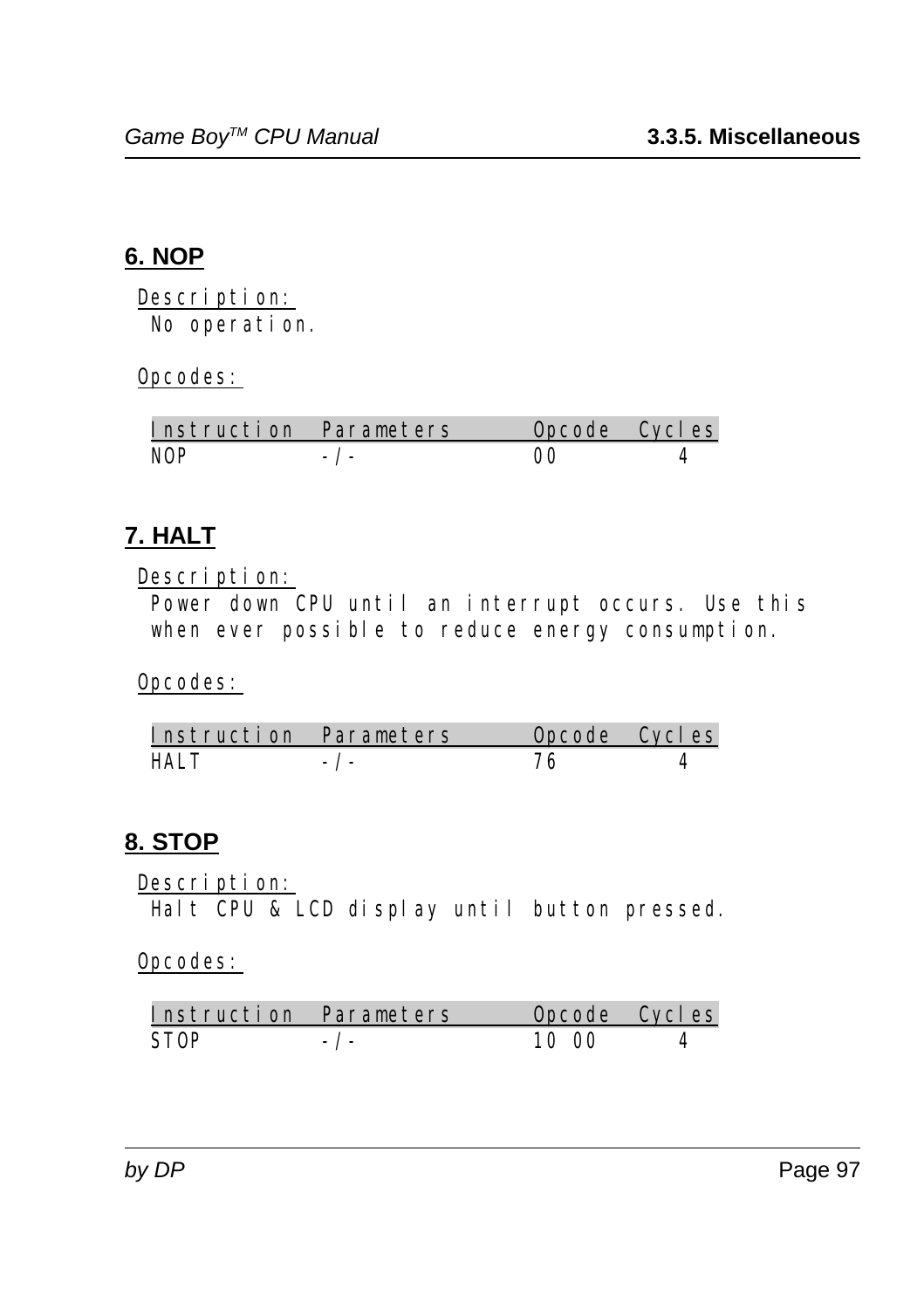## **9. DI**

Description:

 This instruction disables interrupts but not immediately. Interrupts are disabled after instruction after DI is executed.

Flags affected: None.

Opcodes:

| Instruction Parameters | Opcode Cycles |  |
|------------------------|---------------|--|
|                        |               |  |

### **10. EI**

Description:

 Enable interrupts. This intruction enables interrupts but not immediately. Interrupts are enabled after instruction after EI is executed.

Flags affected: None.

| Instruction Parameters | Opcode Cycles |  |
|------------------------|---------------|--|
| FТ                     |               |  |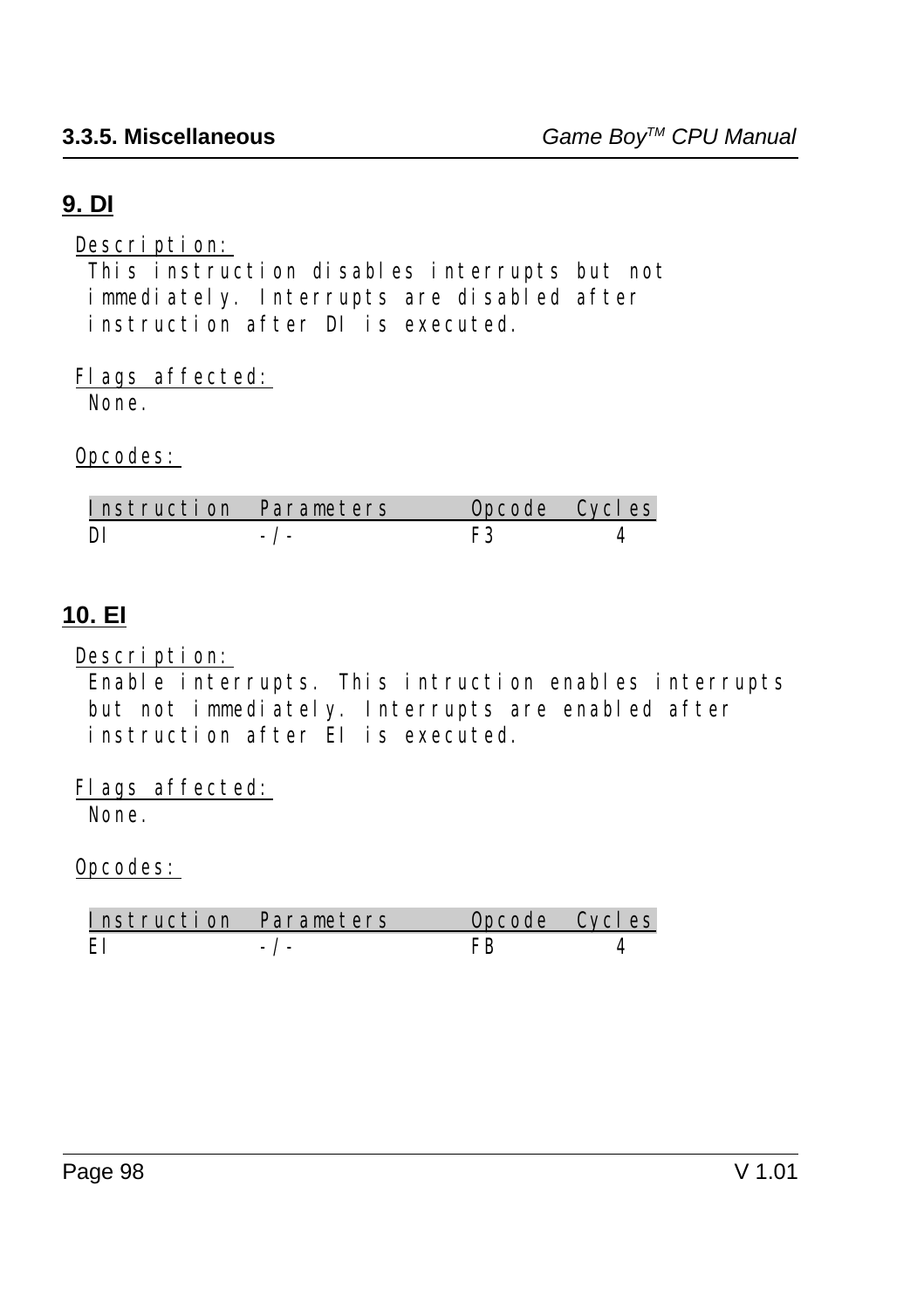## **3.3.6. Rotates & Shifts**

## **1. RLCA**

Description: Rotate A left. Old bit 7 to Carry flag.

Flags affected:

Z - Set if result is zero.

- N Reset.
- H Reset.
- C Contains old bit 7 data.

Opcodes:

| Instruction Parameters | Opcode Cycles |  |
|------------------------|---------------|--|
| RLCA                   |               |  |

## **2. RLA**

Description: Rotate A left through Carry flag.

Flags affected:

- Z Set if result is zero.
- N Reset.
- H Reset.
- C Contains old bit 7 data.

| Instruction Parameters | Opcode Cycles |  |
|------------------------|---------------|--|
| RI A                   |               |  |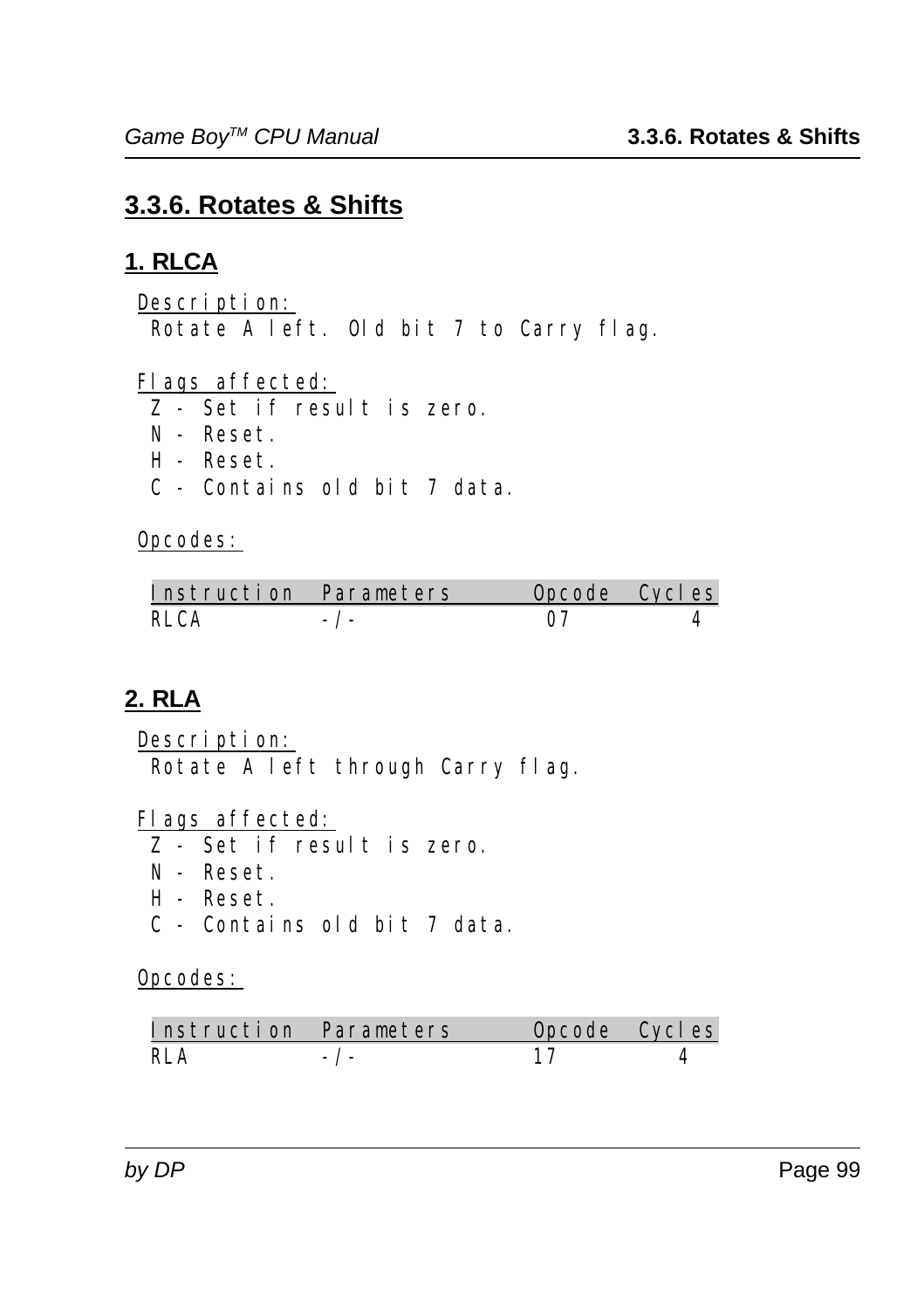## **3. RRCA**

Description:

Rotate A right. Old bit 0 to Carry flag.

Flags affected:

Z - Set if result is zero.

- N Reset.
- H Reset.
- C Contains old bit 0 data.

## Opcodes:

| Instruction Parameters | Oncode Cycles |  |
|------------------------|---------------|--|
| RRCA                   |               |  |

## **4. RRA**

Description: Rotate A right through Carry flag.

Flags affected:

- Z Set if result is zero.
- N Reset.
- H Reset.
- C Contains old bit 0 data.

| Instruction Parameters | Opcode Cycles |  |
|------------------------|---------------|--|
| RR∆                    |               |  |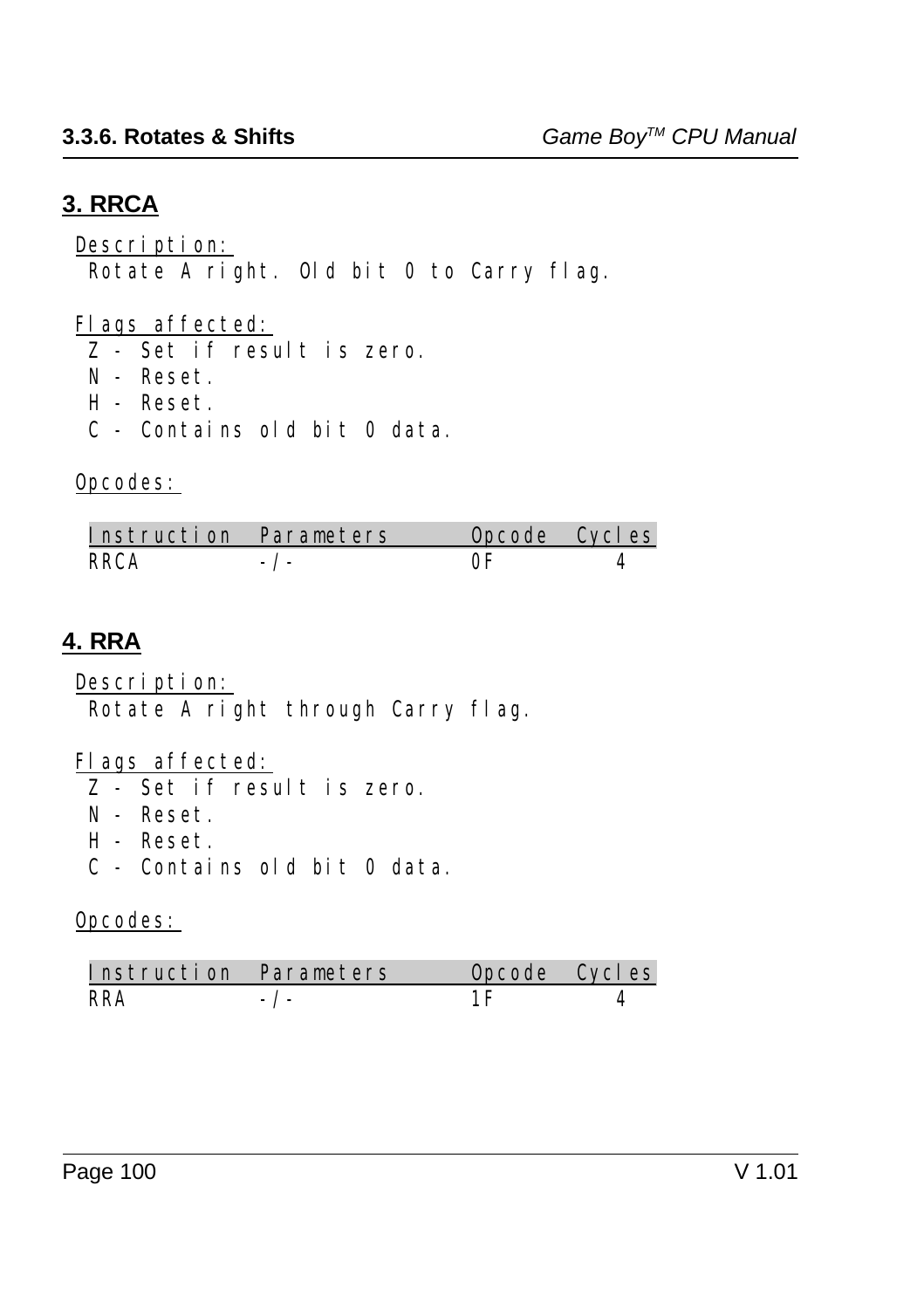### **5. RLC n**

#### Description: Rotate n left. Old bit 7 to Carry flag.

Use with:

 $n = A, B, C, D, E, H, L, (HL)$ 

Flags affected:

- $\frac{2}{\sqrt{2}}$  Set if result is zero.
- N Reset.
- H Reset.
- C Contains old bit 7 data.

| Instruction Parameters |   | Opcode Cycles |    |
|------------------------|---|---------------|----|
| <b>RLC</b>             | A | CB 07         |    |
| <b>RLC</b>             | B | <b>CB 00</b>  | 8  |
| <b>RLC</b>             | C | <b>CB</b> 01  | 8  |
| <b>RLC</b>             | D | CB 02         | 8  |
| <b>RLC</b>             | E | CB 03         | 8  |
| <b>RLC</b>             | Н | CB 04         | 8  |
| <b>RLC</b>             |   | CB 05         | 8  |
| <b>RLC</b>             |   | CB.<br>06     | 16 |
|                        |   |               |    |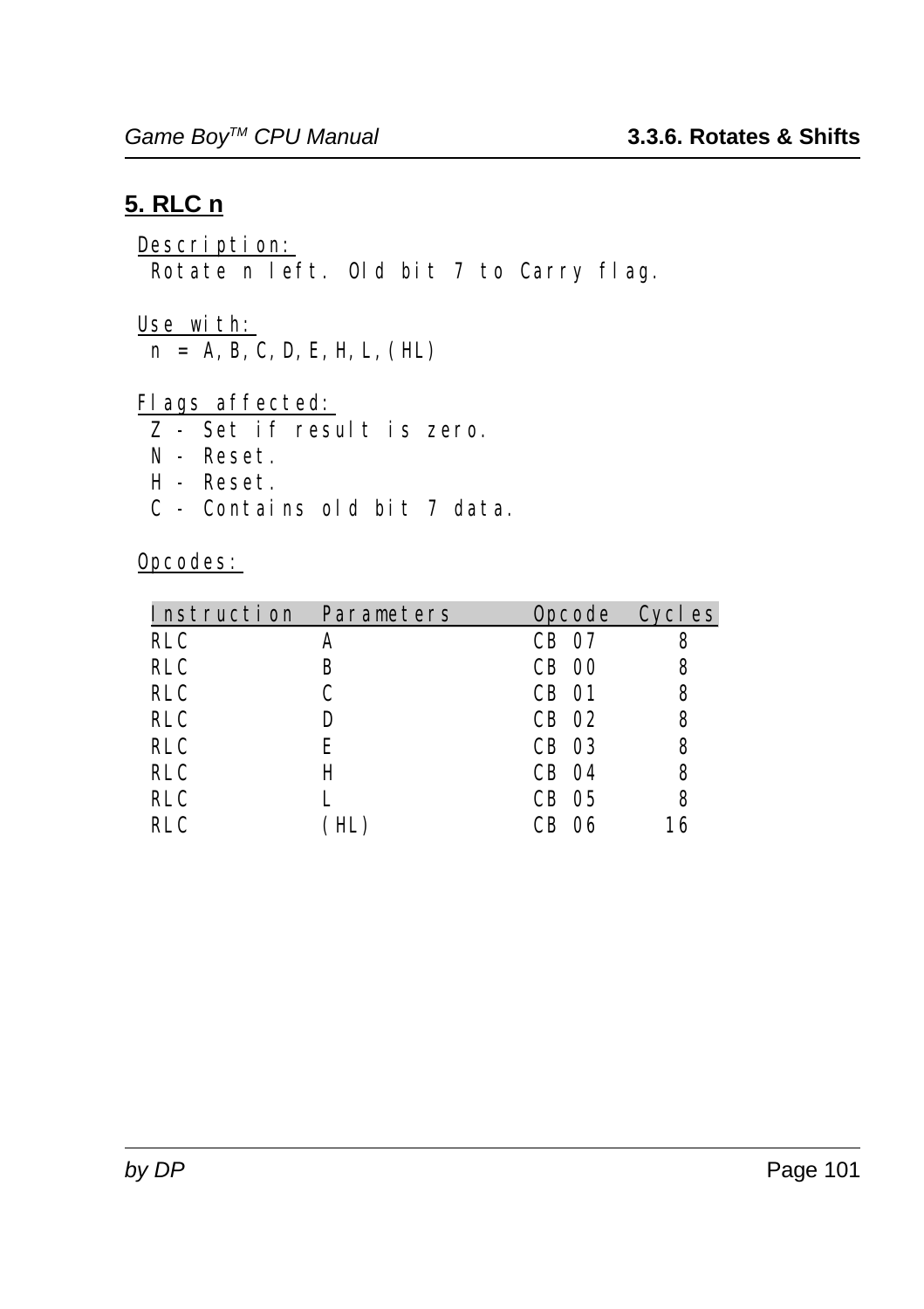### **6. RL n**

#### Description: Rotate n left through Carry flag.

#### Use with:

 $n = A, B, C, D, E, H, L, (HL)$ 

### Flags affected:

- $\frac{2}{\sqrt{2}}$  Set if result is zero.
- N Reset.
- H Reset.
- C Contains old bit 7 data.

| Instruction Parameters |   |          | Opcode Cycles |
|------------------------|---|----------|---------------|
| <b>RL</b>              |   | CB 17    | 8             |
| RL                     | В | CB 10    | 8             |
| RL                     |   | CB 11    | 8             |
| RL                     | D | CB 12    | 8             |
| RL                     | E | CB 13    | 8             |
| RL                     | H | CB 14    | 8             |
| RL                     |   | CB 15    | 8             |
| RI.                    |   | 16<br>CВ | 16            |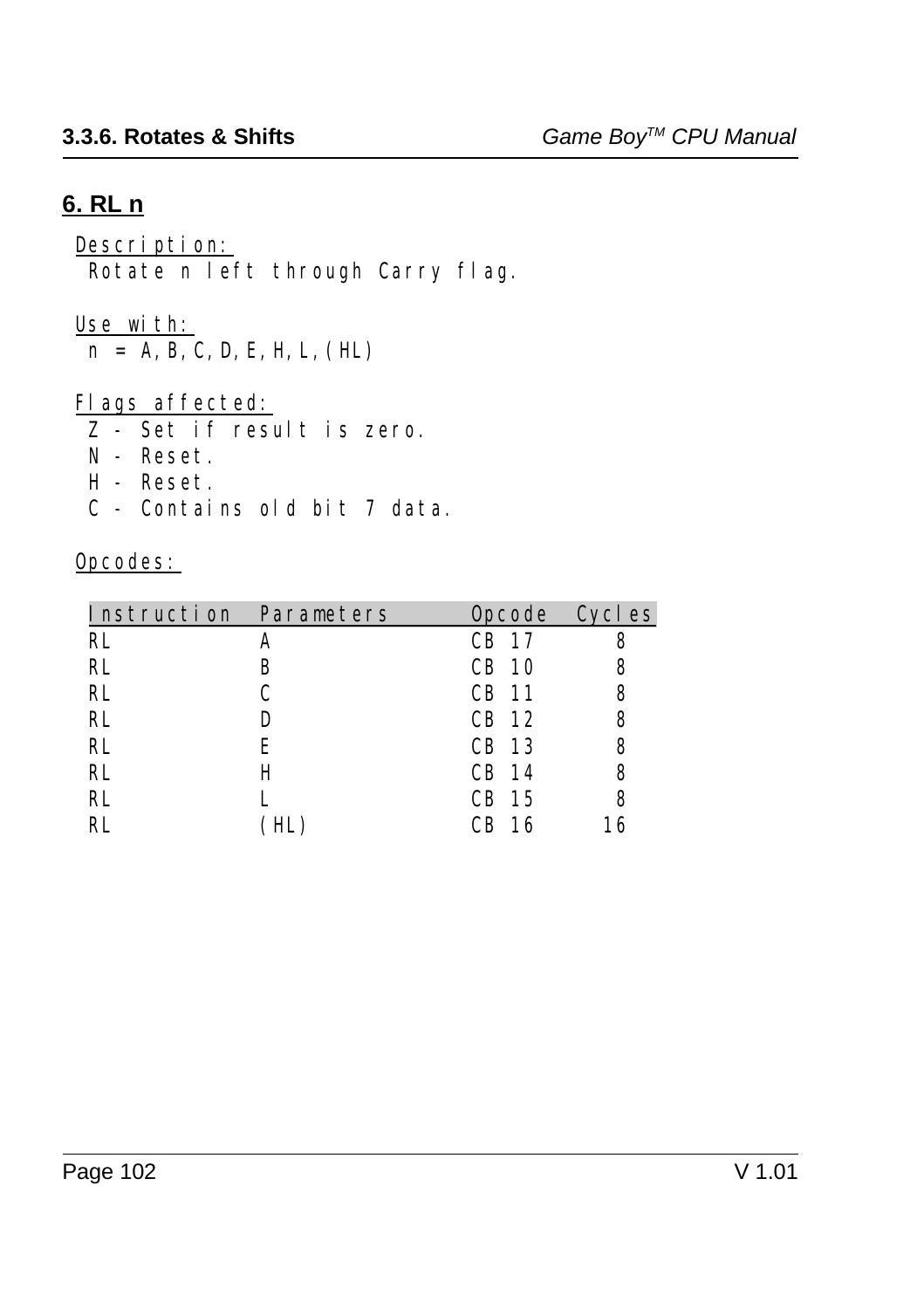## **7. RRC n**

#### Description: Rotate n right. Old bit 0 to Carry flag.

Use with:

 $n = A, B, C, D, E, H, L, (HL)$ 

Flags affected:

- $\frac{2}{\sqrt{2}}$  Set if result is zero.
- N Reset.
- H Reset.
- C Contains old bit 0 data.

| Instruction Parameters |   | Opcode Cycles |    |
|------------------------|---|---------------|----|
| <b>RRC</b>             | A | CB OF         |    |
| <b>RRC</b>             | B | <b>CB 08</b>  | 8  |
| <b>RRC</b>             | C | CB 09         | 8  |
| <b>RRC</b>             | D | CB 0A         | 8  |
| <b>RRC</b>             | Е | CB OB         | 8  |
| <b>RRC</b>             | Н | CB OC         | 8  |
| <b>RRC</b>             |   | CB OD         | 8  |
| <b>RRC</b>             |   | CB OE         | 16 |
|                        |   |               |    |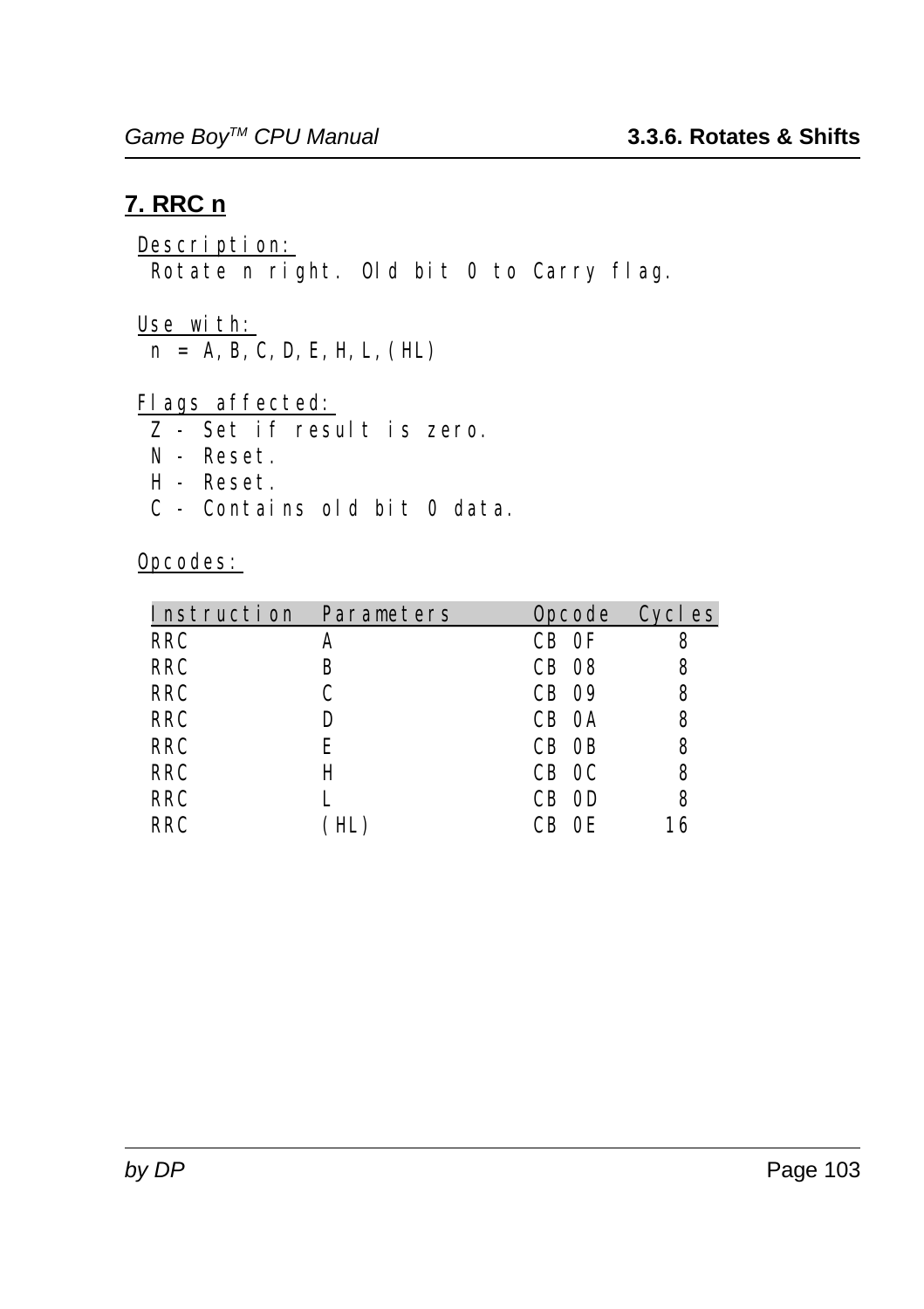## **8. RR n**

# Description:

Rotate n right through Carry flag.

### Use with:

 $n = A, B, C, D, E, H, L, (HL)$ 

### Flags affected:

- $\frac{2}{\sqrt{2}}$  Set if result is zero.
- N Reset.
- H Reset.
- C Contains old bit 0 data.

| Instruction Parameters |   |            | Opcode Cycles |
|------------------------|---|------------|---------------|
| <b>RR</b>              | A | $CB$ 1F    | 8             |
| <b>RR</b>              | B | CB 18      | 8             |
| <b>RR</b>              |   | CB 19      | 8             |
| <b>RR</b>              | D | CB 1A      | 8             |
| RR                     | E | $CB$ 1B    | 8             |
| <b>RR</b>              | H | CB 1C      | 8             |
| <b>RR</b>              |   | 1D<br>CB.  | 8             |
| RR                     |   | 1 F.<br>CВ | 16            |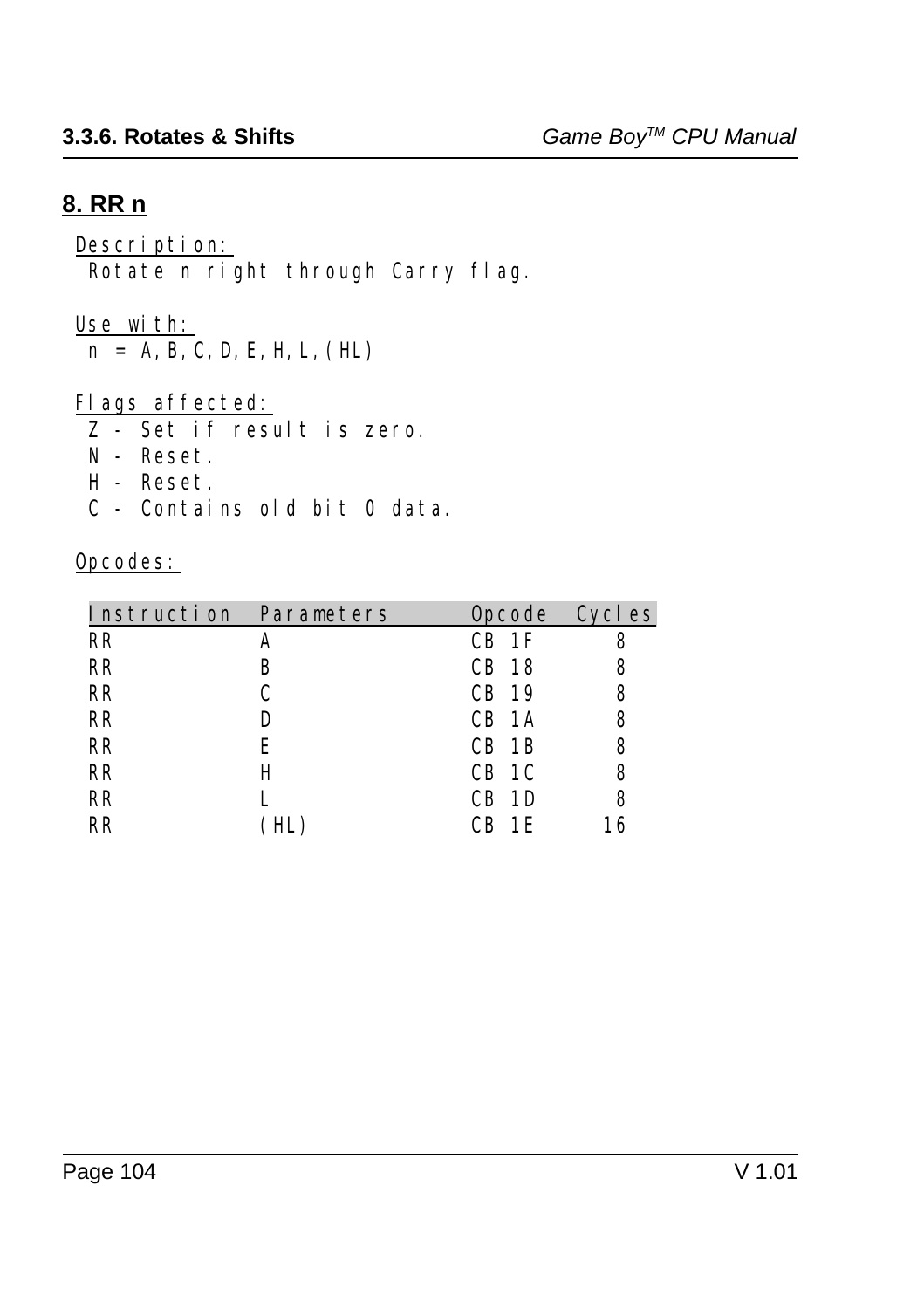### **9. SLA n**

Description: Shift n left into Carry. LSB of n set to 0.

Use with:

 $n = A, B, C, D, E, H, L, (HL)$ 

Flags affected:

- Z Set if result is zero.
- N Reset.
- H Reset.
- C Contains old bit 7 data.

| Instruction Parameters |   | Opcode Cycles |    |
|------------------------|---|---------------|----|
| <b>SLA</b>             | A | CB 27         |    |
| <b>SLA</b>             | B | CB 20         | 8  |
| <b>SLA</b>             | C | CB 21         | 8  |
| <b>SLA</b>             | D | CB 22         | 8  |
| <b>SLA</b>             | E | CB 23         | 8  |
| <b>SLA</b>             | H | CB 24         | 8  |
| <b>SLA</b>             |   | CB 25         | 8  |
| <b>SLA</b>             |   | CB 26         | 16 |
|                        |   |               |    |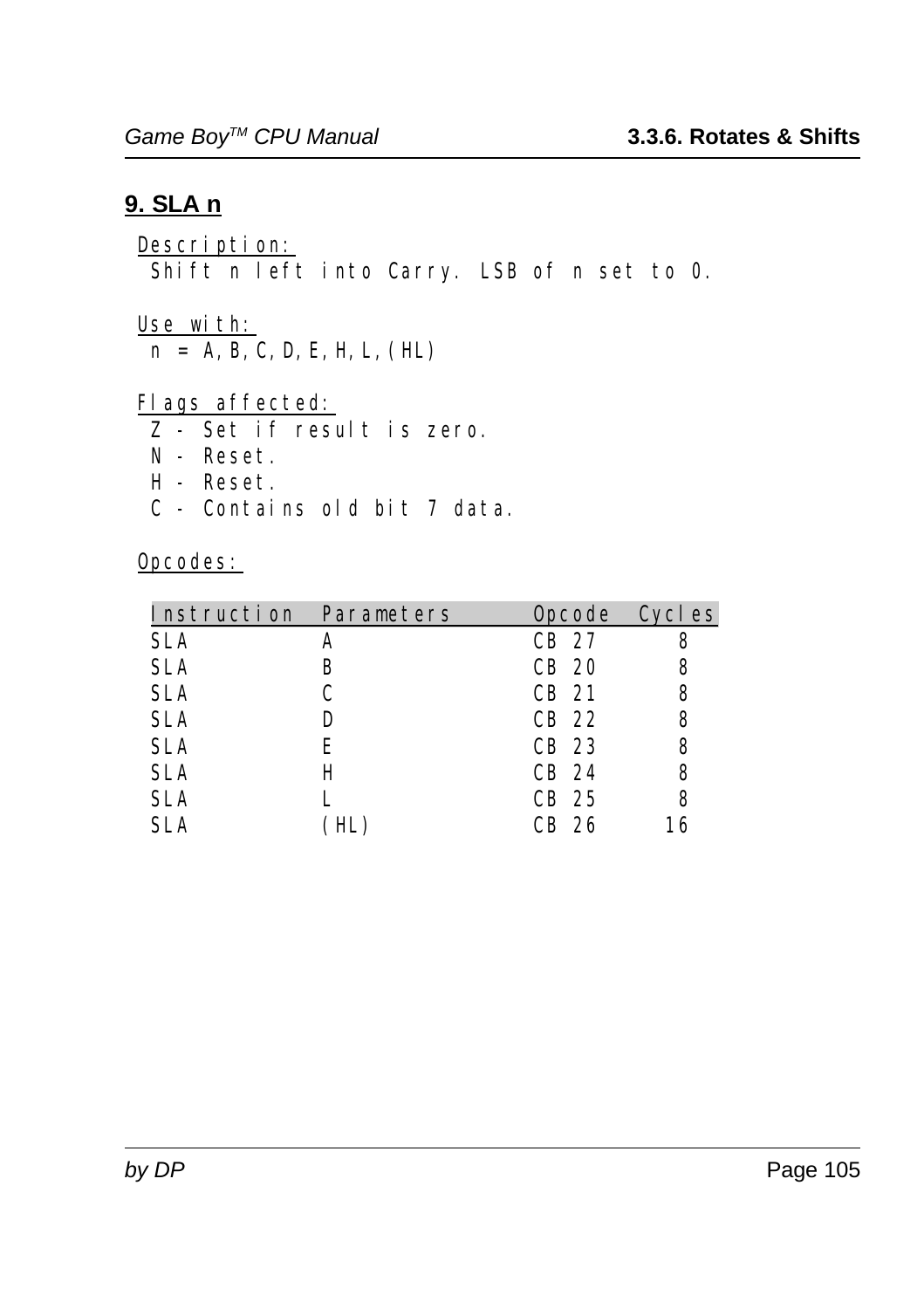### **10. SRA n**

#### Description:

Shift n right into Carry. MSB doesn't change.

#### Use with:

 $n = A, B, C, D, E, H, L, (HL)$ 

### Flags affected:

- Z Set if result is zero.
- N Reset.
- H Reset.
- C Contains old bit 0 data.

| Instruction Parameters |     | Opcode Cycles |    |
|------------------------|-----|---------------|----|
| <b>SRA</b>             | A   | $CB$ $2F$     |    |
| <b>SRA</b>             | В   | CB 28         | 8  |
| <b>SRA</b>             | C   | CB 29         | 8  |
| <b>SRA</b>             | D   | $CB$ 2A       | 8  |
| <b>SRA</b>             | E   | $CB$ $2B$     | 8  |
| <b>SRA</b>             | Н   | $CB$ 2C       | 8  |
| <b>SRA</b>             |     | $CB$ 2D       | 8  |
| <b>SRA</b>             | HL. | $CR$ $2E$     | 16 |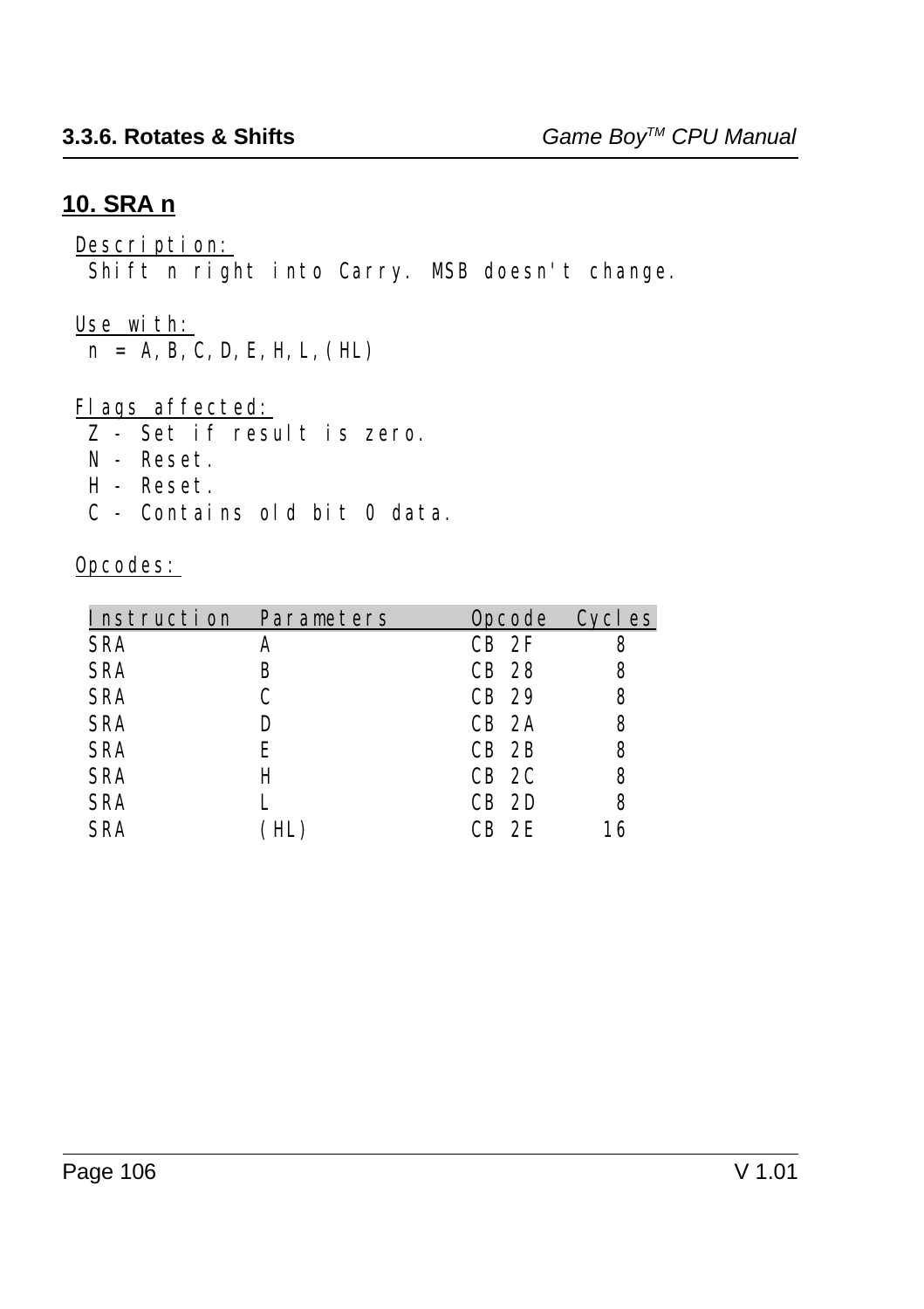### **11. SRL n**

Description: Shift n right into Carry. MSB set to 0.

Use with:

 $n = A, B, C, D, E, H, L, (HL)$ 

Flags affected:

- $\frac{2}{\sqrt{2}}$  Set if result is zero.
- N Reset.
- H Reset.
- C Contains old bit 0 data.

| Instruction Parameters |   | Opcode Cycles |    |
|------------------------|---|---------------|----|
| <b>SRL</b>             | A | $CB$ 3F       |    |
| <b>SRL</b>             | В | CB 38         | 8  |
| <b>SRL</b>             | C | CB 39         | 8  |
| <b>SRL</b>             | D | CB 3A         | 8  |
| <b>SRL</b>             | E | CB 3B         | 8  |
| <b>SRL</b>             | H | CB 3C         | 8  |
| <b>SRL</b>             |   | CB 3D         | 8  |
| <b>SRL</b>             |   | CB 3E         | 16 |
|                        |   |               |    |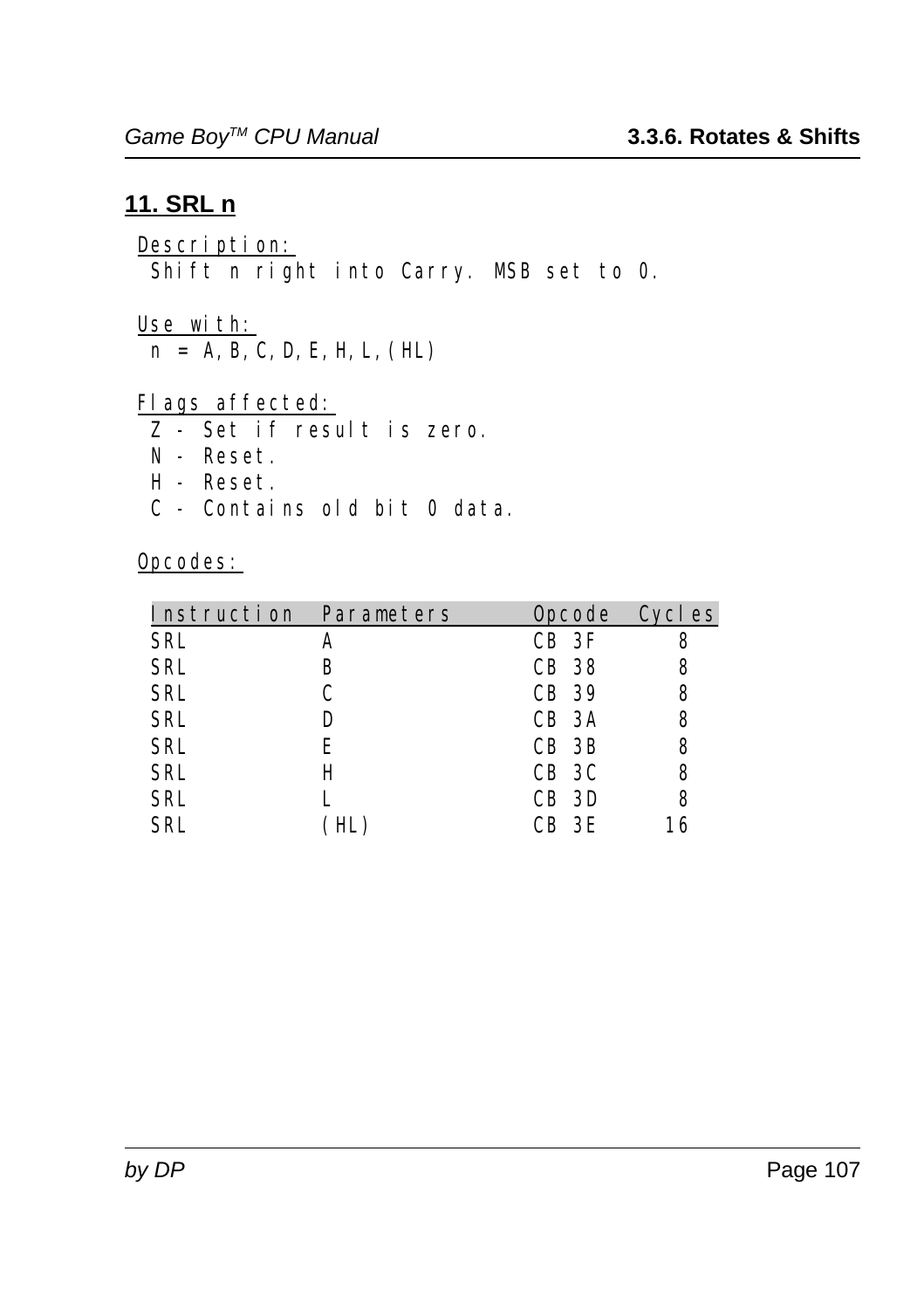## **3.3.7. Bit Opcodes**

## **1. BIT b,r**

Description:

Test bit b in register r.

Use with:

 $\overline{b} = 0 - 7$ ,  $\Gamma = A, B, C, D, E, H, L, (HL)$ 

### Flags affected:

- Z Set if bit b of register r is 0.
- N Reset.
- H Set.
- C Not affected.

|      | <b>Opcode</b>          | Cycl es |
|------|------------------------|---------|
| b, A | CB 47                  | 8       |
| b, B | CB 40                  | 8       |
| b, C | CB 41                  | 8       |
| b, D | CB 42                  | 8       |
| b, E | CB 43                  | 8       |
| b, H | CB 44                  | 8       |
| b, L | CB 45                  | 8       |
| (HL) | 46<br>CВ               | 16      |
|      | Instruction Parameters |         |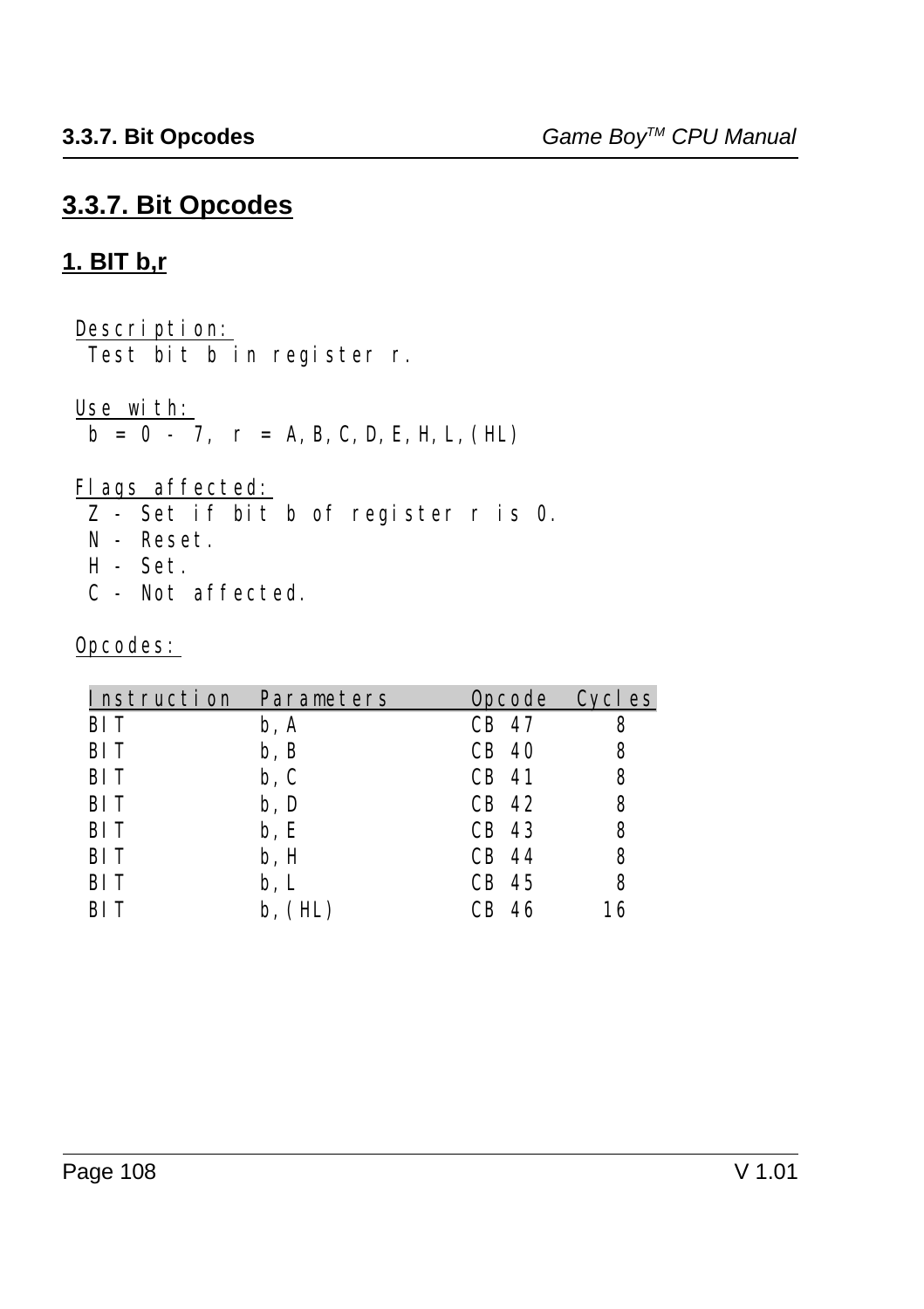### **2. SET b,r**

Description: Set bit b in register r.

<u>Use with:</u>  $\mathbf{b} = \mathbf{0} - 7$ ,  $\mathbf{r} = \mathbf{A}, \mathbf{B}, \mathbf{C}, \mathbf{D}, \mathbf{E}, \mathbf{H}, \mathbf{L}, (\mathbf{H}\mathbf{L})$ 

#### Flags affected: None.

| Instruction Parameters |                          | Opcode Cycles     |    |
|------------------------|--------------------------|-------------------|----|
| <b>SET</b>             | b, A                     | CB C7             | 8  |
| <b>SET</b>             | b, B                     | CB CO             | 8  |
| SET                    | $\mathbf{b}, \mathbf{C}$ | CB C1             | 8  |
| SET                    | b, D                     | CB C <sub>2</sub> | 8  |
| <b>SET</b>             | b, E                     | CB C3             | 8  |
| <b>SET</b>             | b, H                     | CB C4             | 8  |
| <b>SET</b>             | b, L                     | CB C5             | 8  |
| <b>SET</b>             | b. (HL)                  | - C6              | 16 |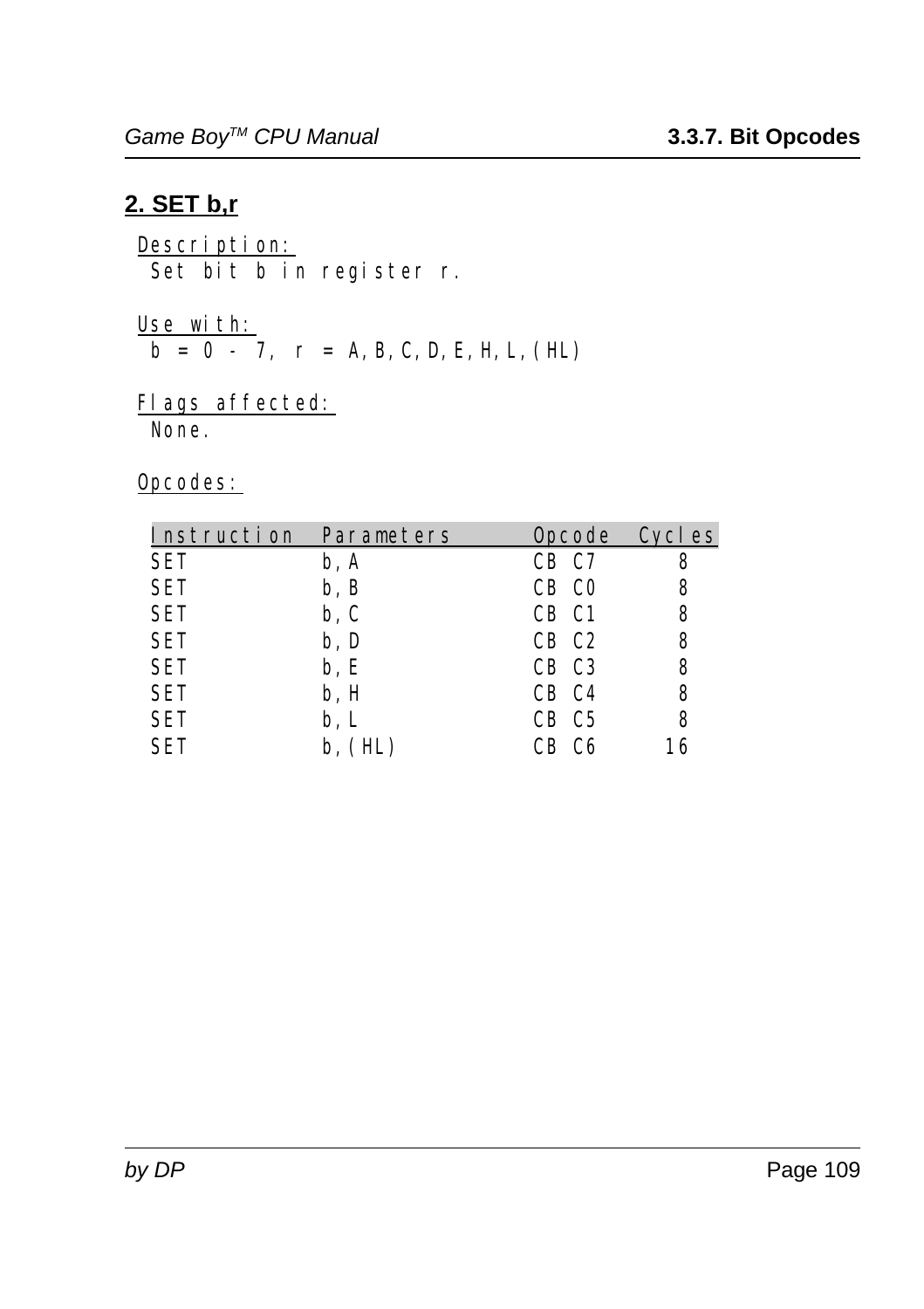# **3. RES b,r**

# Description:

Reset bit b in register r.

#### <u>Use with:</u>

 $b = 0 - 7$ ,  $r = A, B, C, D, E, H, L, (HL)$ 

### Flags affected:

None.

| Instruction Parameters |         | Opcode Cycles |    |
|------------------------|---------|---------------|----|
| <b>RES</b>             | b, A    | CB 87         | 8  |
| <b>RES</b>             | b, B    | <b>CB 80</b>  | 8  |
| <b>RES</b>             | b, C    | CB 81         | 8  |
| <b>RES</b>             | b, D    | CB 82         | 8  |
| <b>RES</b>             | b, E    | CB 83         | 8  |
| <b>RES</b>             | b, H    | CB 84         | 8  |
| <b>RES</b>             | b, L    | CB 85         | 8  |
| <b>RES</b>             | b. (HL) | 86<br>CB -    | 16 |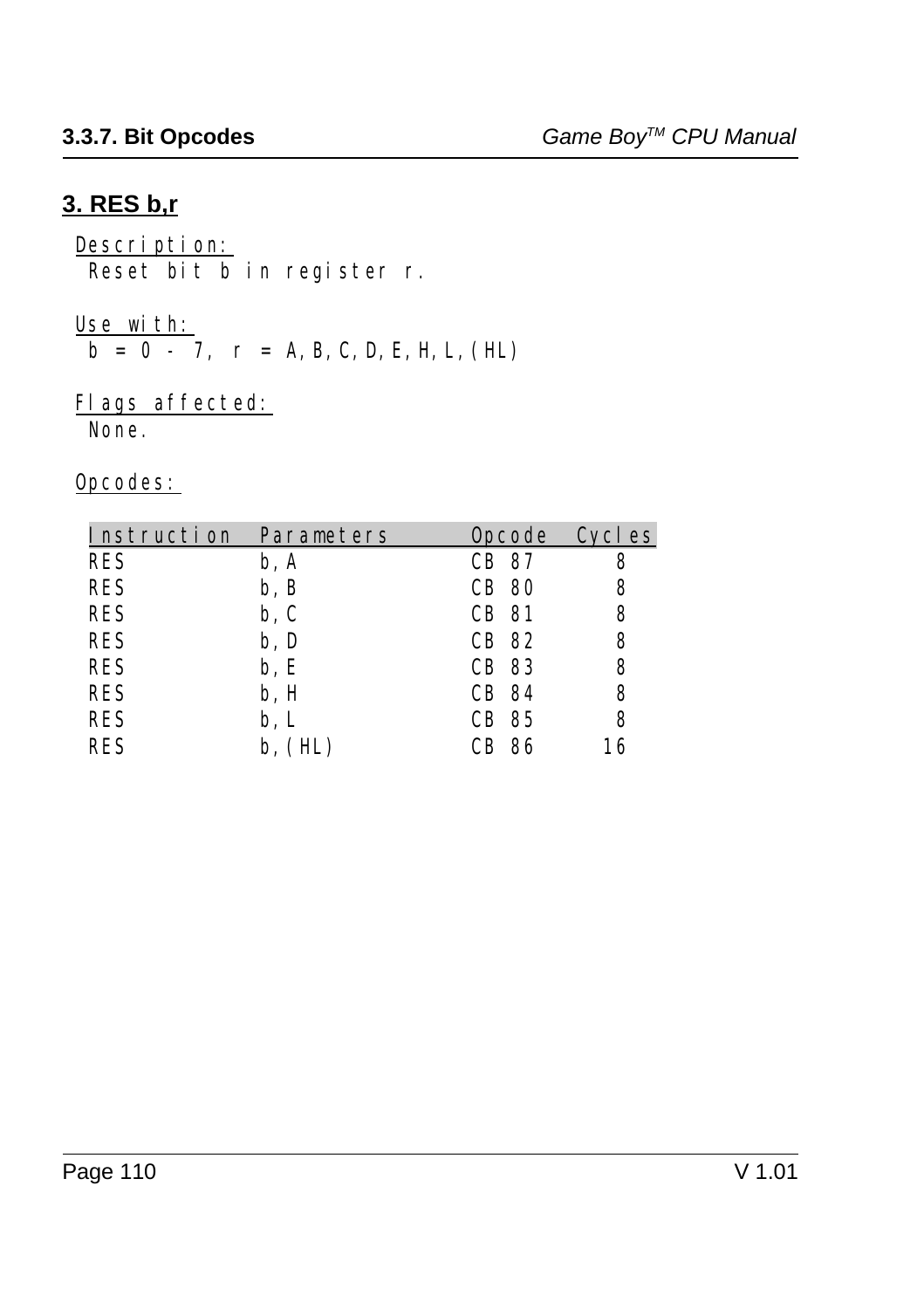# **3.3.8. Jumps**

#### **1. JP nn**

Description: Jump to address nn.

Use with:

nn = two byte immediate value. (LS byte first.)

#### Opcodes:

| Instruction Parameters |    | Opcode Cycles |  |
|------------------------|----|---------------|--|
|                        | nn |               |  |

# **2. JP cc,nn**

Description: Jump to address n if following condition is true:  $cc = NZ$ , Jump if Z flag is reset.  $cc = Z$ , Jump if Z flag is set.  $cc = NC$ , Jump if C flag is reset.  $cc = C$ , Jump if C flag is set.

Use with:

nn = two byte immediate value. (LS byte first.)

| Instruction Parameters |           | Opcode Cycles  |    |
|------------------------|-----------|----------------|----|
| .JP                    | NZ, nn    | C2             | 12 |
| .JP                    | Z, nn     | CА             | 12 |
| .JP                    | $NC$ , nn | D <sub>2</sub> | 12 |
| ΙP                     | C. nn     | DА             | 12 |
|                        |           |                |    |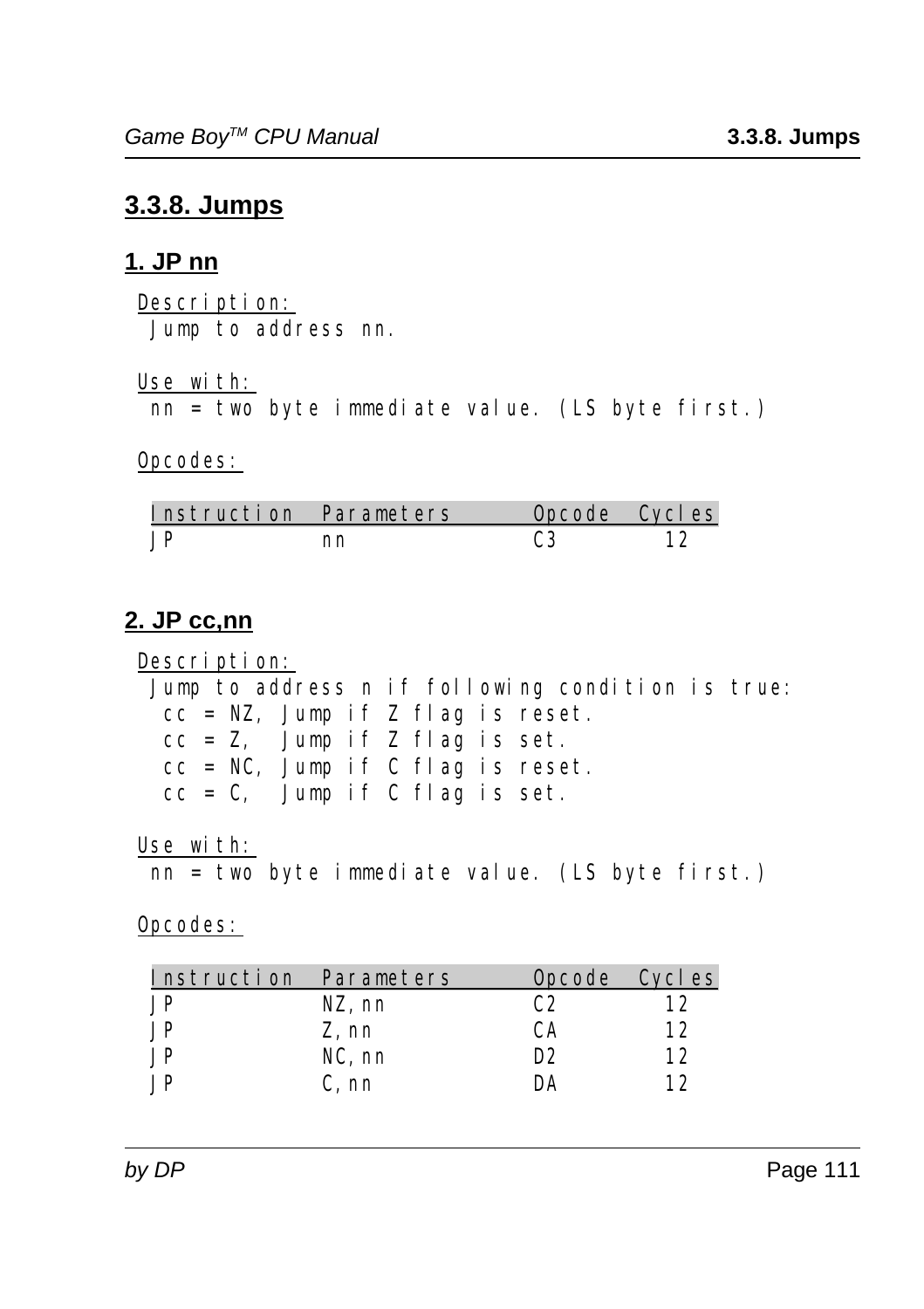# **3. JP (HL)**

Description:

Jump to address contained in HL.

#### Opcodes:

| Instruction Parameters | Opcode Cycles |  |
|------------------------|---------------|--|
|                        |               |  |

### **4. JR n**

#### Description:

Add n to current address and jump to it.

#### Use with:

 $n = one$  byte signed immediate value

| Instruction Parameters | Opcode Cycles |  |
|------------------------|---------------|--|
|                        |               |  |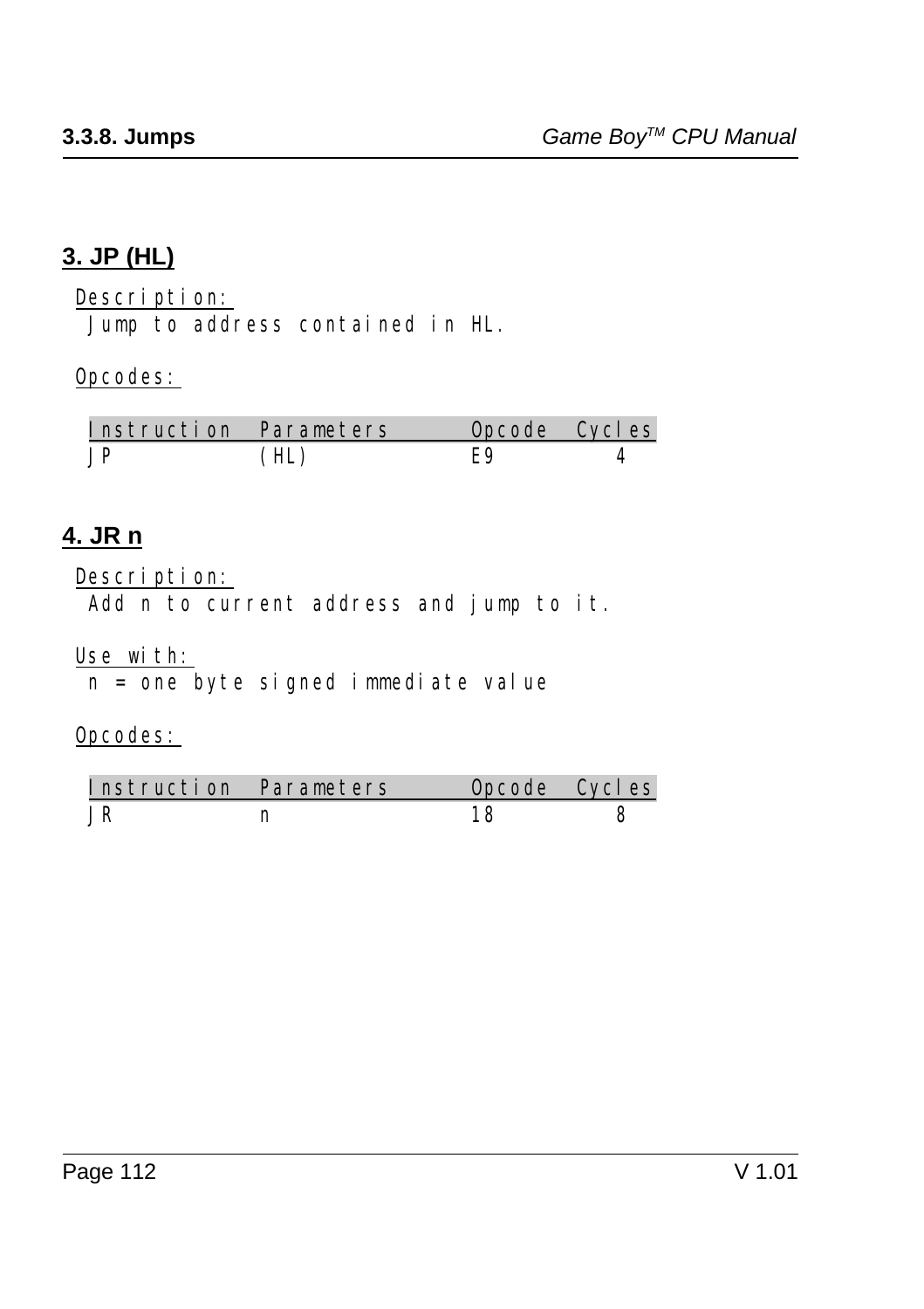### **5. JR cc,n**

#### Description:

 If following condition is true then add n to current address and jump to it:

Use with:

 n = one byte signed immediate value  $cc = NZ$ , Jump if Z flag is reset. cc = Z, Jump if Z flag is set. cc = NC, Jump if C flag is reset.  $cc = C$ , Jump if C flag is set.

| Instruction Parameters |          |    | Opcode Cycles |
|------------------------|----------|----|---------------|
| JR                     | *<br>NZ. | 20 |               |
| JR                     | -∗       | 28 |               |
| JR                     | NC. *    | 30 |               |
|                        | ∗        | २९ |               |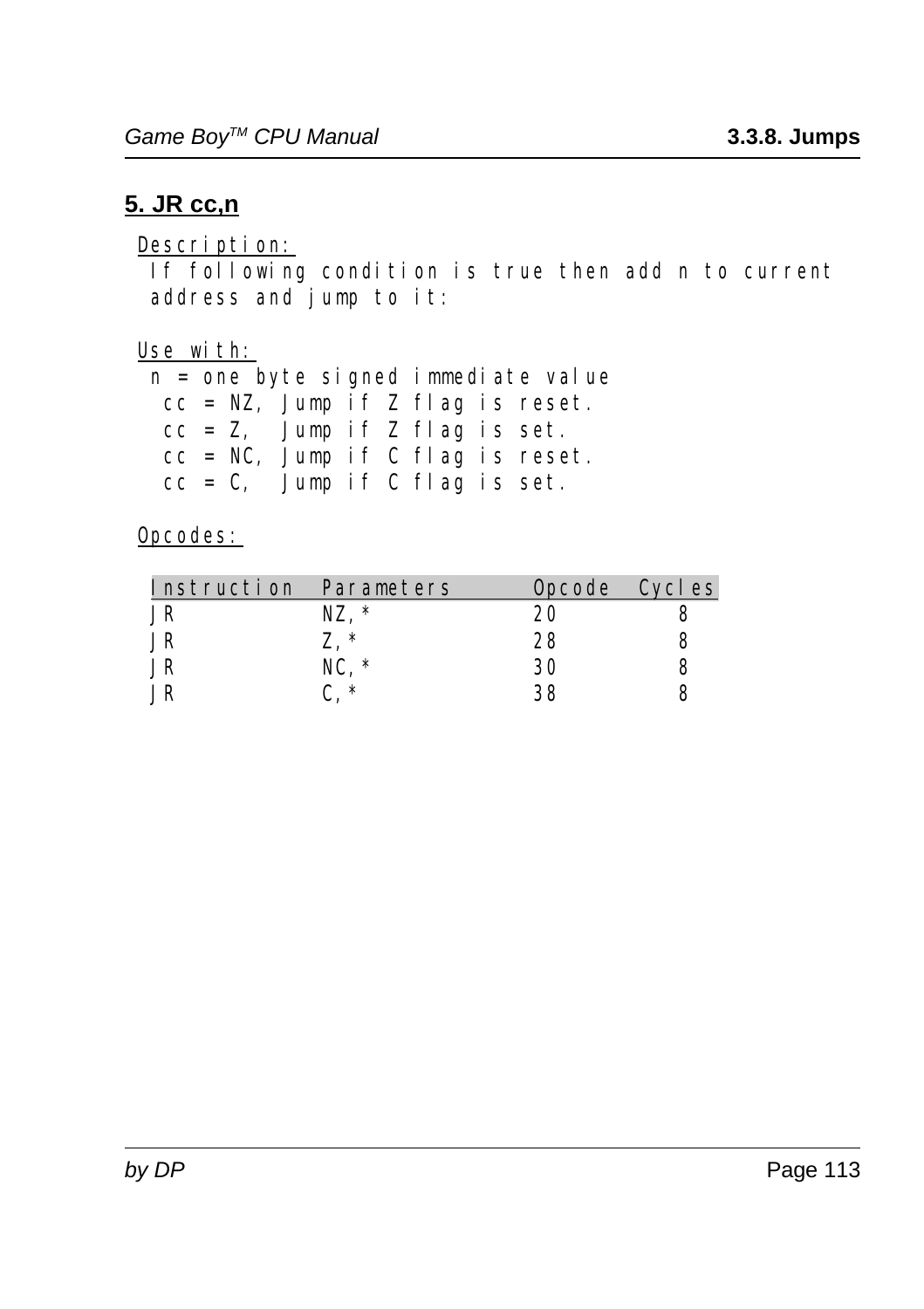# **3.3.9. Calls**

### **1. CALL nn**

Description:

 Push address of next instruction onto stack and then jump to address nn.

Use with:

 $\overline{\text{nn} = \text{two}}$  byte immediate value. (LS byte first.)

| Instruction Parameters |    | Opcode Cycles |    |
|------------------------|----|---------------|----|
| CALL.                  | nn |               | 12 |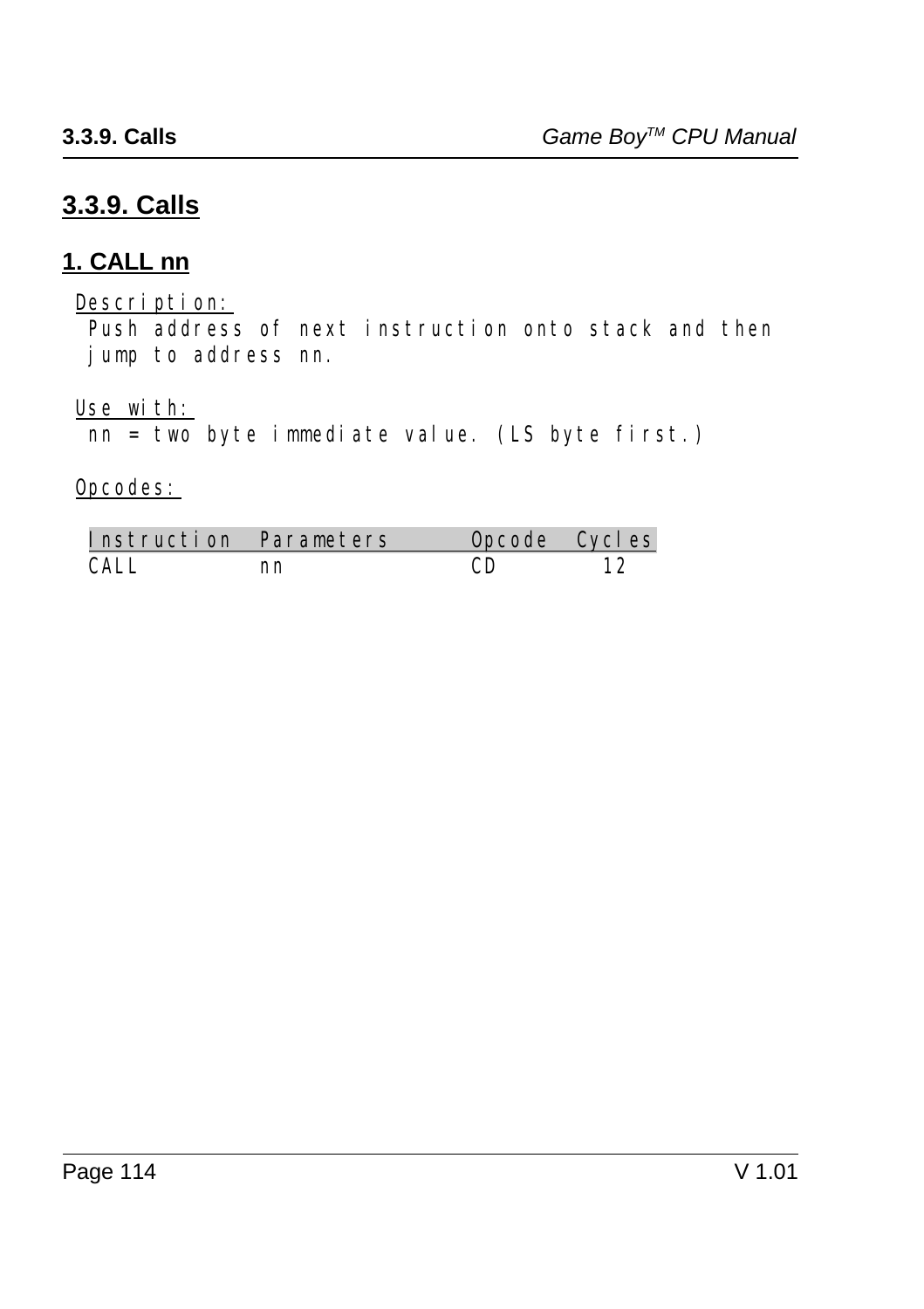# **2. CALL cc,nn**

Description: Call address n if following condition is true:  $cc = NZ$ , Call if Z flag is reset.  $cc = Z$ , Call if Z flag is set.  $cc = NC$ , Call if C flag is reset.  $cc = C$ , Call if C flag is set.

Use with:

nn = two byte immediate value. (LS byte first.)

| Instruction Parameters |           | Opcode Cycles |    |
|------------------------|-----------|---------------|----|
| CALL.                  | NZ, nn    | C4            | 12 |
| CALL.                  | Z, nn     | CC.           | 12 |
| CALL.                  | $NC$ , nn | D4            | 12 |
|                        | C. nn     | DС            | 12 |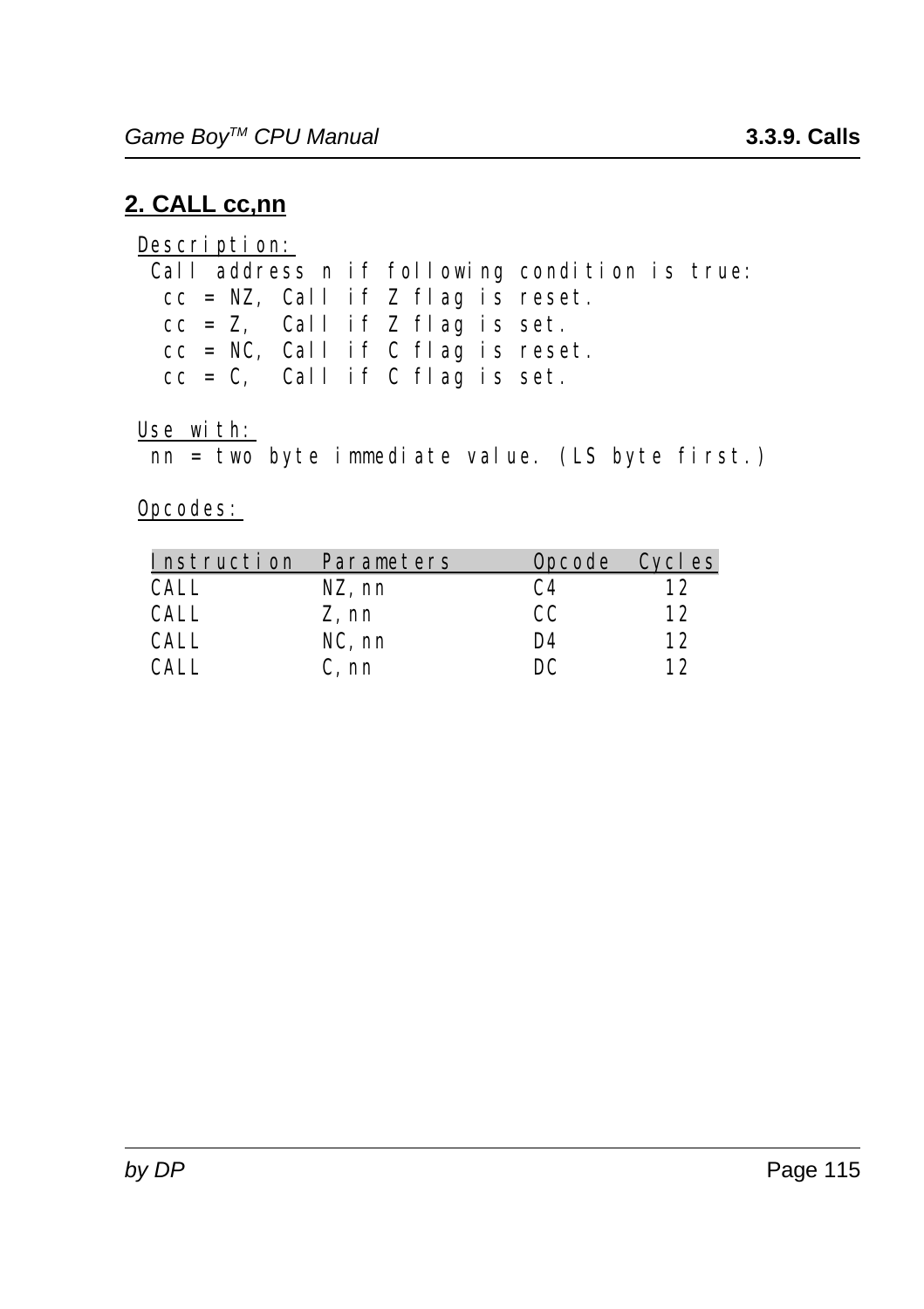# **3.3.10. Restarts**

### **1. RST n**

Description: Push present address onto stack. Jump to address  $$0000 + n$ .

Use with:

n = \$00,\$08,\$10,\$18,\$20,\$28,\$30,\$38

| Instruction | Parameters | <b>Opcode</b> | Cycles |
|-------------|------------|---------------|--------|
| <b>RST</b>  | 00H        | C7            | 32     |
| <b>RST</b>  | 08H        | CF            | 32     |
| <b>RST</b>  | 10H        | D7            | 32     |
| <b>RST</b>  | 18H        | DF            | 32     |
| <b>RST</b>  | 20H        | E7            | 32     |
| <b>RST</b>  | 28H        | EF            | 32     |
| <b>RST</b>  | 30H        | F7            | 32     |
| <b>RST</b>  | 38H        | FF            | 32     |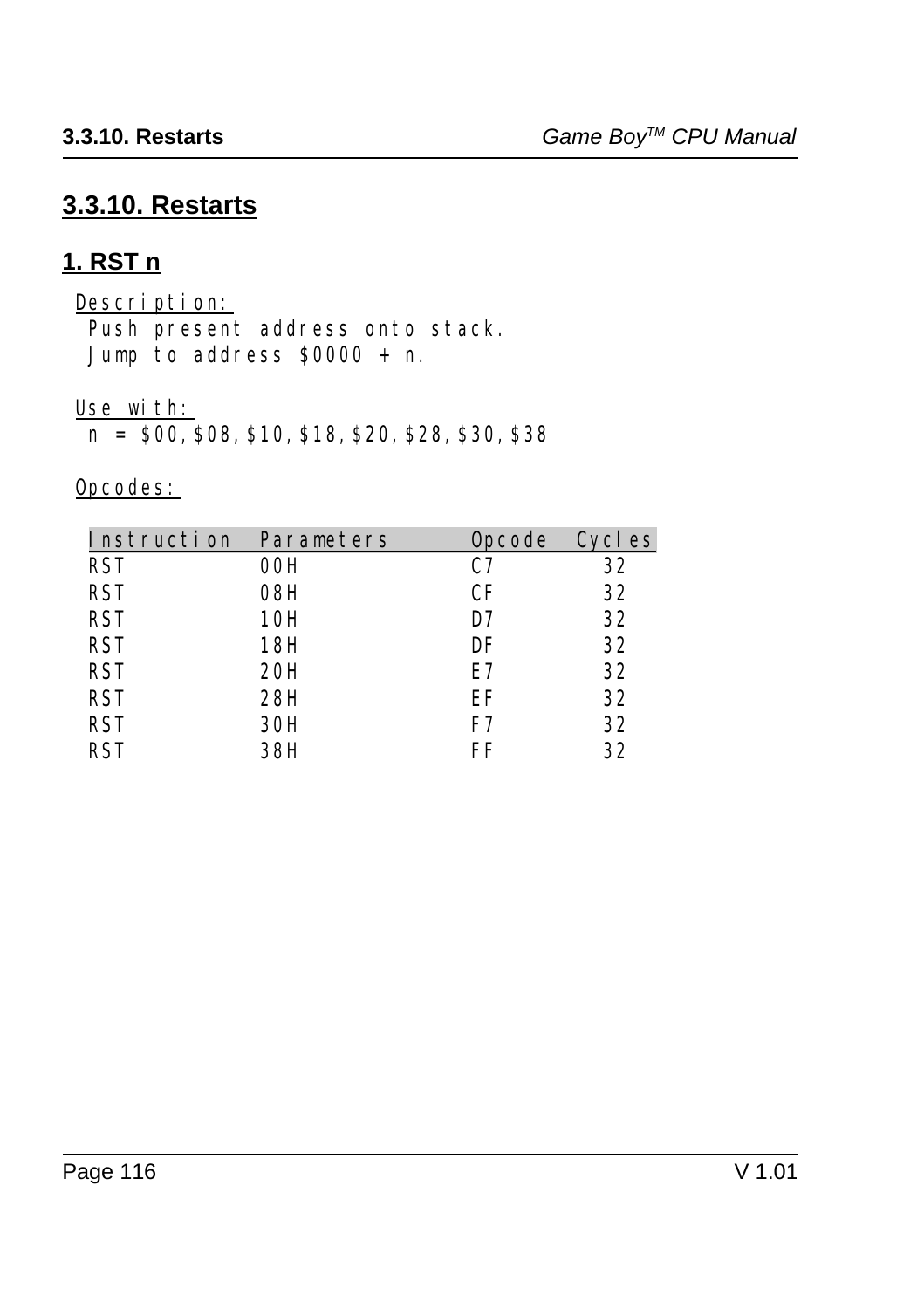# **3.3.11. Returns**

# **1. RET**

Description:

Pop two bytes from stack & jump to that address.

Opcodes:

| Instruction Parameters |  | Opcode Cycles |
|------------------------|--|---------------|
| <b>RET</b>             |  |               |

# **2. RET cc**

Description:

Return if following condition is true:

Use with:

| $cc = NZ$ , Return if Z flag is reset. |  |  |  |
|----------------------------------------|--|--|--|
| $cc = Z$ , Return if Z flag is set.    |  |  |  |
| $cc = NC$ , Return if C flag is reset. |  |  |  |
| $cc = C$ , Return if C flag is set.    |  |  |  |

| Instruction Parameters |    | Opcode Cycles |  |
|------------------------|----|---------------|--|
| RET                    |    |               |  |
| RET                    |    | C8            |  |
| RET                    | NC | DO            |  |
| RFT                    |    | ng            |  |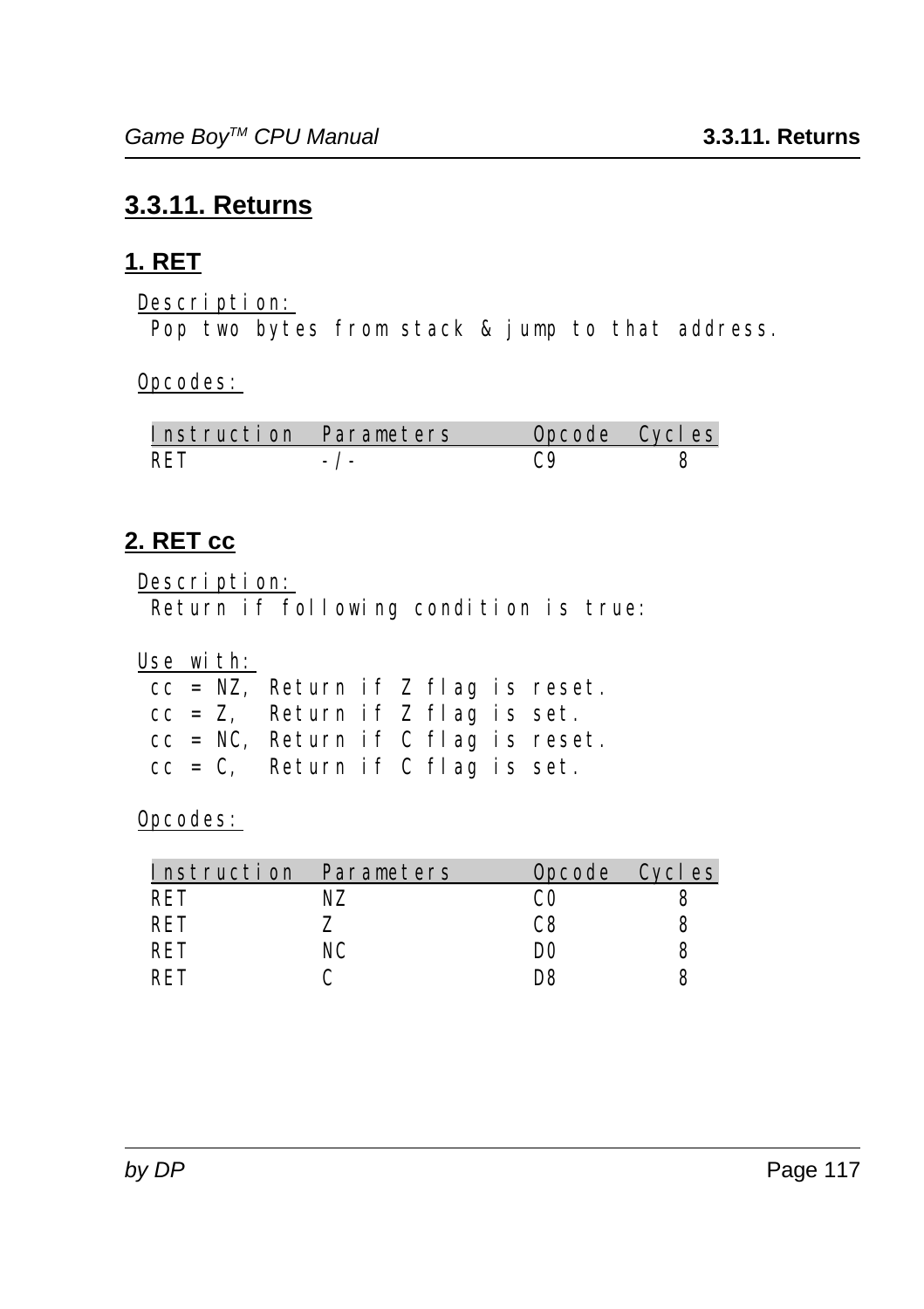# **3. RETI**

Description:

 Pop two bytes from stack & jump to that address then enable interrupts.

| Instruction Parameters | Opcode Cycles |  |
|------------------------|---------------|--|
| RFTI                   | Do            |  |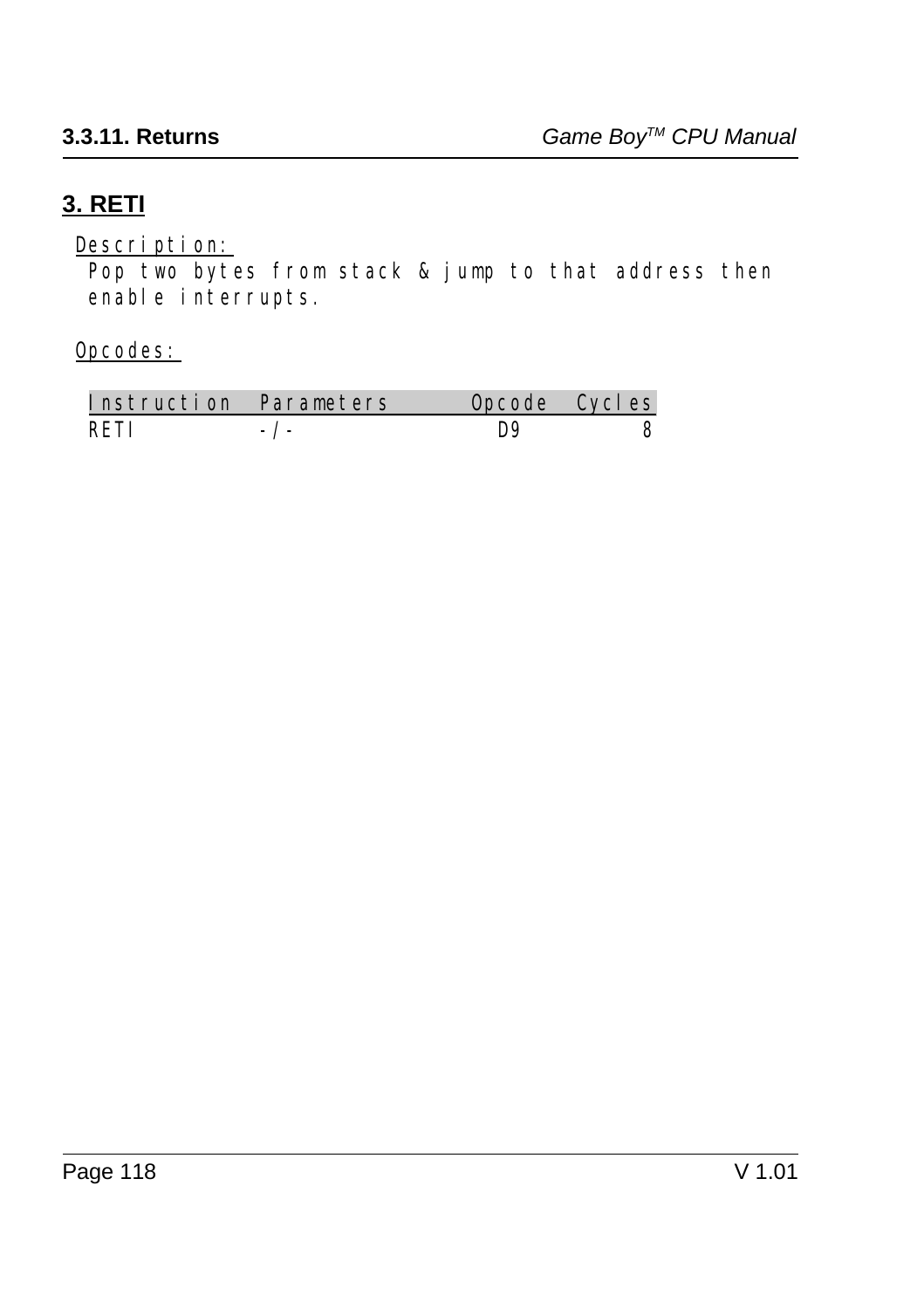# **4. Super Game Boy commands**

# **4.1. Foreword**

*Super GameBoy Commands, Extracted by kOOPa, 15-Feb-98 ----------------------------------------------------- Last updated by: Bowser, 13-June-98*

Updates:

Block Area mode (\$04) control codes updated Line mode (\$05) written Divide mode (\$06) written 1CHR mode (\$07) written

 A SGB command transfer is 128 bits + a zero bit. The first five bits of the first byte is the command byte. The last 3 bits of the first byte represent the number of 128 bit packages to be sent. Unused bits in a SGB command transfer should be set to 0.

 Most of the commands listed below only transfer one package. The command bytes below are preceded by the # character to remind you that they have to be shifted left three times before used.

# **4.2. Palettes**

 There are several different types of palettes in the SGB. One type is the System color palette. It is a virtual palette rather than a hardware palette. The hardware color palette is shown at the bottom of this document and contains what are called the SGB color palettes and also holds the SGB Border palette.

 As far as SGB onscreen colors are concerned there are only really two palette types: SGB color palettes and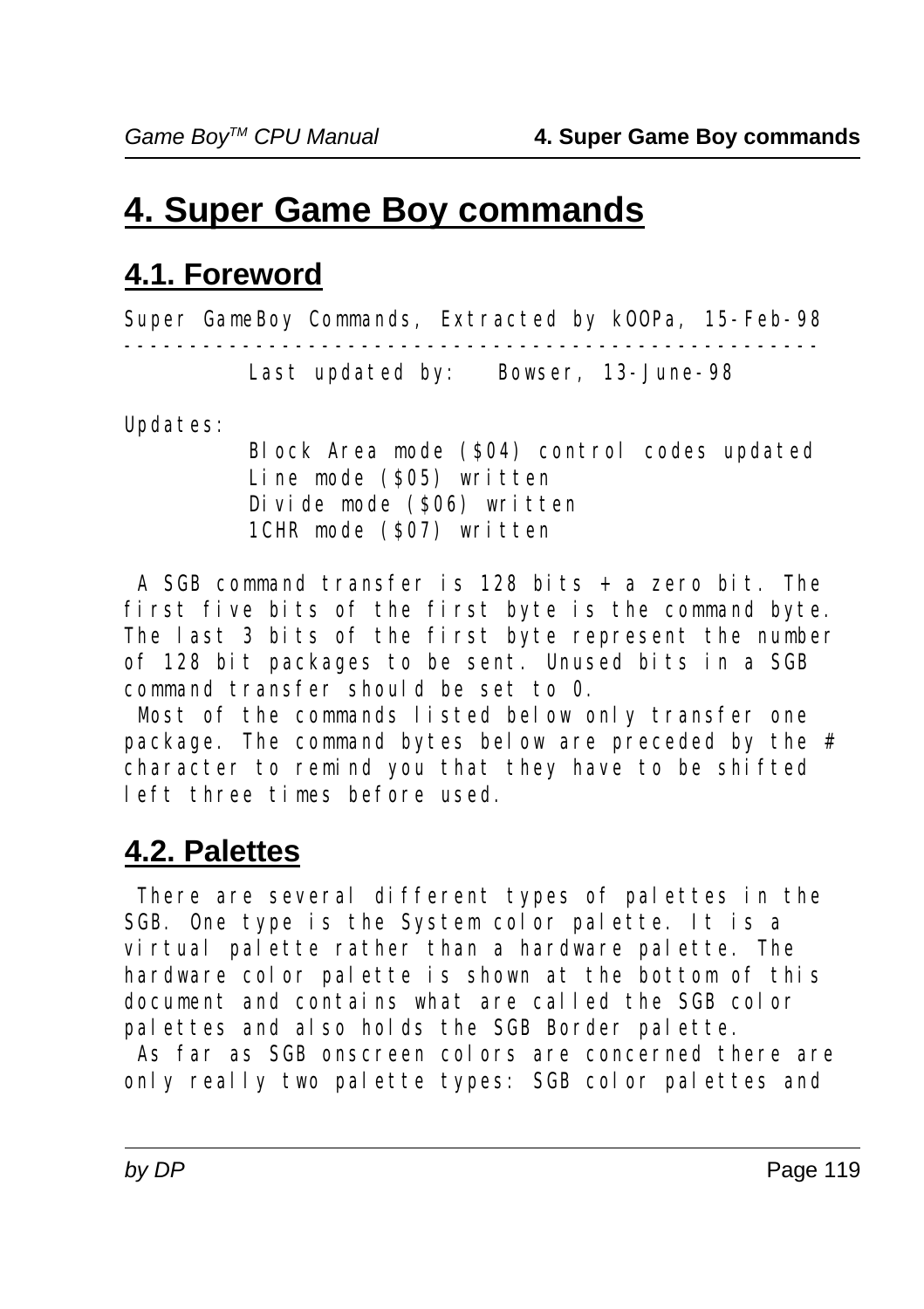the SGB border palette.

 The SGB border palette is setup using command \$14. There are 64 colors in this palette.

 The SGB color palettes may be set directly using commands \$00-\$03. There are a total of four of these palettes and they determine which colors are used in the main game action window. The color for bit 00 will be the same for all SGB color palettes. The color most recently stored in bit 00 will be used.

 The SGB color palettes may be set indirectly using the System color palettes using commands \$0a-\$0b. There are a total of 512 of these palettes.

# **4.3. SGB Border**

 The SGB border is often shown as colorful graphics that surround the main game action window. The truth is that the SGB border actually covers the whole viewing screen and has the highest viewing priority. The reason it appears be just a "border" around most games is due to the fact that usually a 160x144 pixel wide box is drawn in the center of the SGB "border" using color 0. Since this color is transparent, the main game action window under it is visible.

 Creating a program to convert a 16-color GIF to a SGB border is relatively easy and has been done for DOS. (i.e.gif2sopt.exe) What is not so easy is converting a 64-color GIF to a SGB border because each tile only has access to 16-colors. The 16-color palette that the tile has access to is determined by the tile attribute byte. The tile attribute byte is described in the 'Picture Transfer' command (\$14) below.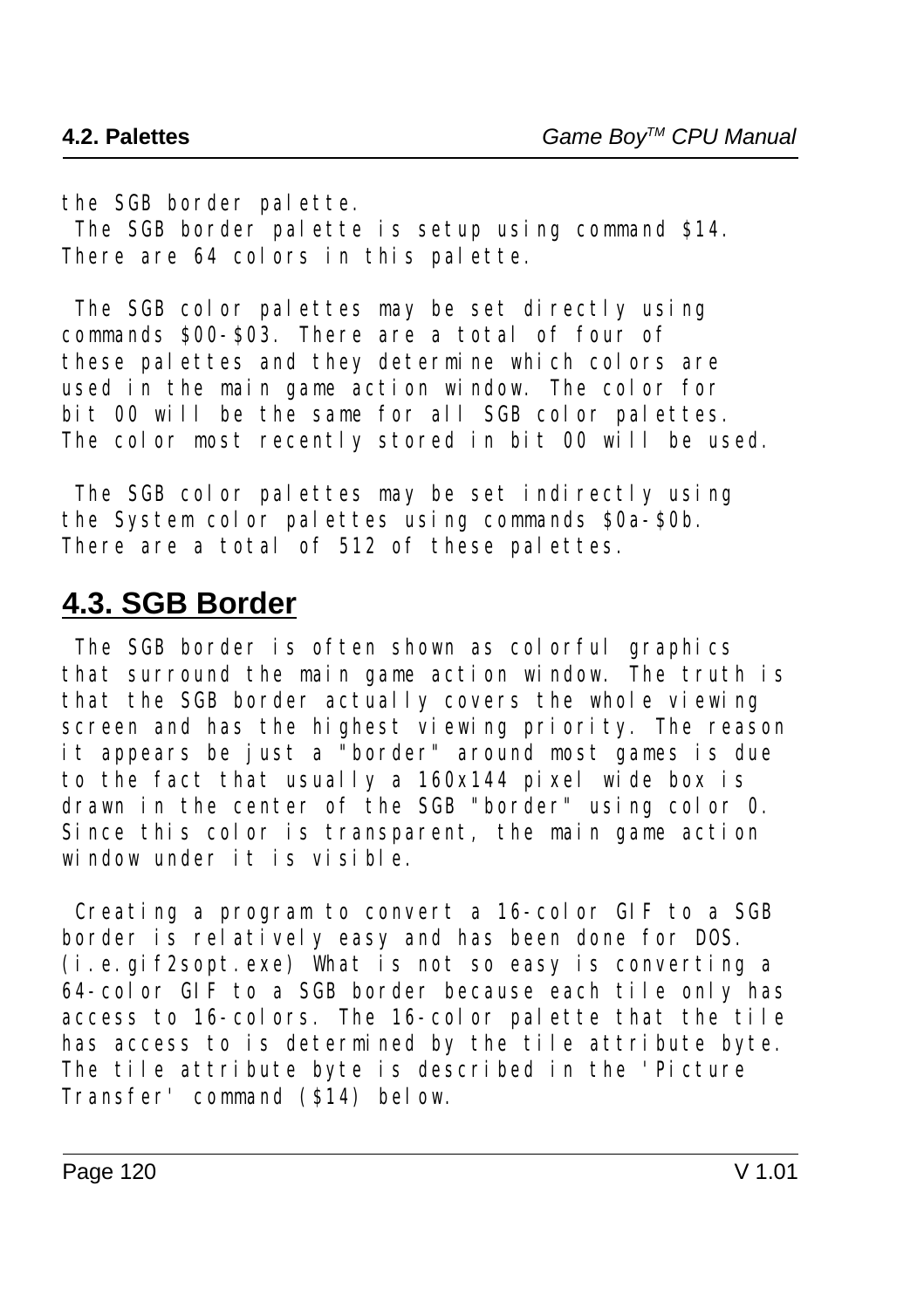# **4.4. Main Action Window**

 The SGB cartridge that plugs into the SNES contains a GB CPU. The SNES is able to video capture the video output of this GB CPU and display it on the screen as the main game action window. Since the SNES is only doing a raw video capture it only knows about 4 levels of grey coming from the GB CPU. In order to add more than 4 colors to the main game action window, the SGB software allows you to assign 1 of the 4 SGB color palettes for each 8x8 tile position in this window.  $\overline{\text{}}$ "Block"(\$4), "Line"(\$5), "Divide"(\$6), "1Chr"(\$7), and "Set Attr from ATF"(\$15) all are different means for setting the palettes for each 8x8 tile location. On reset, each 8x8 tile position defaults to SGB color palette 0.

 Commands \$4-\$7 are various methods for block-setting the 8x8 tile color palettes. The "Set Attr from ATF" (\$15) allows you to select 1 of 45 "ATtribute Files". Each "ATtribute File" contains 90 bytes (20x18x2 bits). By selecting an "ATtribute File", you can exactly select 1 of 4 SGB color palettes for each 8x8 tile location due to the fact that these files contain 2 bits of information for each 8x8 tile location.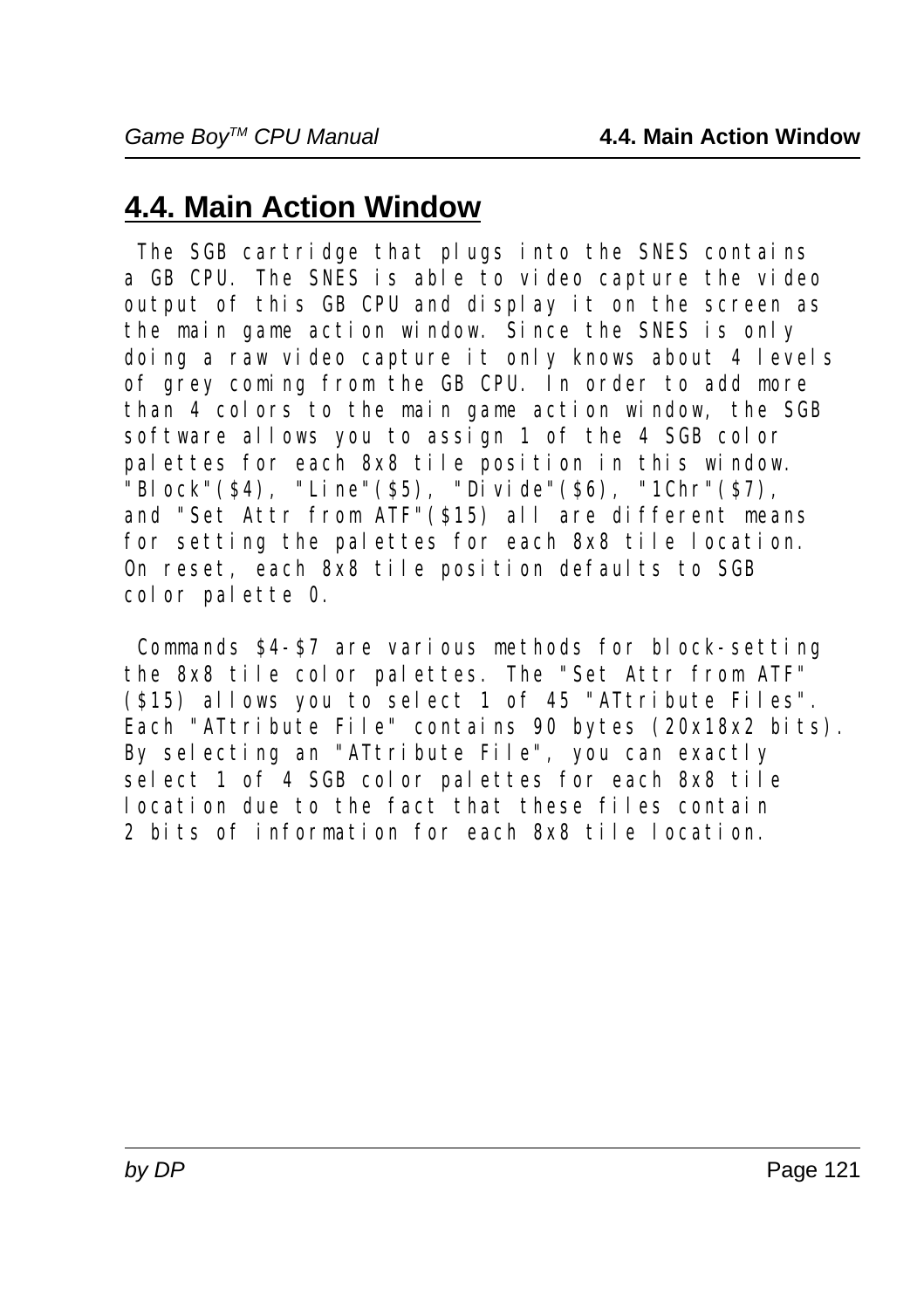# **4.5. Commands**

#### **1. Set SGB color Palettes**

|  |  |  | 0 & 1 (\$00, data) - Download color palettes 0 & 1 |  |  |  |
|--|--|--|----------------------------------------------------|--|--|--|
|  |  |  | 2 & 3 (\$01, data) - Download color palettes 2 & 3 |  |  |  |
|  |  |  | 0 & 3 (\$02, data) - Download color palettes 0 & 3 |  |  |  |
|  |  |  | 1 & 2 (\$03, data) - Download color palettes 1 & 2 |  |  |  |
|  |  |  |                                                    |  |  |  |

Here is example data for setting SGB color palettes 0 & 1:

|               | DW        | \$7fff       | ; white    | ; bit 00 color |  |
|---------------|-----------|--------------|------------|----------------|--|
| :Pallete 0    |           |              |            |                |  |
|               | DW        | <b>S7c00</b> | ; blue     | ; bit 01 color |  |
|               | <b>DW</b> | \$03e0       | ; green    | ; bit 10 color |  |
|               | <b>DW</b> | \$0000       | ; bl ack   | ; bit 11 color |  |
| $:$ Palette 1 |           |              |            |                |  |
|               | <b>DW</b> | \$03ff       | $;$ yellow | ; bit 01 color |  |
|               | <b>DW</b> | \$001f       | ; red      | ; bit 10 color |  |
|               | DW        | \$0000       | ; bl ack   | ; bit 11 color |  |

 Please note that all four SGB color palettes share the same bit 00 color. The color most recently stored in bit 00 will be used.

 Information for calculating the DW color value is given later in this text.

 When using the following four Palette Direct Set commands, the GameBoy image will be altered (colors changed) even if you used the GameBoy Window Mask command to freeze the screen. Therefore use arguments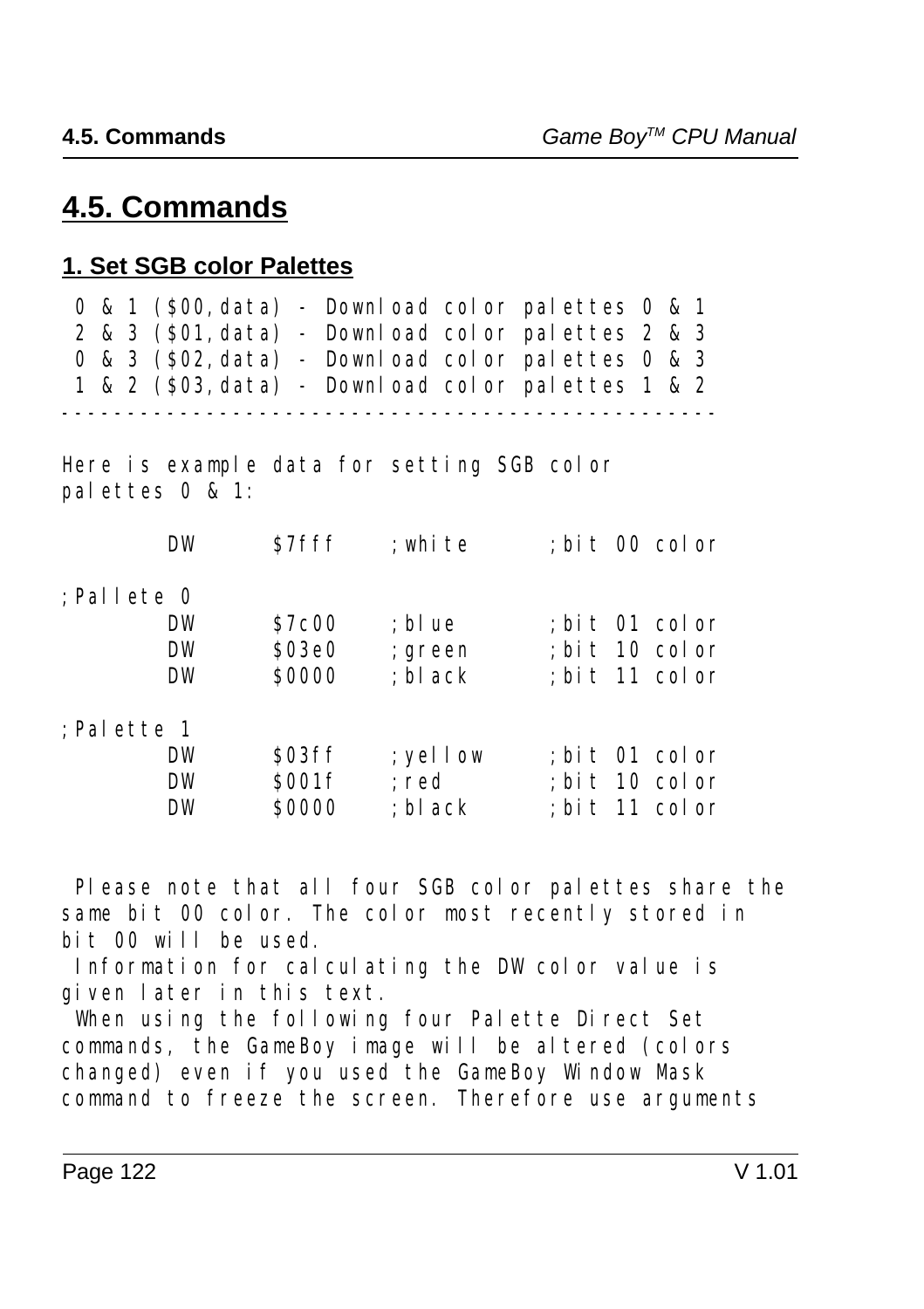Black or White with the Window Mask command before using the following four commands. If you want to freeze the screen, send palette data with the Attribute File ATF0-ATF44. In the event you are changing the screen by sending attribute data and color data at the same time, use Set SGB Palette Indirect command.

#### **2. "Block" Area Designation Mode (\$04)**

(other data shown below)

#### **\$00 - %00100xxx**

 $xxx = # of packets$ 

 **\$01 - %///xxxxx**

 $xxxxx = # of data sets - One data set is control$ code, color palette designation, & the coords.

| $$02 - %///xxx$                              |
|----------------------------------------------|
| $xxx = Control code$                         |
| $000 = don't care$                           |
| $001 =$ set pal (inside block + surrounding  |
| block line) to 'zz' of \$03                  |
| $010 =$ set pal of surrounding block line to |
| 'yy' of $\sqrt{503}$                         |
| $011 =$ set pal inside block to 'yy' &       |
| surrounding block line to 'yy'               |
| $100 =$ set pal outside the block to 'xx'    |
| $101 = set$ pal inside to 'zz' & outside the |
| block to $'xx'$                              |
| $110 =$ set pal outside the block to 'xx'    |
| $111 =$ set pal inside block tp 'zz' +       |
| surrounding line to 'yy' + outside block     |
| to 'xx'                                      |
|                                              |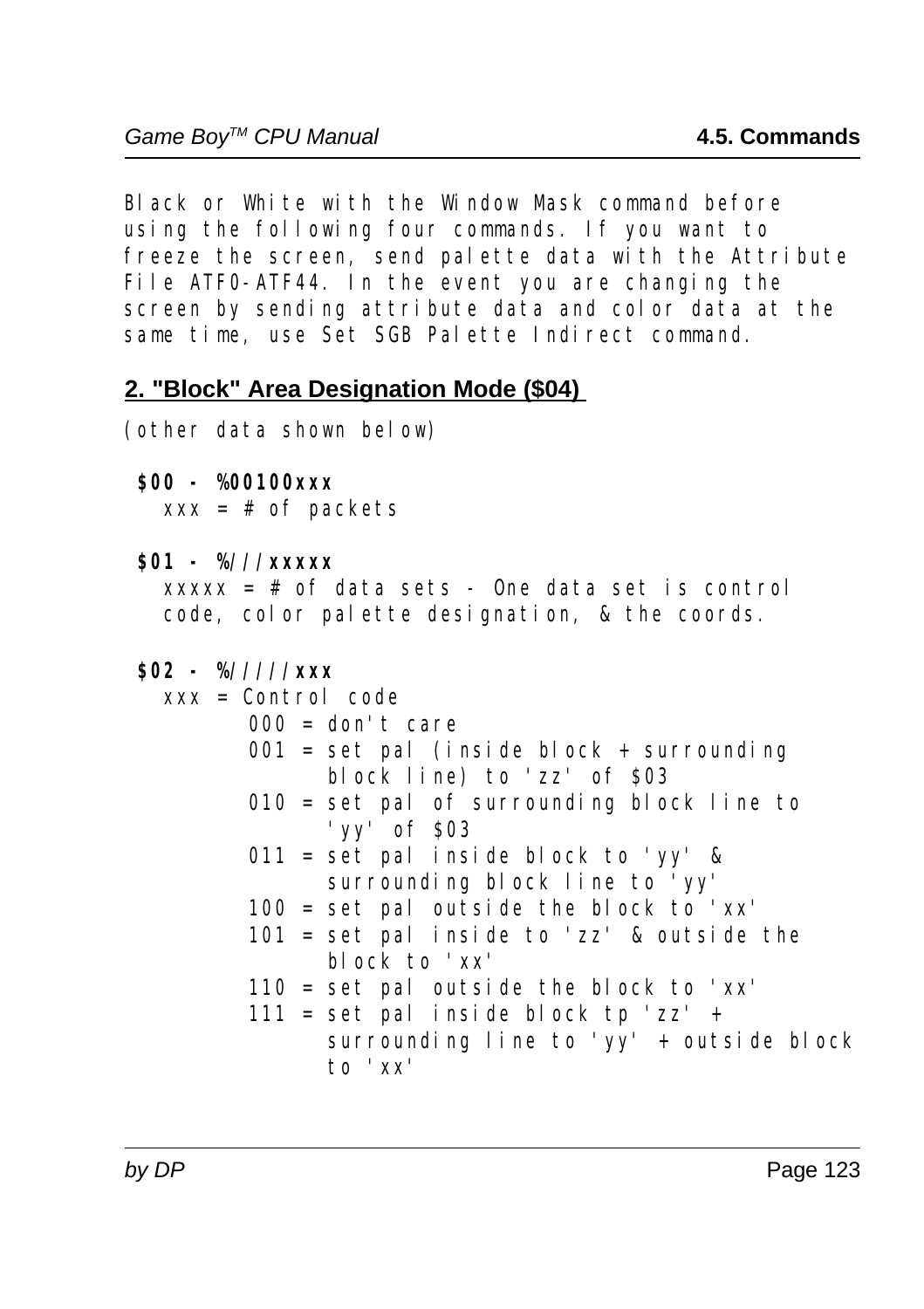**\$03 - %//xxyyzz** Color Palette Designation  $xx = col$  or palette outside surrounded area yy = color palette on surrounding block line  $\overline{zz}$  = color palette inside surrounded area  $$04 - %//xxxxx$  xxxxx = start point H **\$05 - %///xxxxx** xxxxx = start point V **\$06 - %///xxxxx** xxxxx = end point H **807 - %///xxxxx** xxxxx = end point V \$08-\$0d Repeat of \$02-\$07 data if # of data sets > 1. If number of packets is 1, set \$0e & \$0f to \$00.

#### **3. "Line" Area Designation Mode (\$05)**

#### **\$00 - %00101xxx**

 $xxx = # packets$ 

#### **\$01 - %xxxxxxxx**

```
 number of data sets ($1 - $6E), one data set
 controls: code, colours palette designation, and
 coords.
```
#### **\$02 - %xyyzzzzz**

 control code 1'st data set  $x =$ Mode (0 = Horizontal line, 1 = Vertical line) yy = Palette number zzzzz = Line number

One dataset is 1 byte just as  $$02$ . If # data sets = 1, fill with 0's up to SOF.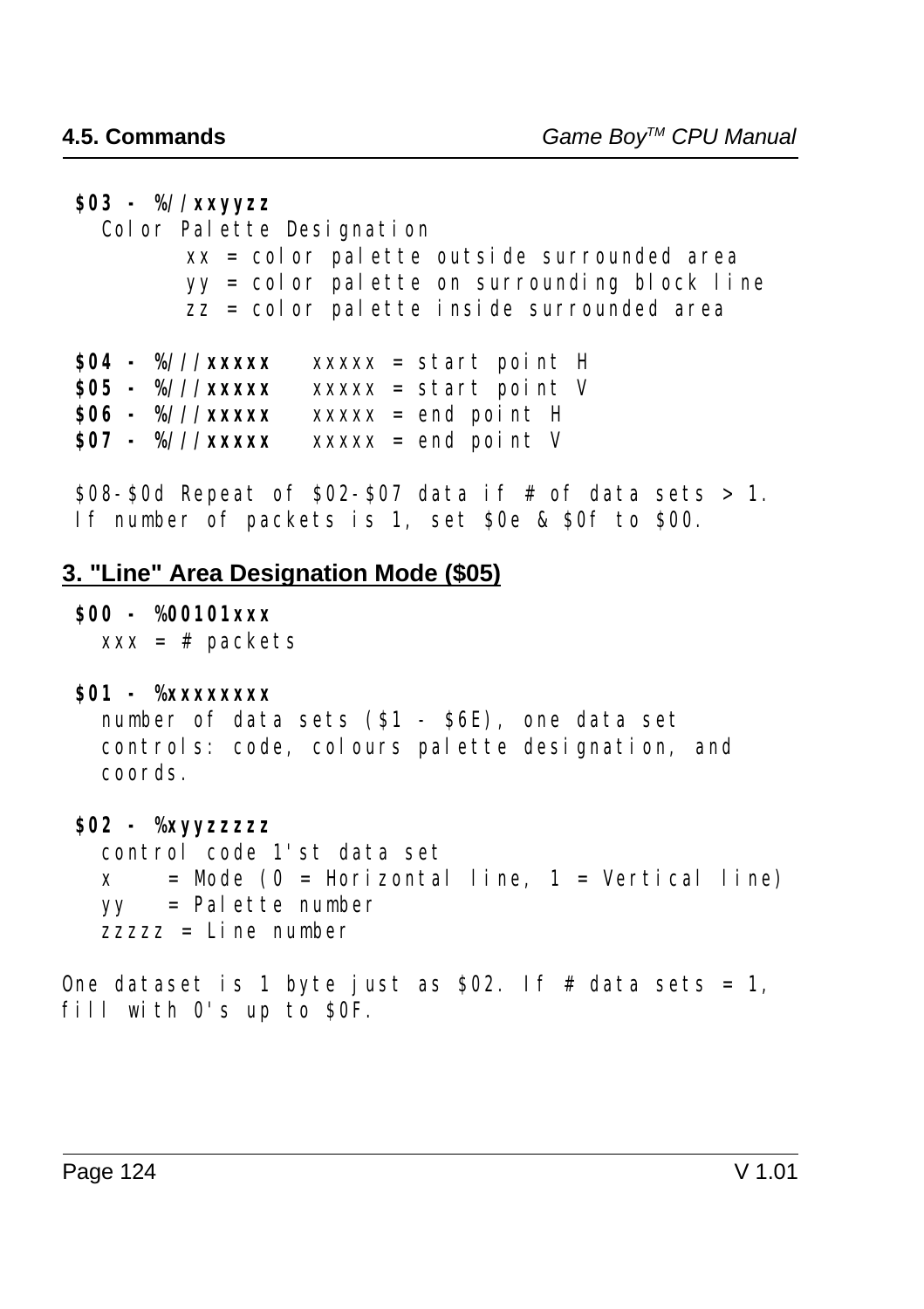```
4. "Divide" Area Designation Mode ($06)
  $00 - %00101001
    (number of packets must be 1)
  $01 - %/vxxyyzz
    control code
   v = Mode (0 = di vide horizontally,
                   1 = Divide vertical)
   xx = Colour palette ON division line
    yy = Colour palette ABOVE & LEFT of division
   \overline{zz} = colour palette BELOW & RIGHT of division
  $02 - %///xxxxx
   xxxxx = Character line number to divide at fill with0's to SOF
5. "1CHR" Area Designation Mode ($07)
  $00 - %00111xxx
         xxx = number of packets (801 - 806) $01 - %///xxxxx
         Beginning X coordinate
  $02 - %///yyyyy
         Beginning Y coordinate
  $03 - %xxxxxxxx
         Number of datasets, 2 bits = 1 dataset
  $04 - %///////x
          MSB of data in $03. Max number = 360.
  $05 - %///////x
```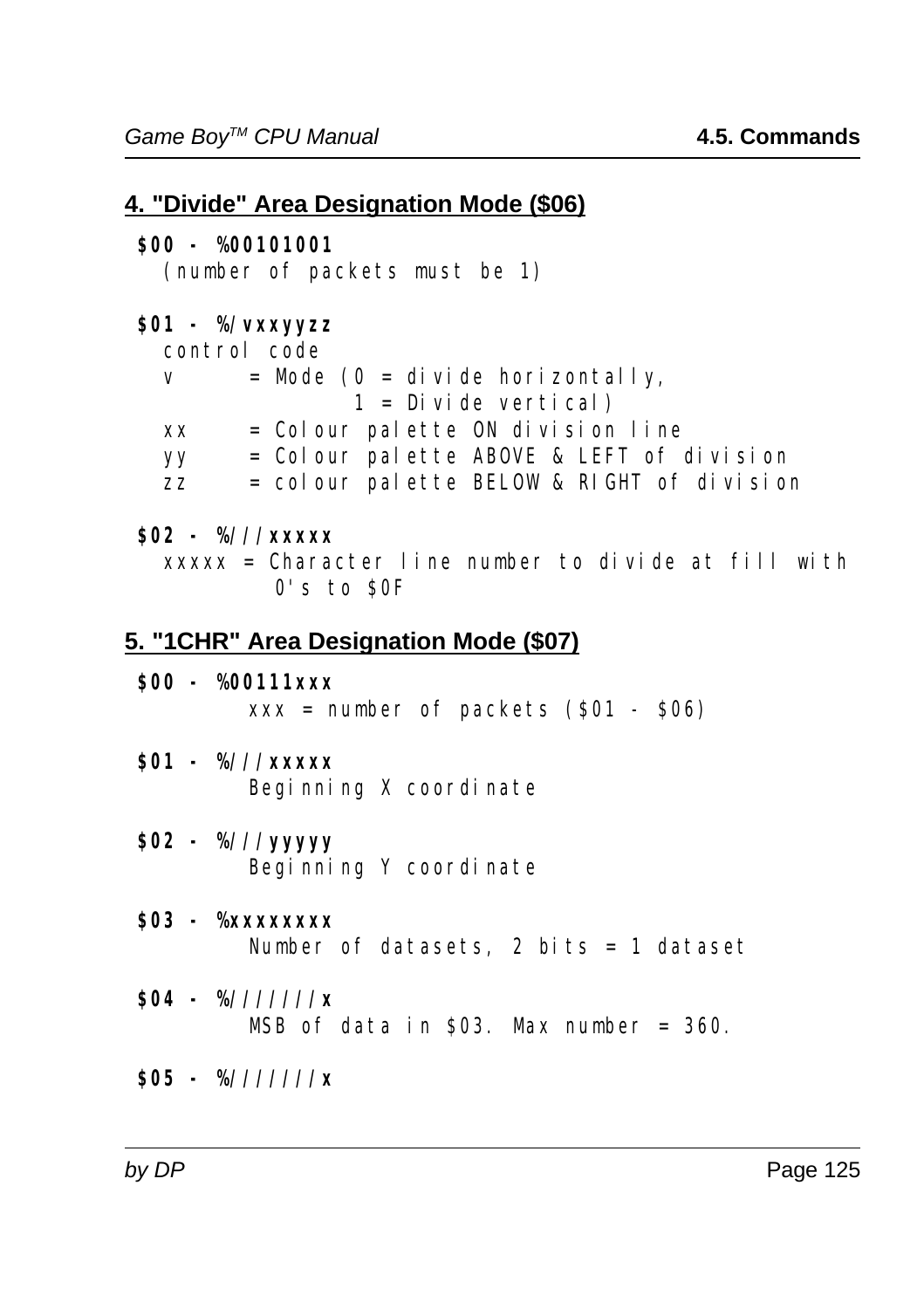Writing style (  $0 = \text{Left} \rightarrow \text{right}, 1 = \text{up} \rightarrow$ down)

#### **\$06 - %vvxxyyzz** data

 $vv = pal$  for dataset 1  $xx =$  pal for dataset 2 yy = pal for dataset 3  $\overline{zz}$  = pal for dataset 4

**\$07 - %vvxxyyzz** data  $etc.$ ...

#### **6. Sound On/Off (\$08)**

### **7. Transfer Sound PRG/DATA (\$09)**

 This transfers your score (in .GAK format) data. Set SGB Palette Indirect (\$0a)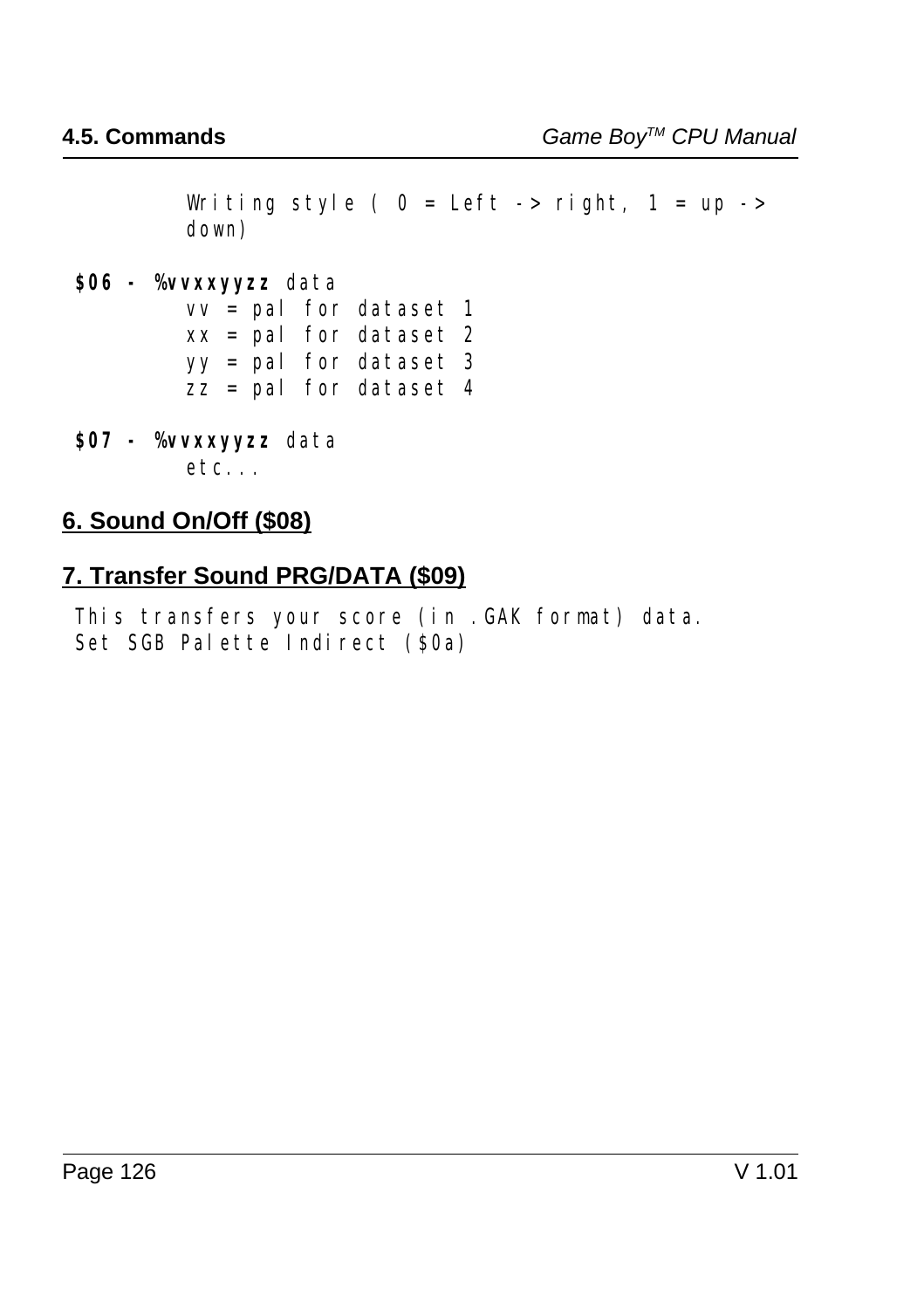# **8. Set System Color Palette Data (\$0b)**

# **9. Enable/Disable Attraction Mode (\$0c)**

# **10. Speed Function (\$0d)**

# **11. SGB Function (\$0e)**

# **12. Super NES WRAM Transfer 1 (\$0f)**

# **13. Super NES WRAM Transfer 2 (\$10)**

# **14. Controller 2 Request (#11) (\$00) - Request 1 play**

# **15. Controller 2 Request (#11) (\$01) - Request 2 play**

Is used to determine if system is SGB or regular GB.

# **16. Set Program Counter (\$12)**

# **17. CharSet Transfer (\$13)**

 (%00000xyy) (x=Char Type:0=BG,1=OBJ y=CharSet Range:  $0=00-7f$ ,  $1=80-ff$ )

 The tiles that are downloaded to the SNES for the border are regular GB tiles that have been modified for extra colors. Every tile consists of 32 bytes. The format is:

 16 bytes - Standard 4 color GB character set 16 bytes - Extended color information

 The same way GB uses two bytes to convey 8 pixels and the 4 colors for each pixel, the extended color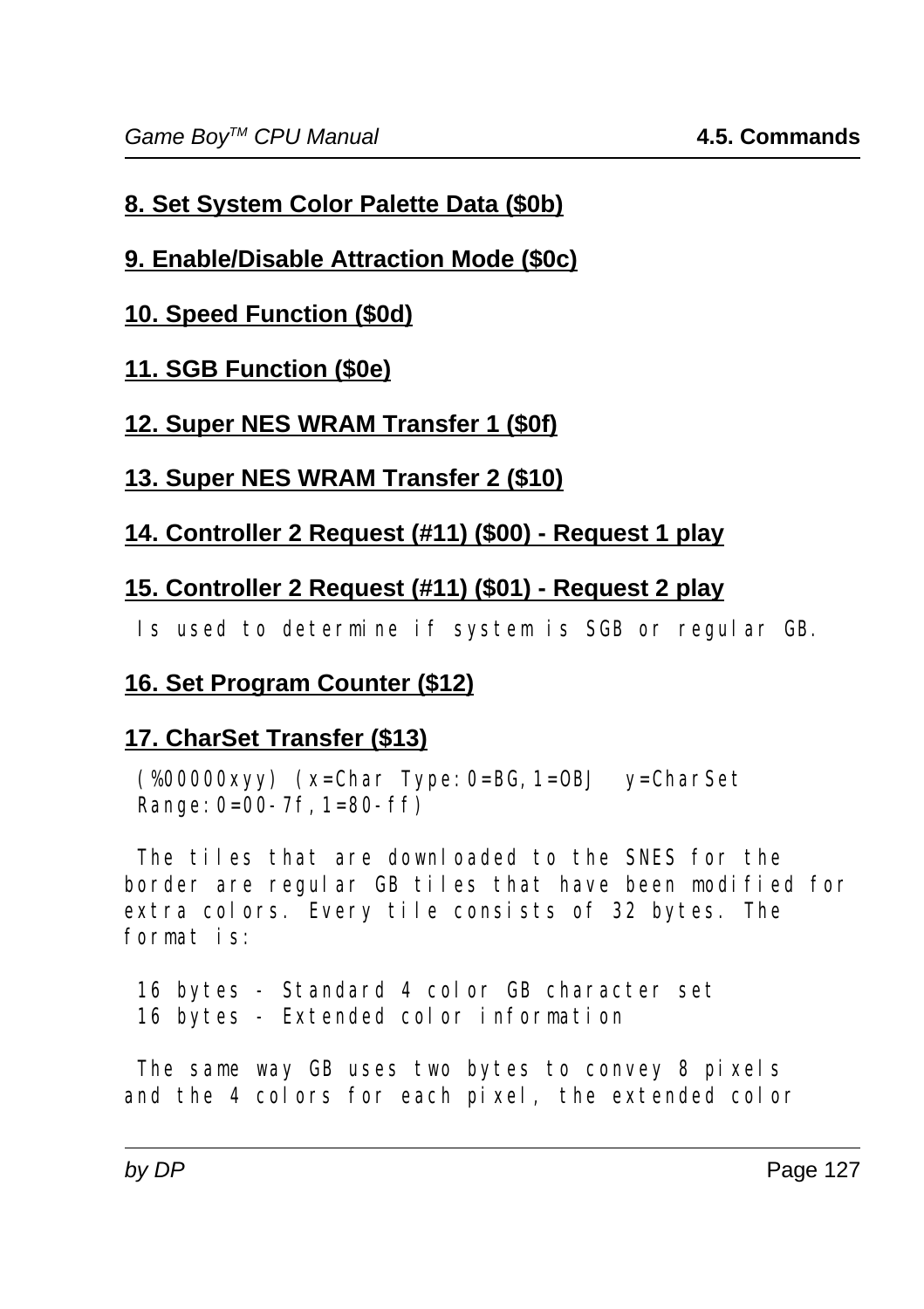info uses the same technique for determining extended colors. This tells the SNES which color palette to use to display each pixel. This allows a total of 16 colors per tile. Since SGB borders support up to 64 colors, access to the other colors are achieved by changing the Major palette number in the picture transfer tile map.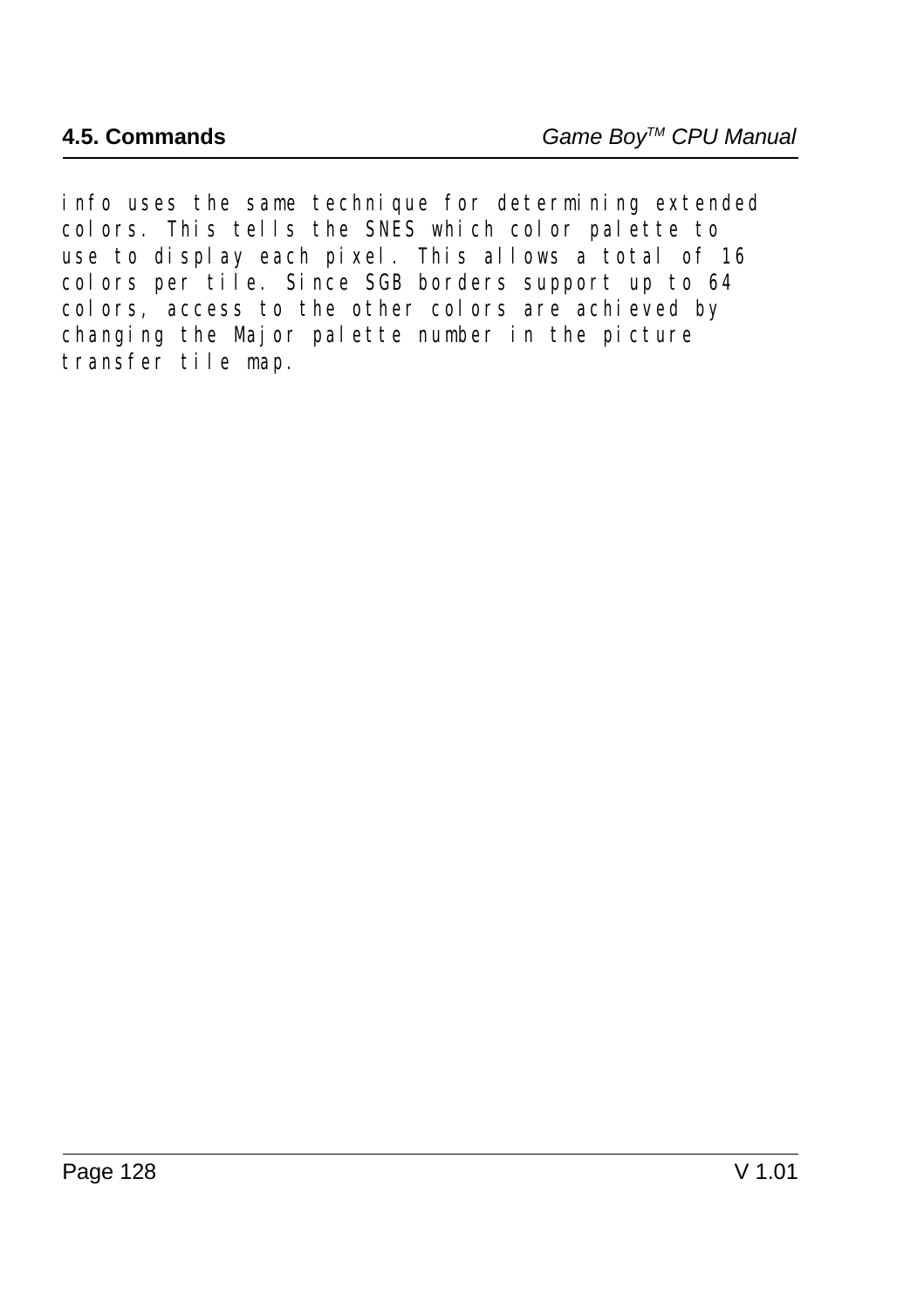#### **18. Picture Transfer (\$14) - Download border to SNES.**

 The border (or tile map) that is downloaded is 32x28 tiles or 256x224 pixels. The regular GB screen fits right in the middle like this:

| XXXXXXXXXXXXXXXXXXXXXXXXXXXXXXXX  |
|-----------------------------------|
| XXXXXXXXXXXXXXXXXXXXXXXXXXXXXXXXX |
| XXXXXXXXXXXXXXXXXXXXXXXXXXXXXXXXX |
| XXXXXXXXXXXXXXXXXXXXXXXXXXXXXXXX  |
| XXXXXXXXXXXXXXXXXXXXXXXXXXXXXXXXX |
| XXXXXX.                           |
| <b>XXXXXX</b>                     |
| <b>XXXXXX</b>                     |
| <b>XXXXXX</b>                     |
| <b>XXXXXX</b>                     |
| <b>XXXXXX</b>                     |
| <b>XXXXXX</b>                     |
| <b>XXXXXX</b>                     |
| <b>XXXXXX</b>                     |
| <b>XXXXXX</b>                     |
| XXXXXX.                           |
| <b>XXXXXX</b>                     |
| <b>XXXXXX</b>                     |
| XXXXXX.                           |
| <b>XXXXXX</b>                     |
| <b>XXXXXX</b>                     |
| <b>XXXXXX</b>                     |
| XXXXXX.                           |
| XXXXXXXXXXXXXXXXXXXXXXXXXXXXXXXX  |
| XXXXXXXXXXXXXXXXXXXXXXXXXXXXXXXXX |
| XXXXXXXXXXXXXXXXXXXXXXXXXXXXXXXXX |
| XXXXXXXXXXXXXXXXXXXXXXXXXXXXXXXXX |
| XXXXXXXXXXXXXXXXXXXXXXXXXXXXXXXXX |
|                                   |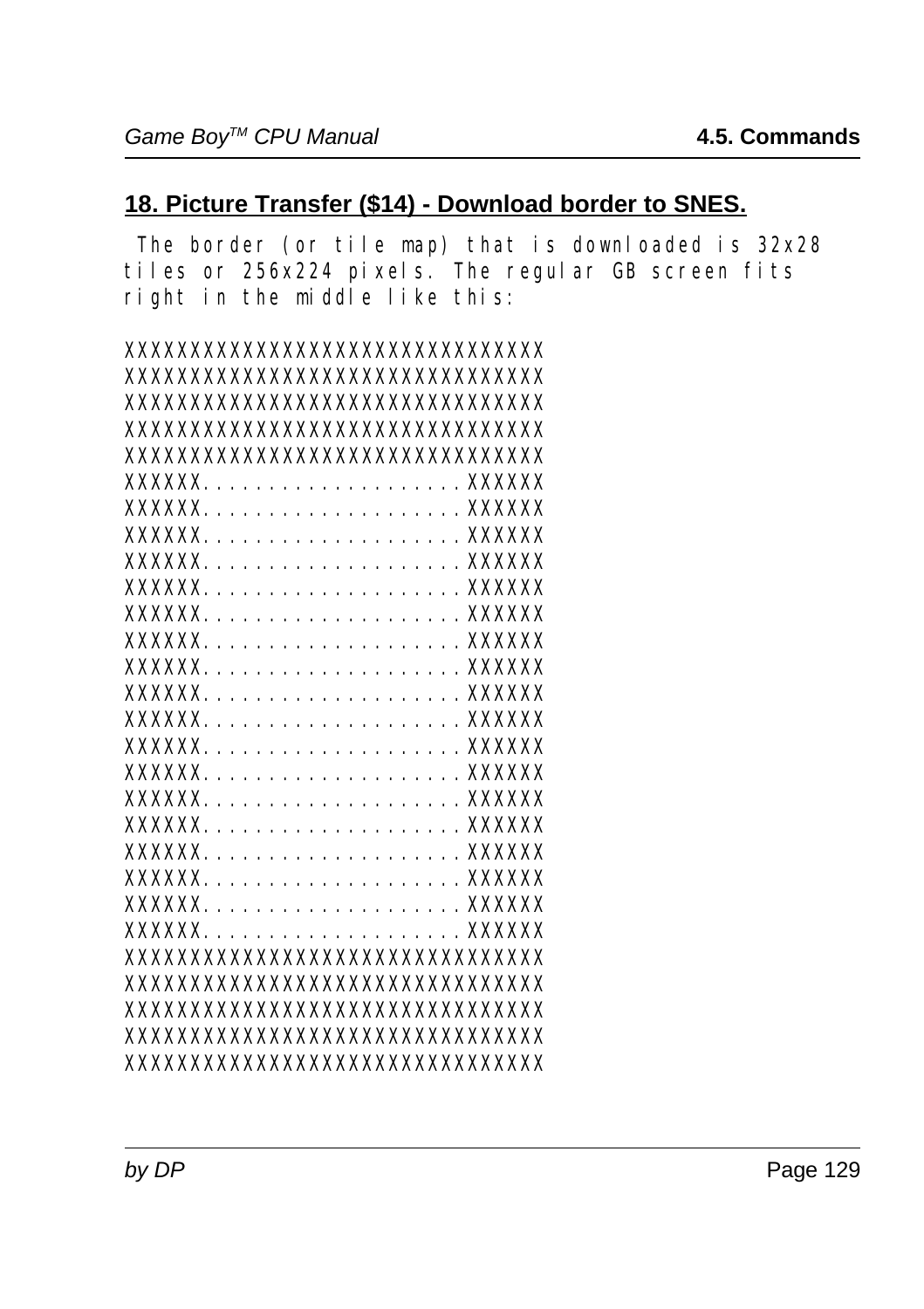The tile map consists of a tile number byte & a tile attribute byte at each position on the map. A total of 32 lines are downloaded even though the last 4 lines are not visible. This would equal 64 bytes per line and a total of 2048 bytes per map. Next,  $\alpha$  64 x 2 byte color palette for the map is downloaded. The first palette entry color is transparent. Use this color to display regular GB screen underneath.

 The tile number comes before the tile attribute of each position. There can be up to 1024 tiles from which to select. The SGB only supports 256 so bits 0 & 1 of the tile attribute must be set to 0. Here are the tile attributes I understand so far:

- Bit 7 Vertical flip tile
- Bit 6 Horizontal flip tile
- Bit  $5$  Does nothing (Set to 0.)
- Bit 4 Select Major Palette MSB (Usually set to 1.)
- Bit 3 Select Major Palette
- Bit 2 Select Major Palette LSB
- Bit 1 Tile  $# \overrightarrow{MSB}$  (Most significant bit) (Set to 0.)
- Bit 0 Tile # NSB (Next most significant bit) (Set to  $0.$ )

 This is often called the SGB border but in fact it covers the whole SNES screen. The Major Palette select has 8 different settings. Only the last 4 - 7 are normally used thought to access all 64 colors transfered with cmd (#14).

(NOTE: If using 'gif2sopt.exe' to generate a border, the range of the palette selections is 1-8 so select palette 5 since that program only allows up to 16 colors.)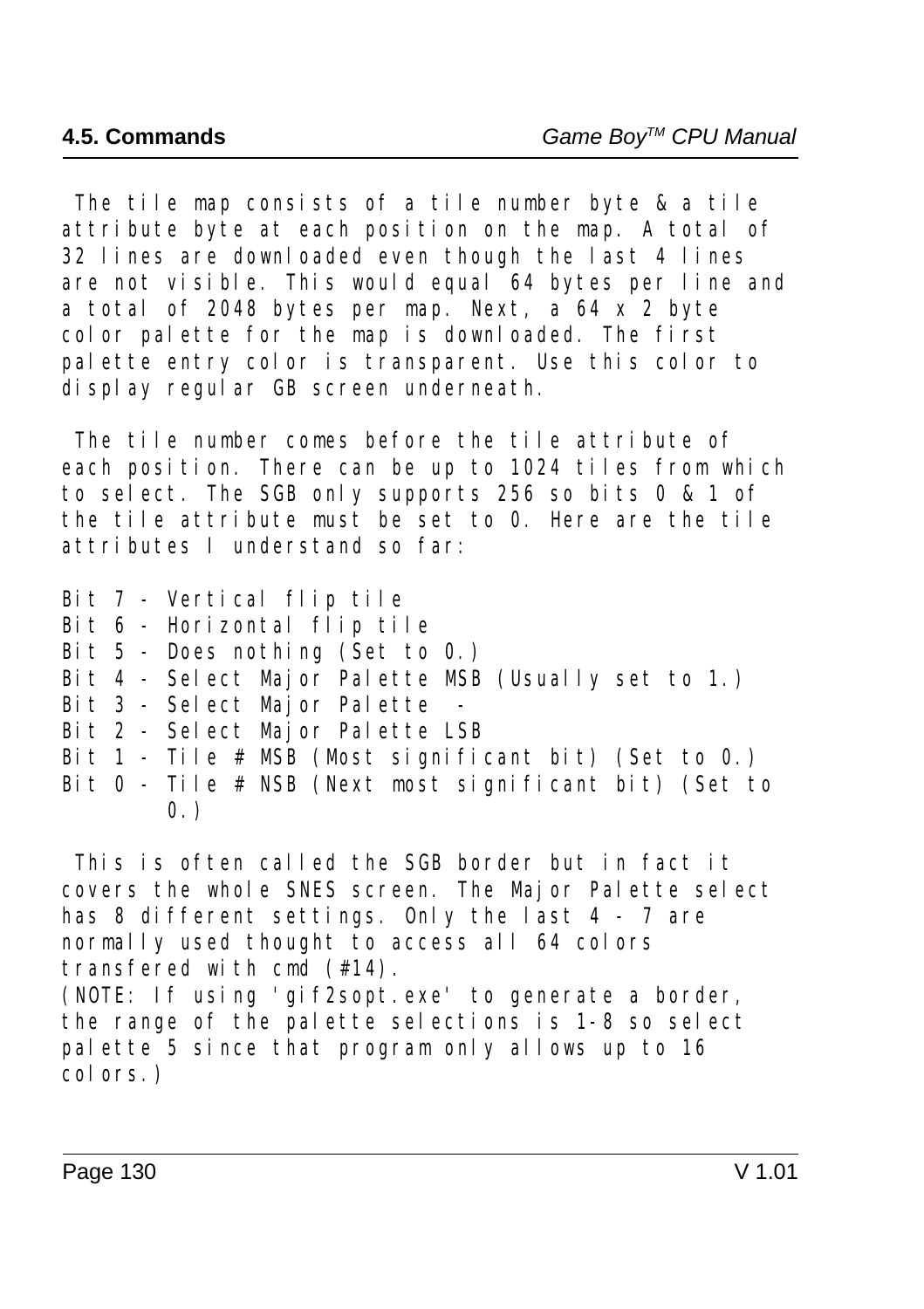# **19. Set Attribute from ATF (\$15)**

 The data for 45 Attribute files is transfered with this command. Each ATtribute File is 90 bytes so 90x45 or 4050 bytes of data are transfered. Each attribute file uses 5 bytes per 8x8 horizontal line (20 x 4 char/byte x 2 bits/palette) to describe the color palettes of a line. Example ATF data:

| DB \$ff, \$00, \$00, \$00, \$02 | : Line $#1$  |
|---------------------------------|--------------|
| DB \$ff, \$00, \$00, \$00, \$02 | ; Line $#2$  |
| DB Sff, \$00, \$00, \$00, \$02  | ; Line $#3$  |
|                                 |              |
| DB \$ff, \$00, \$00, \$00, \$02 | ; Line $#18$ |

 The above ATtribute File would set the SGB color palette selection to 3 for the first 4 columns of the main game action window. The last column would have SGB color palette 2 selected. All the other columns would have palette 0 selected.

# **20. Set Data from ATF (\$16) (data)**

Transfer specified ATtribute File to GameBoy window.

 data: %/xyyyyyy  $x - 0$  = No Change, 1 = Cancel mask after xfer ATF yyyyyy = ATtribute File number (\$00-\$2c)

# **21. GameBoy Window Mask (\$17) (data)**

 data:  $$00 = 0$ ff \$01 = Transfers VRAM to SNES until cancelled.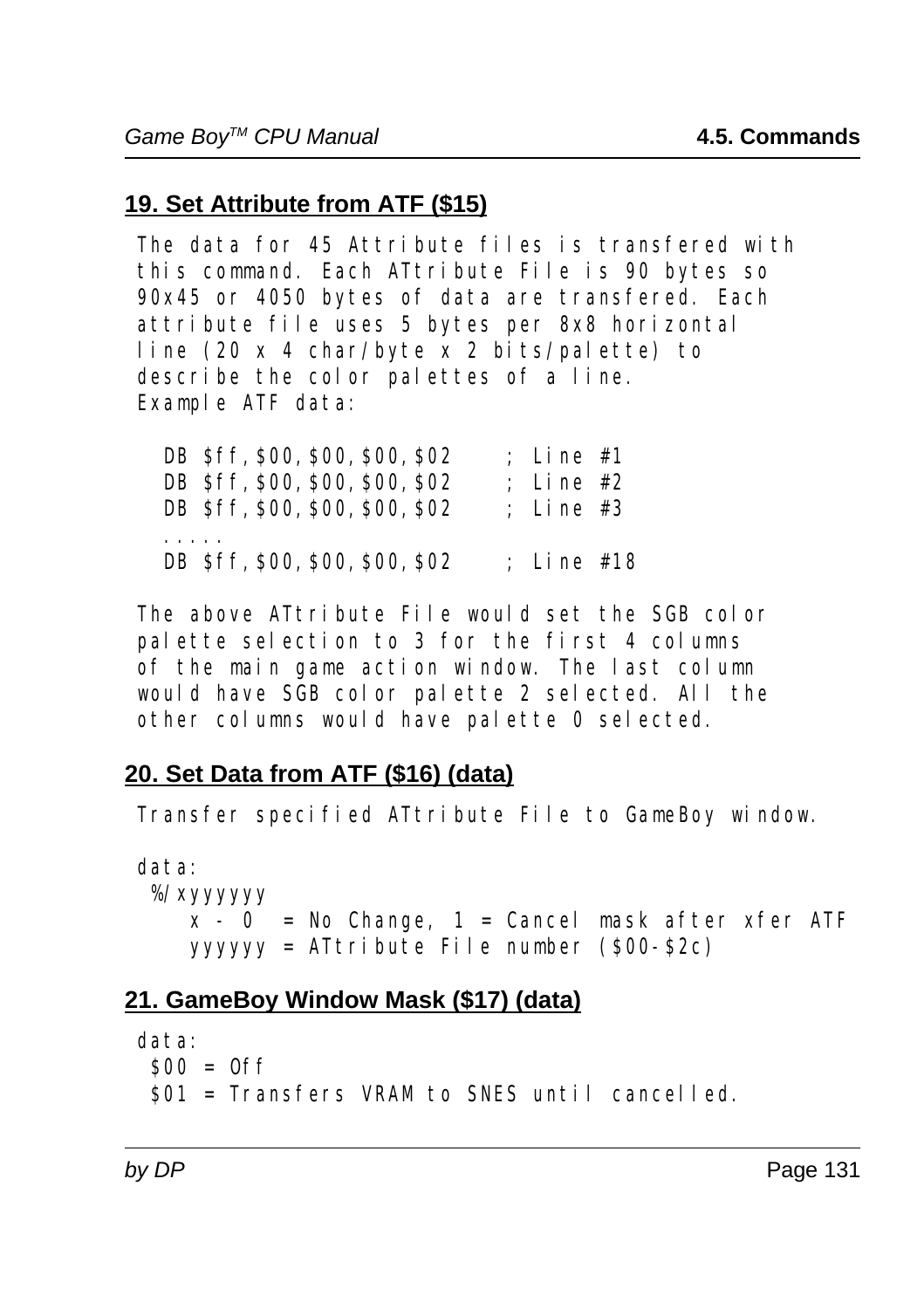- $$02$  = Mask so that all color codes in SGB color palette are black.
- \$03 = Mask so that all color codes in SBG color palette are white.

### **22. Super NES OBJ Mode (\$18)**

#### **23. SNES Color Palette Info**

 The Nintendo Super Famicom is capable of displaying 256 colors from a palette of 32,768. These 256 colors are split into 16 palettes of 16 colors each. Only 8 of these palettes are accessible by the SGB.

Color data is made up of 3 components (Red, Green, Blue) each of 5 bits (The Amiga uses exactly the same system, but only using 4 bits per component).

|  |  | 00000 00000 00000                       |                               |                                           |
|--|--|-----------------------------------------|-------------------------------|-------------------------------------------|
|  |  |                                         |                               | $\setminus$ / $\setminus$ / $\setminus$ / |
|  |  | $\setminus$ / $\setminus$ / $\setminus$ |                               |                                           |
|  |  |                                         | $\mathbf{G}$ and $\mathbf{G}$ | R                                         |

#### **Examples:**

|  | 00000 10111 11100 |  |                                              |  |
|--|-------------------|--|----------------------------------------------|--|
|  |                   |  | 11111 00000 00000 = $$7C00$ (Bright Blue)    |  |
|  |                   |  | $00000$ 11111 $00000 = $03E0$ (Bright Green) |  |
|  |                   |  | 00000 00000 11111 = $$001F$ (Bright Red)     |  |
|  |                   |  | 00000 00000 00000 = $$0000$ (Black)          |  |
|  |                   |  | 11111 11111 11111 = $$7$ FFF (White)         |  |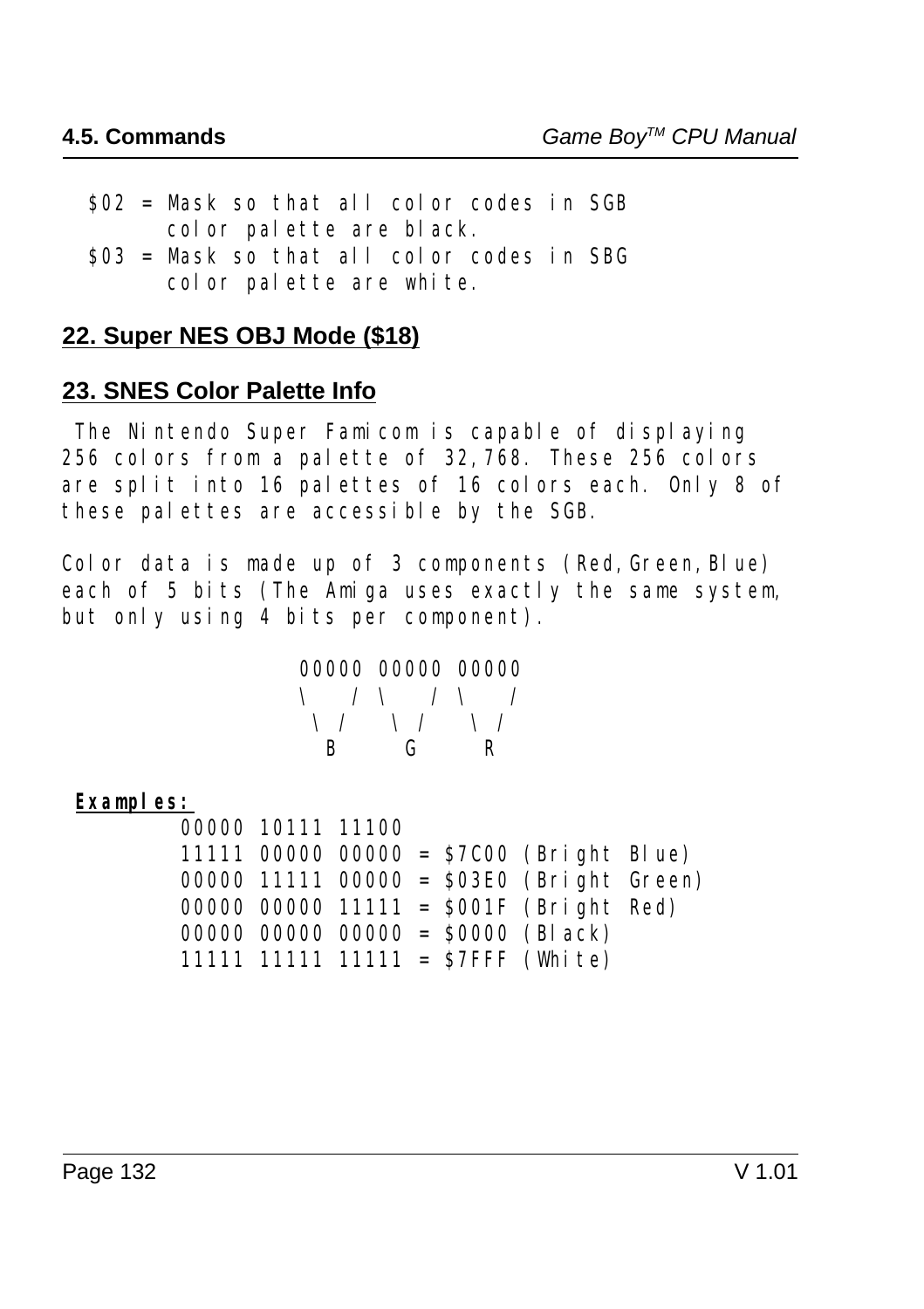# **24. SGB Palette Selection**

 There is actually only one color palette in the SNES but it is divided up into several sections for different SGB functions. These sections are referred to as Major (M) sections 0-7. Some SGB functions even divided some of these sections into sections. These sections are referred to as minor (m) sections. The large blocks below represent Major sections or palettes and smaller ones below them represent minor palettes. There are 4 colors per minor palette and 16 colors per Major palette:

| 0123 <br>$+---++$                                |  | ∧ |                                |  | ∧ |                                                            |  |
|--------------------------------------------------|--|---|--------------------------------|--|---|------------------------------------------------------------|--|
| $\wedge$ $\wedge$<br>$+- - + - +$                |  |   | ------- <del>+</del> --------+ |  |   |                                                            |  |
| Set with Commands<br>$\#00, \#01, \#02, \& \#03$ |  |   | Transfer (#14)                 |  |   | Set with 64 colors in Picture<br>(holds SGB Border colors) |  |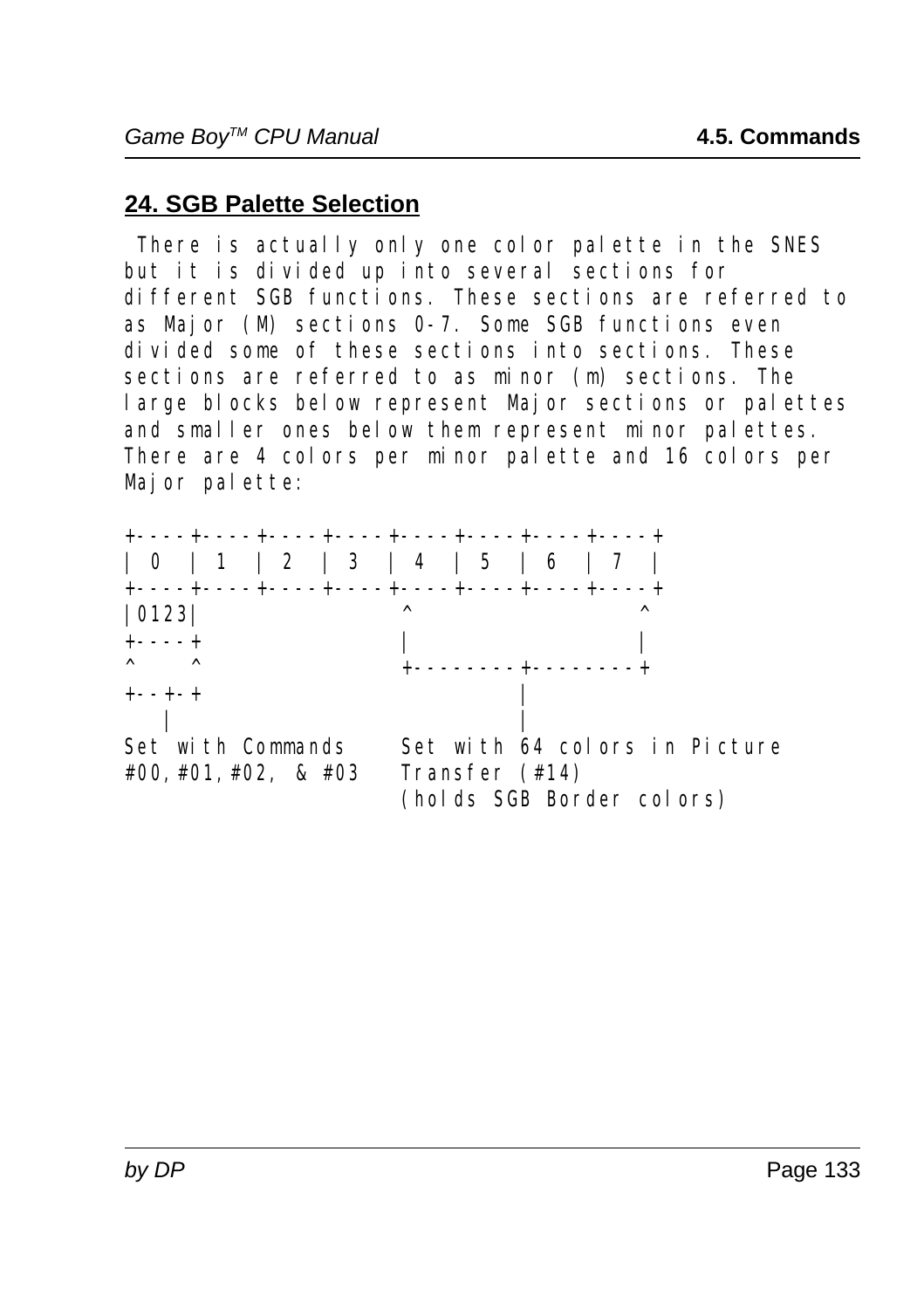# **5. Appendix A**

# **5.1. Emulator Notes**

Notes for getting assembly language programs that run on an emulator to run on a real GB (by kOOPa, 2-Jan-98)

- 1. Emulators tend to set all of RAM to \$00 on power up. Real GBs do NOT initialize RAM on power up. RAM is filled with random values on power up. You must clear it yourself if you wish it to be set to some known value.
- 2. The real hardware could care less about the ROM checksum (\$14e,\$14f) but the complement check (\$14d) MUST be correct or programs will "lock up" after scrolling the Nintendo logo. Use RGBFIX -V in the RGBDS development system to set the checksum and the complement byte after each source code compile. It doesn't matter whether you program in C or assembly, this program will fix it.
- 3. The Nintendo scrolling graphic from \$104 \$133 must be accurate. If one byte of it is changed then your programs will "lock up" after scrolling this graphic logo.
- 4. When the LCD display is off (bit 7 of \$ff40 set to 0) you can write to video memory at any time with out restrictions. While it is on you can only write to video memory during H-Blank and V-Blank. Code similar to this will work:

#### ; Write B to Video RAM location HL WriteVRAM: di ; turn off interrupts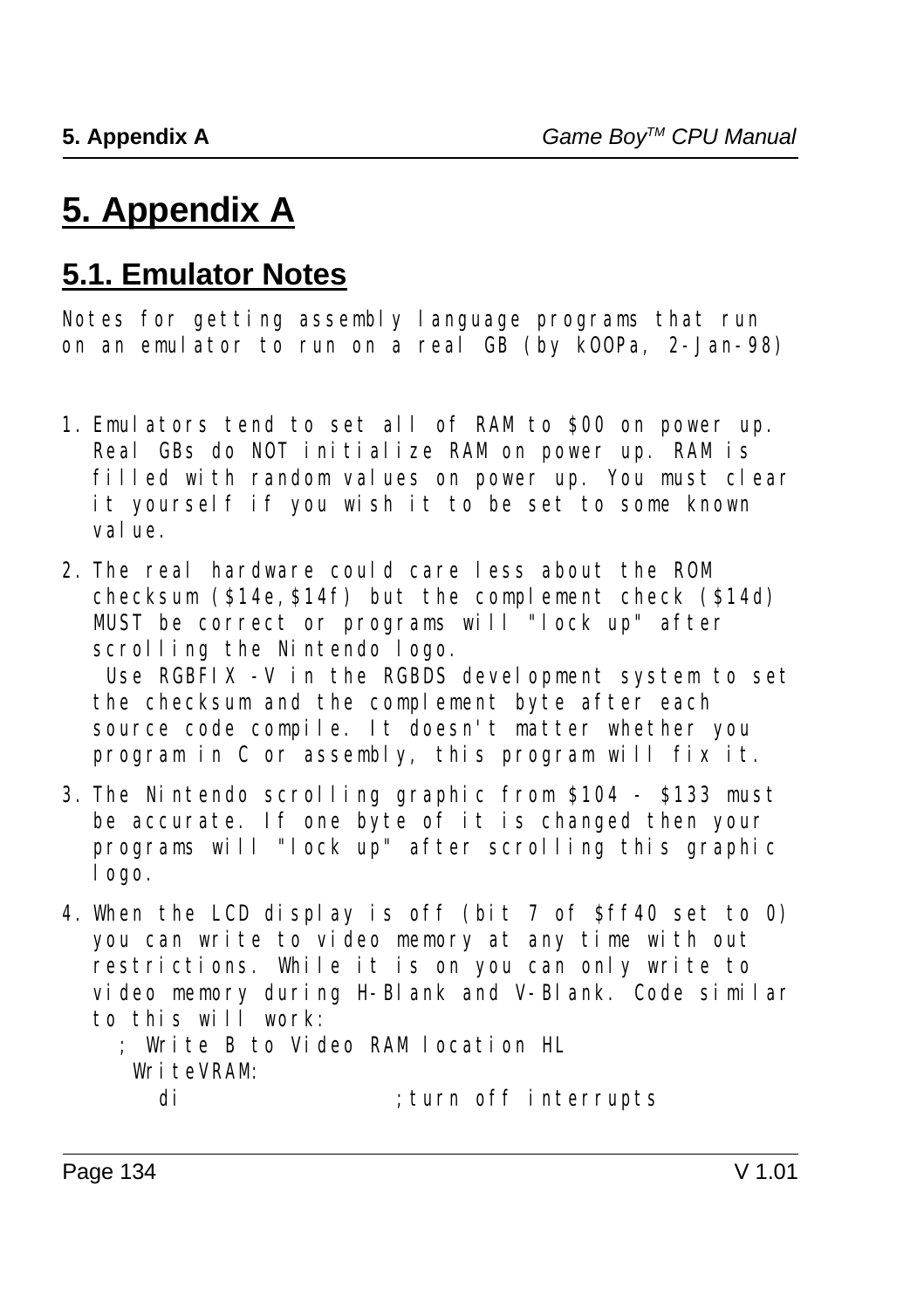```
Write1:
 ldh a, [$41] ; read $ff41
  and 2
  jr nz,Write1
  ld [hl],b
  ei ;turn on interrupts
  ret
```
There should not be many instructions between the "jr nz" and write to memory "ld [hl], b". A worst case of 64 CPU clock cycles are available to access main video memory (not OAM!) following the "jr nz" command. The "di" and "ei" commands above are only required if you are using Serial, Timer, or Hi-2-Lo

- interrupts.
- 5. The LCD display is on at reset (bit 7 of \$ff40 set to bit 7 of  $sfr40$  set to 1). Before the LCD display can be turned off you must wait for V-Blank. One popular way of doing this is the following:

 ; Turn off LCD display LCDOff: ldh a,[\$44h] ; \$ff44=LCDC Y-Pos cp  $\$90$  ;  $\$90$  and bigger = in VBL  $\overline{\text{ir}}$  nz, LCDOff ; Loop until = \$90 xor a ldh [\$41],a ; Turn off LCD display ret Note you should disable interrupts, if they are enabled, before executing the above code or else the test of \$ff44 could prove invalid.

Turning the LCD display on can be done at any time.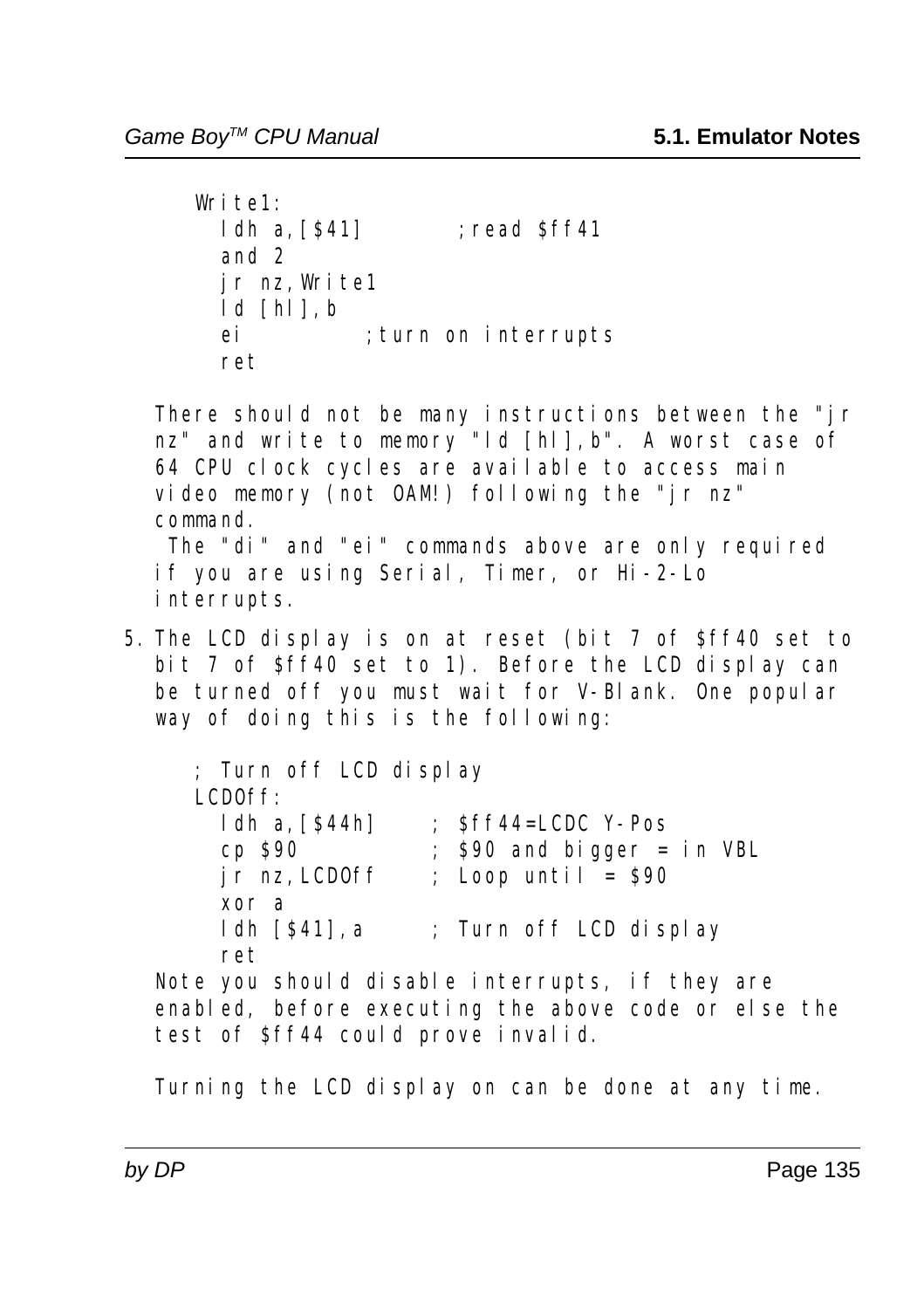6. If you are using sprites then you should not use the  $f$ ollowing commands when their register contents are in the range \$fe00-\$feff.

> inc bc inc de inc hl dec bc dec de dec hl

If you don't follow this rule, sprite trash in the form of sprite "blink" will randomly affect your sprites.

- 7. Normally you should only make changes to Sprite RAM during V-Blank unless you are an expert and know exactly what you are doing. The common way to do this is to use the GB DMA register (\$ff46) to do a fast copy from your sprite table in RAM to \$fE00-\$fe9f.
- A. You need a sprite table in RAM with a starting address of  $\hat{S}$ XX00 and with a length of 160 ( $\hat{S}$ a0). Many often use \$c000-\$c09f for this purpose but anywhere in RAM starting with \$XX00 is fine.
- B. You need to create a VBlank interrupt routine that contains the DMA command, followed by a short delay to allow the DMA to complete, and copy this routine to high RAM (\$ff00-\$fffe). The DMA command WILL NOT WORK in ROM or low RAM because these are disabled during DMA.
- C. After copying this routine to high RAM you then need to enable the VBLANK interrupt and then enable interrupts.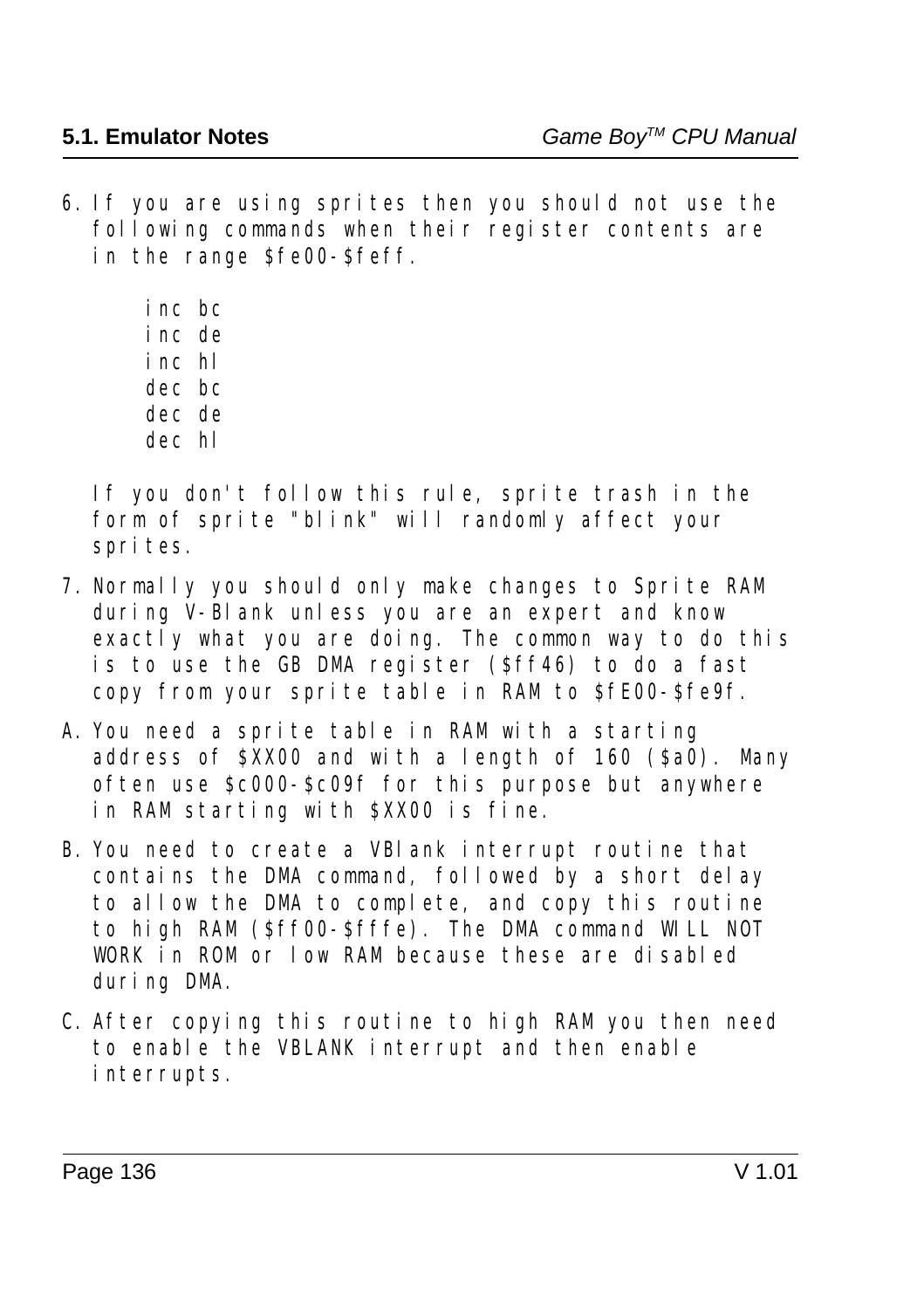# **5.2. Typical timing diagram**

(Based on an email from Philippe Pouliquen)

The graphic shows a write followed by two reads (measured on a regular GameBoy):



Timing:

a: 0ns

 this is the point at which CLK goes high, from which the other times are measured.

b: 140ns

 point at which /RD will rise before a write. This is also the point at which the address on the address bus changes.

c: 240ns

 point at which /CS goes low (this is pin 5 of the connector)

d: 480ns

 point at which CLK goes low. This is also the point at which /WR goes low for a write and the GameBoy starts driving the data bus.

e: 840ns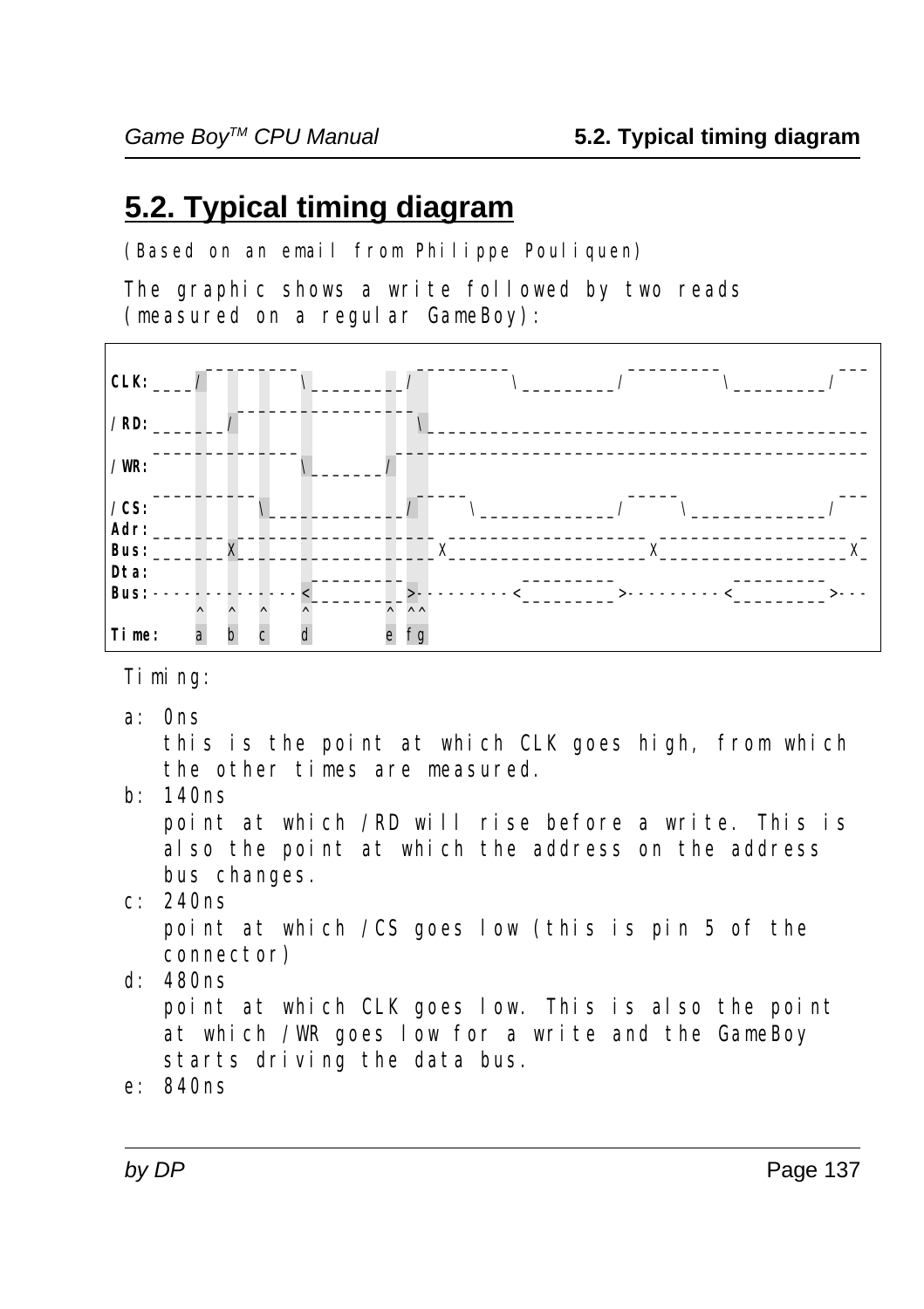point at which /WR goes high after a write.

f: 960ns point at which CLK goes high. This is also the point at which  $/CS$  goes high and the GameBoy stops driving the data bus.

g: 990ns point at which /RD goes low for a read (30ns after CLK goes high).

(Measurements roundet to the nearest 10ns)

"Some devices (like disk controller chips) require that the address be valid before you access them (with a read or write pulse).

 The problem is that /RD doesn't go high between consecutive reads, and the second problem is that when /RD transitions, it does so at the same time (or before) the address changes. The result is that from the device's perspective, an address transition looks like a bunch of reads from random addresses. These spurious reads are ok for RAM and ROM, but can really screw things up for devices with internal buffers, because they may be fooled into thinking that you have read more data from them than you actually have.

The way to solve this problem is to feed CLK and /RD through a OR gate. The downside is that it makes your allowable read time shorter.